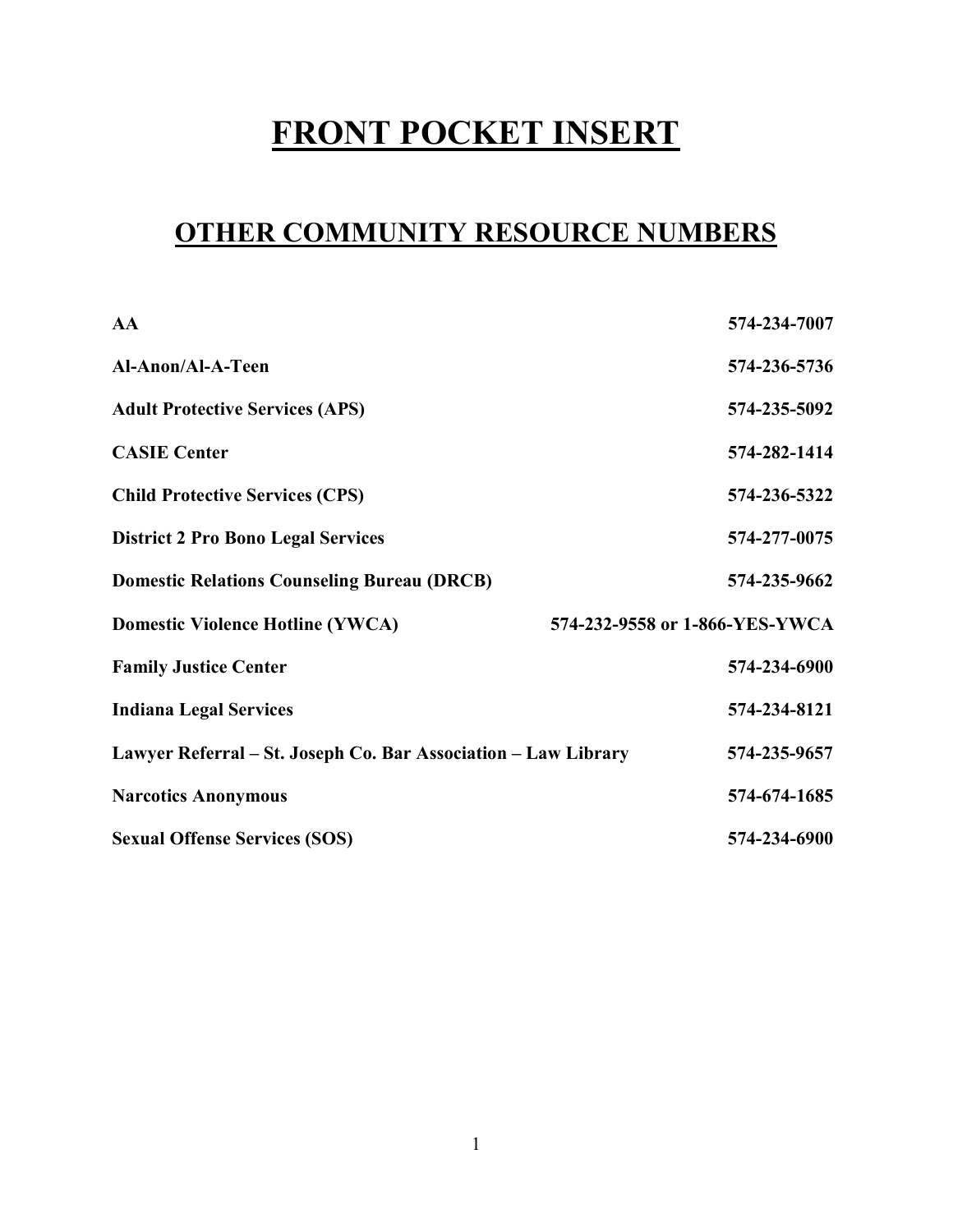# TABLE OF CONTENTS

| <b>Section I</b>   | <b>Abuse Programs/Anger Management Programs</b>                                                                                                                                                                                                                                                                                                                                |
|--------------------|--------------------------------------------------------------------------------------------------------------------------------------------------------------------------------------------------------------------------------------------------------------------------------------------------------------------------------------------------------------------------------|
|                    | <b>Adolescent Services</b><br>Batterers' Intervention Program (BIP)<br>Department of Transportation - Substance Abuse Program (DOT-SAP)<br>Domestic Violence Programs                                                                                                                                                                                                          |
| <b>Section II</b>  | <b>Addictions Information/Treatment Centers</b>                                                                                                                                                                                                                                                                                                                                |
|                    | <b>Adolescent Services</b><br><b>Chemical Dependency Diversion Program</b><br><b>Gambling Addiction</b><br><b>Opioid Dependency</b>                                                                                                                                                                                                                                            |
| <b>Section III</b> | <b>Counseling Providers/Custody Evaluators</b>                                                                                                                                                                                                                                                                                                                                 |
|                    | Expert Witness Testimony - Competency, Psycho-Sexual Offenders<br>Faith-Based Counseling<br><b>Family Conflict Counseling</b><br>Grief/Bereavement Counseling<br>Pediatric Trauma/Anxiety Counseling<br>Post-Divorce Counseling<br><b>Post-Partum Depression Counseling</b><br>Psychological Evaluations (Psycho-parenting, Custody Evaluations,<br>Child-Witness Evaluations) |
| <b>Section IV</b>  | <b>Parenting Support Services</b>                                                                                                                                                                                                                                                                                                                                              |
|                    | <b>Foster Care Homemaker Services</b><br><b>Foster Care Supervised Visitation Assistance</b><br><b>Parenting Coordination Services</b>                                                                                                                                                                                                                                         |
| <b>Section V</b>   | <b>Translation Services</b>                                                                                                                                                                                                                                                                                                                                                    |
|                    | Hearing Impaired<br>Spanish                                                                                                                                                                                                                                                                                                                                                    |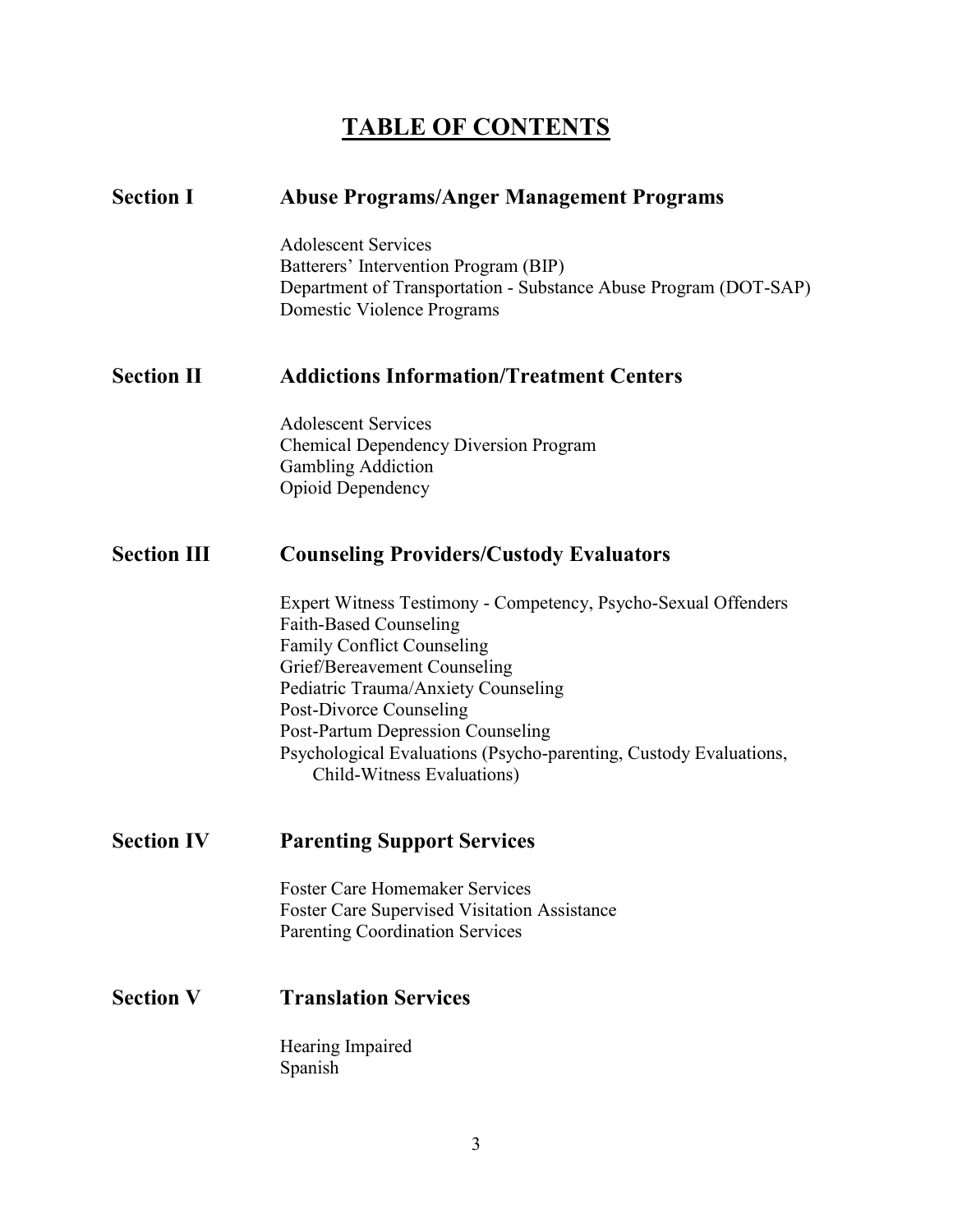# **SECTION I**

# ABUSE PROGRAMS/ ANGER MANAGEMENT PROGRAMS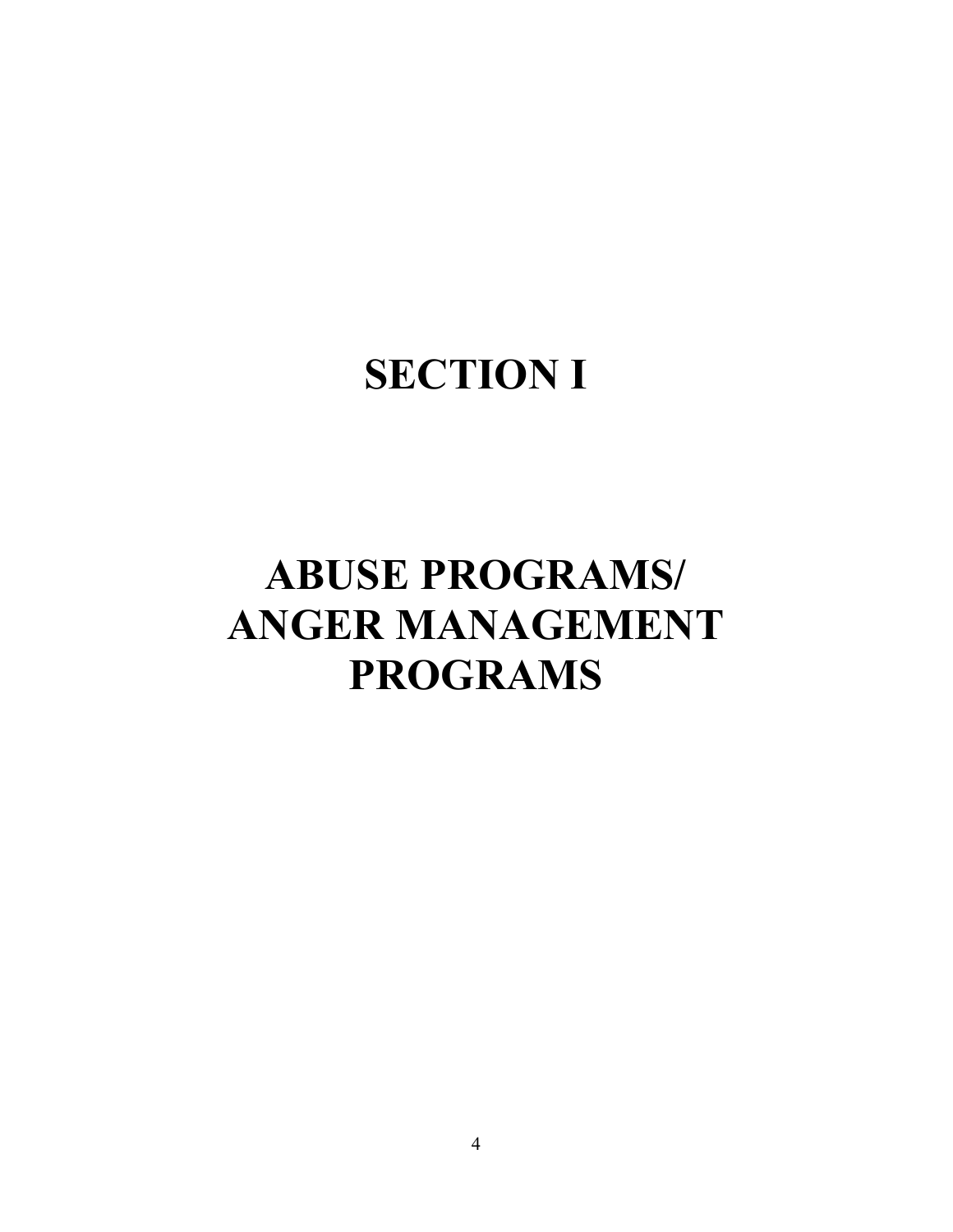$\mathcal{L}_\mathcal{L} = \mathcal{L}_\mathcal{L} = \mathcal{L}_\mathcal{L} = \mathcal{L}_\mathcal{L} = \mathcal{L}_\mathcal{L} = \mathcal{L}_\mathcal{L} = \mathcal{L}_\mathcal{L} = \mathcal{L}_\mathcal{L} = \mathcal{L}_\mathcal{L} = \mathcal{L}_\mathcal{L} = \mathcal{L}_\mathcal{L} = \mathcal{L}_\mathcal{L} = \mathcal{L}_\mathcal{L} = \mathcal{L}_\mathcal{L} = \mathcal{L}_\mathcal{L} = \mathcal{L}_\mathcal{L} = \mathcal{L}_\mathcal{L}$ 

## A New Beginning

211 East Washington Street Goshen, IN 46528 Tel: 574-534-5778 Fax: 574-534-5778

| Contact:               | Sharol Alexander                                                                                                                                    |
|------------------------|-----------------------------------------------------------------------------------------------------------------------------------------------------|
| <b>Services:</b>       | <b>Addictions Programs</b><br>Adolescent Services<br><b>Substances Abuse Programs</b>                                                               |
| <b>Financial:</b>      | Insurance - Supporting paperwork provided for those with insurance<br>Sliding Fee Scale<br>Out-of-Pocket<br><b>Grant Assistance for Adolescents</b> |
| <b>Certifications:</b> | Addictions Services Provider Outpatient Certification, Indiana Department<br>of Mental Health                                                       |

## Judge's Comments:

## FAMILY COURT PROJECT/DOMESTIC RELATIONS COUNSELING BUREAU ST. JOSEPH COURTS ST. JOSEPH COUNTY, INDIANA

 $\mathcal{L}_\mathcal{L} = \mathcal{L}_\mathcal{L} = \mathcal{L}_\mathcal{L} = \mathcal{L}_\mathcal{L} = \mathcal{L}_\mathcal{L} = \mathcal{L}_\mathcal{L} = \mathcal{L}_\mathcal{L} = \mathcal{L}_\mathcal{L} = \mathcal{L}_\mathcal{L} = \mathcal{L}_\mathcal{L} = \mathcal{L}_\mathcal{L} = \mathcal{L}_\mathcal{L} = \mathcal{L}_\mathcal{L} = \mathcal{L}_\mathcal{L} = \mathcal{L}_\mathcal{L} = \mathcal{L}_\mathcal{L} = \mathcal{L}_\mathcal{L}$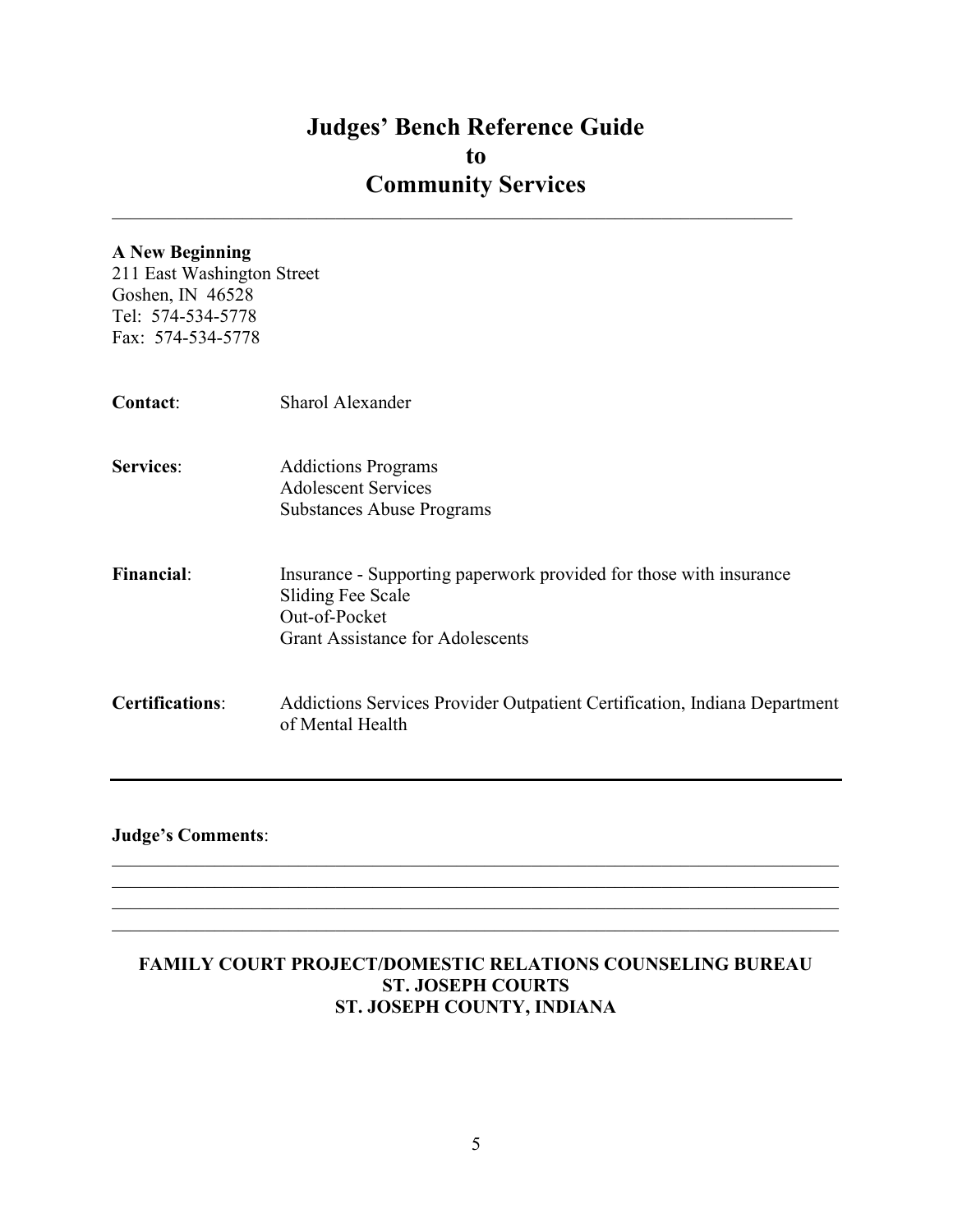$\mathcal{L}_\mathcal{L} = \mathcal{L}_\mathcal{L} = \mathcal{L}_\mathcal{L} = \mathcal{L}_\mathcal{L} = \mathcal{L}_\mathcal{L} = \mathcal{L}_\mathcal{L} = \mathcal{L}_\mathcal{L} = \mathcal{L}_\mathcal{L} = \mathcal{L}_\mathcal{L} = \mathcal{L}_\mathcal{L} = \mathcal{L}_\mathcal{L} = \mathcal{L}_\mathcal{L} = \mathcal{L}_\mathcal{L} = \mathcal{L}_\mathcal{L} = \mathcal{L}_\mathcal{L} = \mathcal{L}_\mathcal{L} = \mathcal{L}_\mathcal{L}$ 

#### Danen Counseling Services

109 E. Clinton, Suite 17 Goshen, IN 46528 Tel: 574-537-9868 Fax: 574-537-9279 Email: GoDanen@netzero.net

| <b>Contact:</b>        | Daniel Danen                                                                                                                                                                                                                                                                                      |
|------------------------|---------------------------------------------------------------------------------------------------------------------------------------------------------------------------------------------------------------------------------------------------------------------------------------------------|
| <b>Services:</b>       | Abuse & Violence Programs<br>Addictions Programs - SAP (Department of Transportation)<br>Anger Management<br>Batterers' Intervention Program (BIP)<br>Counseling<br>Translation Services – Group Only<br><b>Legal Resources</b><br><b>Mediation Services</b><br><b>Parenting Support Services</b> |
| <b>Financial:</b>      | Sliding Fee Scale<br>Out-of-Pocket                                                                                                                                                                                                                                                                |
| <b>Certifications:</b> | CADACII, NCACI, ICACII, SAP, BIP                                                                                                                                                                                                                                                                  |
|                        |                                                                                                                                                                                                                                                                                                   |

## Judge's Comments:

#### FAMILY COURT PROJECT/DOMESTIC RELATIONS COUNSELING BUREAU ST. JOSEPH COURTS ST. JOSEPH COUNTY, INDIANA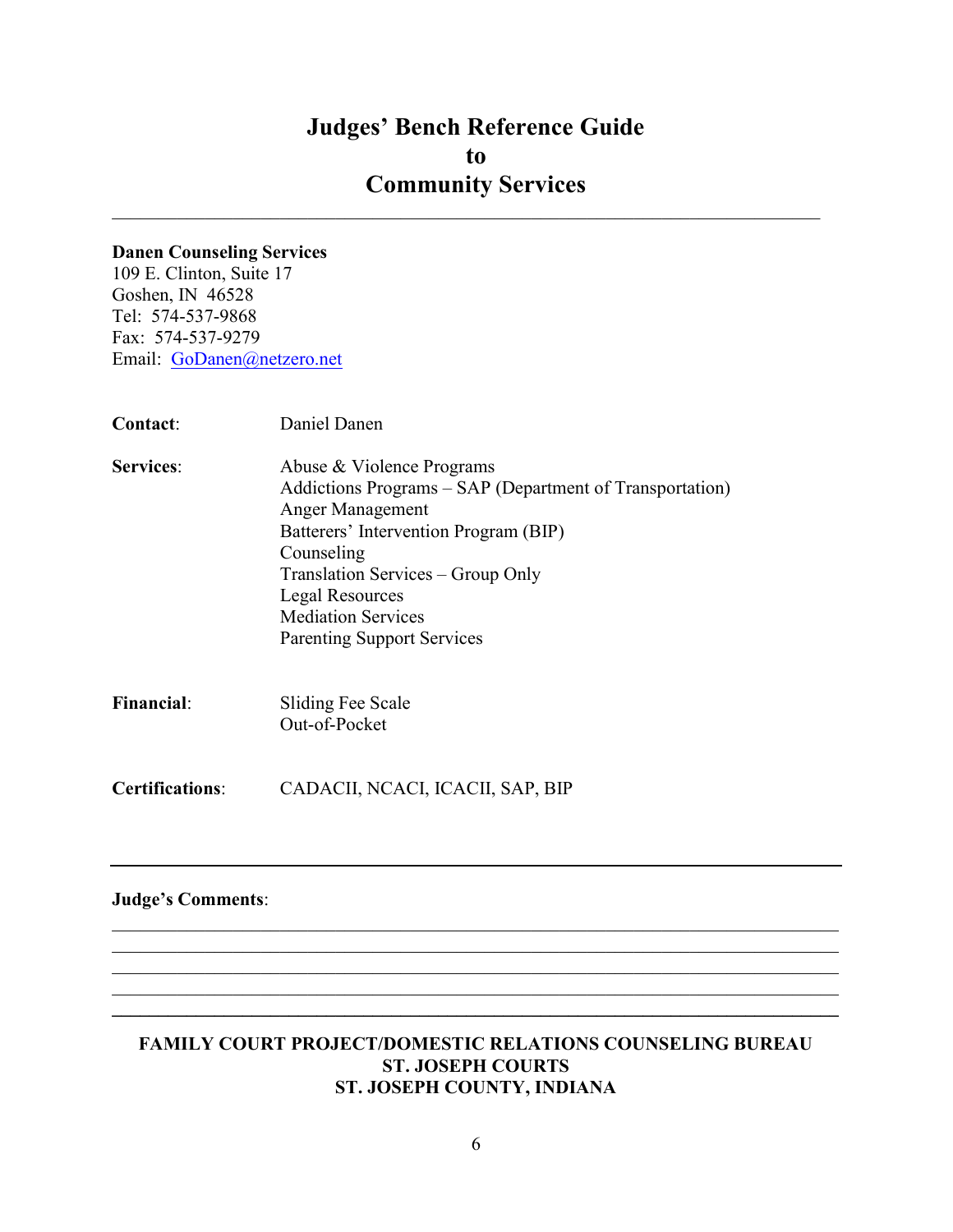$\mathcal{L}_\mathcal{L} = \mathcal{L}_\mathcal{L} = \mathcal{L}_\mathcal{L} = \mathcal{L}_\mathcal{L} = \mathcal{L}_\mathcal{L} = \mathcal{L}_\mathcal{L} = \mathcal{L}_\mathcal{L} = \mathcal{L}_\mathcal{L} = \mathcal{L}_\mathcal{L} = \mathcal{L}_\mathcal{L} = \mathcal{L}_\mathcal{L} = \mathcal{L}_\mathcal{L} = \mathcal{L}_\mathcal{L} = \mathcal{L}_\mathcal{L} = \mathcal{L}_\mathcal{L} = \mathcal{L}_\mathcal{L} = \mathcal{L}_\mathcal{L}$ 

#### Dr. Suzanne Courtney

Clinical Child Psychologist 129 Franklin Street South Bend, IN 46601 Tel: 574-315-7399

- Contact: Suzanne Courtney, Psy.D. Services: Abuse & Violence Programs Counseling Family Conflict
	- Parenting Support Services Pediatric Trauma/Anxiety
- Financial: Out-of-Pocket
- Licensures: Psy.D., H.S.P.P.

#### Judge's Comments:

## FAMILY COURT PROJECT/DOMESTIC RELATIONS COUNSELING BUREAU ST. JOSEPH COURTS ST. JOSEPH COUNTY, INDIANA

 $\mathcal{L}_\mathcal{L} = \mathcal{L}_\mathcal{L} = \mathcal{L}_\mathcal{L} = \mathcal{L}_\mathcal{L} = \mathcal{L}_\mathcal{L} = \mathcal{L}_\mathcal{L} = \mathcal{L}_\mathcal{L} = \mathcal{L}_\mathcal{L} = \mathcal{L}_\mathcal{L} = \mathcal{L}_\mathcal{L} = \mathcal{L}_\mathcal{L} = \mathcal{L}_\mathcal{L} = \mathcal{L}_\mathcal{L} = \mathcal{L}_\mathcal{L} = \mathcal{L}_\mathcal{L} = \mathcal{L}_\mathcal{L} = \mathcal{L}_\mathcal{L}$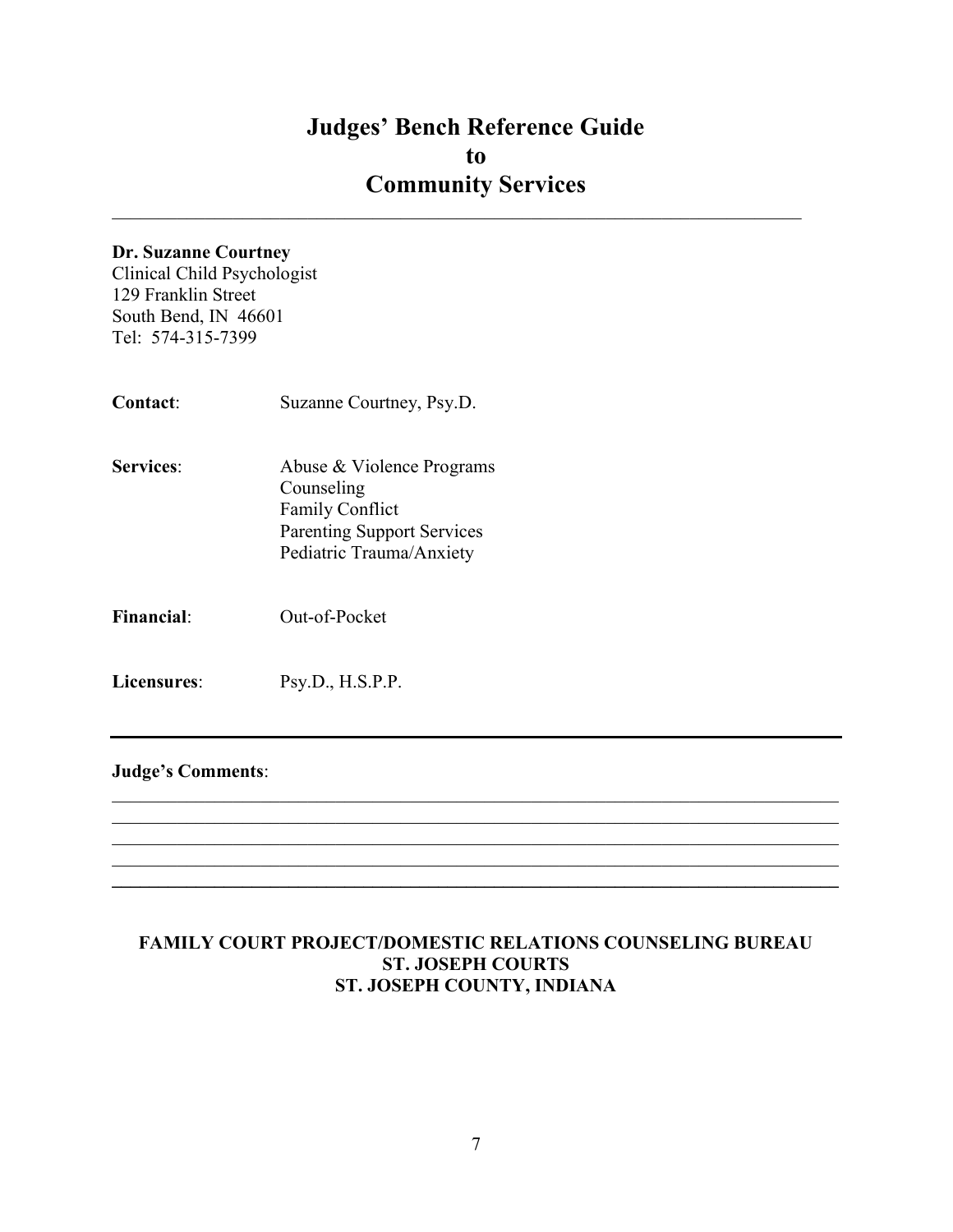$\mathcal{L}_\mathcal{L} = \mathcal{L}_\mathcal{L} = \mathcal{L}_\mathcal{L} = \mathcal{L}_\mathcal{L} = \mathcal{L}_\mathcal{L} = \mathcal{L}_\mathcal{L} = \mathcal{L}_\mathcal{L} = \mathcal{L}_\mathcal{L} = \mathcal{L}_\mathcal{L} = \mathcal{L}_\mathcal{L} = \mathcal{L}_\mathcal{L} = \mathcal{L}_\mathcal{L} = \mathcal{L}_\mathcal{L} = \mathcal{L}_\mathcal{L} = \mathcal{L}_\mathcal{L} = \mathcal{L}_\mathcal{L} = \mathcal{L}_\mathcal{L}$ 

#### Eric Foster, Inc., Counseling Services

322 West Jefferson Plymouth, IN 46563 Tel: 574-936-3377 Fax: 574-936-3910

Contact: Eric Foster

- Services: Abuse & Violence Programs Addictions Programs Anger Management Programs Counseling Mediation Services Parenting Support Services
- Financial: Insurance Medicaid/Medicare Out-of-Pocket

Certifications: Certified Addictions Service Provider

#### Judge's Comments:

#### FAMILY COURT PROJECT/DOMESTIC RELATIONS COUNSELING BUREAU ST. JOSEPH COURTS ST. JOSEPH COUNTY, INDIANA

 $\mathcal{L}_\mathcal{L} = \mathcal{L}_\mathcal{L} = \mathcal{L}_\mathcal{L} = \mathcal{L}_\mathcal{L} = \mathcal{L}_\mathcal{L} = \mathcal{L}_\mathcal{L} = \mathcal{L}_\mathcal{L} = \mathcal{L}_\mathcal{L} = \mathcal{L}_\mathcal{L} = \mathcal{L}_\mathcal{L} = \mathcal{L}_\mathcal{L} = \mathcal{L}_\mathcal{L} = \mathcal{L}_\mathcal{L} = \mathcal{L}_\mathcal{L} = \mathcal{L}_\mathcal{L} = \mathcal{L}_\mathcal{L} = \mathcal{L}_\mathcal{L}$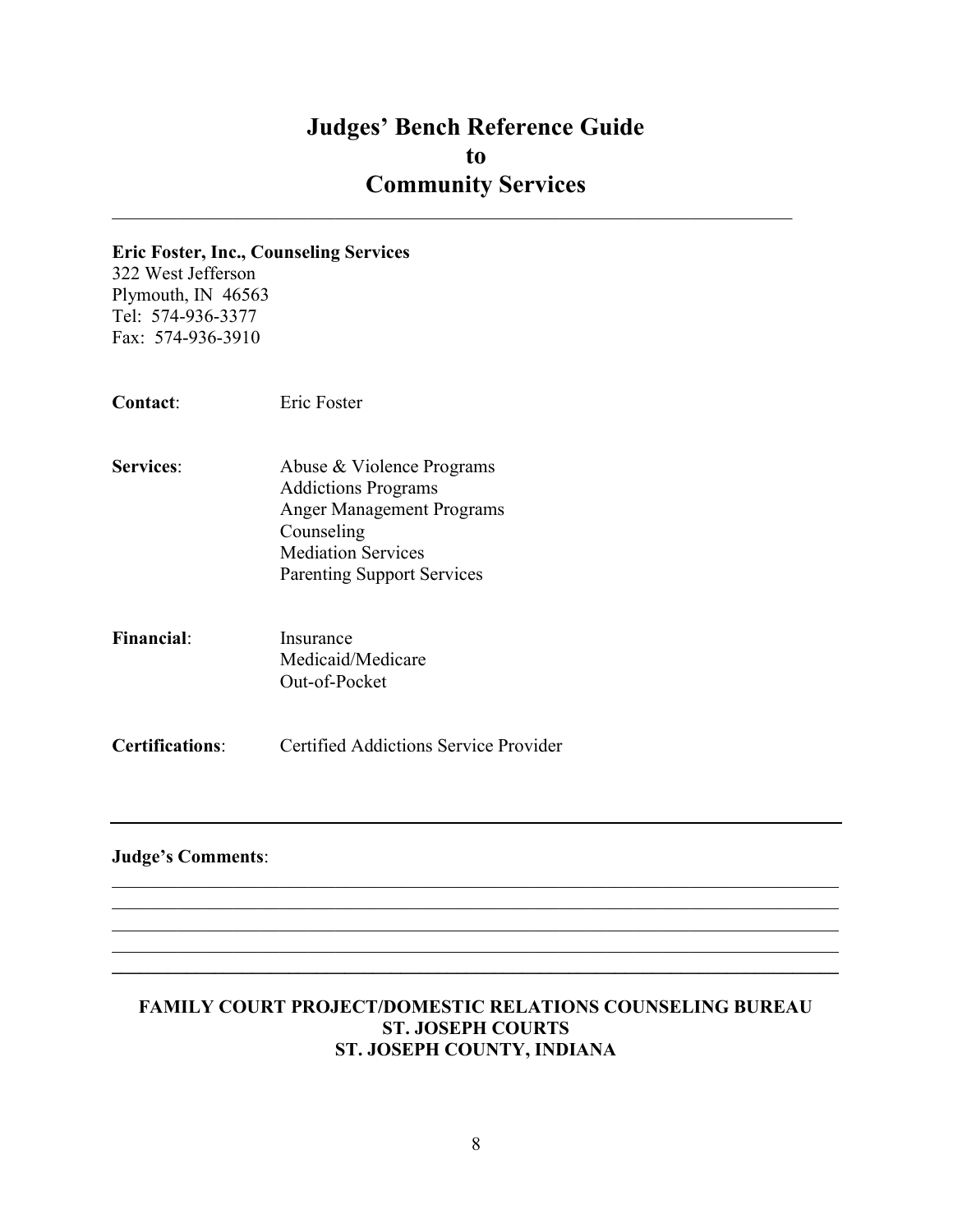## Judges' Bench Reference Guide to Community Services  $\mathcal{L}_\mathcal{L} = \mathcal{L}_\mathcal{L} = \mathcal{L}_\mathcal{L} = \mathcal{L}_\mathcal{L} = \mathcal{L}_\mathcal{L} = \mathcal{L}_\mathcal{L} = \mathcal{L}_\mathcal{L} = \mathcal{L}_\mathcal{L} = \mathcal{L}_\mathcal{L} = \mathcal{L}_\mathcal{L} = \mathcal{L}_\mathcal{L} = \mathcal{L}_\mathcal{L} = \mathcal{L}_\mathcal{L} = \mathcal{L}_\mathcal{L} = \mathcal{L}_\mathcal{L} = \mathcal{L}_\mathcal{L} = \mathcal{L}_\mathcal{L}$

# Family & Children's Center

Counseling & Development Services 611 Lincolnway East 315 W. Jefferson Blvd. South Bend, IN 46601 Tel: 574-232-2255 Fax: 574-232-8968

| Contact:               | Mary Kowalski<br>Tracy Kronewitter           |  |
|------------------------|----------------------------------------------|--|
| <b>Referrals:</b>      |                                              |  |
| <b>Services:</b>       | Abuse & Violence Programs                    |  |
|                        | <b>Addictions Programs</b>                   |  |
|                        | Batterers' Intervention Program (BIP)        |  |
|                        | <b>Chemical Dependency Diversion Program</b> |  |
|                        | Counseling                                   |  |
|                        | <b>Parenting Support Services</b>            |  |
|                        | Post-Partum Depression Counseling            |  |
| <b>Financial:</b>      | Insurance                                    |  |
|                        | Sliding Fee Scale                            |  |
|                        | Medicare/Medicaid                            |  |
|                        | Out-of-Pocket                                |  |
| <b>Certifications:</b> | Art and Play Therapy                         |  |
| Licensures:            | LCSW, LMHC, LMFT                             |  |
|                        | All therapists are at the MSW level.         |  |
|                        |                                              |  |

Judge's Comments:

#### FAMILY COURT PROJECT/DOMESTIC RELATIONS COUNSELING BUREAU ST. JOSEPH COURTS ST. JOSEPH COUNTY, INDIANA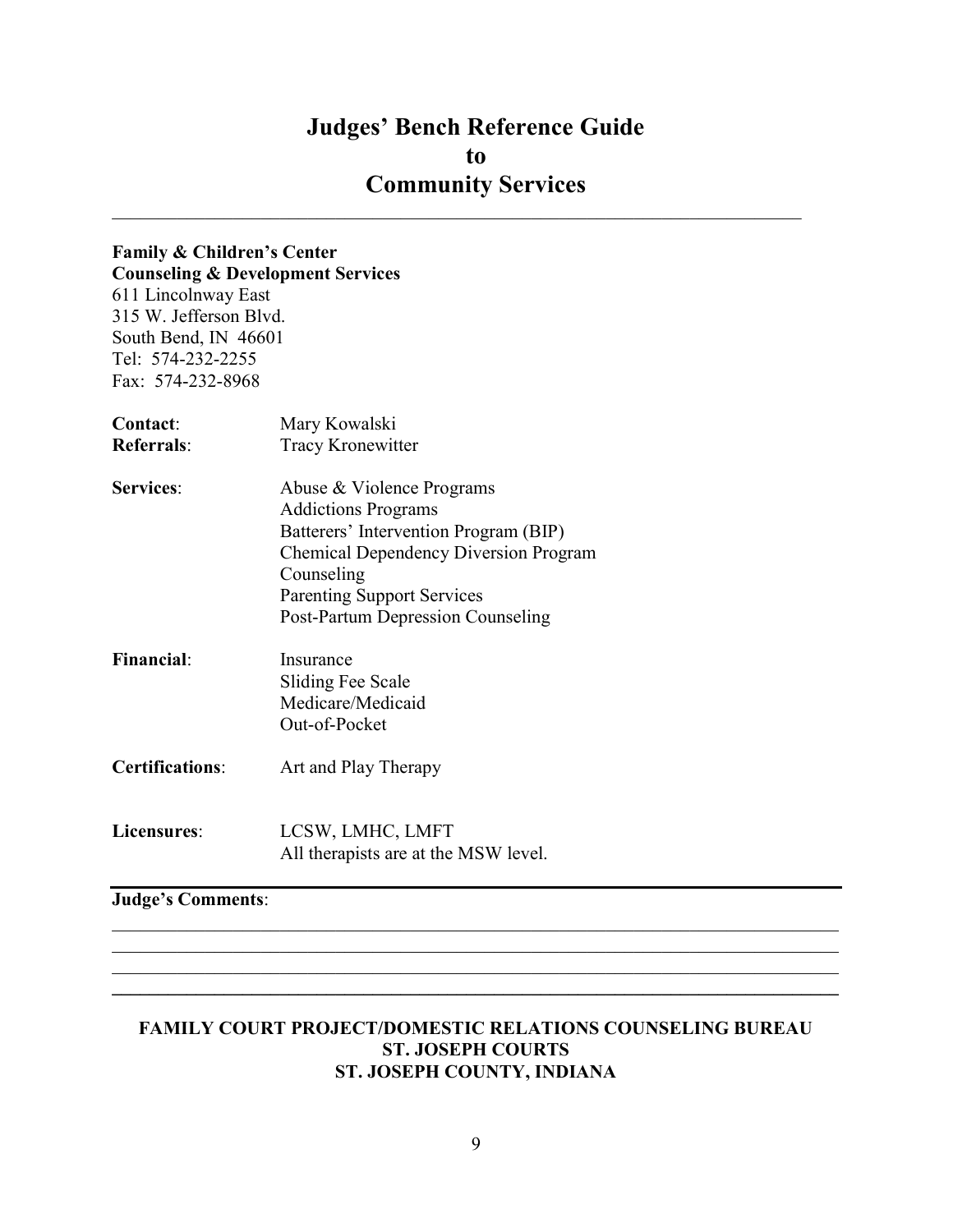$\mathcal{L}_\mathcal{L} = \mathcal{L}_\mathcal{L} = \mathcal{L}_\mathcal{L} = \mathcal{L}_\mathcal{L} = \mathcal{L}_\mathcal{L} = \mathcal{L}_\mathcal{L} = \mathcal{L}_\mathcal{L} = \mathcal{L}_\mathcal{L} = \mathcal{L}_\mathcal{L} = \mathcal{L}_\mathcal{L} = \mathcal{L}_\mathcal{L} = \mathcal{L}_\mathcal{L} = \mathcal{L}_\mathcal{L} = \mathcal{L}_\mathcal{L} = \mathcal{L}_\mathcal{L} = \mathcal{L}_\mathcal{L} = \mathcal{L}_\mathcal{L}$ 

#### Lincoln Therapeutic Partnership

113 Lincolnway East Mishawaka, IN 46544 Tel: 574-255-4976 Fax: 574-255-1882

- Services: Abuse & Violence Programs Addictions Programs Anger Management Programs Counseling High Conflict Co-Parenting Counseling (ADR Plan subsidies available) Parenting Support Services Translation Services
- Financial: Insurance Sliding Fee Scale Medicaid/Medicare Out-of-Pocket

Judge's Comments:

## FAMILY COURT PROJECT/DOMESTIC RELATIONS COUNSELING BUREAU ST. JOSEPH COURTS ST. JOSEPH COUNTY, INDIANA

 $\mathcal{L}_\mathcal{L} = \mathcal{L}_\mathcal{L} = \mathcal{L}_\mathcal{L} = \mathcal{L}_\mathcal{L} = \mathcal{L}_\mathcal{L} = \mathcal{L}_\mathcal{L} = \mathcal{L}_\mathcal{L} = \mathcal{L}_\mathcal{L} = \mathcal{L}_\mathcal{L} = \mathcal{L}_\mathcal{L} = \mathcal{L}_\mathcal{L} = \mathcal{L}_\mathcal{L} = \mathcal{L}_\mathcal{L} = \mathcal{L}_\mathcal{L} = \mathcal{L}_\mathcal{L} = \mathcal{L}_\mathcal{L} = \mathcal{L}_\mathcal{L}$ 

 $\mathcal{L}_\mathcal{L} = \mathcal{L}_\mathcal{L} = \mathcal{L}_\mathcal{L} = \mathcal{L}_\mathcal{L} = \mathcal{L}_\mathcal{L} = \mathcal{L}_\mathcal{L} = \mathcal{L}_\mathcal{L} = \mathcal{L}_\mathcal{L} = \mathcal{L}_\mathcal{L} = \mathcal{L}_\mathcal{L} = \mathcal{L}_\mathcal{L} = \mathcal{L}_\mathcal{L} = \mathcal{L}_\mathcal{L} = \mathcal{L}_\mathcal{L} = \mathcal{L}_\mathcal{L} = \mathcal{L}_\mathcal{L} = \mathcal{L}_\mathcal{L}$  $\mathcal{L}_\mathcal{L} = \{ \mathcal{L}_\mathcal{L} = \{ \mathcal{L}_\mathcal{L} = \{ \mathcal{L}_\mathcal{L} = \{ \mathcal{L}_\mathcal{L} = \{ \mathcal{L}_\mathcal{L} = \{ \mathcal{L}_\mathcal{L} = \{ \mathcal{L}_\mathcal{L} = \{ \mathcal{L}_\mathcal{L} = \{ \mathcal{L}_\mathcal{L} = \{ \mathcal{L}_\mathcal{L} = \{ \mathcal{L}_\mathcal{L} = \{ \mathcal{L}_\mathcal{L} = \{ \mathcal{L}_\mathcal{L} = \{ \mathcal{L}_\mathcal{$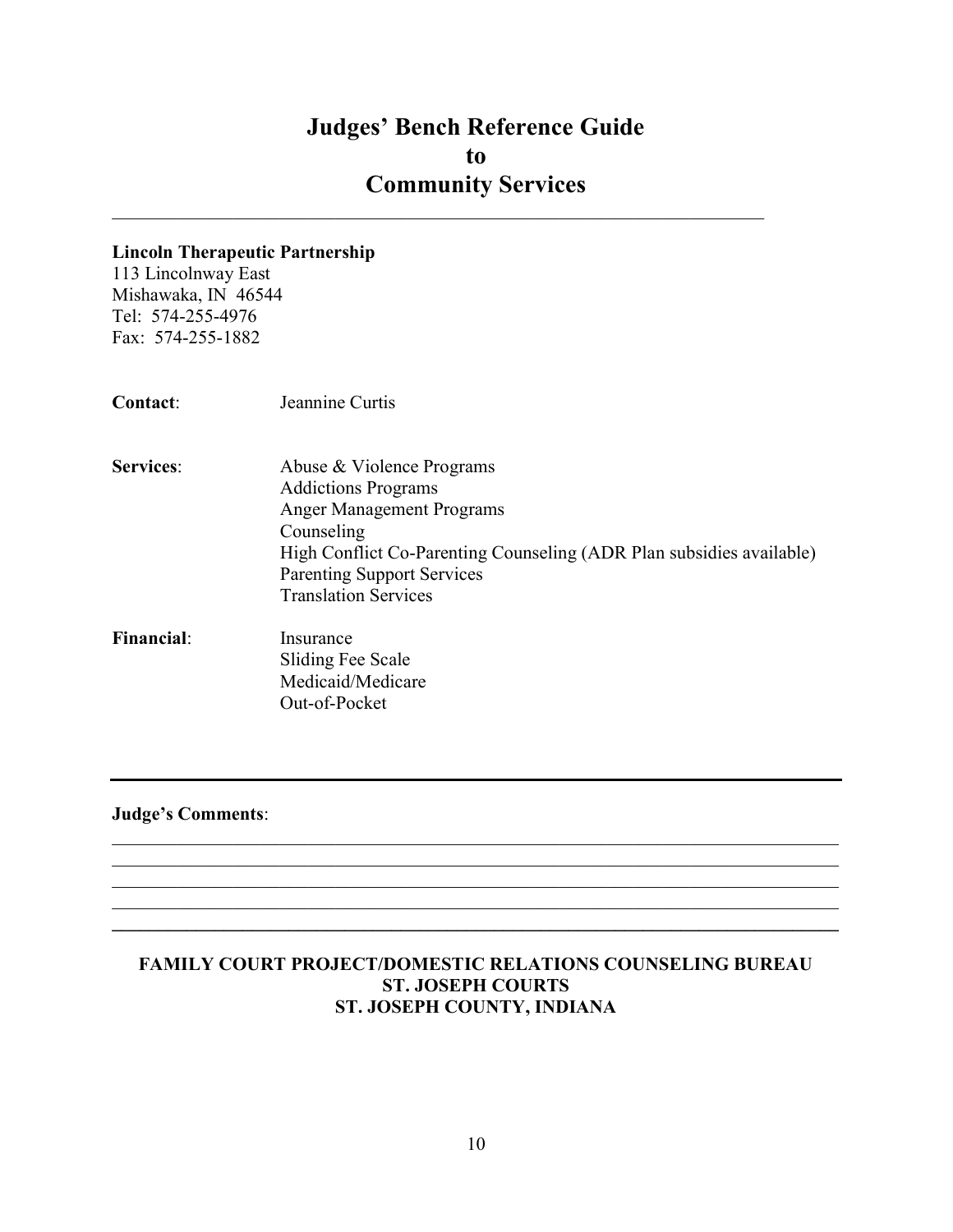$\_$ 

## Madison Center

403 E. Madison St. South Bend, IN 46617 Tel: 574-234-0061 Fax: 574-288-5047 www.madison.org

| Contact:               | Emily Neufeld, 574-283-1295<br>Email: neufelde@madison.org<br>After hours emergencies, call 574-234-0061 or Toll Free 877-234-0061                                                                                                                                                     |
|------------------------|----------------------------------------------------------------------------------------------------------------------------------------------------------------------------------------------------------------------------------------------------------------------------------------|
| <b>Services:</b>       | Abuse & Violence Counseling<br>Addictions Programs, including Gambling<br><b>Anger Management Programs</b><br>Batterers' Intervention Program (BIP)<br>Counseling<br>Homemaker services for parents of children in foster care<br>Supervised parent-visits for children in foster care |
| <b>Financial:</b>      | Insurance<br>Sliding Fee Scale                                                                                                                                                                                                                                                         |
| <b>Certifications:</b> | NAEYC (East Bank Learning Center)                                                                                                                                                                                                                                                      |
| Licensures:            | Indiana Division of Mental Health and Addiction, Indiana State<br>Department of Health, The Joint Commission accreditation.                                                                                                                                                            |

## Judge's Comments:

## FAMILY COURT PROJECT/DOMESTIC RELATIONS COUNSELING BUREAU ST. JOSEPH COURTS ST. JOSEPH COUNTY, INDIANA

 $\mathcal{L}_\mathcal{L} = \mathcal{L}_\mathcal{L} = \mathcal{L}_\mathcal{L} = \mathcal{L}_\mathcal{L} = \mathcal{L}_\mathcal{L} = \mathcal{L}_\mathcal{L} = \mathcal{L}_\mathcal{L} = \mathcal{L}_\mathcal{L} = \mathcal{L}_\mathcal{L} = \mathcal{L}_\mathcal{L} = \mathcal{L}_\mathcal{L} = \mathcal{L}_\mathcal{L} = \mathcal{L}_\mathcal{L} = \mathcal{L}_\mathcal{L} = \mathcal{L}_\mathcal{L} = \mathcal{L}_\mathcal{L} = \mathcal{L}_\mathcal{L}$  $\mathcal{L}_\mathcal{L} = \{ \mathcal{L}_\mathcal{L} = \{ \mathcal{L}_\mathcal{L} = \{ \mathcal{L}_\mathcal{L} = \{ \mathcal{L}_\mathcal{L} = \{ \mathcal{L}_\mathcal{L} = \{ \mathcal{L}_\mathcal{L} = \{ \mathcal{L}_\mathcal{L} = \{ \mathcal{L}_\mathcal{L} = \{ \mathcal{L}_\mathcal{L} = \{ \mathcal{L}_\mathcal{L} = \{ \mathcal{L}_\mathcal{L} = \{ \mathcal{L}_\mathcal{L} = \{ \mathcal{L}_\mathcal{L} = \{ \mathcal{L}_\mathcal{$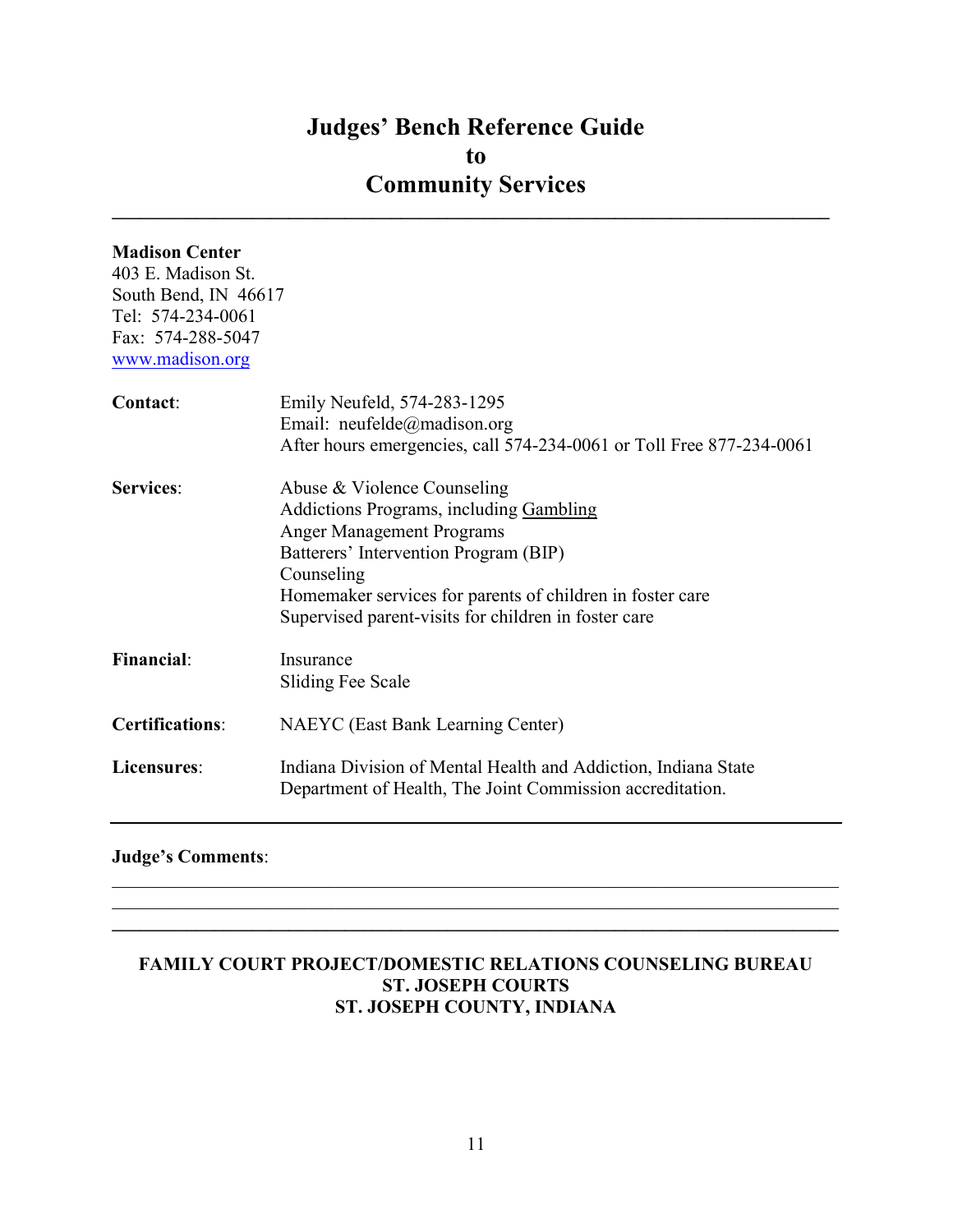$\mathcal{L}_\mathcal{L} = \mathcal{L}_\mathcal{L} = \mathcal{L}_\mathcal{L} = \mathcal{L}_\mathcal{L} = \mathcal{L}_\mathcal{L} = \mathcal{L}_\mathcal{L} = \mathcal{L}_\mathcal{L} = \mathcal{L}_\mathcal{L} = \mathcal{L}_\mathcal{L} = \mathcal{L}_\mathcal{L} = \mathcal{L}_\mathcal{L} = \mathcal{L}_\mathcal{L} = \mathcal{L}_\mathcal{L} = \mathcal{L}_\mathcal{L} = \mathcal{L}_\mathcal{L} = \mathcal{L}_\mathcal{L} = \mathcal{L}_\mathcal{L}$ 

## Summit Counseling Services, PC

928 E. Wayne Street, Suite C South Bend, IN 46617 Tel: 574-286-0030 Fax: 574-234-1994

| <b>Contact:</b>        | Nancy Bryant, LCSW                                                                                                              |
|------------------------|---------------------------------------------------------------------------------------------------------------------------------|
| <b>Services:</b>       | Addictions Programs – Juveniles Only<br>Anger Management Programs – Juvenile Anger Management with Life<br>Skills<br>Counseling |
|                        | <b>Parenting Support Services</b>                                                                                               |
| <b>Financial:</b>      | Insurance<br>Medicaid<br>Out-of-Pocket                                                                                          |
| <b>Certifications:</b> | Parenting with Love, Limits (Evidence-based group & family treatment)                                                           |
| Licensures:            | Addictions – State of Indiana<br>All of our therapists and psychologists have their own certifications and<br>licenses.         |

## Judge's Comments:

#### FAMILY COURT PROJECT/DOMESTIC RELATIONS COUNSELING BUREAU ST. JOSEPH COURTS ST. JOSEPH COUNTY, INDIANA

 $\mathcal{L}_\mathcal{L} = \mathcal{L}_\mathcal{L} = \mathcal{L}_\mathcal{L} = \mathcal{L}_\mathcal{L} = \mathcal{L}_\mathcal{L} = \mathcal{L}_\mathcal{L} = \mathcal{L}_\mathcal{L} = \mathcal{L}_\mathcal{L} = \mathcal{L}_\mathcal{L} = \mathcal{L}_\mathcal{L} = \mathcal{L}_\mathcal{L} = \mathcal{L}_\mathcal{L} = \mathcal{L}_\mathcal{L} = \mathcal{L}_\mathcal{L} = \mathcal{L}_\mathcal{L} = \mathcal{L}_\mathcal{L} = \mathcal{L}_\mathcal{L}$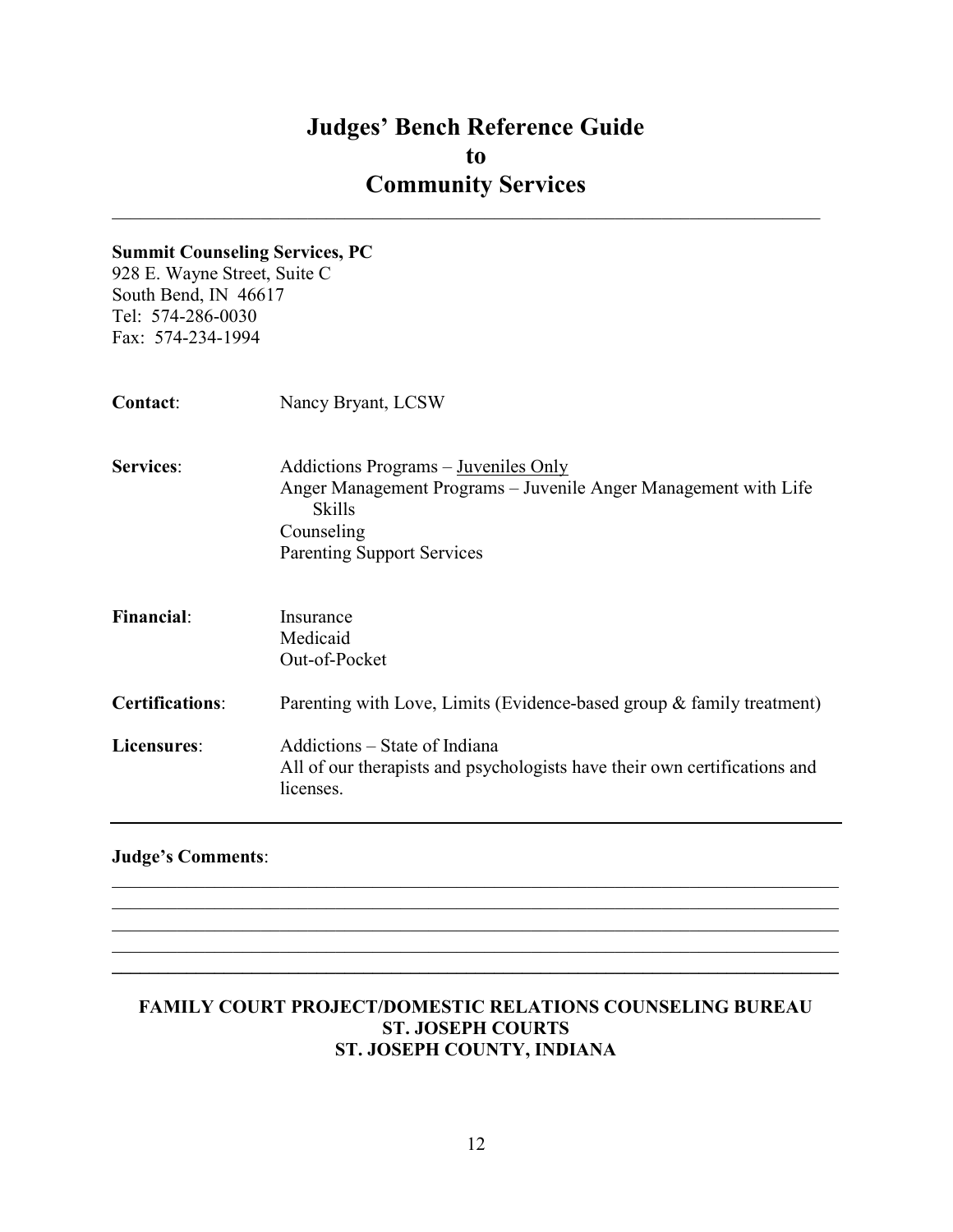$\mathcal{L}_\mathcal{L} = \mathcal{L}_\mathcal{L} = \mathcal{L}_\mathcal{L} = \mathcal{L}_\mathcal{L} = \mathcal{L}_\mathcal{L} = \mathcal{L}_\mathcal{L} = \mathcal{L}_\mathcal{L} = \mathcal{L}_\mathcal{L} = \mathcal{L}_\mathcal{L} = \mathcal{L}_\mathcal{L} = \mathcal{L}_\mathcal{L} = \mathcal{L}_\mathcal{L} = \mathcal{L}_\mathcal{L} = \mathcal{L}_\mathcal{L} = \mathcal{L}_\mathcal{L} = \mathcal{L}_\mathcal{L} = \mathcal{L}_\mathcal{L}$ 

### YWCA of St. Joseph County

1102 S. Fellows St. South Bend, IN 46601 Tel: 574-233-9491 Fax: 574-233-9616 www.ywcasjc.org

| <b>Contact:</b>        | Gary Robinson                                                                                                                                                                                   |  |
|------------------------|-------------------------------------------------------------------------------------------------------------------------------------------------------------------------------------------------|--|
| <b>Services:</b>       | Note: Services are for women and children only.                                                                                                                                                 |  |
|                        | <b>Chemical Dependence Treatment Program</b><br>Domestic Violence Program<br>Legal Advocacy<br><b>Parenting Classes</b><br><b>Sexual Assault Counseling</b><br>Transitional & Permanent Housing |  |
| <b>Financial:</b>      | Most clients pay no fees. For those who do not qualify for income-based<br>assistance, a sliding fee scale is available.                                                                        |  |
| <b>Certifications:</b> | <b>CARF</b>                                                                                                                                                                                     |  |
| Licensures:            | Addictions – State of Indiana                                                                                                                                                                   |  |
|                        |                                                                                                                                                                                                 |  |

## Judge's Comments:

## FAMILY COURT PROJECT/DOMESTIC RELATIONS COUNSELING BUREAU ST. JOSEPH COURTS ST. JOSEPH COUNTY, INDIANA

 $\mathcal{L}_\mathcal{L} = \mathcal{L}_\mathcal{L} = \mathcal{L}_\mathcal{L} = \mathcal{L}_\mathcal{L} = \mathcal{L}_\mathcal{L} = \mathcal{L}_\mathcal{L} = \mathcal{L}_\mathcal{L} = \mathcal{L}_\mathcal{L} = \mathcal{L}_\mathcal{L} = \mathcal{L}_\mathcal{L} = \mathcal{L}_\mathcal{L} = \mathcal{L}_\mathcal{L} = \mathcal{L}_\mathcal{L} = \mathcal{L}_\mathcal{L} = \mathcal{L}_\mathcal{L} = \mathcal{L}_\mathcal{L} = \mathcal{L}_\mathcal{L}$ 

▃

 $\mathcal{L}_\mathcal{L} = \{ \mathcal{L}_\mathcal{L} = \{ \mathcal{L}_\mathcal{L} = \{ \mathcal{L}_\mathcal{L} = \{ \mathcal{L}_\mathcal{L} = \{ \mathcal{L}_\mathcal{L} = \{ \mathcal{L}_\mathcal{L} = \{ \mathcal{L}_\mathcal{L} = \{ \mathcal{L}_\mathcal{L} = \{ \mathcal{L}_\mathcal{L} = \{ \mathcal{L}_\mathcal{L} = \{ \mathcal{L}_\mathcal{L} = \{ \mathcal{L}_\mathcal{L} = \{ \mathcal{L}_\mathcal{L} = \{ \mathcal{L}_\mathcal{$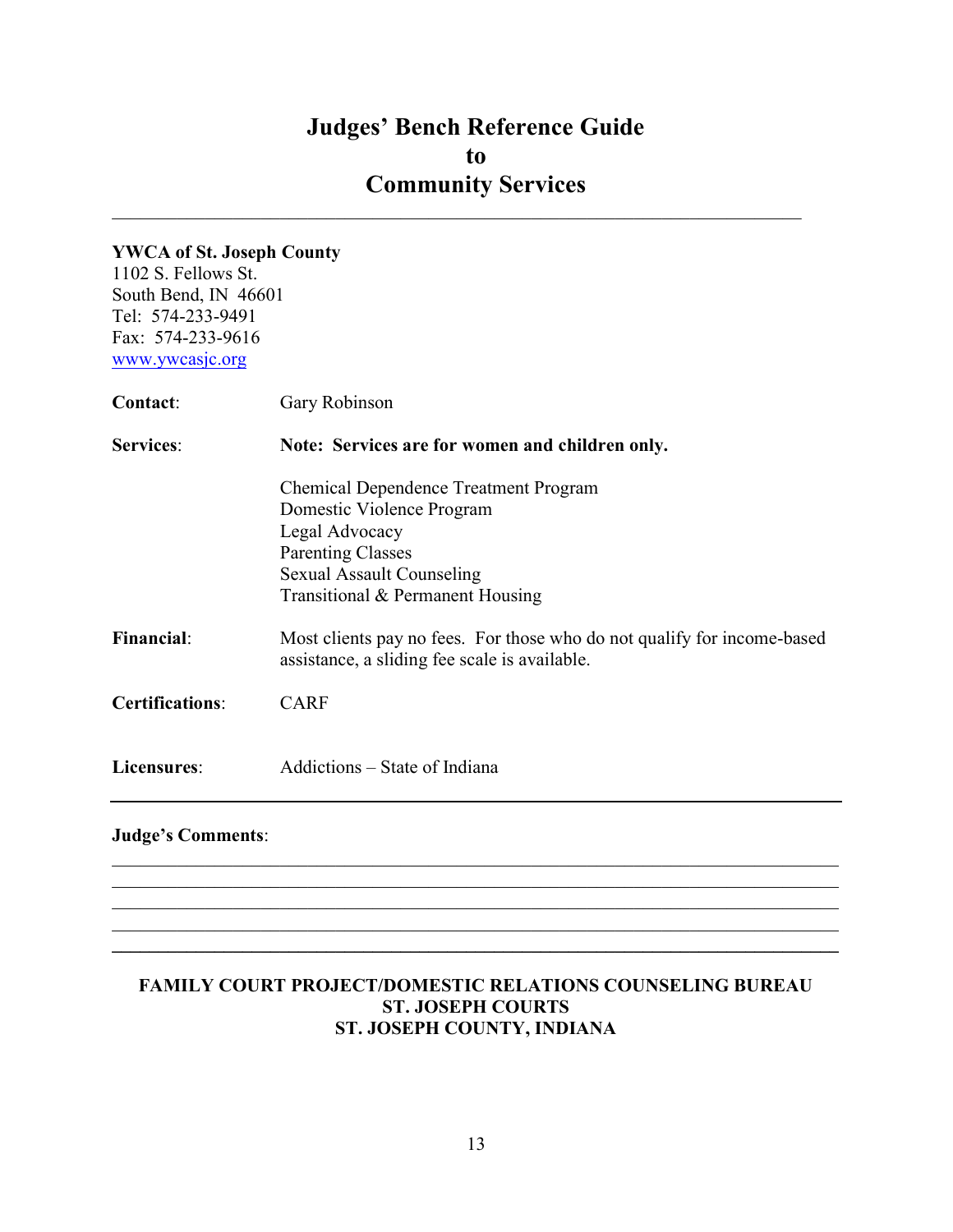# SECTION II

# ADDICTIONS INFORMATION/ TREATMENT CENTERS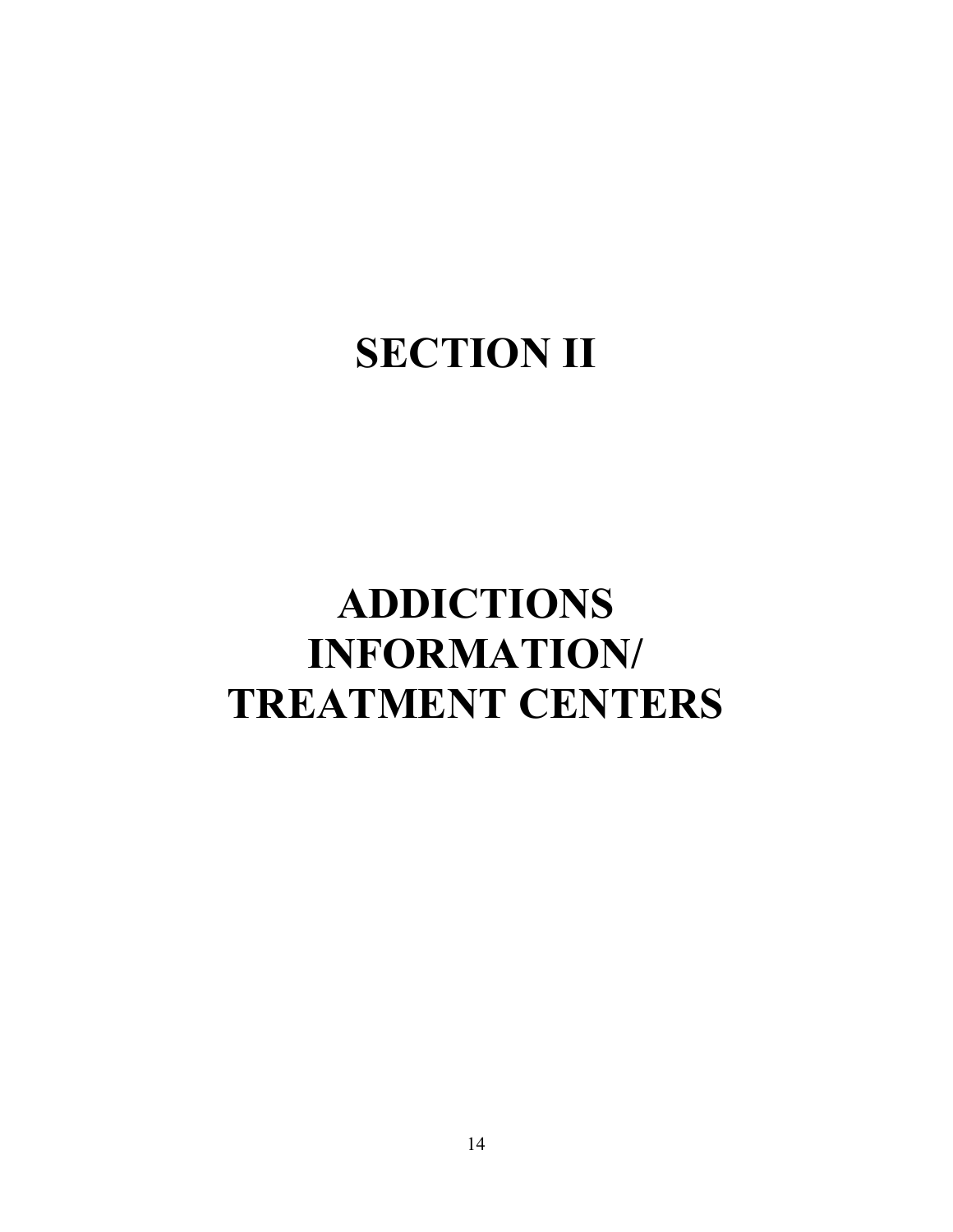$\mathcal{L}_\text{max}$  and  $\mathcal{L}_\text{max}$  and  $\mathcal{L}_\text{max}$  and  $\mathcal{L}_\text{max}$  and  $\mathcal{L}_\text{max}$  and  $\mathcal{L}_\text{max}$ 

## A New Beginning

211 East Washington Street Goshen, IN 46528 Tel: 574-534-5778 Fax: 574-534-5778

| Contact:               | Sharol Alexander                                                                                                                                    |
|------------------------|-----------------------------------------------------------------------------------------------------------------------------------------------------|
| <b>Services:</b>       | <b>Addictions Programs</b><br><b>Adolescent Services</b><br><b>Substances Abuse Programs</b>                                                        |
| <b>Financial:</b>      | Insurance - Supporting paperwork provided for those with insurance<br>Sliding Fee Scale<br>Out-of-Pocket<br><b>Grant Assistance for Adolescents</b> |
| <b>Certifications:</b> | Addictions Services Provider Outpatient Certification, Indiana Department<br>of Mental Health                                                       |

## Judge's Comments:

## FAMILY COURT PROJECT/DOMESTIC RELATIONS COUNSELING BUREAU ST. JOSEPH COURTS ST. JOSEPH COUNTY, INDIANA

 $\mathcal{L}_\mathcal{L} = \mathcal{L}_\mathcal{L} = \mathcal{L}_\mathcal{L} = \mathcal{L}_\mathcal{L} = \mathcal{L}_\mathcal{L} = \mathcal{L}_\mathcal{L} = \mathcal{L}_\mathcal{L} = \mathcal{L}_\mathcal{L} = \mathcal{L}_\mathcal{L} = \mathcal{L}_\mathcal{L} = \mathcal{L}_\mathcal{L} = \mathcal{L}_\mathcal{L} = \mathcal{L}_\mathcal{L} = \mathcal{L}_\mathcal{L} = \mathcal{L}_\mathcal{L} = \mathcal{L}_\mathcal{L} = \mathcal{L}_\mathcal{L}$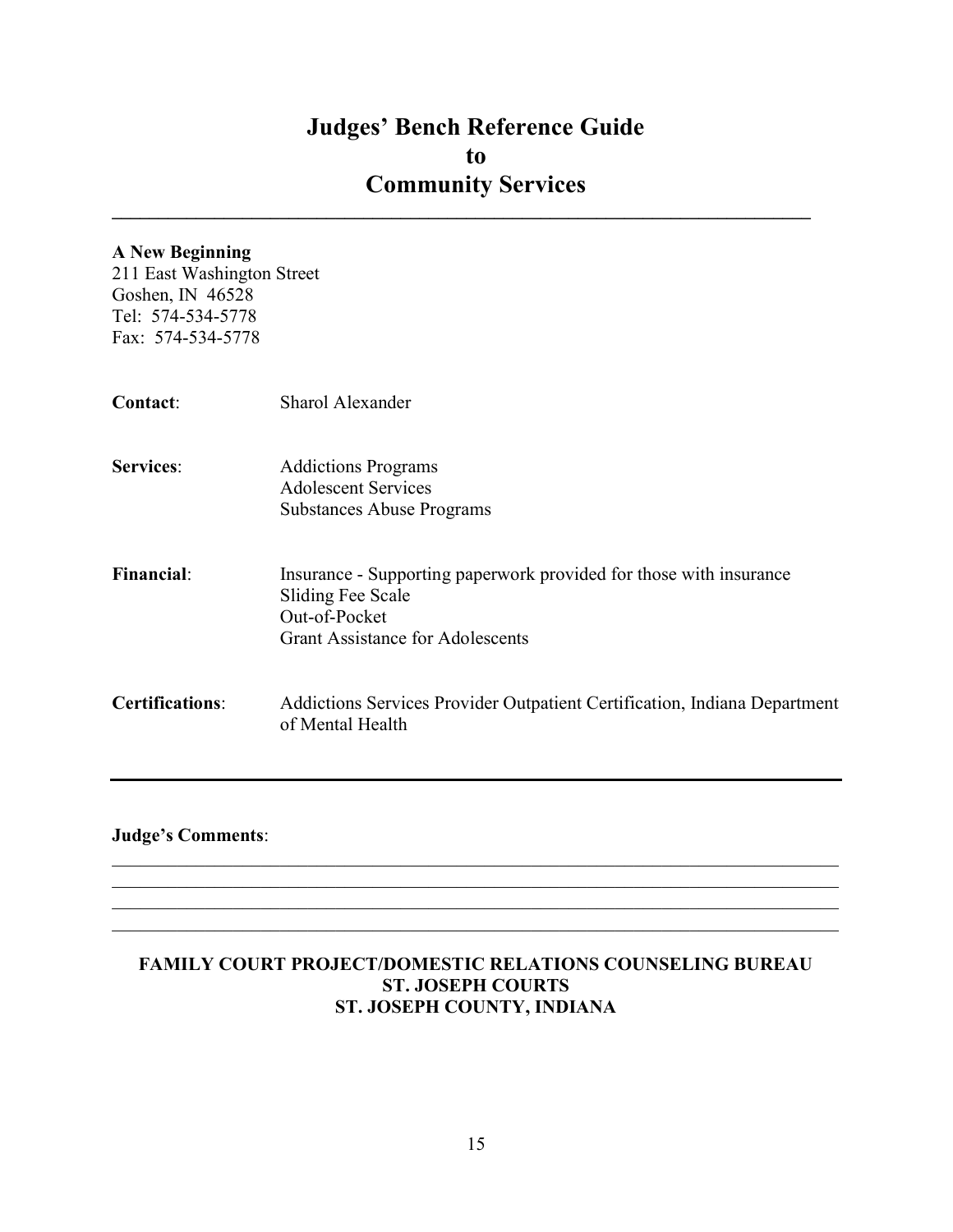$\mathcal{L}_\text{max}$  and  $\mathcal{L}_\text{max}$  and  $\mathcal{L}_\text{max}$  and  $\mathcal{L}_\text{max}$  and  $\mathcal{L}_\text{max}$  and  $\mathcal{L}_\text{max}$ 

# Alcohol & Addictions Resource Center (AARC)

818 E. Jefferson Blvd. South Bend, IN 46617 Tel: 574-234-6024 Fax: 574-234-6025 www.aarcinfo.org

| Contact:               | Sharon Burden                                                                                                                                               |
|------------------------|-------------------------------------------------------------------------------------------------------------------------------------------------------------|
| <b>Services:</b>       | Addictions Programs Resource Center – Assessment, Referral,<br>Prevention, Education, I & R Intervention<br>Resource Room – Video and print lending library |
| Financial:             | Out-of-Pocket for assessment services                                                                                                                       |
| <b>Certifications:</b> | Certified Employee Assistance Professional                                                                                                                  |
| Licensures:            | Marriage and Family Therapist<br>Mental Health Counselors                                                                                                   |

## Judge's Comments:

## FAMILY COURT PROJECT/DOMESTIC RELATIONS COUNSELING BUREAU ST. JOSEPH COURTS ST. JOSEPH COUNTY, INDIANA

 $\mathcal{L}_\mathcal{L} = \mathcal{L}_\mathcal{L} = \mathcal{L}_\mathcal{L} = \mathcal{L}_\mathcal{L} = \mathcal{L}_\mathcal{L} = \mathcal{L}_\mathcal{L} = \mathcal{L}_\mathcal{L} = \mathcal{L}_\mathcal{L} = \mathcal{L}_\mathcal{L} = \mathcal{L}_\mathcal{L} = \mathcal{L}_\mathcal{L} = \mathcal{L}_\mathcal{L} = \mathcal{L}_\mathcal{L} = \mathcal{L}_\mathcal{L} = \mathcal{L}_\mathcal{L} = \mathcal{L}_\mathcal{L} = \mathcal{L}_\mathcal{L}$ 

 $\mathcal{L}_\mathcal{L} = \{ \mathcal{L}_\mathcal{L} = \{ \mathcal{L}_\mathcal{L} = \{ \mathcal{L}_\mathcal{L} = \{ \mathcal{L}_\mathcal{L} = \{ \mathcal{L}_\mathcal{L} = \{ \mathcal{L}_\mathcal{L} = \{ \mathcal{L}_\mathcal{L} = \{ \mathcal{L}_\mathcal{L} = \{ \mathcal{L}_\mathcal{L} = \{ \mathcal{L}_\mathcal{L} = \{ \mathcal{L}_\mathcal{L} = \{ \mathcal{L}_\mathcal{L} = \{ \mathcal{L}_\mathcal{L} = \{ \mathcal{L}_\mathcal{$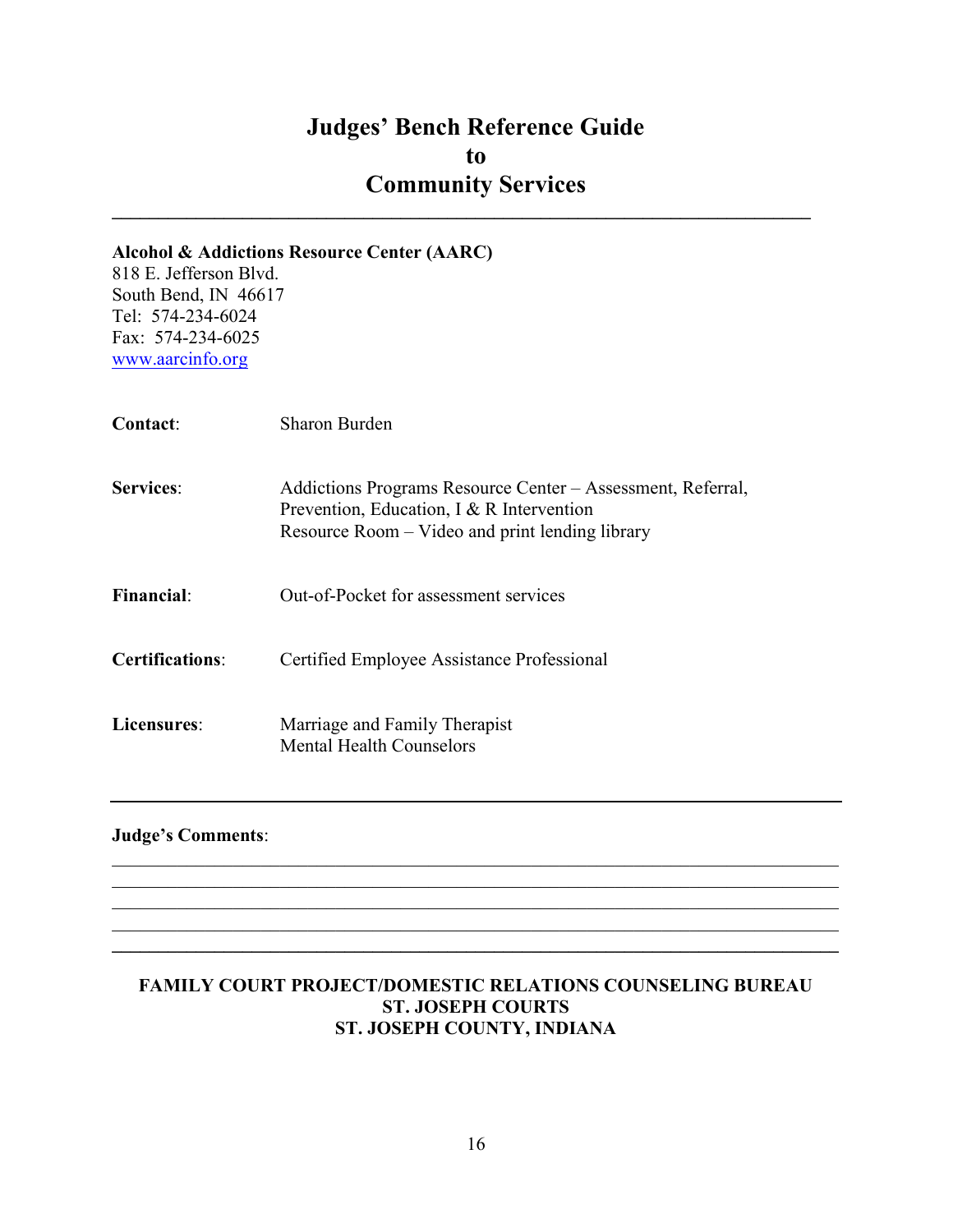## Access to Recovery (ATR)

 $\_$ 

| c/o Healthy Communities Initiative | Goodwill Industries          |
|------------------------------------|------------------------------|
| 401 E. Colfax Avenue               | 1805 W. Western Avenue       |
| South Bend, IN 46617               | South Bend, IN 46619         |
| Tel: 574-239-8585, ext. 334        | Tel: 574-472-7300, ext. 7687 |
|                                    |                              |
|                                    |                              |

- Contact: Ask for ATR Care Coordinator at either Healthy Communities Initiative or Goodwill Industries
- Services: Addictions Programs
- Financial: Insurance Sliding Fee Scale Medicaid/Medicare Out-of-Pocket

Note: ATR grant funds are available for adults at or below 200% of the federal poverty level. The three target populations are: adults transitioning into the community after incarceration; women who are pregnant or who have dependent children; and, adults with a history of Methamphetamine use. Clients receive clinical (assessment, treatment) and supportive services (transportation, education, child care, employment services, housing assistance, etc.). ATR provider organizations are reimbursed by the State.

#### Judge's Comments:

#### FAMILY COURT PROJECT/DOMESTIC RELATIONS COUNSELING BUREAU ST. JOSEPH COURTS ST. JOSEPH COUNTY, INDIANA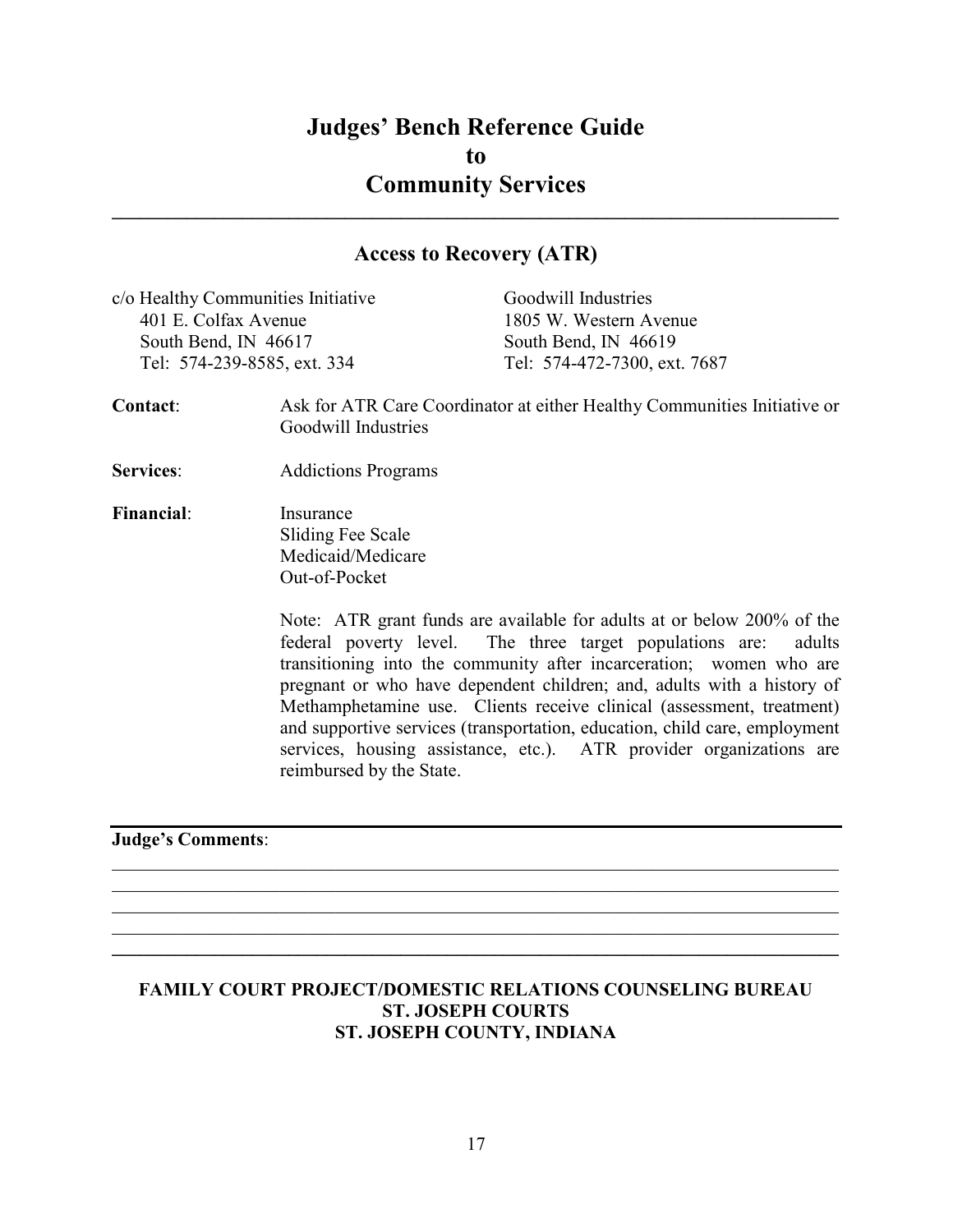# Addictions Recovery Centers, Inc. 204 South Main Street, Elkhart, IN 46516 114 North Main Street, Goshen, IN 46526 2012 Ironwood Circle, Suite 200, South Bend, IN 46635 Tel: 574-533-6154 574-807-8690 574-293-1086 – Elkhart Fax: 574-534-3591 Contact: Jan Nobel, Jr. Services: Addictions Programs Counseling Translation Services – State Certified – Services available only in Elkhart and Goshen Financial: Sliding Fee Scale Out-of-Pocket Certifications: NCAC, ICAC, CADAC Licensures: LCSW Judge's Comments:  $\mathcal{L}_\mathcal{L} = \mathcal{L}_\mathcal{L} = \mathcal{L}_\mathcal{L} = \mathcal{L}_\mathcal{L} = \mathcal{L}_\mathcal{L} = \mathcal{L}_\mathcal{L} = \mathcal{L}_\mathcal{L} = \mathcal{L}_\mathcal{L} = \mathcal{L}_\mathcal{L} = \mathcal{L}_\mathcal{L} = \mathcal{L}_\mathcal{L} = \mathcal{L}_\mathcal{L} = \mathcal{L}_\mathcal{L} = \mathcal{L}_\mathcal{L} = \mathcal{L}_\mathcal{L} = \mathcal{L}_\mathcal{L} = \mathcal{L}_\mathcal{L}$

#### FAMILY COURT PROJECT/DOMESTIC RELATIONS COUNSELING BUREAU ST. JOSEPH COURTS ST. JOSEPH COUNTY, INDIANA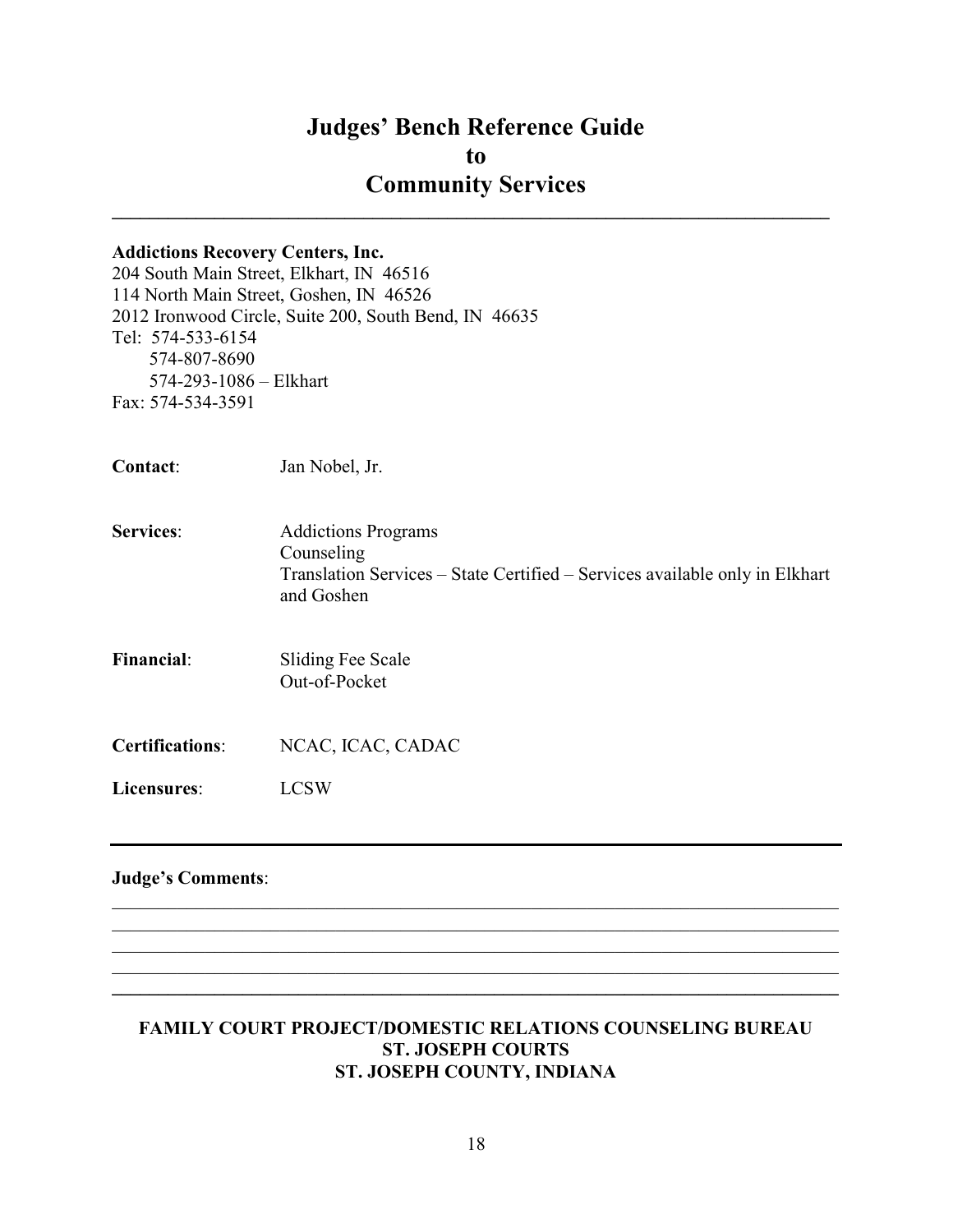$\mathcal{L}_\text{max}$  and  $\mathcal{L}_\text{max}$  and  $\mathcal{L}_\text{max}$  and  $\mathcal{L}_\text{max}$  and  $\mathcal{L}_\text{max}$  and  $\mathcal{L}_\text{max}$ 

#### Brighter Tomorrows, Inc.

310 No. Michigan Street, Suite 208 Plymouth, IN 46563 Tel: 574-935-9449 Fax: 574-935-3956

| Contact: | Jill Uceny |
|----------|------------|
|----------|------------|

- Services: Addictions Programs Counseling Custody Evaluations Mediation Services Parenting Support Services
- Financial: Insurance Medicaid/Medicare Out-of-Pocket Sliding Fee Scale
- Certifications: IOP
- Licensures: IOP Therapists, LCSW, LMHC

#### Judge's Comments:

#### FAMILY COURT PROJECT/DOMESTIC RELATIONS COUNSELING BUREAU ST. JOSEPH COURTS ST. JOSEPH COUNTY, INDIANA

 $\_$ 

 $\mathcal{L}_\mathcal{L} = \mathcal{L}_\mathcal{L} = \mathcal{L}_\mathcal{L} = \mathcal{L}_\mathcal{L} = \mathcal{L}_\mathcal{L} = \mathcal{L}_\mathcal{L} = \mathcal{L}_\mathcal{L} = \mathcal{L}_\mathcal{L} = \mathcal{L}_\mathcal{L} = \mathcal{L}_\mathcal{L} = \mathcal{L}_\mathcal{L} = \mathcal{L}_\mathcal{L} = \mathcal{L}_\mathcal{L} = \mathcal{L}_\mathcal{L} = \mathcal{L}_\mathcal{L} = \mathcal{L}_\mathcal{L} = \mathcal{L}_\mathcal{L}$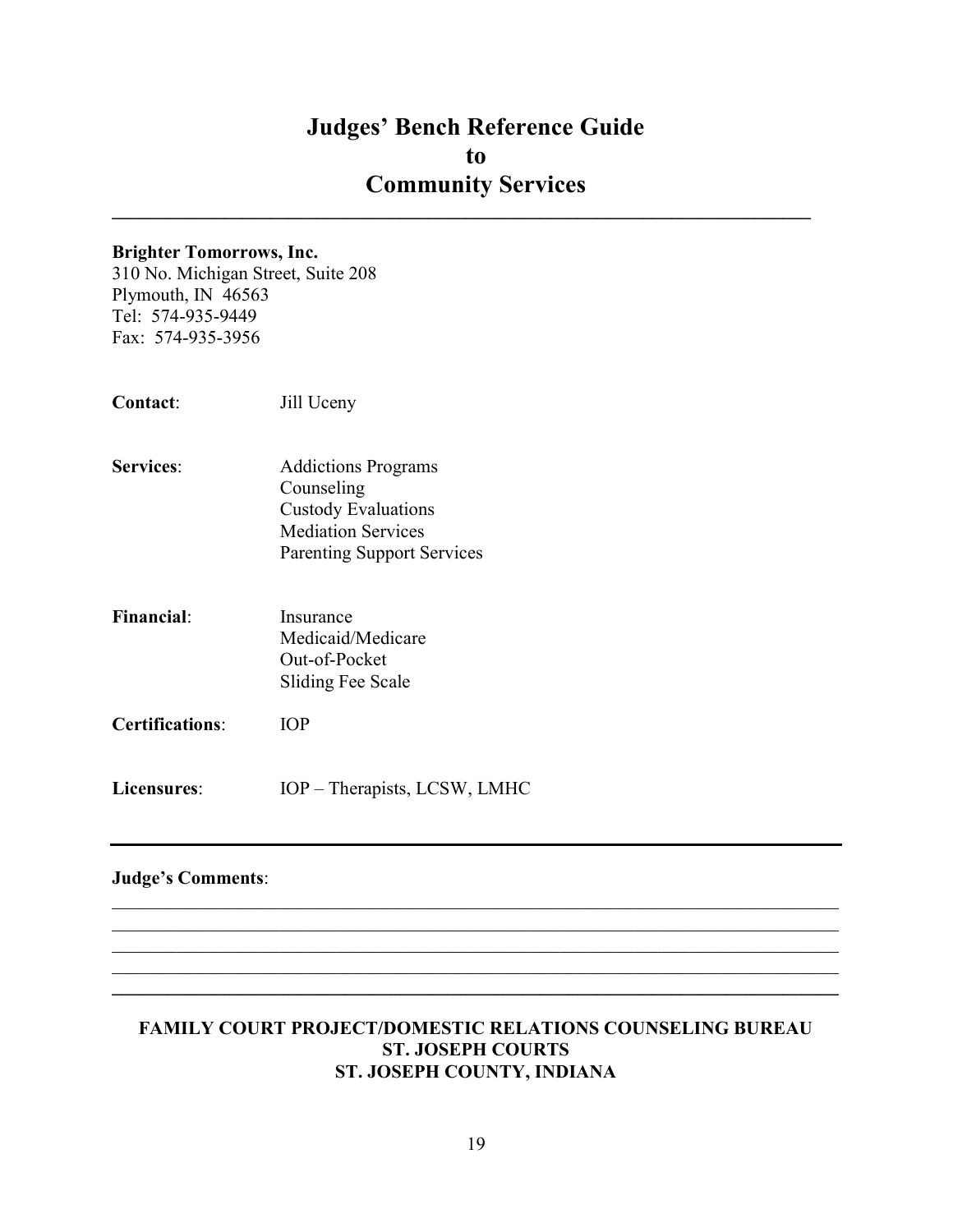$\mathcal{L}_\text{max}$  and  $\mathcal{L}_\text{max}$  and  $\mathcal{L}_\text{max}$  and  $\mathcal{L}_\text{max}$  and  $\mathcal{L}_\text{max}$  and  $\mathcal{L}_\text{max}$ 

#### Cathy Blum Counseling, Inc.

3040 "B" Windsor Court Elkhart, IN 46514 Tel: 574-206-0860 Fax: 574-206-0871 www.cathyblumcounseling.com

| <b>Contact:</b>   | Cathy Blum, LCSW                                                                        |
|-------------------|-----------------------------------------------------------------------------------------|
| <b>Services:</b>  | <b>Addictions Programs including Gambling</b><br>Counseling                             |
| <b>Financial:</b> | Insurance<br>Sliding Fee Scale<br>Out-of-Pocket                                         |
| Certifications:   | Master Addiction Counselor (MAC); National Certified Gambling<br>Counselor, II (NCGCII) |

## Judge's Comments:

## FAMILY COURT PROJECT/DOMESTIC RELATIONS COUNSELING BUREAU ST. JOSEPH COURTS ST. JOSEPH COUNTY, INDIANA

 $\mathcal{L}_\mathcal{L} = \mathcal{L}_\mathcal{L} = \mathcal{L}_\mathcal{L} = \mathcal{L}_\mathcal{L} = \mathcal{L}_\mathcal{L} = \mathcal{L}_\mathcal{L} = \mathcal{L}_\mathcal{L} = \mathcal{L}_\mathcal{L} = \mathcal{L}_\mathcal{L} = \mathcal{L}_\mathcal{L} = \mathcal{L}_\mathcal{L} = \mathcal{L}_\mathcal{L} = \mathcal{L}_\mathcal{L} = \mathcal{L}_\mathcal{L} = \mathcal{L}_\mathcal{L} = \mathcal{L}_\mathcal{L} = \mathcal{L}_\mathcal{L}$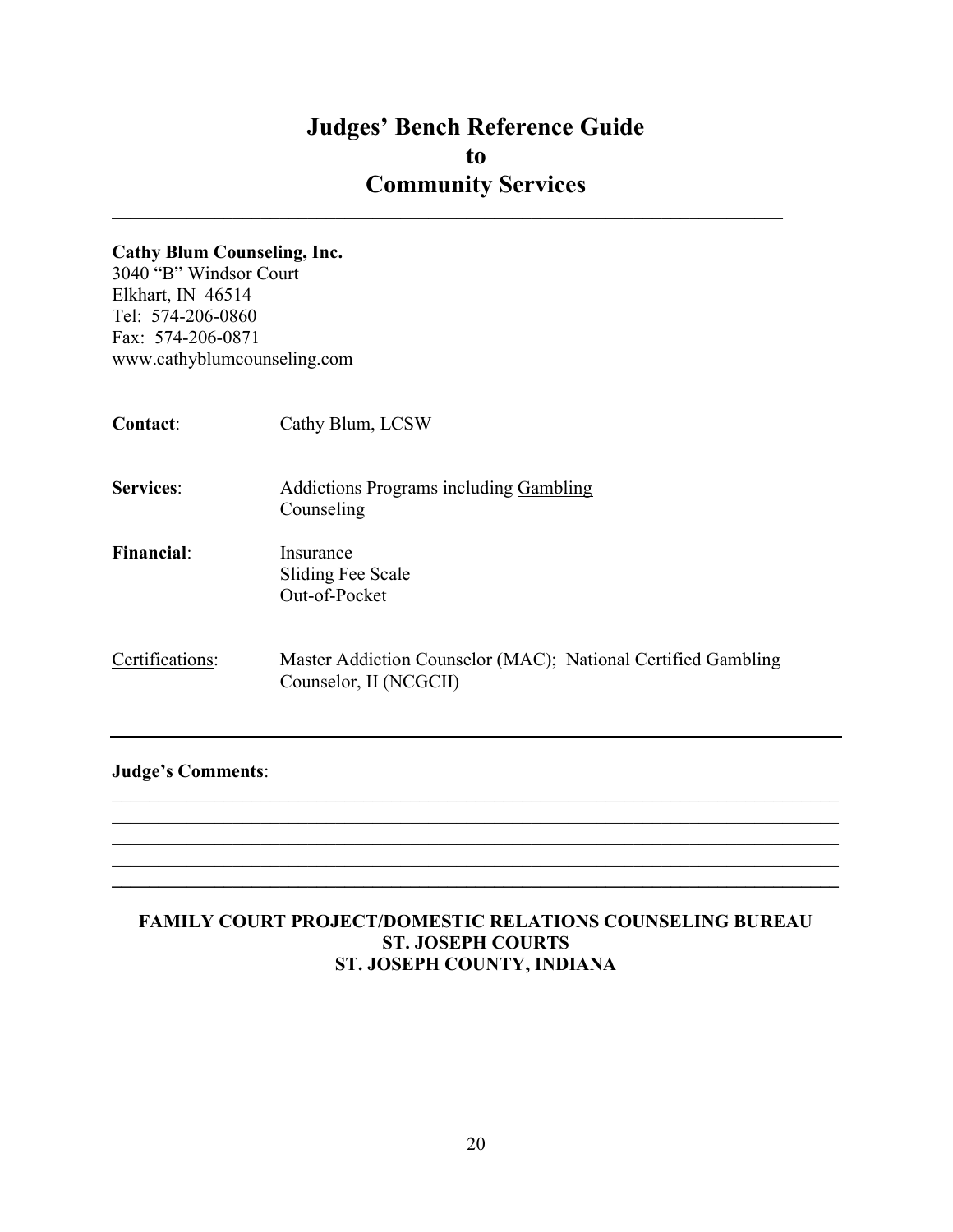$\mathcal{L}_\text{max}$  and  $\mathcal{L}_\text{max}$  and  $\mathcal{L}_\text{max}$  and  $\mathcal{L}_\text{max}$  and  $\mathcal{L}_\text{max}$  and  $\mathcal{L}_\text{max}$ 

## Crossroads Counseling

2319 Edison Road South Bend, IN 46615 Tel: 574-233-4183 Fax: 574-273-1229

| Contact:                 | Pamela Forsey                                                                 |
|--------------------------|-------------------------------------------------------------------------------|
| <b>Services:</b>         | <b>Addictions Programs</b><br>Counseling<br><b>Parenting Support Services</b> |
| <b>Financial:</b>        | Insurance<br><b>Sliding Fee Scale</b><br>Out-of-Pocket                        |
| <b>Certifications:</b>   | ICACII, NCACII, CADACII, SAP, ICADC                                           |
| Licensures:              | <b>LCSW</b>                                                                   |
| <b>Judge's Comments:</b> |                                                                               |

## FAMILY COURT PROJECT/DOMESTIC RELATIONS COUNSELING BUREAU ST. JOSEPH COURTS ST. JOSEPH COUNTY, INDIANA

 $\mathcal{L}_\mathcal{L} = \{ \mathcal{L}_\mathcal{L} = \{ \mathcal{L}_\mathcal{L} = \{ \mathcal{L}_\mathcal{L} = \{ \mathcal{L}_\mathcal{L} = \{ \mathcal{L}_\mathcal{L} = \{ \mathcal{L}_\mathcal{L} = \{ \mathcal{L}_\mathcal{L} = \{ \mathcal{L}_\mathcal{L} = \{ \mathcal{L}_\mathcal{L} = \{ \mathcal{L}_\mathcal{L} = \{ \mathcal{L}_\mathcal{L} = \{ \mathcal{L}_\mathcal{L} = \{ \mathcal{L}_\mathcal{L} = \{ \mathcal{L}_\mathcal{$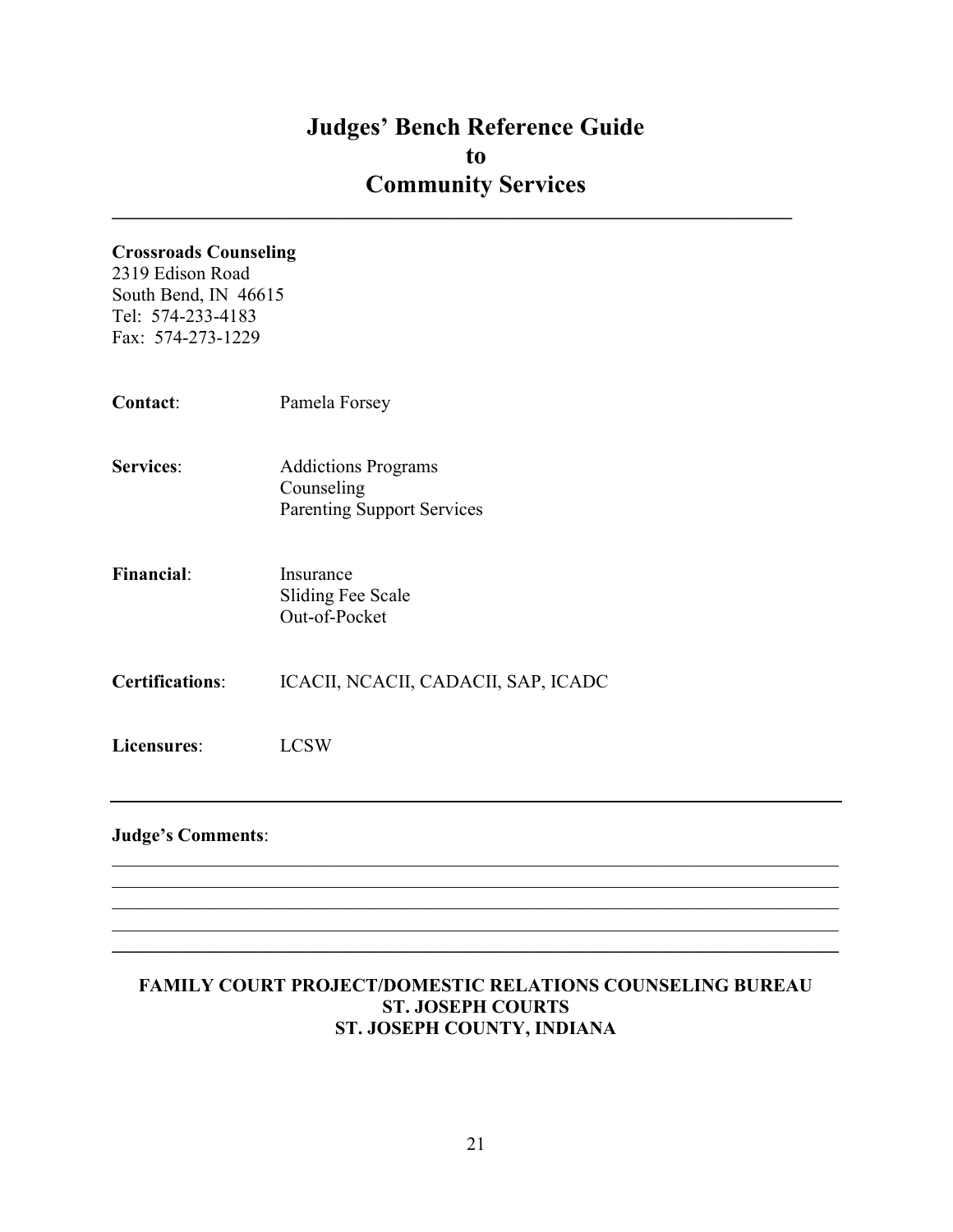$\_$ 

#### Danen Counseling Services

109 E. Clinton, Suite 17 Goshen, IN 46528 Tel: 574-537-9868 Fax: 574-537-9279 Email: GoDanen@netzero.net

| Contact:                 | Daniel Danen                                                                                                                                                                                                                                                                                      |
|--------------------------|---------------------------------------------------------------------------------------------------------------------------------------------------------------------------------------------------------------------------------------------------------------------------------------------------|
| <b>Services:</b>         | Abuse & Violence Programs<br>Addictions Programs - SAP (Department of Transportation)<br>Anger Management<br>Batterers' Intervention Program (BIP)<br>Counseling<br>Translation Services – Group Only<br><b>Legal Resources</b><br><b>Mediation Services</b><br><b>Parenting Support Services</b> |
| <b>Financial:</b>        | Sliding Fee Scale<br>Out-of-Pocket                                                                                                                                                                                                                                                                |
| <b>Certifications:</b>   | CADACII, NCACI, ICACII, SAP, BIP                                                                                                                                                                                                                                                                  |
| <b>Judge's Comments:</b> |                                                                                                                                                                                                                                                                                                   |

#### FAMILY COURT PROJECT/DOMESTIC RELATIONS COUNSELING BUREAU ST. JOSEPH COURTS ST. JOSEPH COUNTY, INDIANA

 $\_$ 

 $\mathcal{L}_\mathcal{L} = \mathcal{L}_\mathcal{L} = \mathcal{L}_\mathcal{L} = \mathcal{L}_\mathcal{L} = \mathcal{L}_\mathcal{L} = \mathcal{L}_\mathcal{L} = \mathcal{L}_\mathcal{L} = \mathcal{L}_\mathcal{L} = \mathcal{L}_\mathcal{L} = \mathcal{L}_\mathcal{L} = \mathcal{L}_\mathcal{L} = \mathcal{L}_\mathcal{L} = \mathcal{L}_\mathcal{L} = \mathcal{L}_\mathcal{L} = \mathcal{L}_\mathcal{L} = \mathcal{L}_\mathcal{L} = \mathcal{L}_\mathcal{L}$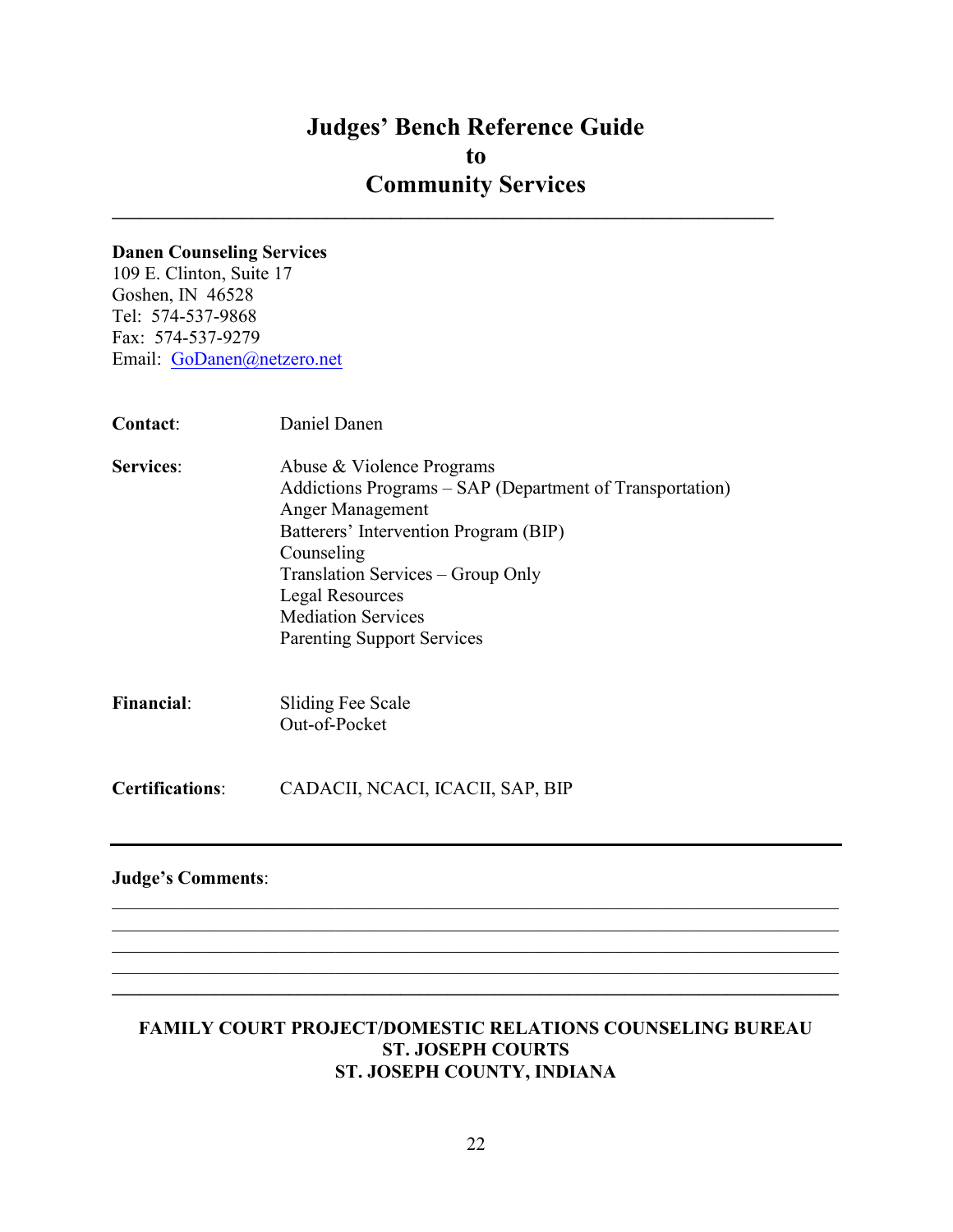$\mathcal{L}_\text{max}$  and  $\mathcal{L}_\text{max}$  and  $\mathcal{L}_\text{max}$  and  $\mathcal{L}_\text{max}$  and  $\mathcal{L}_\text{max}$  and  $\mathcal{L}_\text{max}$ 

#### Eric Foster, Inc., Counseling Services

322 West Jefferson Plymouth, IN 46563 Tel: 574-936-3377 Fax: 574-936-3910

Contact: Eric Foster

- Services: Abuse & Violence Programs Addictions Programs Anger Management Programs Counseling Mediation Services Parenting Support Services
- Financial: Insurance Medicaid/Medicare Out-of-Pocket

Certifications: Certified Addictions Service Provider

## Judge's Comments:

#### FAMILY COURT PROJECT/DOMESTIC RELATIONS COUNSELING BUREAU ST. JOSEPH COURTS ST. JOSEPH COUNTY, INDIANA

 $\mathcal{L}_\mathcal{L} = \mathcal{L}_\mathcal{L} = \mathcal{L}_\mathcal{L} = \mathcal{L}_\mathcal{L} = \mathcal{L}_\mathcal{L} = \mathcal{L}_\mathcal{L} = \mathcal{L}_\mathcal{L} = \mathcal{L}_\mathcal{L} = \mathcal{L}_\mathcal{L} = \mathcal{L}_\mathcal{L} = \mathcal{L}_\mathcal{L} = \mathcal{L}_\mathcal{L} = \mathcal{L}_\mathcal{L} = \mathcal{L}_\mathcal{L} = \mathcal{L}_\mathcal{L} = \mathcal{L}_\mathcal{L} = \mathcal{L}_\mathcal{L}$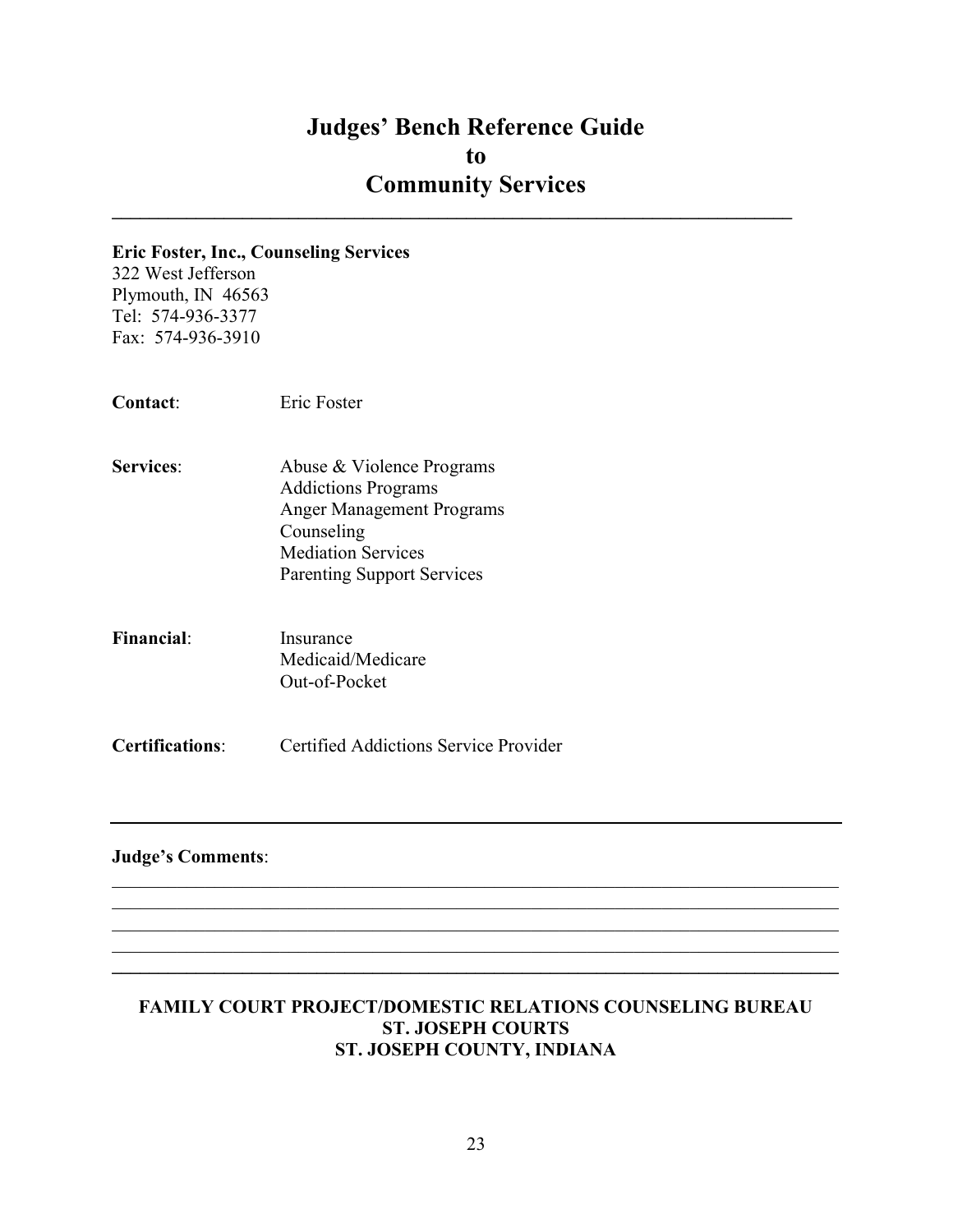## Judges' Bench Reference Guide to Community Services  $\mathcal{L}_\text{max}$  and  $\mathcal{L}_\text{max}$  and  $\mathcal{L}_\text{max}$  and  $\mathcal{L}_\text{max}$  and  $\mathcal{L}_\text{max}$  and  $\mathcal{L}_\text{max}$

# Family & Children's Center

Counseling & Development Services 611 Lincolnway East 315 W. Jefferson Blvd. South Bend, IN 46601 Tel: 574-232-2255 Fax: 574-232-8968

| Contact:               | Mary Kowalski                                |
|------------------------|----------------------------------------------|
| <b>Referrals:</b>      | <b>Tracy Kronewitter</b>                     |
| <b>Services:</b>       | Abuse & Violence Programs                    |
|                        | <b>Addictions Programs</b>                   |
|                        | Batterers' Intervention Program (BIP)        |
|                        | <b>Chemical Dependency Diversion Program</b> |
|                        | Counseling                                   |
|                        | <b>Parenting Support Services</b>            |
|                        | Post-Partum Depression Counseling            |
| <b>Financial:</b>      | Insurance                                    |
|                        | Sliding Fee Scale                            |
|                        | Medicare/Medicaid                            |
|                        | Out-of-Pocket                                |
| <b>Certifications:</b> | Art and Play Therapy                         |
| Licensures:            | LCSW, LMHC, LMFT                             |
|                        | All therapists are at the MSW level.         |

## Judge's Comments:

#### FAMILY COURT PROJECT/DOMESTIC RELATIONS COUNSELING BUREAU ST. JOSEPH COURTS ST. JOSEPH COUNTY, INDIANA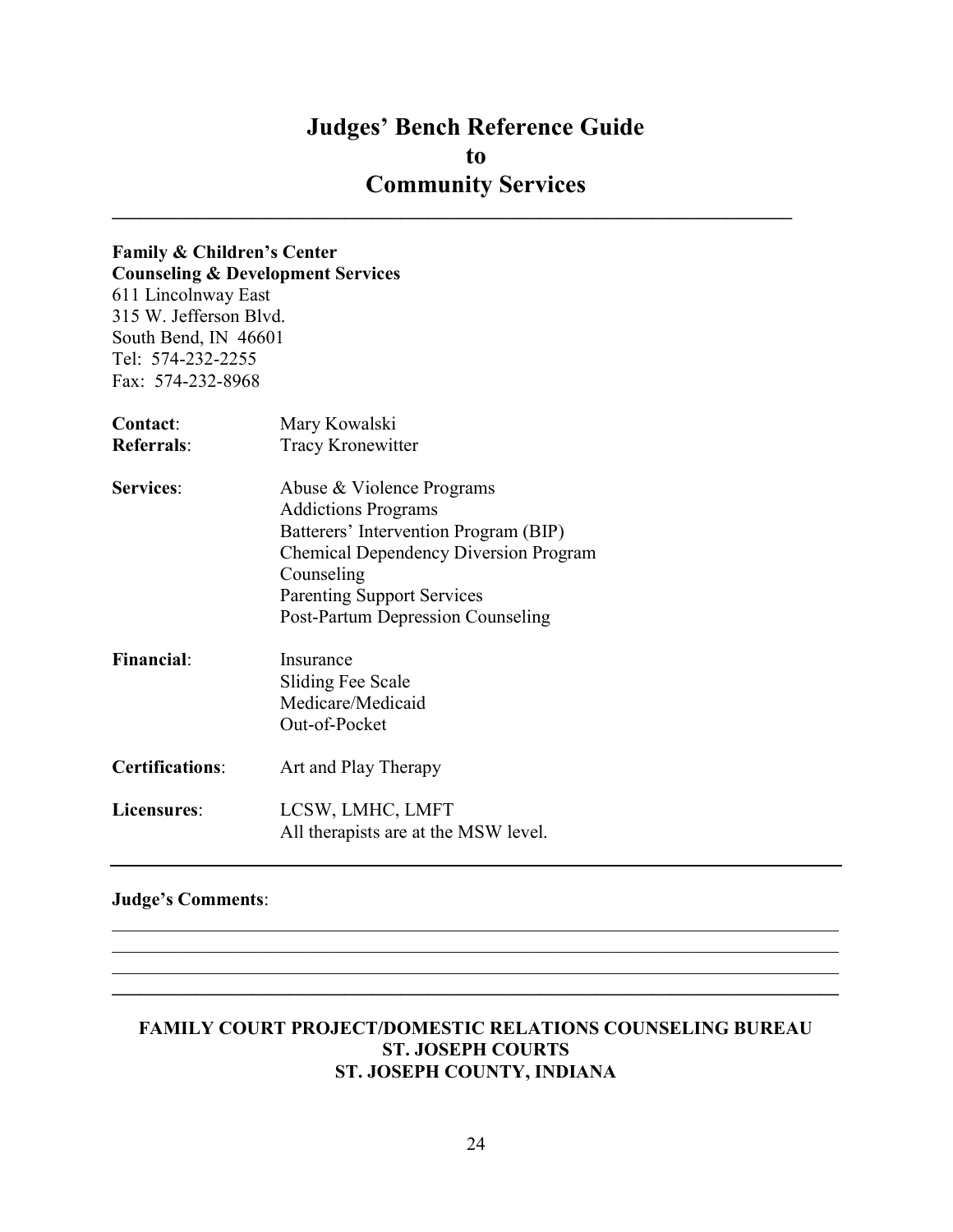$\mathcal{L}_\text{max}$  and  $\mathcal{L}_\text{max}$  and  $\mathcal{L}_\text{max}$  and  $\mathcal{L}_\text{max}$  and  $\mathcal{L}_\text{max}$  and  $\mathcal{L}_\text{max}$ 

#### Hope Rescue Mission

432 S. Lafayette Blvd. South Bend, IN 46601 Tel: 574-235-4150, ext. 223 Fax: 574-289-7801 www.hoperescuemission.org

| <b>Contact:</b>  | Beth Morlock                                                                                                                                                                                                                   |
|------------------|--------------------------------------------------------------------------------------------------------------------------------------------------------------------------------------------------------------------------------|
| <b>Services:</b> | Addictions Programs - men only<br>Three $(3)$ meals per day;<br>Transition housing for women, mothers & children, & married<br>couples;<br>Emergency and transitional housing for men only; and,<br>GED completion assistance. |
|                  |                                                                                                                                                                                                                                |

Financial: Insurance Sliding Fee Scale Medicaid Out-of-Pocket

Judge's Comments:

## FAMILY COURT PROJECT/DOMESTIC RELATIONS COUNSELING BUREAU ST. JOSEPH COURTS ST. JOSEPH COUNTY, INDIANA

 $\mathcal{L}_\mathcal{L} = \mathcal{L}_\mathcal{L} = \mathcal{L}_\mathcal{L} = \mathcal{L}_\mathcal{L} = \mathcal{L}_\mathcal{L} = \mathcal{L}_\mathcal{L} = \mathcal{L}_\mathcal{L} = \mathcal{L}_\mathcal{L} = \mathcal{L}_\mathcal{L} = \mathcal{L}_\mathcal{L} = \mathcal{L}_\mathcal{L} = \mathcal{L}_\mathcal{L} = \mathcal{L}_\mathcal{L} = \mathcal{L}_\mathcal{L} = \mathcal{L}_\mathcal{L} = \mathcal{L}_\mathcal{L} = \mathcal{L}_\mathcal{L}$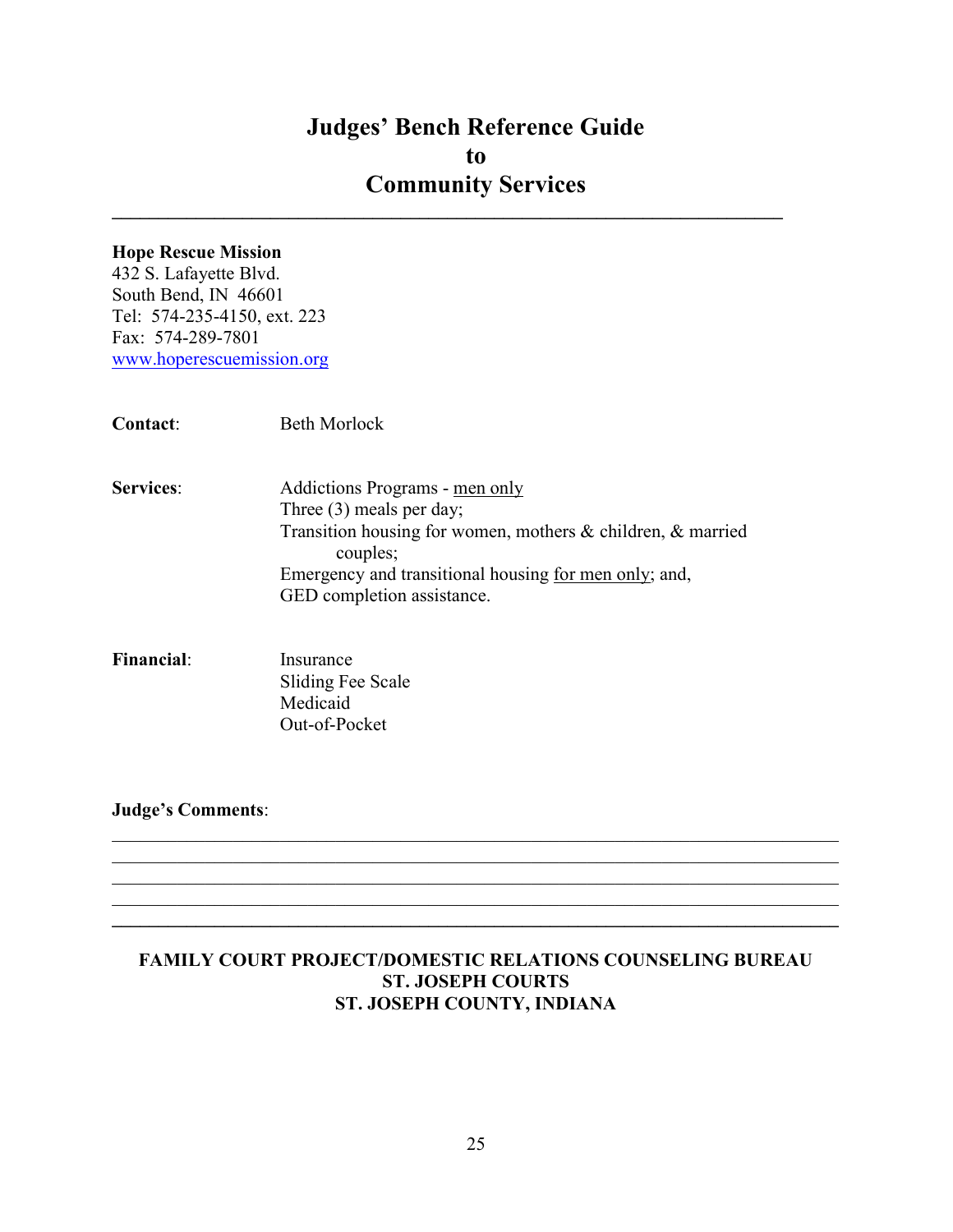$\mathcal{L}_\text{max}$  and  $\mathcal{L}_\text{max}$  and  $\mathcal{L}_\text{max}$  and  $\mathcal{L}_\text{max}$  and  $\mathcal{L}_\text{max}$  and  $\mathcal{L}_\text{max}$ 

#### Lincoln Therapeutic Partnership

113 Lincolnway East Mishawaka, IN 46544 Tel: 574-255-4976 Fax: 574-255-1882

- Services: Abuse & Violence Programs Addictions Programs Anger Management Programs Counseling High Conflict Co-Parenting Counseling (ADR Plan subsidies available) Parenting Support Services Translation Services
- Financial: Insurance Sliding Fee Scale Medicaid/Medicare Out-of-Pocket

Judge's Comments:

## FAMILY COURT PROJECT/DOMESTIC RELATIONS COUNSELING BUREAU ST. JOSEPH COURTS ST. JOSEPH COUNTY, INDIANA

 $\mathcal{L}_\mathcal{L} = \mathcal{L}_\mathcal{L} = \mathcal{L}_\mathcal{L} = \mathcal{L}_\mathcal{L} = \mathcal{L}_\mathcal{L} = \mathcal{L}_\mathcal{L} = \mathcal{L}_\mathcal{L} = \mathcal{L}_\mathcal{L} = \mathcal{L}_\mathcal{L} = \mathcal{L}_\mathcal{L} = \mathcal{L}_\mathcal{L} = \mathcal{L}_\mathcal{L} = \mathcal{L}_\mathcal{L} = \mathcal{L}_\mathcal{L} = \mathcal{L}_\mathcal{L} = \mathcal{L}_\mathcal{L} = \mathcal{L}_\mathcal{L}$ 

 $\mathcal{L}_\mathcal{L} = \mathcal{L}_\mathcal{L} = \mathcal{L}_\mathcal{L} = \mathcal{L}_\mathcal{L} = \mathcal{L}_\mathcal{L} = \mathcal{L}_\mathcal{L} = \mathcal{L}_\mathcal{L} = \mathcal{L}_\mathcal{L} = \mathcal{L}_\mathcal{L} = \mathcal{L}_\mathcal{L} = \mathcal{L}_\mathcal{L} = \mathcal{L}_\mathcal{L} = \mathcal{L}_\mathcal{L} = \mathcal{L}_\mathcal{L} = \mathcal{L}_\mathcal{L} = \mathcal{L}_\mathcal{L} = \mathcal{L}_\mathcal{L}$  $\mathcal{L}_\mathcal{L} = \{ \mathcal{L}_\mathcal{L} = \{ \mathcal{L}_\mathcal{L} = \{ \mathcal{L}_\mathcal{L} = \{ \mathcal{L}_\mathcal{L} = \{ \mathcal{L}_\mathcal{L} = \{ \mathcal{L}_\mathcal{L} = \{ \mathcal{L}_\mathcal{L} = \{ \mathcal{L}_\mathcal{L} = \{ \mathcal{L}_\mathcal{L} = \{ \mathcal{L}_\mathcal{L} = \{ \mathcal{L}_\mathcal{L} = \{ \mathcal{L}_\mathcal{L} = \{ \mathcal{L}_\mathcal{L} = \{ \mathcal{L}_\mathcal{$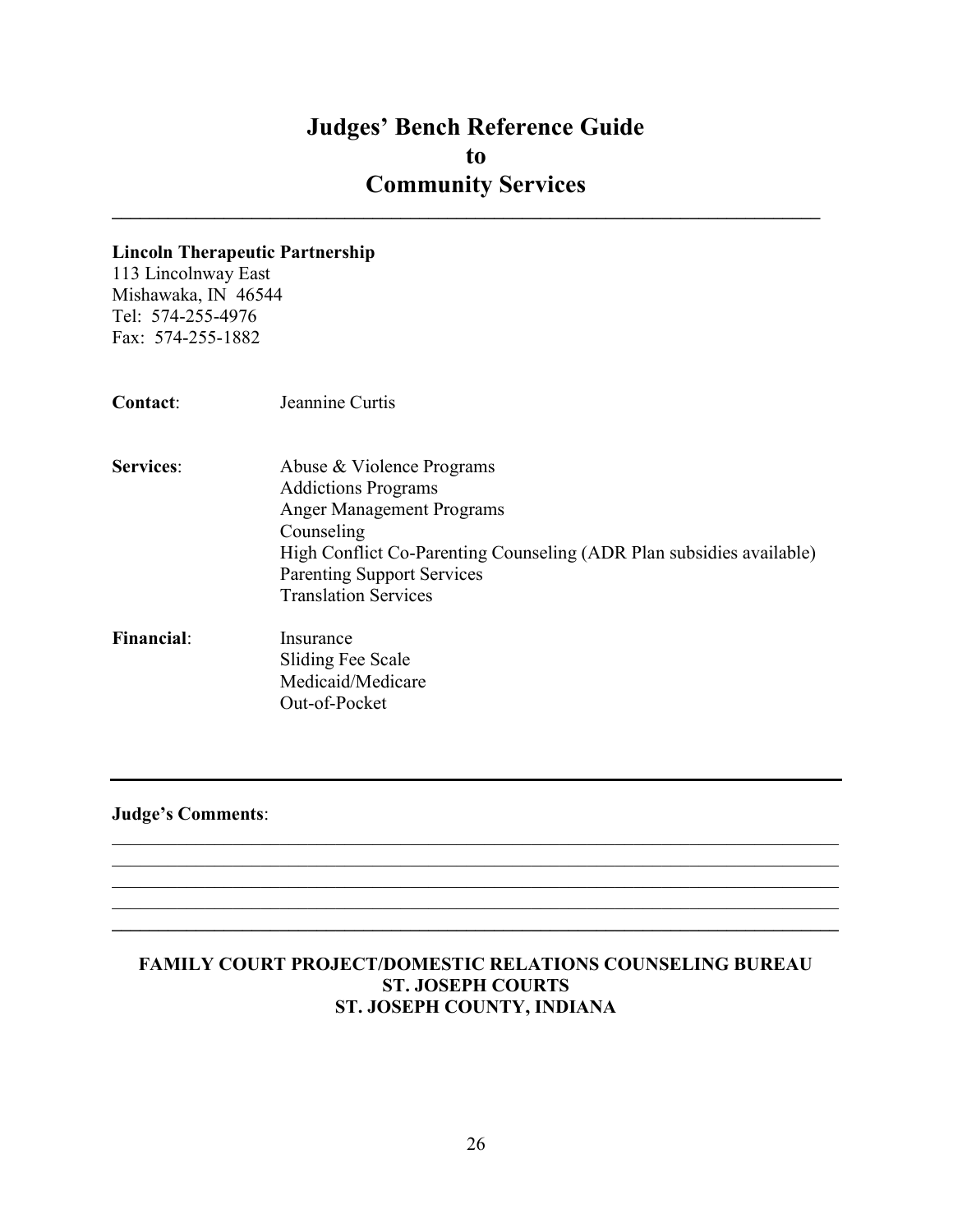$\_$ 

### Madison Center

403 E. Madison St. South Bend, IN 46617 Tel: 574-234-0061 Fax: 574-288-5047 www.madison.org

| Contact:               | Emily Neufeld, 574-283-1295<br>Email: neufelde@madison.org<br>After hours emergencies, call 574-234-0061 or Toll Free 877-234-0061                                                                                                                                                     |
|------------------------|----------------------------------------------------------------------------------------------------------------------------------------------------------------------------------------------------------------------------------------------------------------------------------------|
| <b>Services:</b>       | Abuse & Violence Counseling<br>Addictions Programs, including Gambling<br><b>Anger Management Programs</b><br>Batterers' Intervention Program (BIP)<br>Counseling<br>Homemaker services for parents of children in foster care<br>Supervised parent-visits for children in foster care |
| <b>Financial:</b>      | Insurance<br>Sliding Fee Scale                                                                                                                                                                                                                                                         |
| <b>Certifications:</b> | <b>NAEYC</b> (East Bank Learning Center)                                                                                                                                                                                                                                               |
| Licensures:            | Indiana Division of Mental Health and Addiction, Indiana State<br>Department of Health, The Joint Commission accreditation.                                                                                                                                                            |

## Judge's Comments:

## FAMILY COURT PROJECT/DOMESTIC RELATIONS COUNSELING BUREAU ST. JOSEPH COURTS ST. JOSEPH COUNTY, INDIANA

 $\mathcal{L}_\mathcal{L} = \mathcal{L}_\mathcal{L} = \mathcal{L}_\mathcal{L} = \mathcal{L}_\mathcal{L} = \mathcal{L}_\mathcal{L} = \mathcal{L}_\mathcal{L} = \mathcal{L}_\mathcal{L} = \mathcal{L}_\mathcal{L} = \mathcal{L}_\mathcal{L} = \mathcal{L}_\mathcal{L} = \mathcal{L}_\mathcal{L} = \mathcal{L}_\mathcal{L} = \mathcal{L}_\mathcal{L} = \mathcal{L}_\mathcal{L} = \mathcal{L}_\mathcal{L} = \mathcal{L}_\mathcal{L} = \mathcal{L}_\mathcal{L}$  $\mathcal{L}_\mathcal{L} = \{ \mathcal{L}_\mathcal{L} = \{ \mathcal{L}_\mathcal{L} = \{ \mathcal{L}_\mathcal{L} = \{ \mathcal{L}_\mathcal{L} = \{ \mathcal{L}_\mathcal{L} = \{ \mathcal{L}_\mathcal{L} = \{ \mathcal{L}_\mathcal{L} = \{ \mathcal{L}_\mathcal{L} = \{ \mathcal{L}_\mathcal{L} = \{ \mathcal{L}_\mathcal{L} = \{ \mathcal{L}_\mathcal{L} = \{ \mathcal{L}_\mathcal{L} = \{ \mathcal{L}_\mathcal{L} = \{ \mathcal{L}_\mathcal{$  $\mathcal{L}_\mathcal{L} = \{ \mathcal{L}_\mathcal{L} = \{ \mathcal{L}_\mathcal{L} = \{ \mathcal{L}_\mathcal{L} = \{ \mathcal{L}_\mathcal{L} = \{ \mathcal{L}_\mathcal{L} = \{ \mathcal{L}_\mathcal{L} = \{ \mathcal{L}_\mathcal{L} = \{ \mathcal{L}_\mathcal{L} = \{ \mathcal{L}_\mathcal{L} = \{ \mathcal{L}_\mathcal{L} = \{ \mathcal{L}_\mathcal{L} = \{ \mathcal{L}_\mathcal{L} = \{ \mathcal{L}_\mathcal{L} = \{ \mathcal{L}_\mathcal{$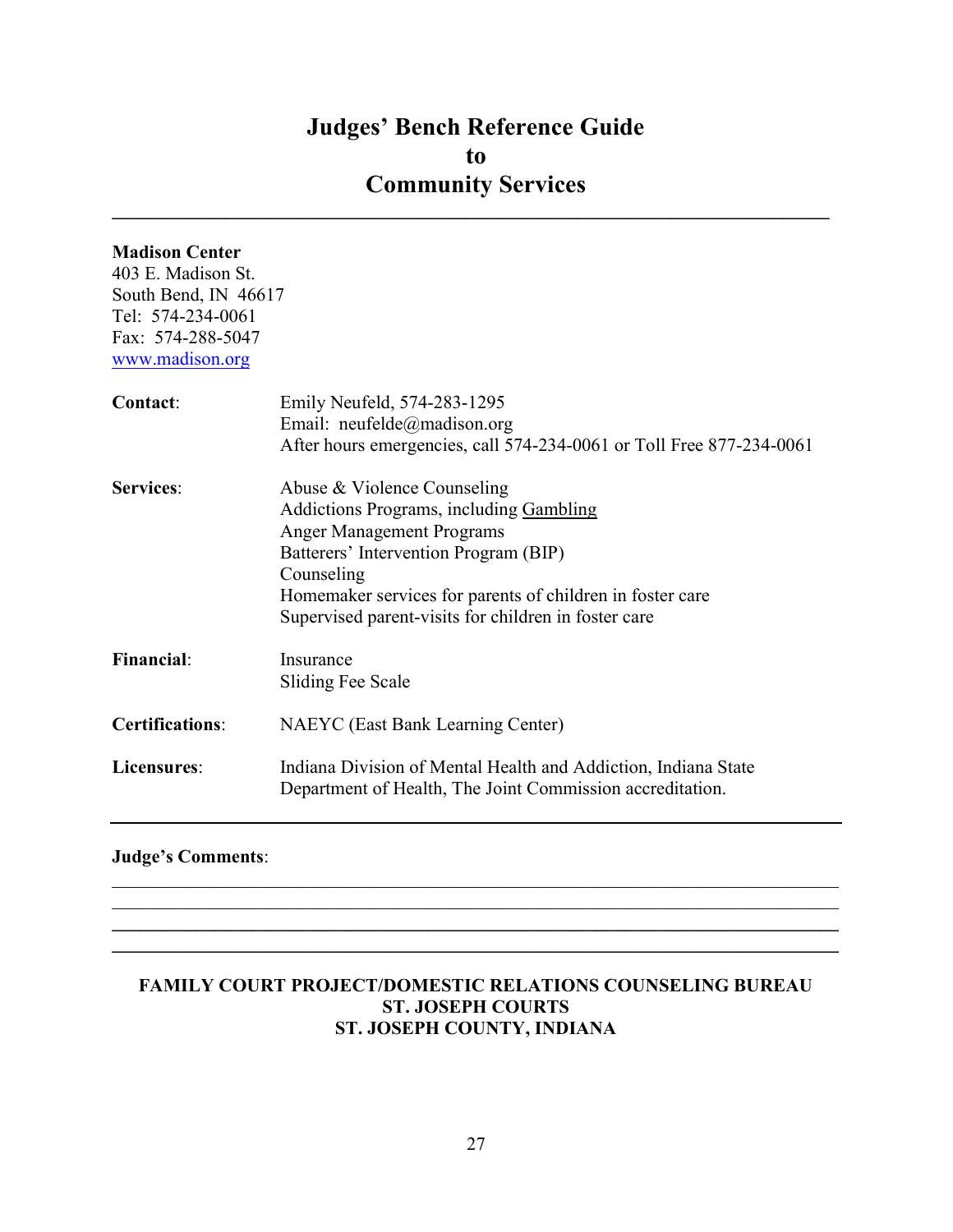## Judges' Bench Reference Guide to Community Services  $\mathcal{L}_\text{max}$  and  $\mathcal{L}_\text{max}$  and  $\mathcal{L}_\text{max}$  and  $\mathcal{L}_\text{max}$  and  $\mathcal{L}_\text{max}$  and  $\mathcal{L}_\text{max}$

## Maple City Counseling Center

211 East Washington Street Goshen, IN 46528 Tel: 574-220-0220 Fax: 574-534-5778 Email: kdjodway@comcast.net Web: www.keithjodway.com

| Contact:               | Keith D. Jodway, M.Ed.                                                                                                                                                                                                                                                                         |
|------------------------|------------------------------------------------------------------------------------------------------------------------------------------------------------------------------------------------------------------------------------------------------------------------------------------------|
| <b>Services:</b>       | <b>Addictions Counseling</b><br>Individual Counseling<br><b>Relationships Counseling</b><br><b>Family Counseling</b><br>Spiritual Counseling<br>Stress, Anxiety & Depression Issues<br>Grief/Bereavement Issues                                                                                |
| <b>Financial:</b>      | Insurance<br><b>EAP</b> Provider<br>Sliding Fee Scale<br>Self Pay                                                                                                                                                                                                                              |
| <b>Certifications:</b> | Indiana Licensed Mental Health Counselor (LMHC)<br>National Certified Counselor (NBCC)<br>National Certified Addiction Counselor (NCAC II)<br>Indiana Certified Addiction Counselor (ICAC II)<br><b>IAAP Certified Clinical Supervisor</b><br>Board Certified Professional Christian Counselor |

## Judge's Comments:

#### FAMILY COURT PROJECT/DOMESTIC RELATIONS COUNSELING BUREAU ST. JOSEPH COURTS ST. JOSEPH COUNTY, INDIANA

 $\_$  $\mathcal{L}_\mathcal{L} = \{ \mathcal{L}_\mathcal{L} = \{ \mathcal{L}_\mathcal{L} = \{ \mathcal{L}_\mathcal{L} = \{ \mathcal{L}_\mathcal{L} = \{ \mathcal{L}_\mathcal{L} = \{ \mathcal{L}_\mathcal{L} = \{ \mathcal{L}_\mathcal{L} = \{ \mathcal{L}_\mathcal{L} = \{ \mathcal{L}_\mathcal{L} = \{ \mathcal{L}_\mathcal{L} = \{ \mathcal{L}_\mathcal{L} = \{ \mathcal{L}_\mathcal{L} = \{ \mathcal{L}_\mathcal{L} = \{ \mathcal{L}_\mathcal{$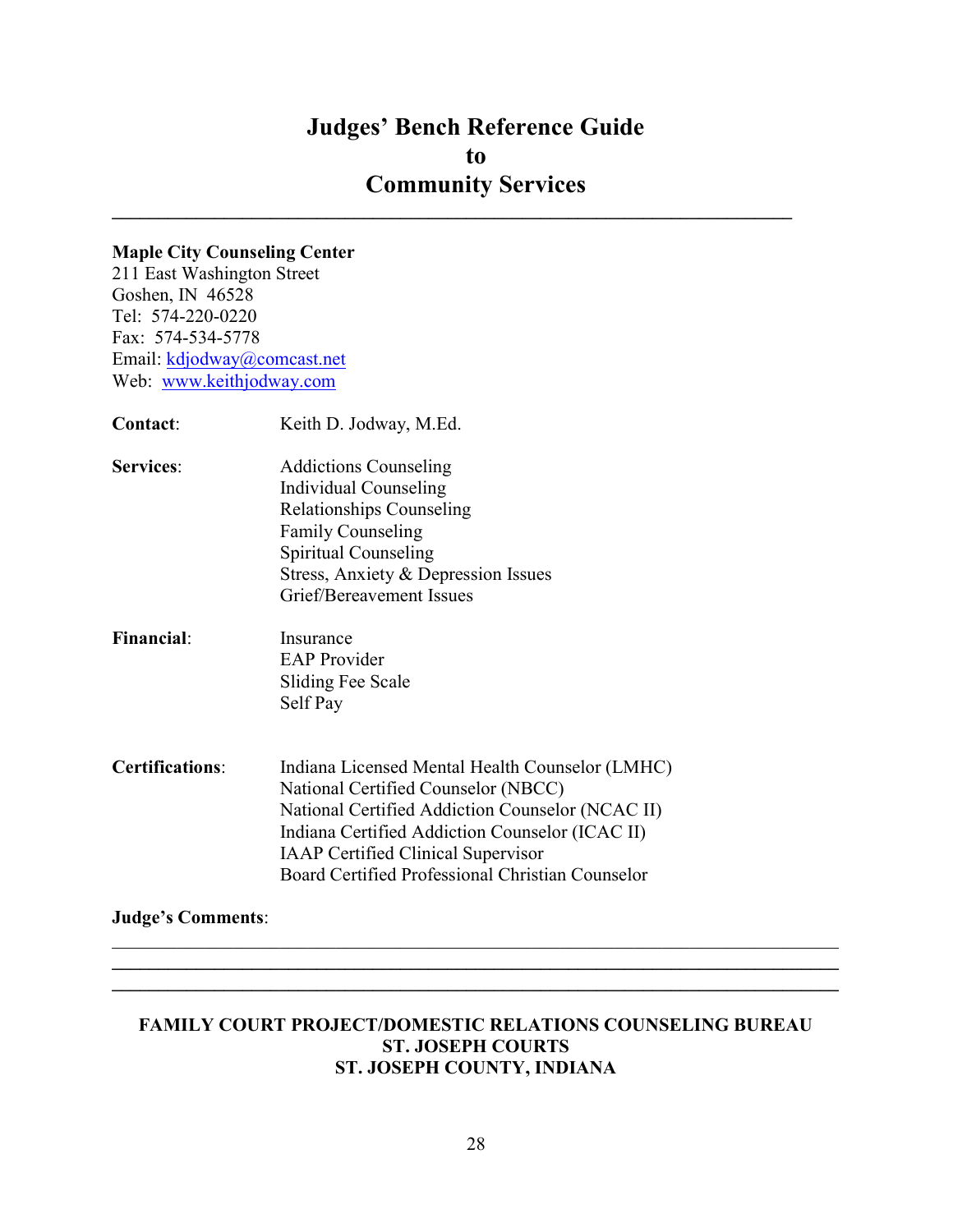$\mathcal{L}_\text{max}$  and  $\mathcal{L}_\text{max}$  and  $\mathcal{L}_\text{max}$  and  $\mathcal{L}_\text{max}$  and  $\mathcal{L}_\text{max}$  and  $\mathcal{L}_\text{max}$ 

#### Michiana Behavioral Health

1800 North Oak Road Plymouth, IN 46563 Tel: 574-936-3784 Fax: 574-936-6833 www.michiganabhc.com

Contact: Kari Fritz

Services: Addictions Programs Mediation Services Psychiatric and chemical dependency services

Financial: Insurance

Certifications: Joint Commission on Accreditation

#### Judge's Comments:

## FAMILY COURT PROJECT/DOMESTIC RELATIONS COUNSELING BUREAU ST. JOSEPH COURTS ST. JOSEPH COUNTY, INDIANA

 $\mathcal{L}_\mathcal{L} = \mathcal{L}_\mathcal{L} = \mathcal{L}_\mathcal{L} = \mathcal{L}_\mathcal{L} = \mathcal{L}_\mathcal{L} = \mathcal{L}_\mathcal{L} = \mathcal{L}_\mathcal{L} = \mathcal{L}_\mathcal{L} = \mathcal{L}_\mathcal{L} = \mathcal{L}_\mathcal{L} = \mathcal{L}_\mathcal{L} = \mathcal{L}_\mathcal{L} = \mathcal{L}_\mathcal{L} = \mathcal{L}_\mathcal{L} = \mathcal{L}_\mathcal{L} = \mathcal{L}_\mathcal{L} = \mathcal{L}_\mathcal{L}$  $\_$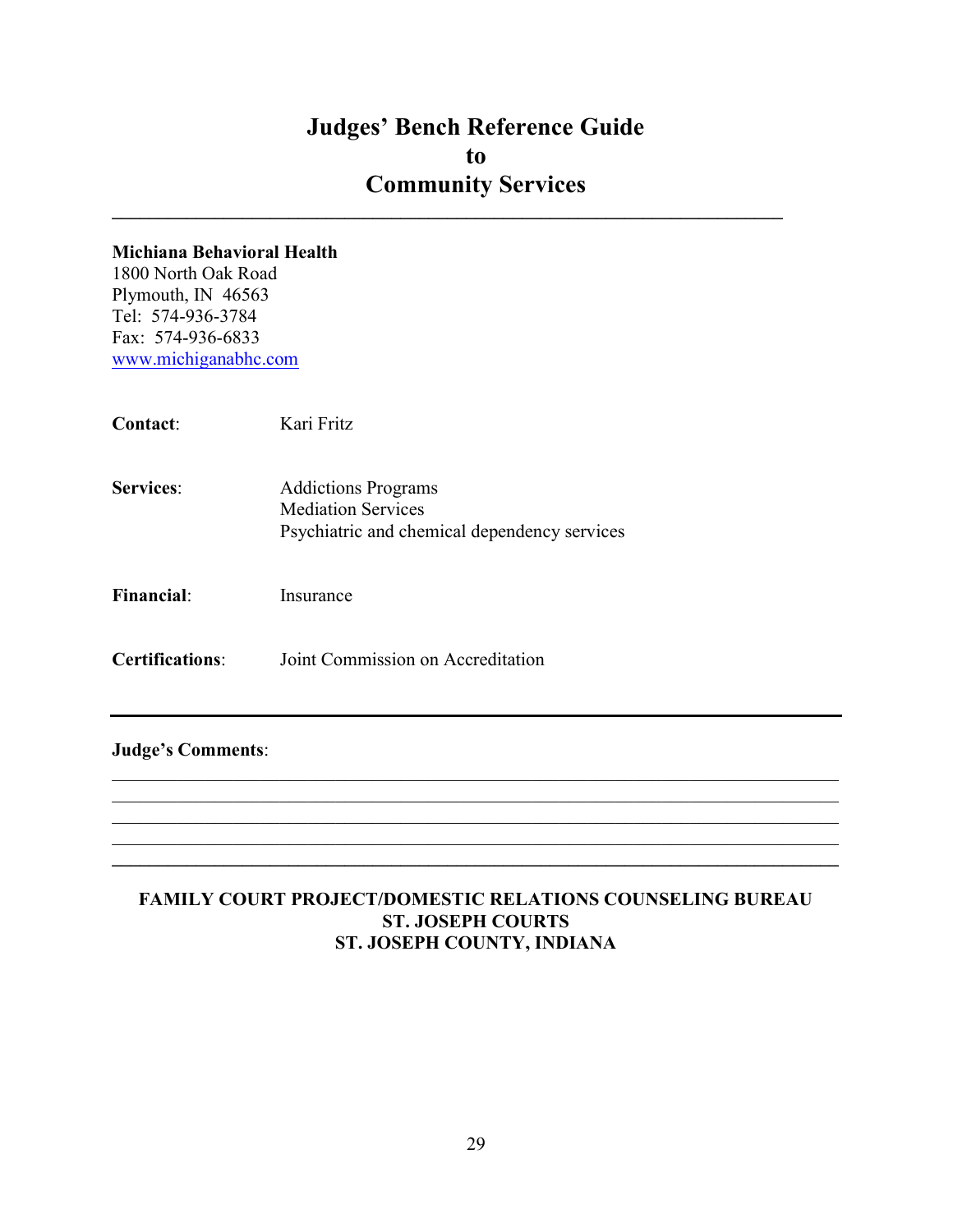$\mathcal{L}_\text{max}$  and  $\mathcal{L}_\text{max}$  and  $\mathcal{L}_\text{max}$  and  $\mathcal{L}_\text{max}$  and  $\mathcal{L}_\text{max}$  and  $\mathcal{L}_\text{max}$ 

#### Nowak & Associates, PC

300 N. Michigan Street South Bend, IN 46601 Tel: 574-234-3338

| <b>Contact:</b>          | <b>Chris Nowak</b>                                                                 |
|--------------------------|------------------------------------------------------------------------------------|
| <b>Services:</b>         | <b>Addictions Programs</b><br>Counseling<br>Translation Services – State Certified |
| <b>Financial:</b>        | Insurance<br>Out-of-Pocket                                                         |
| <b>Certifications:</b>   | Division of Mental Health and Addictions, State of Indiana                         |
| <b>Judge's Comments:</b> |                                                                                    |

## FAMILY COURT PROJECT/DOMESTIC RELATIONS COUNSELING BUREAU ST. JOSEPH COURTS ST. JOSEPH COUNTY, INDIANA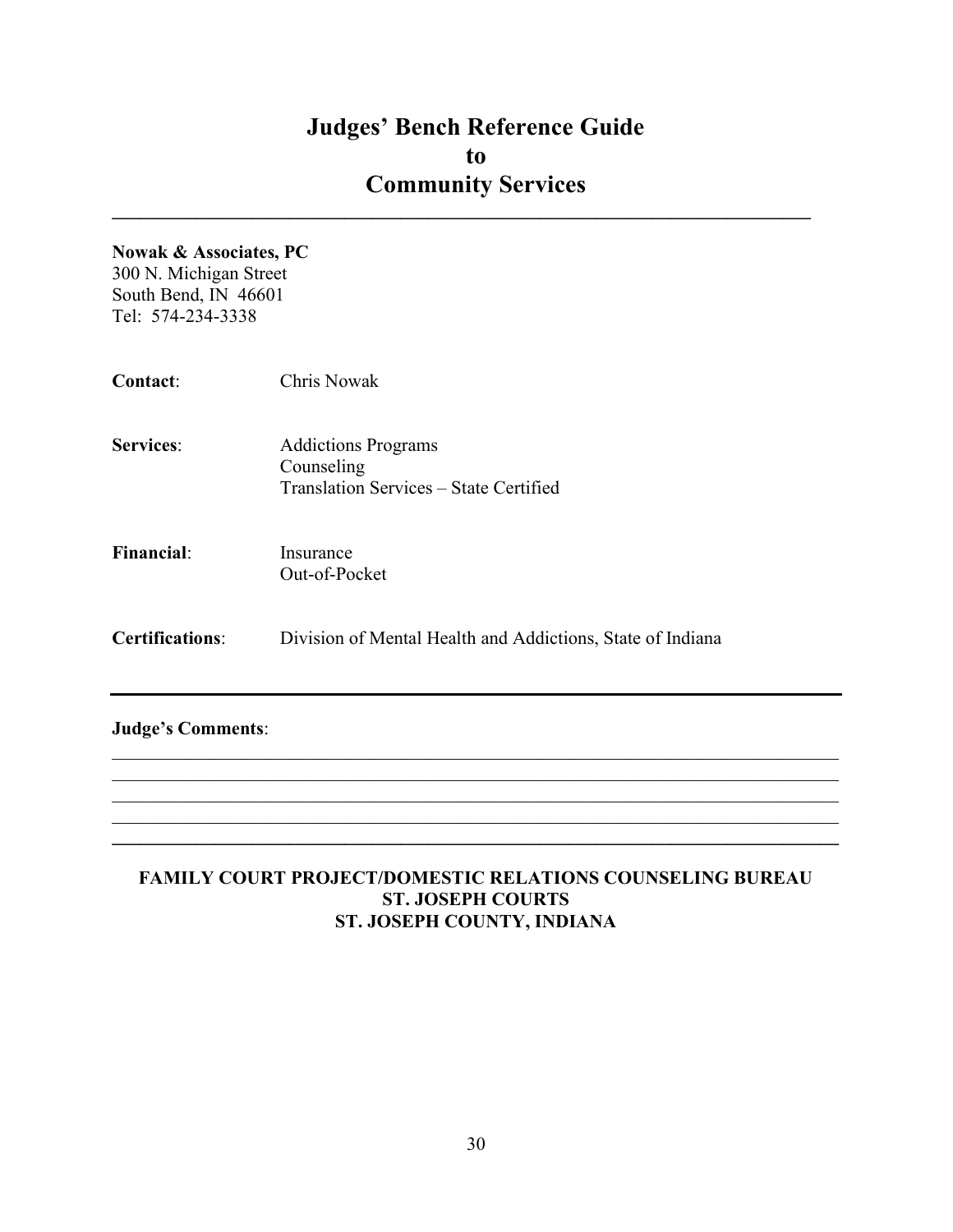$\mathcal{L}_\text{max}$  and  $\mathcal{L}_\text{max}$  and  $\mathcal{L}_\text{max}$  and  $\mathcal{L}_\text{max}$  and  $\mathcal{L}_\text{max}$  and  $\mathcal{L}_\text{max}$ 

| Oaklawn<br>330 Lakeview Drive<br>Goshen, IN 46528<br>Tel: 574-533-1234<br>Fax: 574-537-2673<br>www.oaklawn.org |                                                                                                                               |
|----------------------------------------------------------------------------------------------------------------|-------------------------------------------------------------------------------------------------------------------------------|
| Contact:                                                                                                       | Gloria Holub                                                                                                                  |
| <b>Services:</b>                                                                                               | <b>Addictions Programs</b><br>Counseling                                                                                      |
| <b>Financial:</b>                                                                                              | Insurance<br>Sliding Fee Scale<br>Medicaid/Medicare                                                                           |
| <b>Licensures</b>                                                                                              | Indiana Division of Mental Health and Addictions, Indiana Department of<br>Child Services<br>Accredited: The Joint Commission |

Judge's Comments:

## FAMILY COURT PROJECT/DOMESTIC RELATIONS COUNSELING BUREAU ST. JOSEPH COURTS ST. JOSEPH COUNTY, INDIANA

 $\mathcal{L}_\mathcal{L} = \mathcal{L}_\mathcal{L} = \mathcal{L}_\mathcal{L} = \mathcal{L}_\mathcal{L} = \mathcal{L}_\mathcal{L} = \mathcal{L}_\mathcal{L} = \mathcal{L}_\mathcal{L} = \mathcal{L}_\mathcal{L} = \mathcal{L}_\mathcal{L} = \mathcal{L}_\mathcal{L} = \mathcal{L}_\mathcal{L} = \mathcal{L}_\mathcal{L} = \mathcal{L}_\mathcal{L} = \mathcal{L}_\mathcal{L} = \mathcal{L}_\mathcal{L} = \mathcal{L}_\mathcal{L} = \mathcal{L}_\mathcal{L}$ 

 $\mathcal{L}_\mathcal{L} = \mathcal{L}_\mathcal{L} = \mathcal{L}_\mathcal{L} = \mathcal{L}_\mathcal{L} = \mathcal{L}_\mathcal{L} = \mathcal{L}_\mathcal{L} = \mathcal{L}_\mathcal{L} = \mathcal{L}_\mathcal{L} = \mathcal{L}_\mathcal{L} = \mathcal{L}_\mathcal{L} = \mathcal{L}_\mathcal{L} = \mathcal{L}_\mathcal{L} = \mathcal{L}_\mathcal{L} = \mathcal{L}_\mathcal{L} = \mathcal{L}_\mathcal{L} = \mathcal{L}_\mathcal{L} = \mathcal{L}_\mathcal{L}$  $\mathcal{L}_\mathcal{L} = \{ \mathcal{L}_\mathcal{L} = \{ \mathcal{L}_\mathcal{L} = \{ \mathcal{L}_\mathcal{L} = \{ \mathcal{L}_\mathcal{L} = \{ \mathcal{L}_\mathcal{L} = \{ \mathcal{L}_\mathcal{L} = \{ \mathcal{L}_\mathcal{L} = \{ \mathcal{L}_\mathcal{L} = \{ \mathcal{L}_\mathcal{L} = \{ \mathcal{L}_\mathcal{L} = \{ \mathcal{L}_\mathcal{L} = \{ \mathcal{L}_\mathcal{L} = \{ \mathcal{L}_\mathcal{L} = \{ \mathcal{L}_\mathcal{$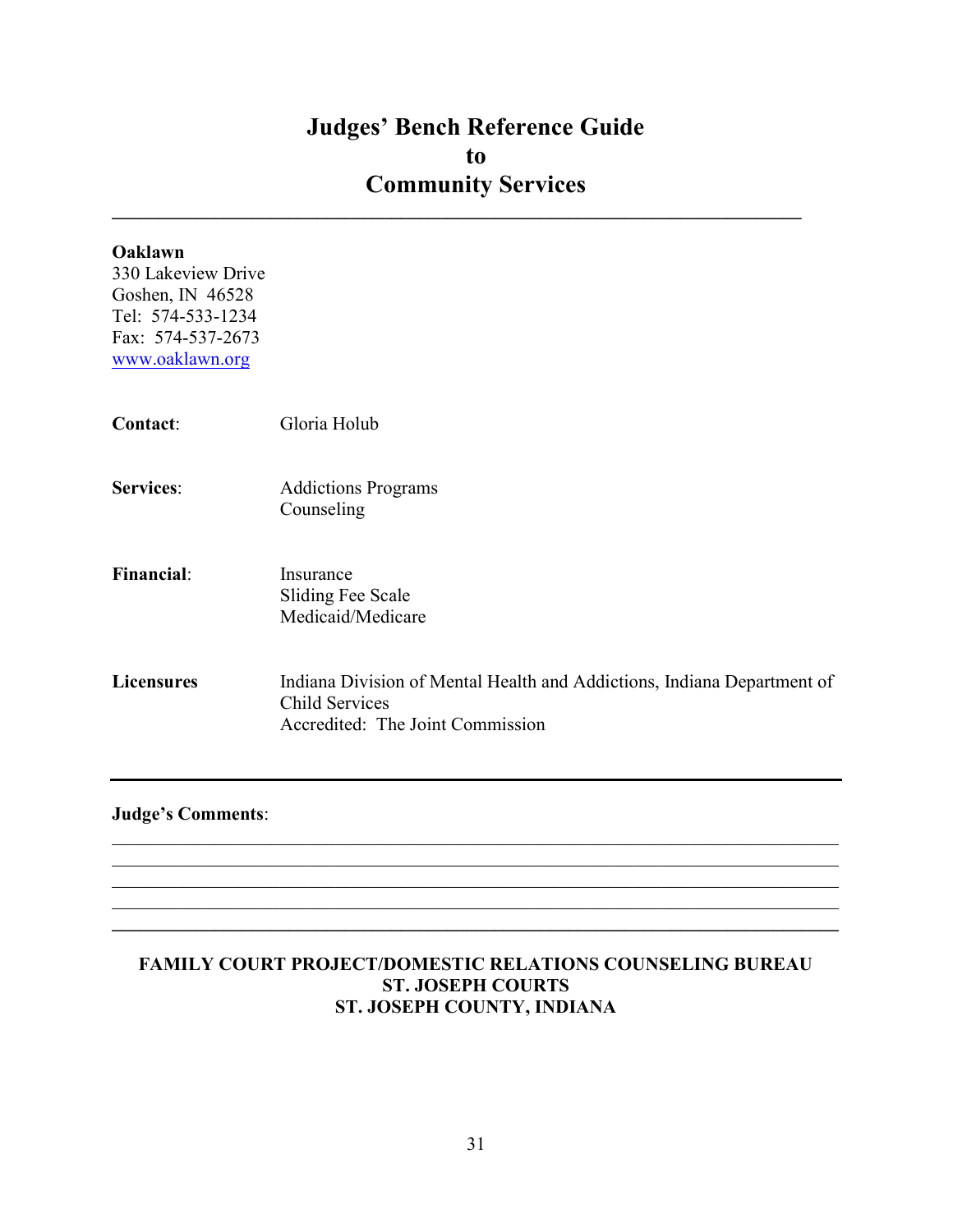$\mathcal{L}_\text{max}$  and  $\mathcal{L}_\text{max}$  and  $\mathcal{L}_\text{max}$  and  $\mathcal{L}_\text{max}$  and  $\mathcal{L}_\text{max}$  and  $\mathcal{L}_\text{max}$ 

#### Summit Counseling Services, PC

928 E. Wayne Street, Suite C South Bend, IN 46617 Tel: 574-286-0030 Fax: 574-234-1994

| <b>Contact:</b>        | Nancy Bryant, LCSW                                                                                                      |
|------------------------|-------------------------------------------------------------------------------------------------------------------------|
| <b>Services:</b>       | Addictions Programs – Juveniles Only<br>Anger Management Programs – Juvenile Anger Management with Life<br>Skills       |
|                        | Counseling<br><b>Parenting Support Services</b>                                                                         |
| <b>Financial:</b>      | Insurance<br>Medicaid<br>Out-of-Pocket                                                                                  |
| <b>Certifications:</b> | Parenting with Love, Limits (Evidence-based group & family treatment)                                                   |
| Licensures:            | Addictions – State of Indiana<br>All of our therapists and psychologists have their own certifications and<br>licenses. |

#### Judge's Comments:

## FAMILY COURT PROJECT/DOMESTIC RELATIONS COUNSELING BUREAU ST. JOSEPH COURTS ST. JOSEPH COUNTY, INDIANA

 $\mathcal{L}_\mathcal{L} = \mathcal{L}_\mathcal{L} = \mathcal{L}_\mathcal{L} = \mathcal{L}_\mathcal{L} = \mathcal{L}_\mathcal{L} = \mathcal{L}_\mathcal{L} = \mathcal{L}_\mathcal{L} = \mathcal{L}_\mathcal{L} = \mathcal{L}_\mathcal{L} = \mathcal{L}_\mathcal{L} = \mathcal{L}_\mathcal{L} = \mathcal{L}_\mathcal{L} = \mathcal{L}_\mathcal{L} = \mathcal{L}_\mathcal{L} = \mathcal{L}_\mathcal{L} = \mathcal{L}_\mathcal{L} = \mathcal{L}_\mathcal{L}$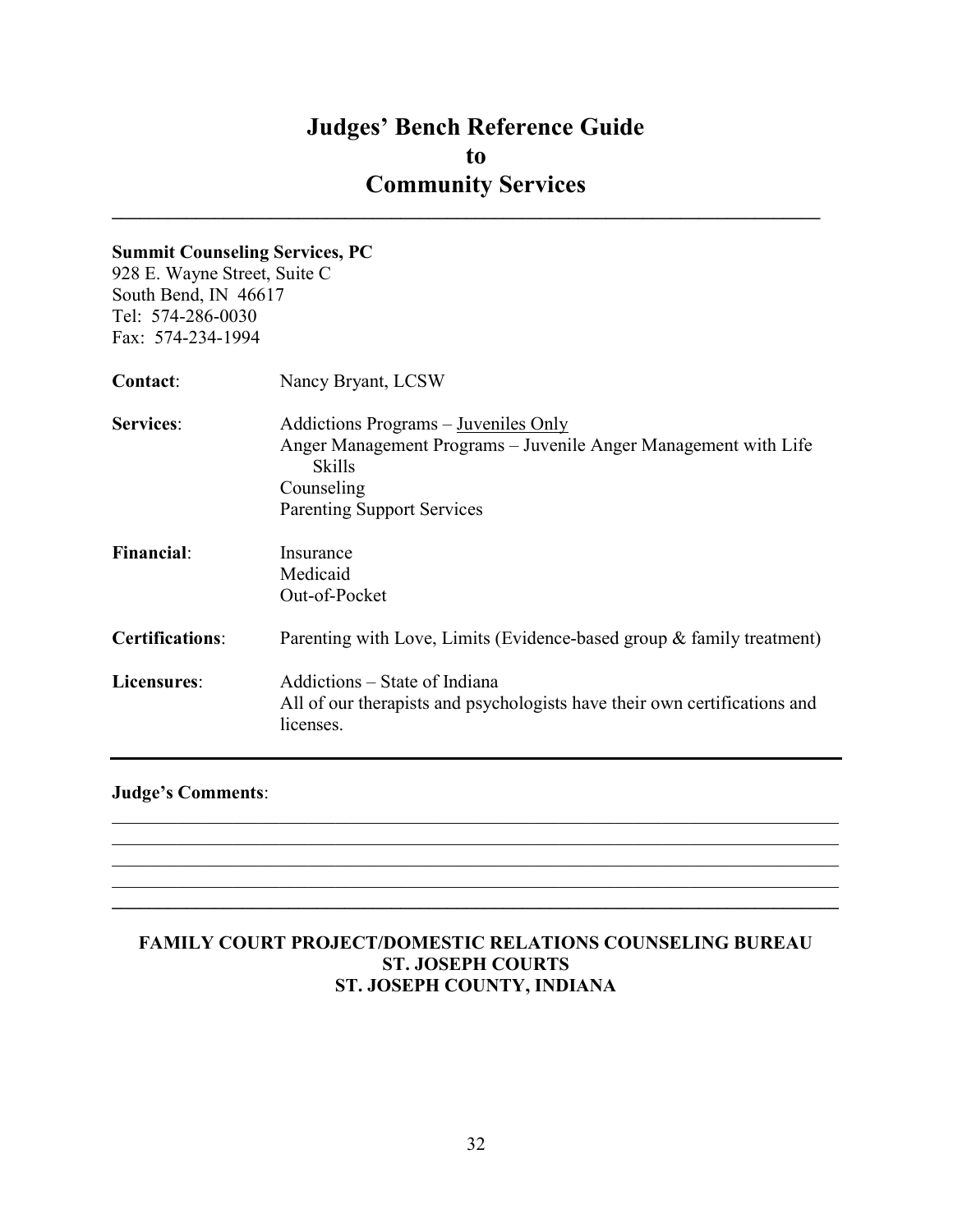$\mathcal{L}_\text{max}$  and  $\mathcal{L}_\text{max}$  and  $\mathcal{L}_\text{max}$  and  $\mathcal{L}_\text{max}$  and  $\mathcal{L}_\text{max}$  and  $\mathcal{L}_\text{max}$ 

| <b>Upper Room</b><br>333 No. Main Street<br>South Bend, IN 46601<br>Tel: 574-233-9463, ext. 106<br>Fax: 574-233-9478 |                                                                                           |
|----------------------------------------------------------------------------------------------------------------------|-------------------------------------------------------------------------------------------|
| <b>Contact:</b>                                                                                                      | Pat Miller, Director                                                                      |
| <b>Services:</b>                                                                                                     | Housing: \$250.00 monthly, clients responsible for own food<br><b>Addictions Programs</b> |
| <b>Financial:</b>                                                                                                    | Out-of-Pocket                                                                             |
| <b>Judge's Comments:</b>                                                                                             |                                                                                           |
|                                                                                                                      |                                                                                           |

#### FAMILY COURT PROJECT/DOMESTIC RELATIONS COUNSELING BUREAU ST. JOSEPH COURTS ST. JOSEPH COUNTY, INDIANA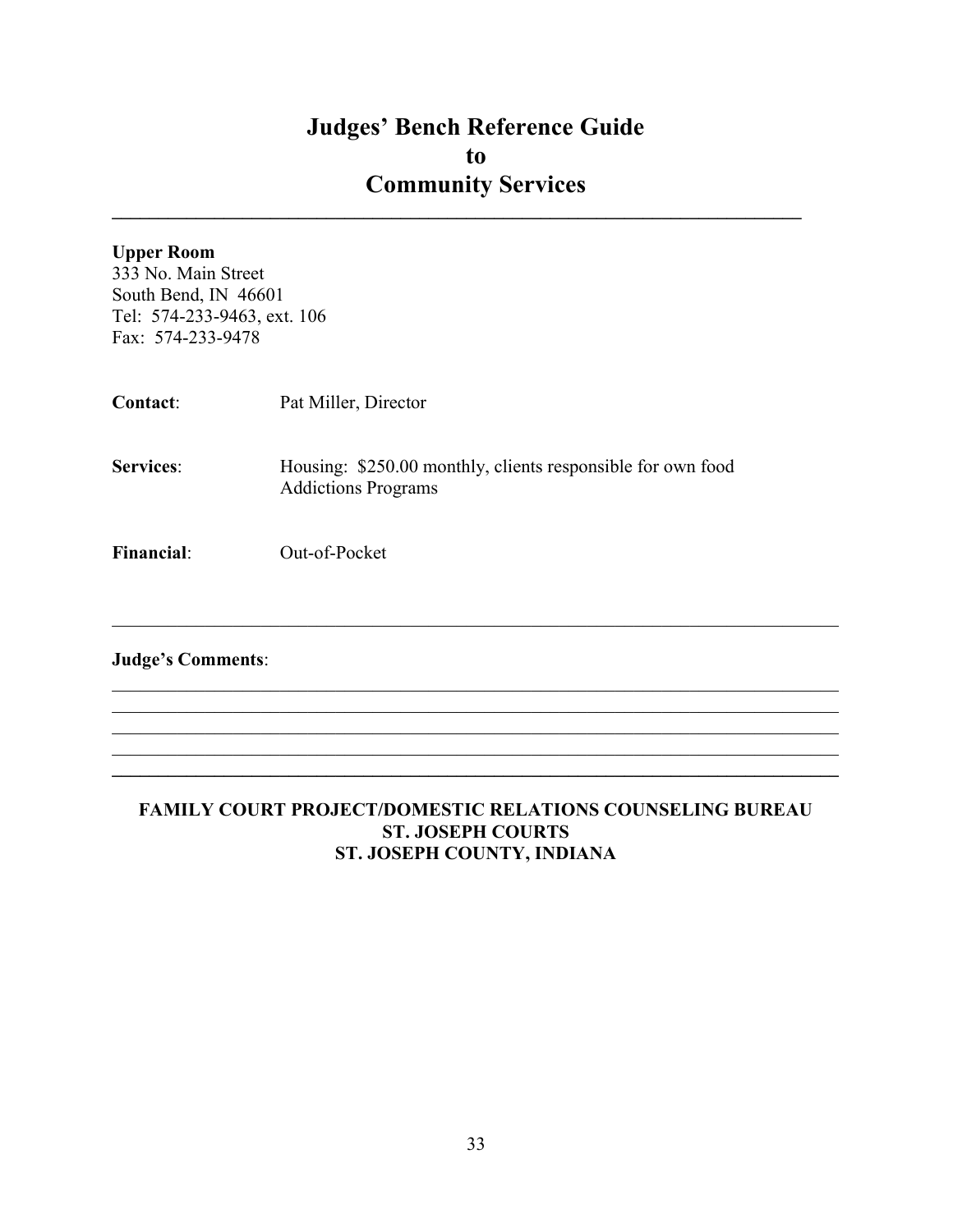$\mathcal{L}_\text{max}$  and  $\mathcal{L}_\text{max}$  and  $\mathcal{L}_\text{max}$  and  $\mathcal{L}_\text{max}$  and  $\mathcal{L}_\text{max}$  and  $\mathcal{L}_\text{max}$ 

## Victory Clinic II

4005 Western Avenue South Bend, IN 46619 Tel: 574-233-1524 Fax: 574-233-1612 www.victoryclinic.com

| <b>Contact:</b>        | Andres Guljas<br>Erin La Court                                                                 |
|------------------------|------------------------------------------------------------------------------------------------|
| <b>Services:</b>       | <b>Addictions Programs</b><br>Opioid Dependency Only<br><b>Translation Services</b>            |
| <b>Financial:</b>      | Insurance<br>Out-of-Pocket                                                                     |
| <b>Certifications:</b> | Indiana Division of Mental Health & Addictions – Service Provider                              |
| Licensures:            | Pharmacy Board of Indiana<br>DEA – Controlled Substance Registration<br><b>CARF</b> Accredited |

#### Judge's Comments:

#### FAMILY COURT PROJECT/DOMESTIC RELATIONS COUNSELING BUREAU ST. JOSEPH COURTS ST. JOSEPH COUNTY, INDIANA

 $\mathcal{L}_\mathcal{L} = \mathcal{L}_\mathcal{L} = \mathcal{L}_\mathcal{L} = \mathcal{L}_\mathcal{L} = \mathcal{L}_\mathcal{L} = \mathcal{L}_\mathcal{L} = \mathcal{L}_\mathcal{L} = \mathcal{L}_\mathcal{L} = \mathcal{L}_\mathcal{L} = \mathcal{L}_\mathcal{L} = \mathcal{L}_\mathcal{L} = \mathcal{L}_\mathcal{L} = \mathcal{L}_\mathcal{L} = \mathcal{L}_\mathcal{L} = \mathcal{L}_\mathcal{L} = \mathcal{L}_\mathcal{L} = \mathcal{L}_\mathcal{L}$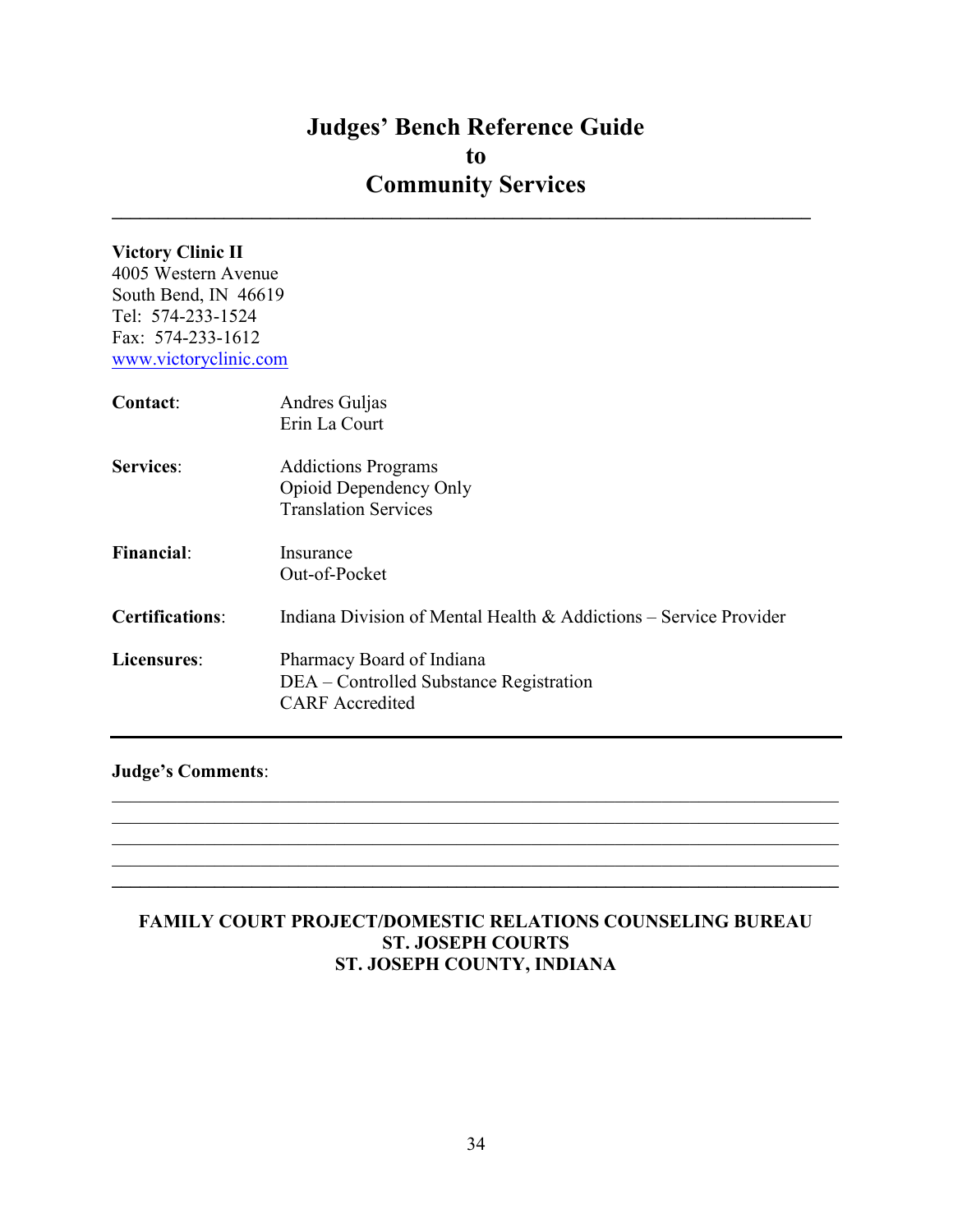$\mathcal{L}_\text{max} = \mathcal{L}_\text{max} = \mathcal{L}_\text{max} = \mathcal{L}_\text{max} = \mathcal{L}_\text{max} = \mathcal{L}_\text{max} = \mathcal{L}_\text{max} = \mathcal{L}_\text{max} = \mathcal{L}_\text{max} = \mathcal{L}_\text{max} = \mathcal{L}_\text{max} = \mathcal{L}_\text{max} = \mathcal{L}_\text{max} = \mathcal{L}_\text{max} = \mathcal{L}_\text{max} = \mathcal{L}_\text{max} = \mathcal{L}_\text{max} = \mathcal{L}_\text{max} = \mathcal{$ 

### YWCA of St. Joseph County

1102 S. Fellows St. South Bend, IN 46601 Tel: 574-233-9491 Fax: 574-233-9616 www.ywcasjc.org

| <b>Contact:</b>          | Gary Robinson                                                                                                            |  |
|--------------------------|--------------------------------------------------------------------------------------------------------------------------|--|
| <b>Services:</b>         | Note: Services are for women and children only.                                                                          |  |
|                          | <b>Chemical Dependence Treatment Program</b><br>Domestic Violence Program<br>Legal Advocacy                              |  |
|                          | <b>Parenting Classes</b><br><b>Sexual Assault Counseling</b><br>Transitional & Permanent Housing                         |  |
| <b>Financial:</b>        | Most clients pay no fees. For those who do not qualify for income-based<br>assistance, a sliding fee scale is available. |  |
| <b>Certifications:</b>   | <b>CARF</b>                                                                                                              |  |
| Licensures:              | Addictions – State of Indiana                                                                                            |  |
| <b>Judge's Comments:</b> |                                                                                                                          |  |
|                          |                                                                                                                          |  |
|                          |                                                                                                                          |  |

## FAMILY COURT PROJECT/DOMESTIC RELATIONS COUNSELING BUREAU ST. JOSEPH COURTS ST. JOSEPH COUNTY, INDIANA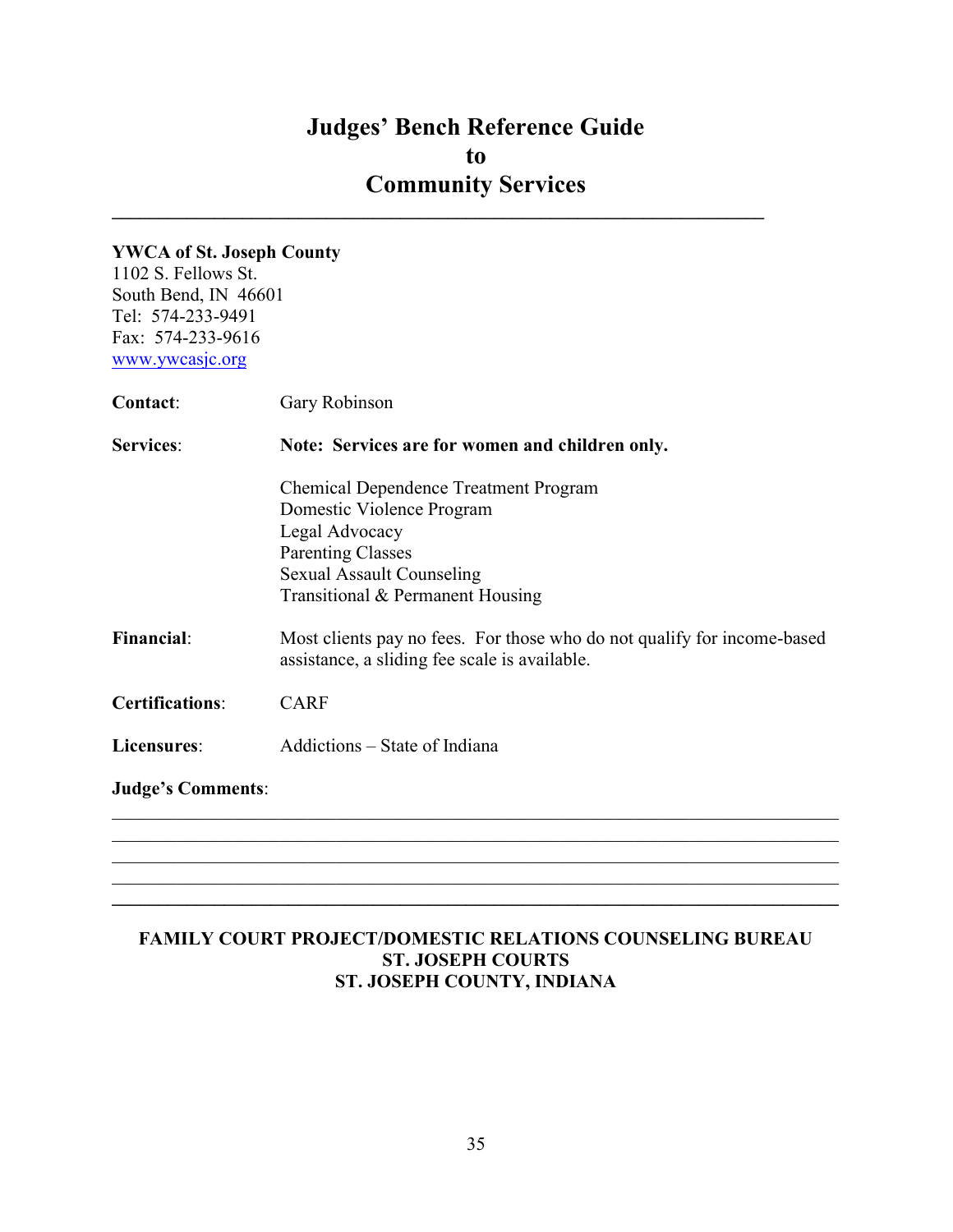# **SECTION III**

# COUNSELING PROVIDERS/ CUSTODY EVALUATORS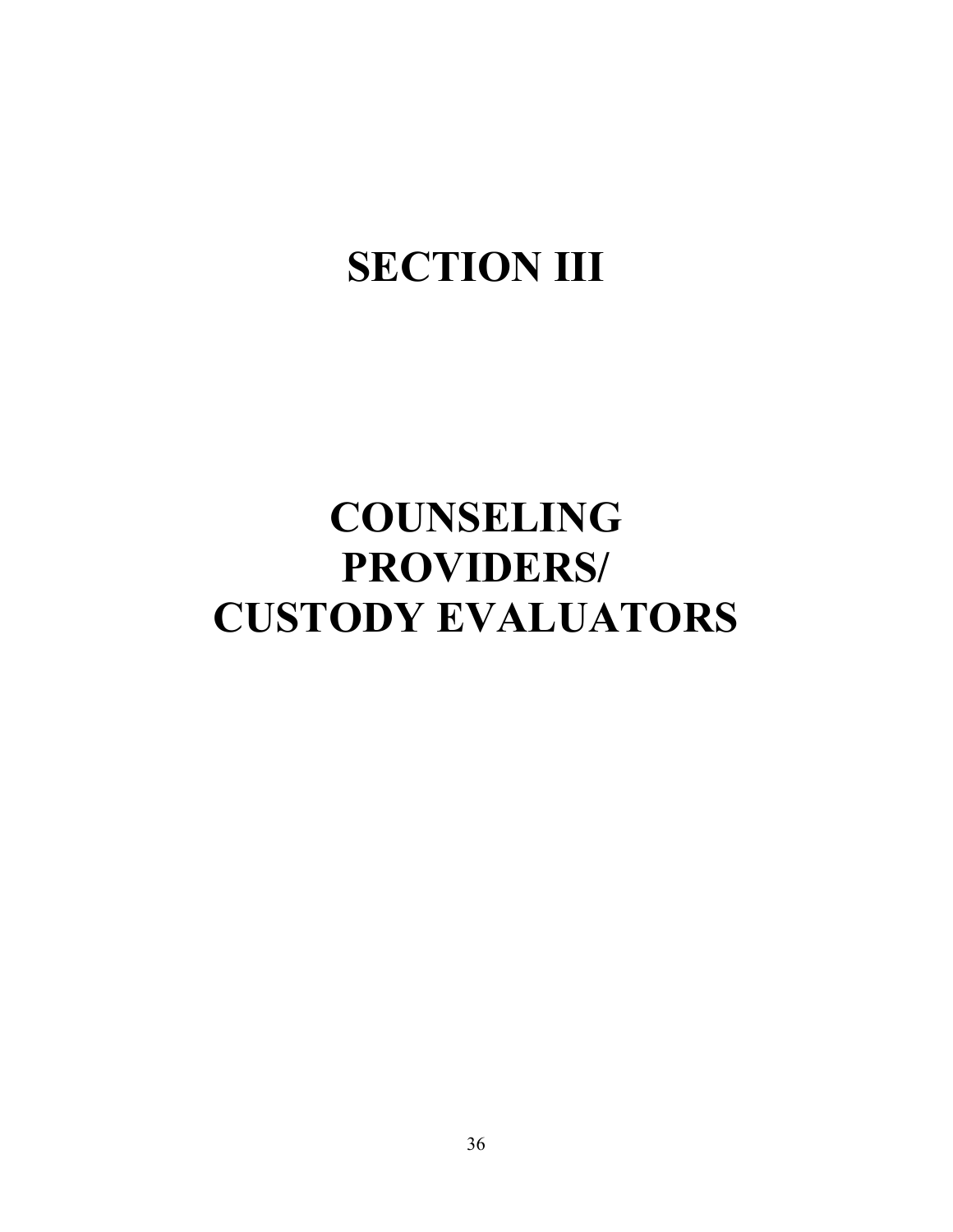## Judges' Bench Reference Guide to Community Services  $\mathcal{L}_\text{max}$  and  $\mathcal{L}_\text{max}$  and  $\mathcal{L}_\text{max}$  and  $\mathcal{L}_\text{max}$  and  $\mathcal{L}_\text{max}$  and  $\mathcal{L}_\text{max}$

# Addictions Recovery Centers, Inc. 204 South Main Street, Elkhart, IN 46516 114 North Main Street, Goshen, IN 46526 2012 Ironwood Circle, Suite 200, South Bend, IN 46635 Tel: 574-533-6154 574-807-8690 574-293-1086 – Elkhart Fax: 574-534-3591 Contact: Jan Nobel, Jr. Services: Addictions Programs Counseling Translation Services – State Certified – Services available only in Elkhart and Goshen Financial: Sliding Fee Scale Out-of-Pocket Certifications: NCAC, ICAC, CADAC Licensures: LCSW Judge's Comments:  $\mathcal{L}_\mathcal{L} = \mathcal{L}_\mathcal{L} = \mathcal{L}_\mathcal{L} = \mathcal{L}_\mathcal{L} = \mathcal{L}_\mathcal{L} = \mathcal{L}_\mathcal{L} = \mathcal{L}_\mathcal{L} = \mathcal{L}_\mathcal{L} = \mathcal{L}_\mathcal{L} = \mathcal{L}_\mathcal{L} = \mathcal{L}_\mathcal{L} = \mathcal{L}_\mathcal{L} = \mathcal{L}_\mathcal{L} = \mathcal{L}_\mathcal{L} = \mathcal{L}_\mathcal{L} = \mathcal{L}_\mathcal{L} = \mathcal{L}_\mathcal{L}$

#### FAMILY COURT PROJECT/DOMESTIC RELATIONS COUNSELING BUREAU ST. JOSEPH COURTS ST. JOSEPH COUNTY, INDIANA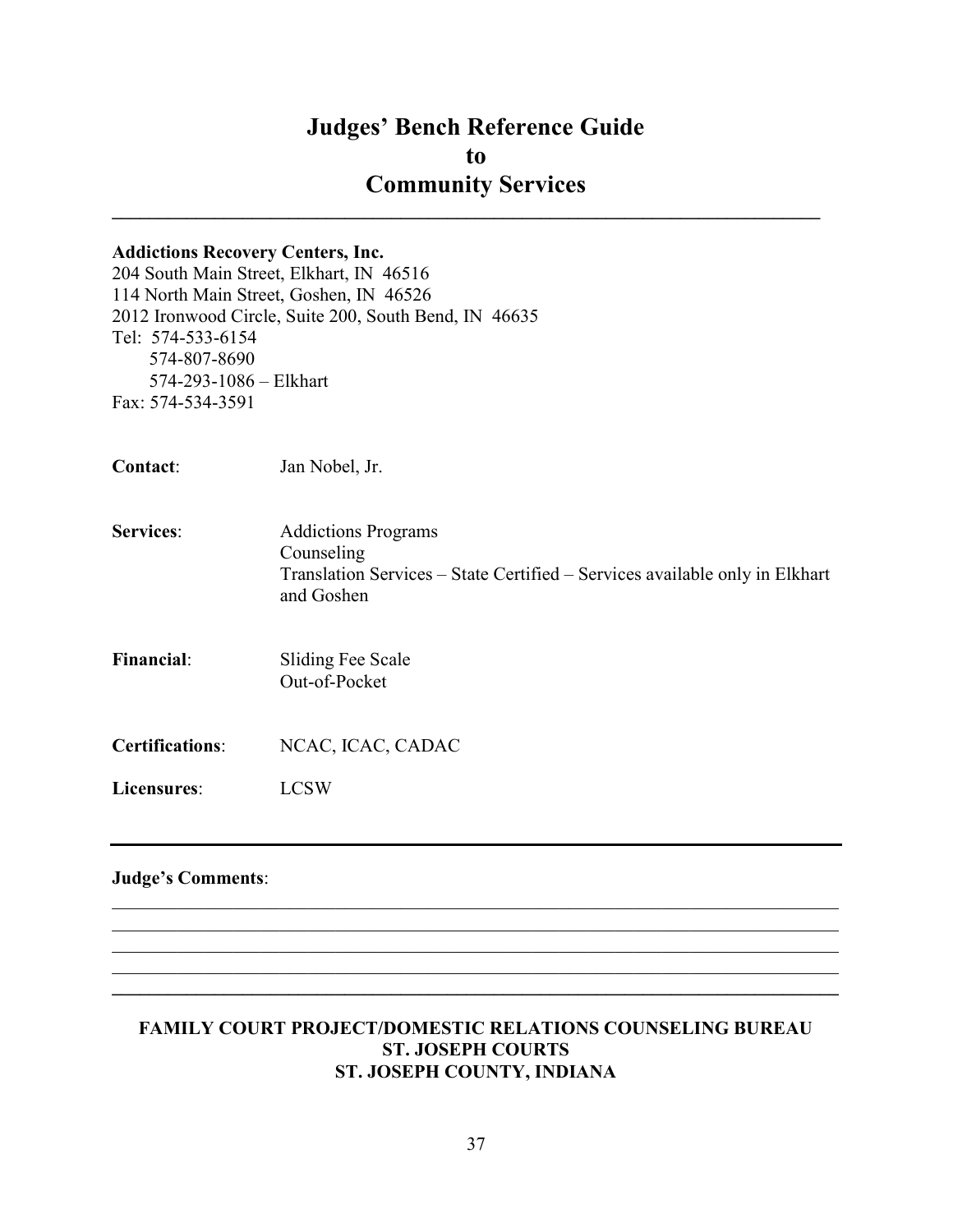$\mathcal{L}_\text{max}$  and  $\mathcal{L}_\text{max}$  and  $\mathcal{L}_\text{max}$  and  $\mathcal{L}_\text{max}$  and  $\mathcal{L}_\text{max}$  and  $\mathcal{L}_\text{max}$ 

#### Brighter Tomorrows, Inc.

310 No. Michigan Street, Suite 208 Plymouth, IN 46563 Tel: 574-935-9449 Fax: 574-935-3956

- Services: Addictions Programs Counseling Custody Evaluations Mediation Services Parenting Support Services
- Financial: Insurance Medicaid/Medicare Out-of-Pocket Sliding Fee Scale
- Certifications: IOP
- Licensures: IOP Therapists, LCSW, LMHC

#### Judge's Comments:

#### FAMILY COURT PROJECT/DOMESTIC RELATIONS COUNSELING BUREAU ST. JOSEPH COURTS ST. JOSEPH COUNTY, INDIANA

 $\_$ 

 $\mathcal{L}_\mathcal{L} = \mathcal{L}_\mathcal{L} = \mathcal{L}_\mathcal{L} = \mathcal{L}_\mathcal{L} = \mathcal{L}_\mathcal{L} = \mathcal{L}_\mathcal{L} = \mathcal{L}_\mathcal{L} = \mathcal{L}_\mathcal{L} = \mathcal{L}_\mathcal{L} = \mathcal{L}_\mathcal{L} = \mathcal{L}_\mathcal{L} = \mathcal{L}_\mathcal{L} = \mathcal{L}_\mathcal{L} = \mathcal{L}_\mathcal{L} = \mathcal{L}_\mathcal{L} = \mathcal{L}_\mathcal{L} = \mathcal{L}_\mathcal{L}$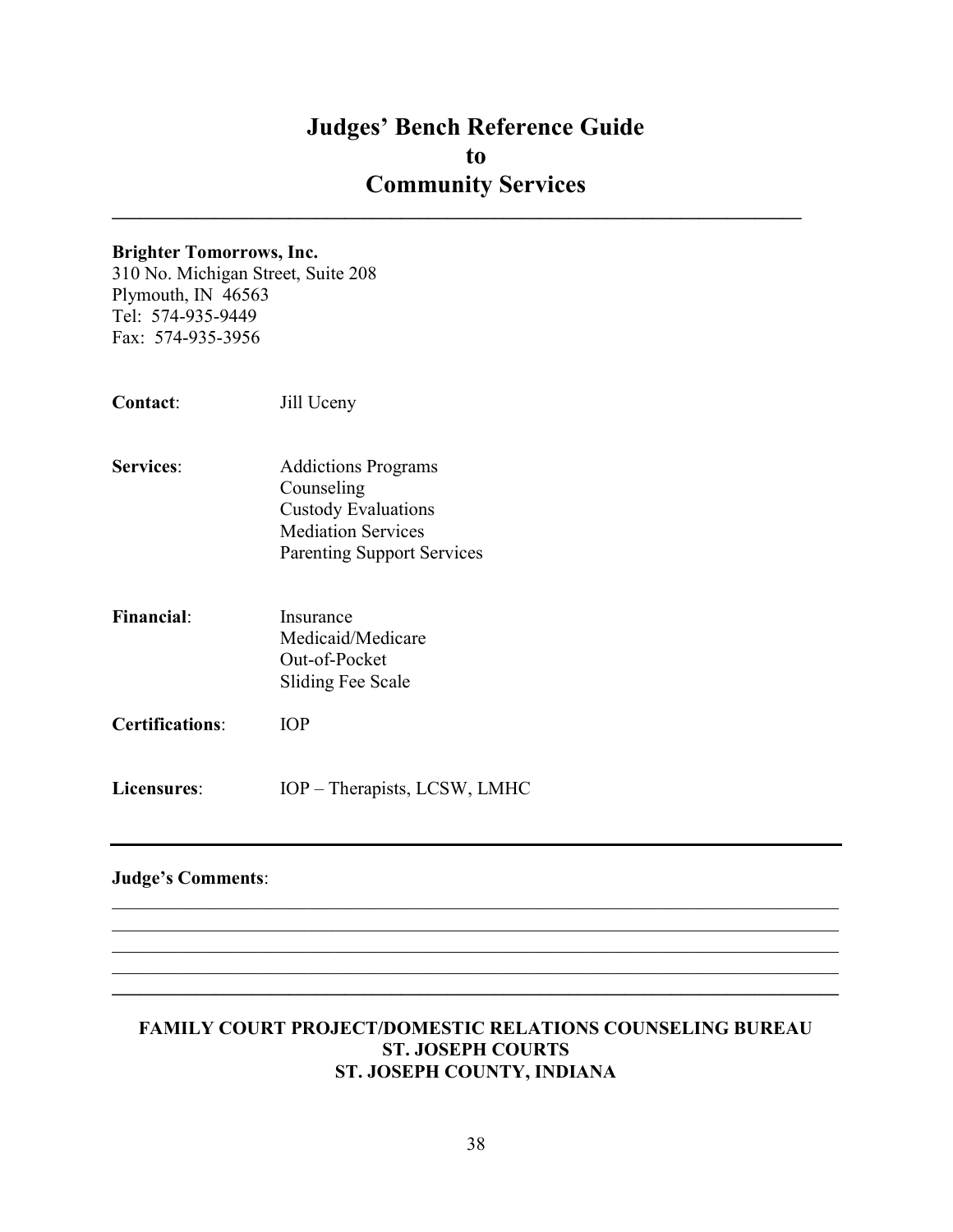$\mathcal{L}_\text{max}$  and  $\mathcal{L}_\text{max}$  and  $\mathcal{L}_\text{max}$  and  $\mathcal{L}_\text{max}$  and  $\mathcal{L}_\text{max}$  and  $\mathcal{L}_\text{max}$ 

#### Cathy Blum Counseling, Inc.

3040 "B" Windsor Court Elkhart, IN 46514 Tel: 574-206-0860 Fax: 574-206-0871 www.cathyblumcounseling.com

| <b>Contact:</b>   | Cathy Blum, LCSW                                                                        |
|-------------------|-----------------------------------------------------------------------------------------|
| <b>Services:</b>  | <b>Addictions Programs including Gambling</b><br>Counseling                             |
| <b>Financial:</b> | Insurance<br>Sliding Fee Scale<br>Out-of-Pocket                                         |
| Certifications:   | Master Addiction Counselor (MAC); National Certified Gambling<br>Counselor, II (NCGCII) |

## Judge's Comments:

## FAMILY COURT PROJECT/DOMESTIC RELATIONS COUNSELING BUREAU ST. JOSEPH COURTS ST. JOSEPH COUNTY, INDIANA

 $\mathcal{L}_\mathcal{L} = \mathcal{L}_\mathcal{L} = \mathcal{L}_\mathcal{L} = \mathcal{L}_\mathcal{L} = \mathcal{L}_\mathcal{L} = \mathcal{L}_\mathcal{L} = \mathcal{L}_\mathcal{L} = \mathcal{L}_\mathcal{L} = \mathcal{L}_\mathcal{L} = \mathcal{L}_\mathcal{L} = \mathcal{L}_\mathcal{L} = \mathcal{L}_\mathcal{L} = \mathcal{L}_\mathcal{L} = \mathcal{L}_\mathcal{L} = \mathcal{L}_\mathcal{L} = \mathcal{L}_\mathcal{L} = \mathcal{L}_\mathcal{L}$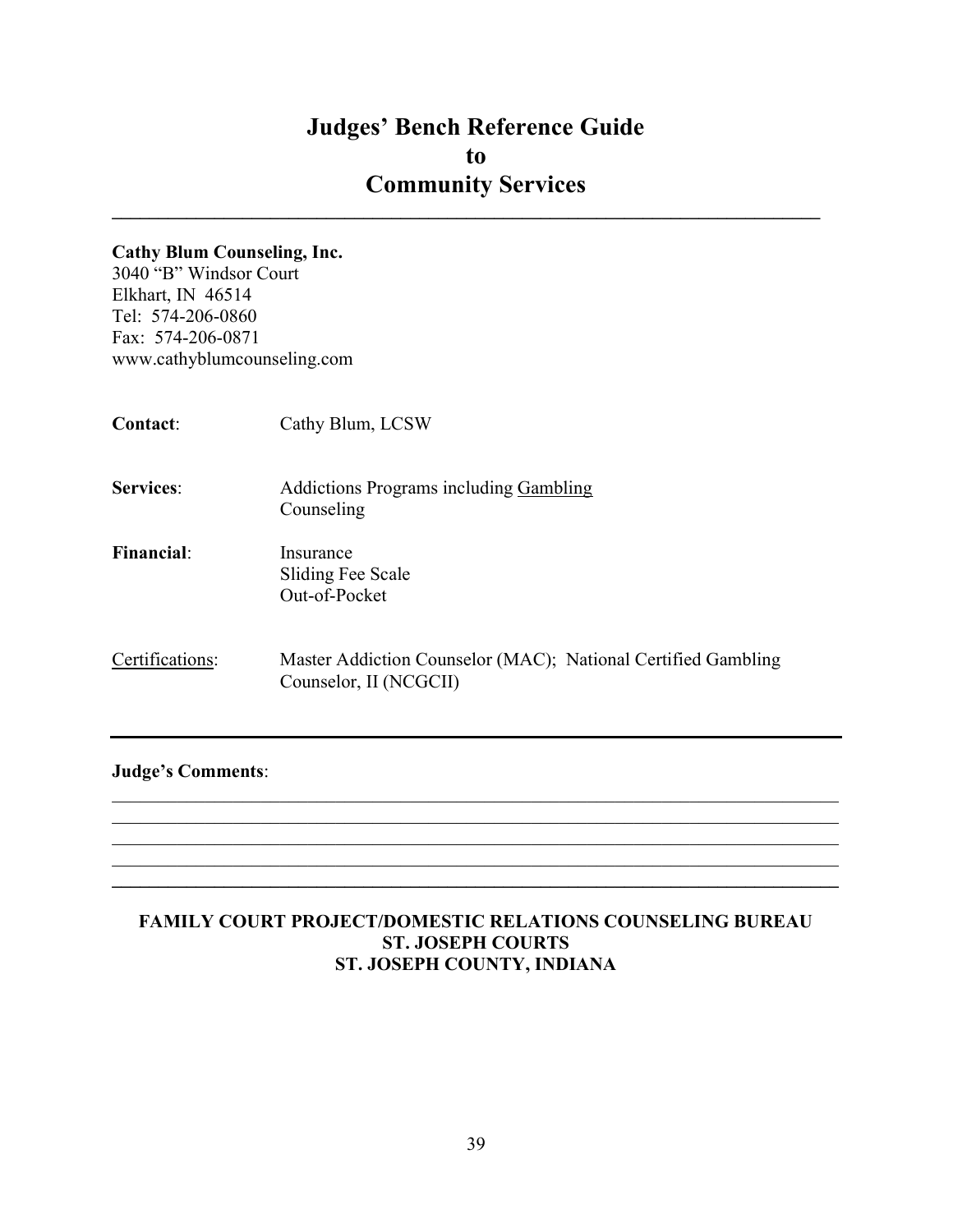$\mathcal{L}_\text{max}$  and  $\mathcal{L}_\text{max}$  and  $\mathcal{L}_\text{max}$  and  $\mathcal{L}_\text{max}$  and  $\mathcal{L}_\text{max}$  and  $\mathcal{L}_\text{max}$ 

#### Child Development & Psychological Health Center

105 E. Jefferson Blvd., Suite 500 South Bend, IN 46601 Tel: 574-232-4453 Fax: 574-232-7718

| Contact:          | Warren Sibilla, Ph.D                                                                                                                    |
|-------------------|-----------------------------------------------------------------------------------------------------------------------------------------|
| <b>Services:</b>  | Counseling<br>Mediation Services, including Domestic Relations Mediation<br>Parenting Coordination<br><b>Parenting Support Services</b> |
| <b>Financial:</b> | Out-of-Pocket                                                                                                                           |
| Licensures:       | H.S.P.P. in Indiana and Illinois                                                                                                        |

Judge's Comments:

## FAMILY COURT PROJECT/DOMESTIC RELATIONS COUNSELING BUREAU ST. JOSEPH COURTS ST. JOSEPH COUNTY, INDIANA

 $\mathcal{L}_\mathcal{L} = \mathcal{L}_\mathcal{L} = \mathcal{L}_\mathcal{L} = \mathcal{L}_\mathcal{L} = \mathcal{L}_\mathcal{L} = \mathcal{L}_\mathcal{L} = \mathcal{L}_\mathcal{L} = \mathcal{L}_\mathcal{L} = \mathcal{L}_\mathcal{L} = \mathcal{L}_\mathcal{L} = \mathcal{L}_\mathcal{L} = \mathcal{L}_\mathcal{L} = \mathcal{L}_\mathcal{L} = \mathcal{L}_\mathcal{L} = \mathcal{L}_\mathcal{L} = \mathcal{L}_\mathcal{L} = \mathcal{L}_\mathcal{L}$  $\_$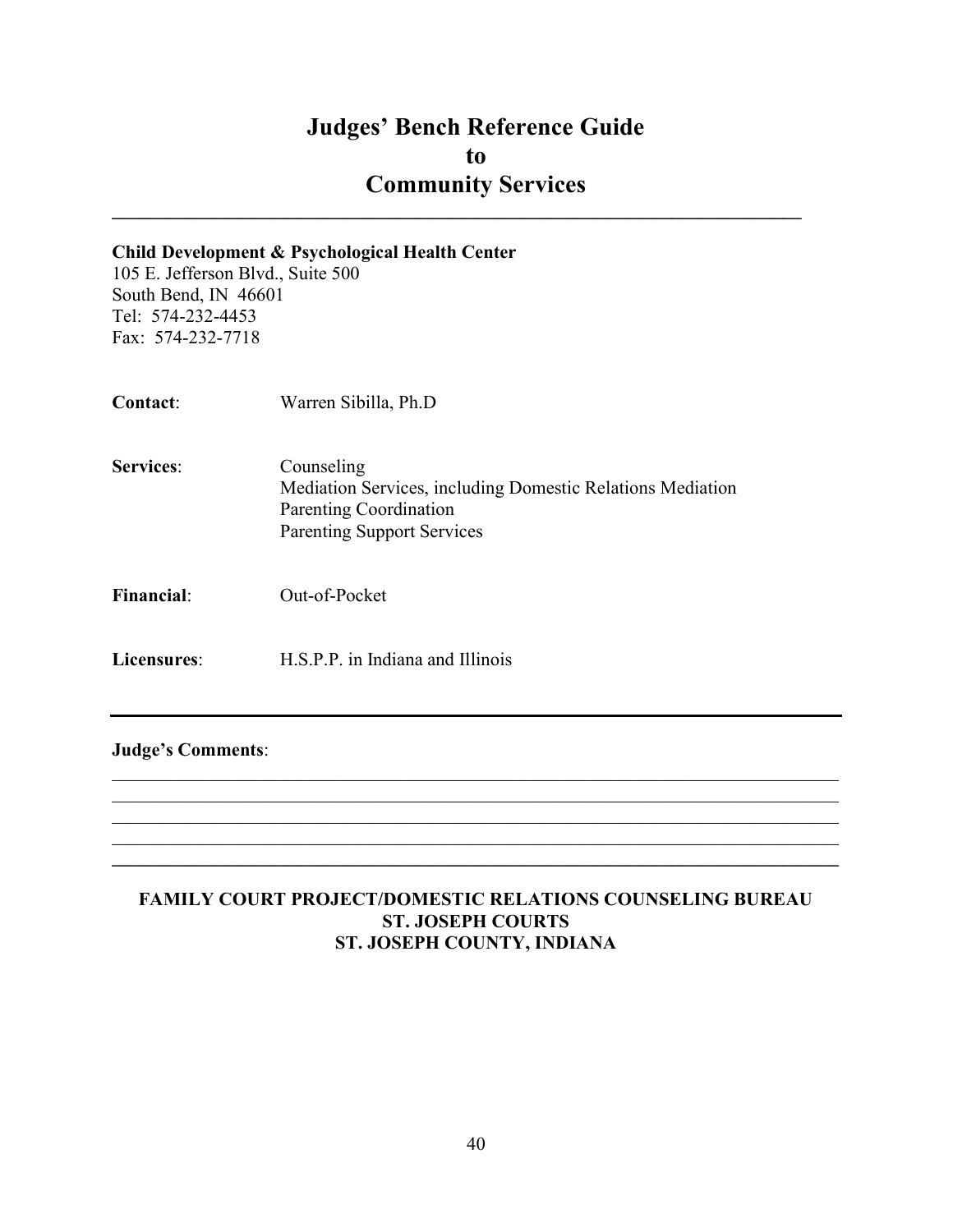$\mathcal{L}_\text{max}$  and  $\mathcal{L}_\text{max}$  and  $\mathcal{L}_\text{max}$  and  $\mathcal{L}_\text{max}$  and  $\mathcal{L}_\text{max}$  and  $\mathcal{L}_\text{max}$ 

## Crossroads Counseling

2319 Edison Road South Bend, IN 46615 Tel: 574-233-4183 Fax: 574-273-1229

| Contact:                 | Pamela Forsey                                                                 |
|--------------------------|-------------------------------------------------------------------------------|
| <b>Services:</b>         | <b>Addictions Programs</b><br>Counseling<br><b>Parenting Support Services</b> |
| <b>Financial:</b>        | Insurance<br>Sliding Fee Scale<br>Out-of-Pocket                               |
| <b>Certifications:</b>   | ICACII, NCACII, CADACII, SAP, ICADC                                           |
| Licensures:              | <b>LCSW</b>                                                                   |
| <b>Judge's Comments:</b> |                                                                               |

## FAMILY COURT PROJECT/DOMESTIC RELATIONS COUNSELING BUREAU ST. JOSEPH COURTS ST. JOSEPH COUNTY, INDIANA

 $\mathcal{L}_\mathcal{L} = \{ \mathcal{L}_\mathcal{L} = \{ \mathcal{L}_\mathcal{L} = \{ \mathcal{L}_\mathcal{L} = \{ \mathcal{L}_\mathcal{L} = \{ \mathcal{L}_\mathcal{L} = \{ \mathcal{L}_\mathcal{L} = \{ \mathcal{L}_\mathcal{L} = \{ \mathcal{L}_\mathcal{L} = \{ \mathcal{L}_\mathcal{L} = \{ \mathcal{L}_\mathcal{L} = \{ \mathcal{L}_\mathcal{L} = \{ \mathcal{L}_\mathcal{L} = \{ \mathcal{L}_\mathcal{L} = \{ \mathcal{L}_\mathcal{$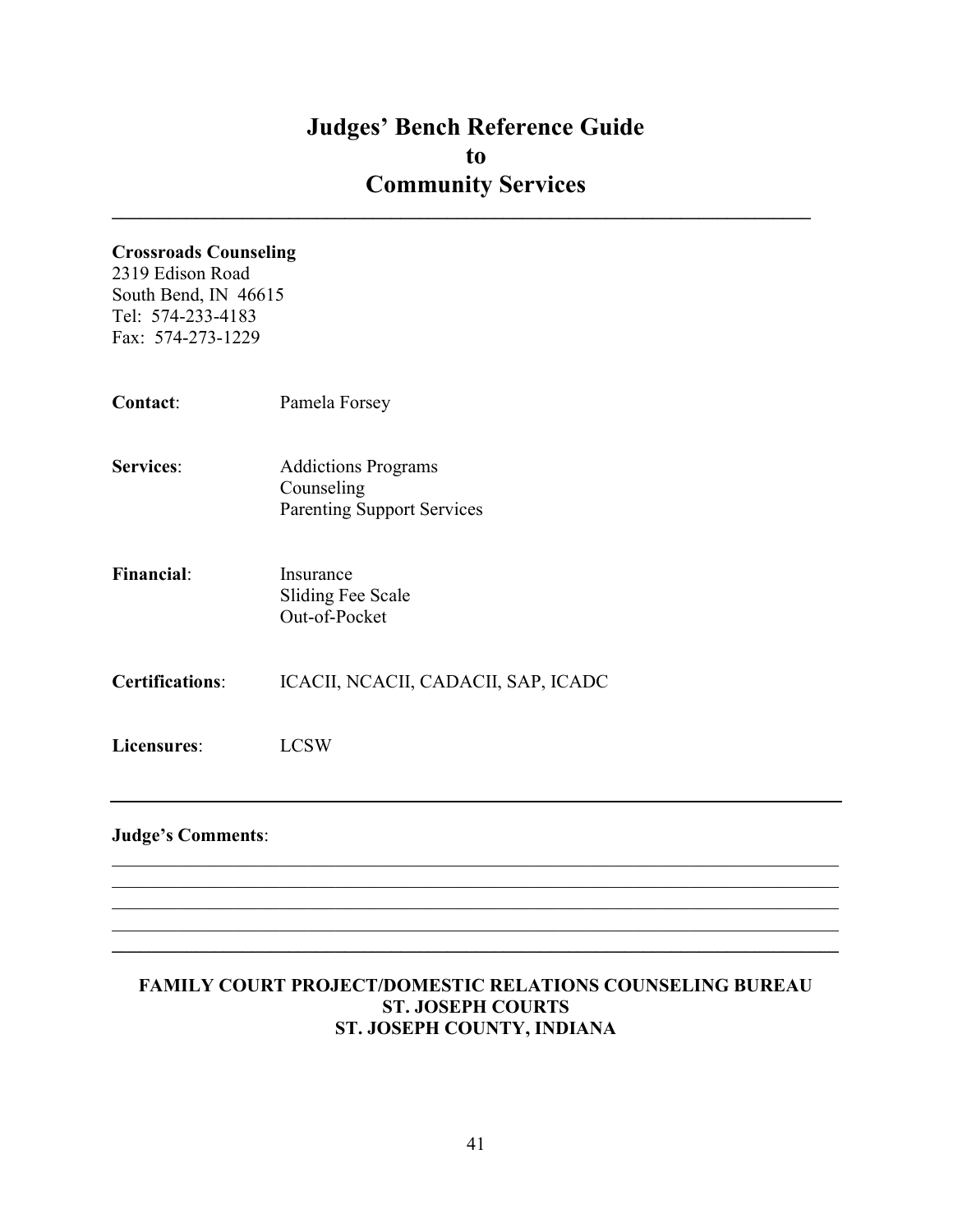$\mathcal{L}_\text{max}$  and  $\mathcal{L}_\text{max}$  and  $\mathcal{L}_\text{max}$  and  $\mathcal{L}_\text{max}$  and  $\mathcal{L}_\text{max}$  and  $\mathcal{L}_\text{max}$ 

### Danen Counseling Services

109 E. Clinton, Suite 17 Goshen, IN 46528 Tel: 574-537-9868 Fax: 574-537-9279 Email: GoDanen@netzero.net

| Contact:                 | Daniel Danen                                                                                                                                                                                                                                                                                      |
|--------------------------|---------------------------------------------------------------------------------------------------------------------------------------------------------------------------------------------------------------------------------------------------------------------------------------------------|
| <b>Services:</b>         | Abuse & Violence Programs<br>Addictions Programs – SAP (Department of Transportation)<br>Anger Management<br>Batterers' Intervention Program (BIP)<br>Counseling<br>Translation Services – Group Only<br><b>Legal Resources</b><br><b>Mediation Services</b><br><b>Parenting Support Services</b> |
| <b>Financial:</b>        | Sliding Fee Scale<br>Out-of-Pocket                                                                                                                                                                                                                                                                |
| <b>Certifications:</b>   | CADACII, NCACI, ICACII, SAP, BIP                                                                                                                                                                                                                                                                  |
| <b>Judge's Comments:</b> |                                                                                                                                                                                                                                                                                                   |

#### FAMILY COURT PROJECT/DOMESTIC RELATIONS COUNSELING BUREAU ST. JOSEPH COURTS ST. JOSEPH COUNTY, INDIANA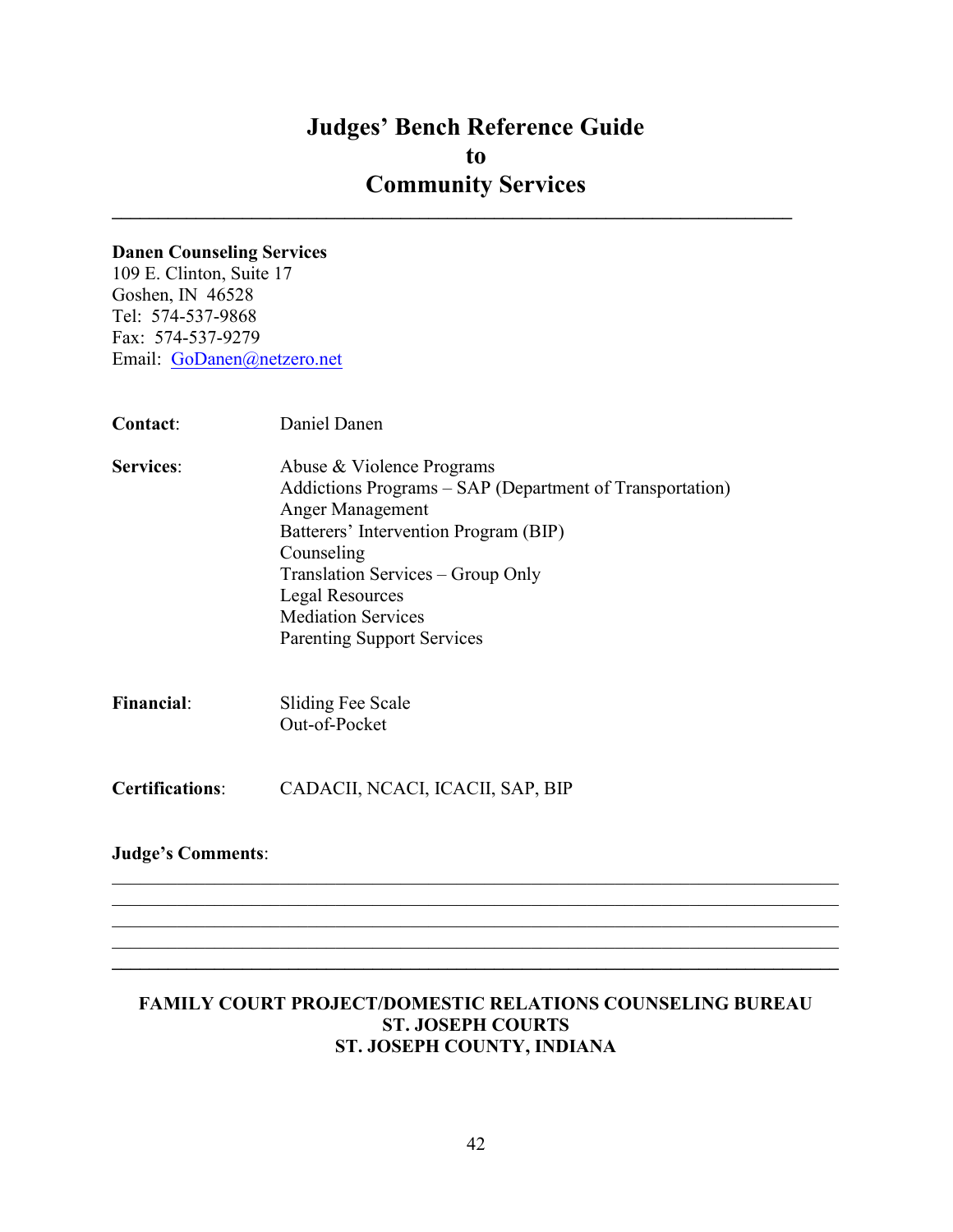$\mathcal{L}_\text{max}$  and  $\mathcal{L}_\text{max}$  and  $\mathcal{L}_\text{max}$  and  $\mathcal{L}_\text{max}$  and  $\mathcal{L}_\text{max}$  and  $\mathcal{L}_\text{max}$ 

#### David F. Sonego, MD, PC, & Associates

230 E. Day Road, Suite 160 Mishawaka, IN 46545 Tel: 574-271-8222 Fax: 574-271-8896

Contact: Jennifer S. Cummings, Ph.D, H.S.P.P.

- Services: Counseling Parenting Support Services
- Financial: Insurance Out-of-Pocket

## Judge's Comments:

## FAMILY COURT PROJECT/DOMESTIC RELATIONS COUNSELING BUREAU ST. JOSEPH COURTS ST. JOSEPH COUNTY, INDIANA

 $\mathcal{L}_\mathcal{L} = \mathcal{L}_\mathcal{L} = \mathcal{L}_\mathcal{L} = \mathcal{L}_\mathcal{L} = \mathcal{L}_\mathcal{L} = \mathcal{L}_\mathcal{L} = \mathcal{L}_\mathcal{L} = \mathcal{L}_\mathcal{L} = \mathcal{L}_\mathcal{L} = \mathcal{L}_\mathcal{L} = \mathcal{L}_\mathcal{L} = \mathcal{L}_\mathcal{L} = \mathcal{L}_\mathcal{L} = \mathcal{L}_\mathcal{L} = \mathcal{L}_\mathcal{L} = \mathcal{L}_\mathcal{L} = \mathcal{L}_\mathcal{L}$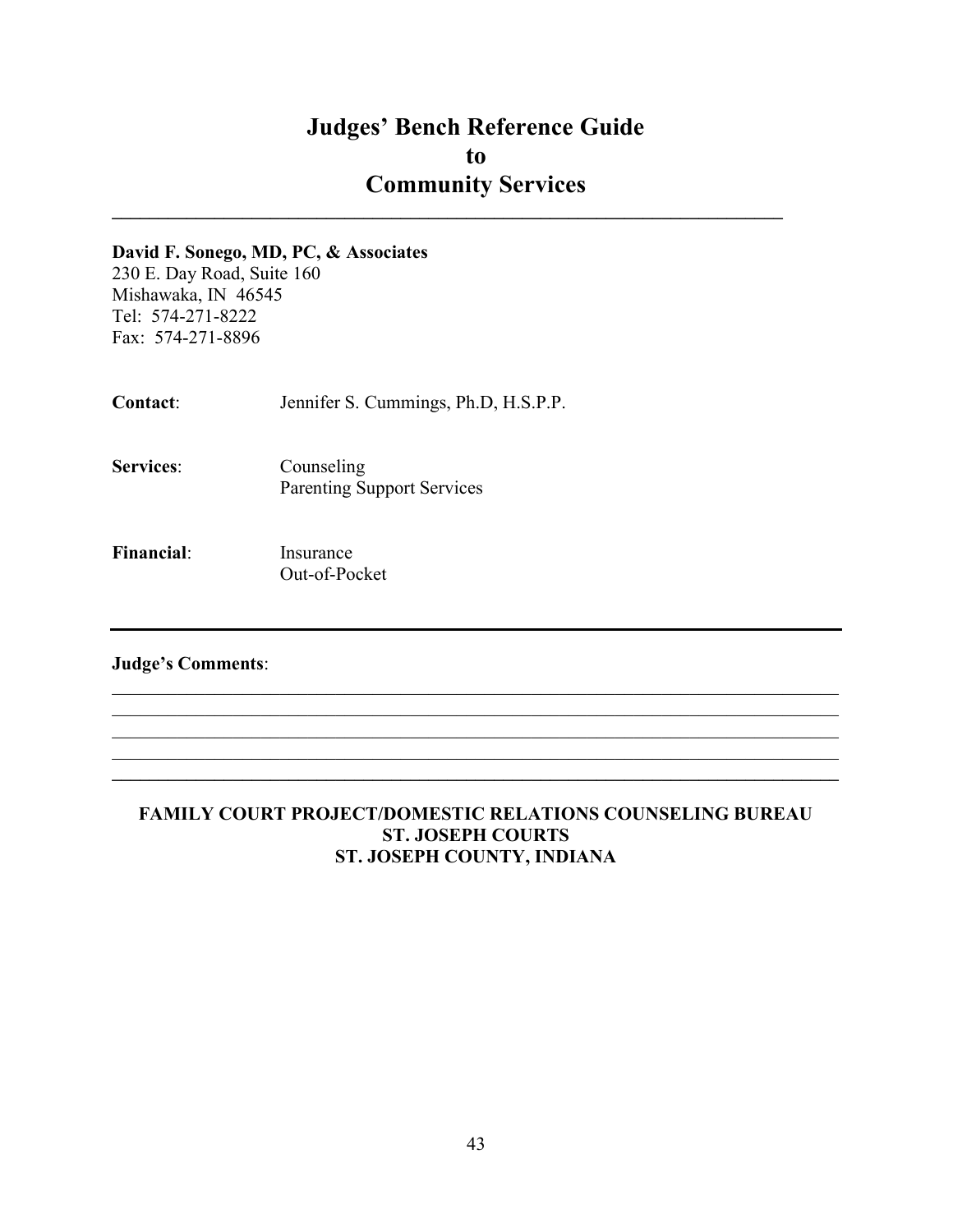$\mathcal{L}_\text{max}$  and  $\mathcal{L}_\text{max}$  and  $\mathcal{L}_\text{max}$  and  $\mathcal{L}_\text{max}$  and  $\mathcal{L}_\text{max}$  and  $\mathcal{L}_\text{max}$ 

#### Don Gentner, MS, LCSW

211 W. Washington St., Suite 1910 South Bend, IN 46601 Tel: 574-232-1405 Fax: 574-232-0124 Email: dongentner.com

Contact: Don Gentner, MS, LCSW

Services: Counseling Post-Divorce Family Counseling

Financial: Insurance Medicaid/Medicare Out-of-Pocket

Licensures: LCSW, LMHC

#### Judge's Comments:

#### FAMILY COURT PROJECT/DOMESTIC RELATIONS COUNSELING BUREAU ST. JOSEPH COURTS ST. JOSEPH COUNTY, INDIANA

 $\mathcal{L}_\mathcal{L} = \mathcal{L}_\mathcal{L} = \mathcal{L}_\mathcal{L} = \mathcal{L}_\mathcal{L} = \mathcal{L}_\mathcal{L} = \mathcal{L}_\mathcal{L} = \mathcal{L}_\mathcal{L} = \mathcal{L}_\mathcal{L} = \mathcal{L}_\mathcal{L} = \mathcal{L}_\mathcal{L} = \mathcal{L}_\mathcal{L} = \mathcal{L}_\mathcal{L} = \mathcal{L}_\mathcal{L} = \mathcal{L}_\mathcal{L} = \mathcal{L}_\mathcal{L} = \mathcal{L}_\mathcal{L} = \mathcal{L}_\mathcal{L}$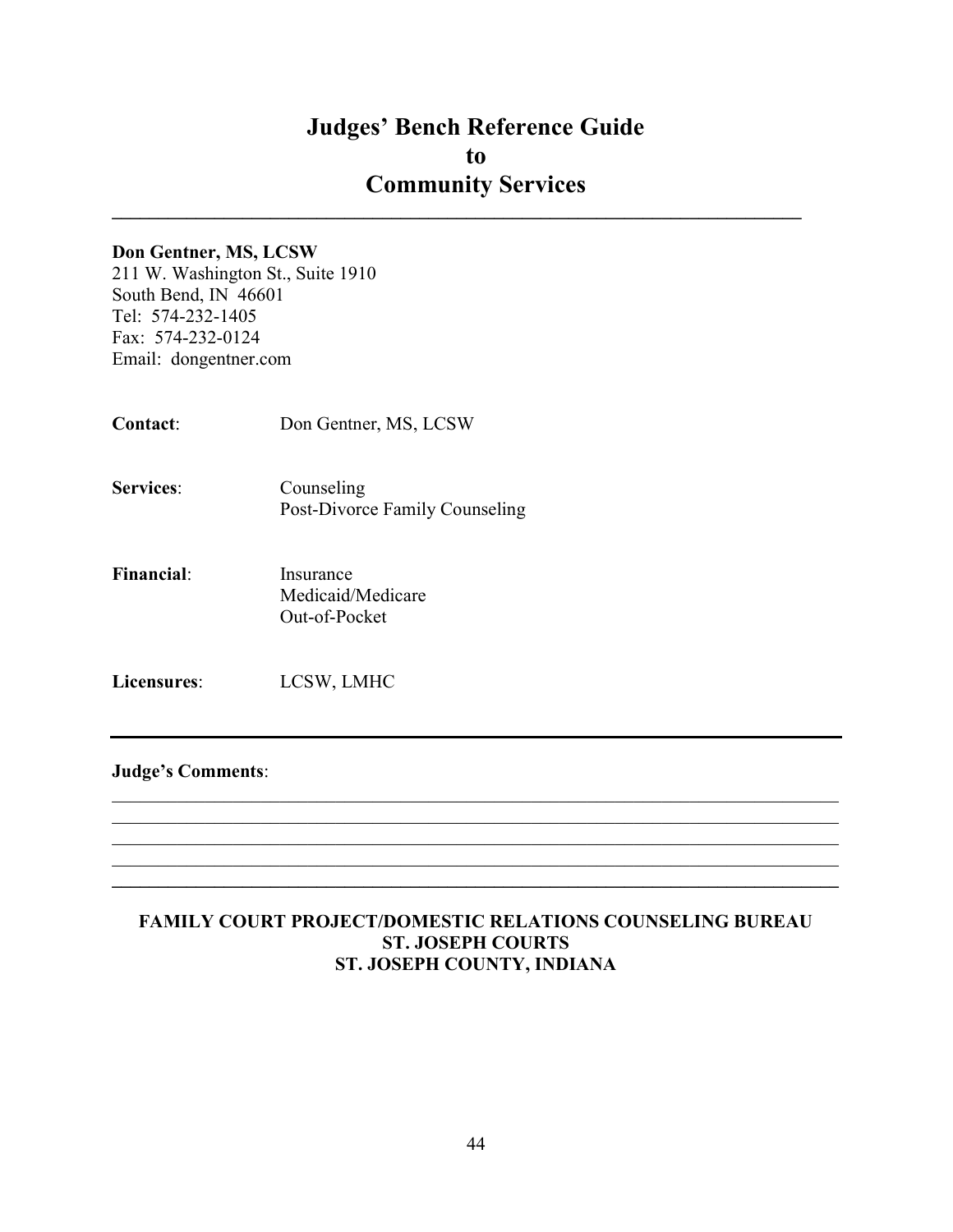$\mathcal{L}_\text{max}$  and  $\mathcal{L}_\text{max}$  and  $\mathcal{L}_\text{max}$  and  $\mathcal{L}_\text{max}$  and  $\mathcal{L}_\text{max}$  and  $\mathcal{L}_\text{max}$ 

#### Dr. Suzanne Courtney

Clinical Child Psychologist 129 Franklin Street South Bend, IN 46601 Tel: 574-315-7399

- Contact: Suzanne Courtney, Psy.D. Services: Abuse & Violence Programs Counseling Family Conflict Parenting Support Services Pediatric Trauma/Anxiety
- Financial: Out-of-Pocket

Licensures: Psy.D. H.S.P.P.

Judge's Comments:

#### FAMILY COURT PROJECT/DOMESTIC RELATIONS COUNSELING BUREAU ST. JOSEPH COURTS ST. JOSEPH COUNTY, INDIANA

 $\mathcal{L}_\mathcal{L} = \mathcal{L}_\mathcal{L} = \mathcal{L}_\mathcal{L} = \mathcal{L}_\mathcal{L} = \mathcal{L}_\mathcal{L} = \mathcal{L}_\mathcal{L} = \mathcal{L}_\mathcal{L} = \mathcal{L}_\mathcal{L} = \mathcal{L}_\mathcal{L} = \mathcal{L}_\mathcal{L} = \mathcal{L}_\mathcal{L} = \mathcal{L}_\mathcal{L} = \mathcal{L}_\mathcal{L} = \mathcal{L}_\mathcal{L} = \mathcal{L}_\mathcal{L} = \mathcal{L}_\mathcal{L} = \mathcal{L}_\mathcal{L}$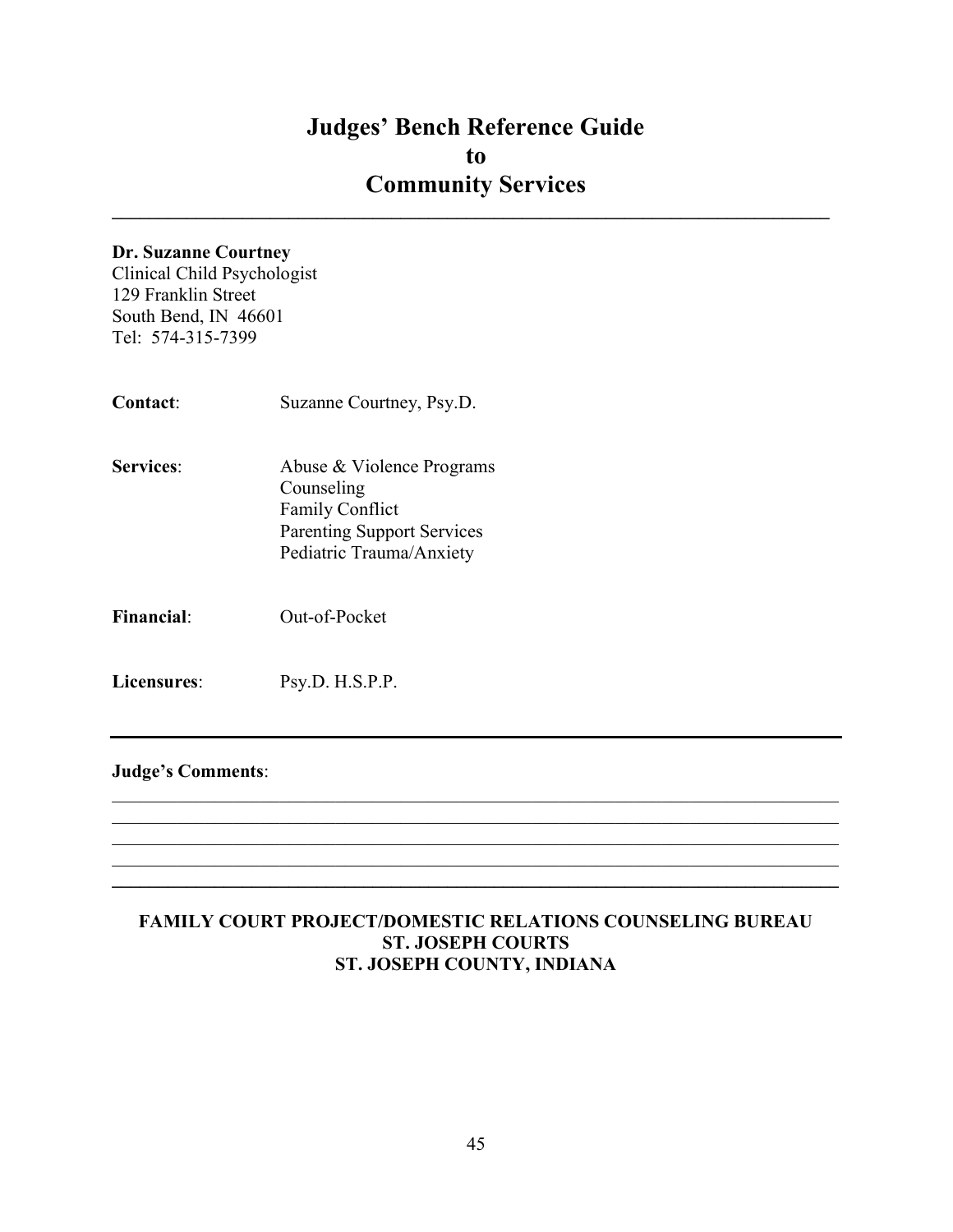$\mathcal{L}_\text{max}$  and  $\mathcal{L}_\text{max}$  and  $\mathcal{L}_\text{max}$  and  $\mathcal{L}_\text{max}$  and  $\mathcal{L}_\text{max}$  and  $\mathcal{L}_\text{max}$ 

#### Eric Foster, Inc., Counseling Services

322 West Jefferson Plymouth, IN 46563 Tel: 574-936-3377 Fax: 574-936-3910

Contact: Eric Foster

- Services: Abuse & Violence Programs Addictions Programs Anger Management Programs Counseling Mediation Services Parenting Support Services
- Financial: Insurance Medicaid/Medicare Out-of-Pocket

Certifications: Certified Addictions Service Provider

## Judge's Comments:

#### FAMILY COURT PROJECT/DOMESTIC RELATIONS COUNSELING BUREAU ST. JOSEPH COURTS ST. JOSEPH COUNTY, INDIANA

 $\mathcal{L}_\mathcal{L} = \mathcal{L}_\mathcal{L} = \mathcal{L}_\mathcal{L} = \mathcal{L}_\mathcal{L} = \mathcal{L}_\mathcal{L} = \mathcal{L}_\mathcal{L} = \mathcal{L}_\mathcal{L} = \mathcal{L}_\mathcal{L} = \mathcal{L}_\mathcal{L} = \mathcal{L}_\mathcal{L} = \mathcal{L}_\mathcal{L} = \mathcal{L}_\mathcal{L} = \mathcal{L}_\mathcal{L} = \mathcal{L}_\mathcal{L} = \mathcal{L}_\mathcal{L} = \mathcal{L}_\mathcal{L} = \mathcal{L}_\mathcal{L}$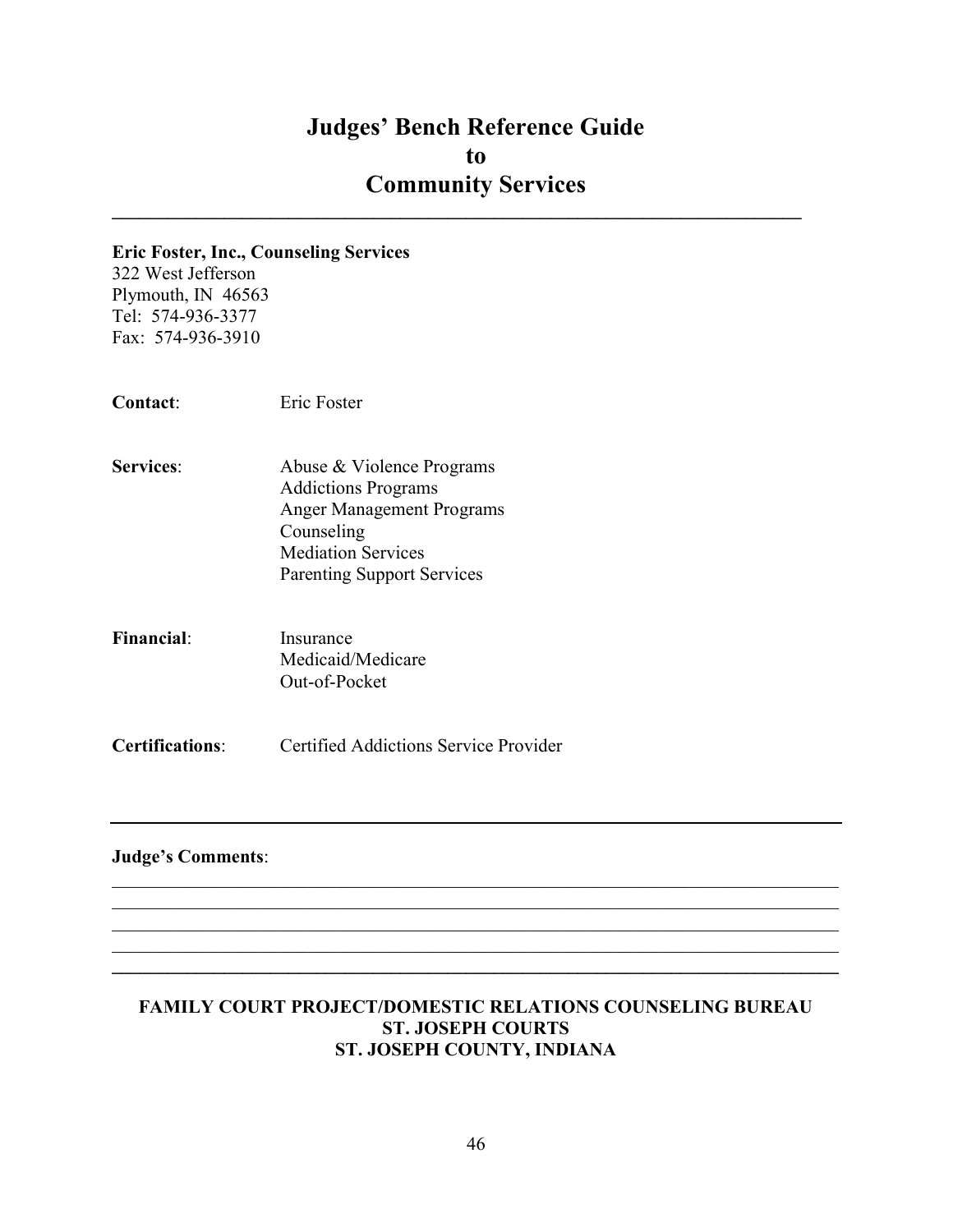# Family & Children's Center

Counseling & Development Services 611 Lincolnway East 315 W. Jefferson Blvd. South Bend, IN 46601 Tel: 574-232-2255 Fax: 574-232-8968

| Contact:               | Mary Kowalski                                |
|------------------------|----------------------------------------------|
| <b>Referrals:</b>      | Tracy Kronewitter                            |
| <b>Services:</b>       | Abuse & Violence Programs                    |
|                        | <b>Addictions Programs</b>                   |
|                        | Batterers' Intervention Program (BIP)        |
|                        | <b>Chemical Dependency Diversion Program</b> |
|                        | Counseling                                   |
|                        | <b>Parenting Support Services</b>            |
|                        | Post-Partum Depression Counseling            |
| <b>Financial:</b>      | Insurance                                    |
|                        | <b>Sliding Fee Scale</b>                     |
|                        | Medicare/Medicaid                            |
|                        | Out-of-Pocket                                |
| <b>Certifications:</b> | Art and Play Therapy                         |
| Licensures:            | LCSW, LMHC, LMFT                             |
|                        | All therapists are at the MSW level.         |

## Judge's Comments:

#### FAMILY COURT PROJECT/DOMESTIC RELATIONS COUNSELING BUREAU ST. JOSEPH COURTS ST. JOSEPH COUNTY, INDIANA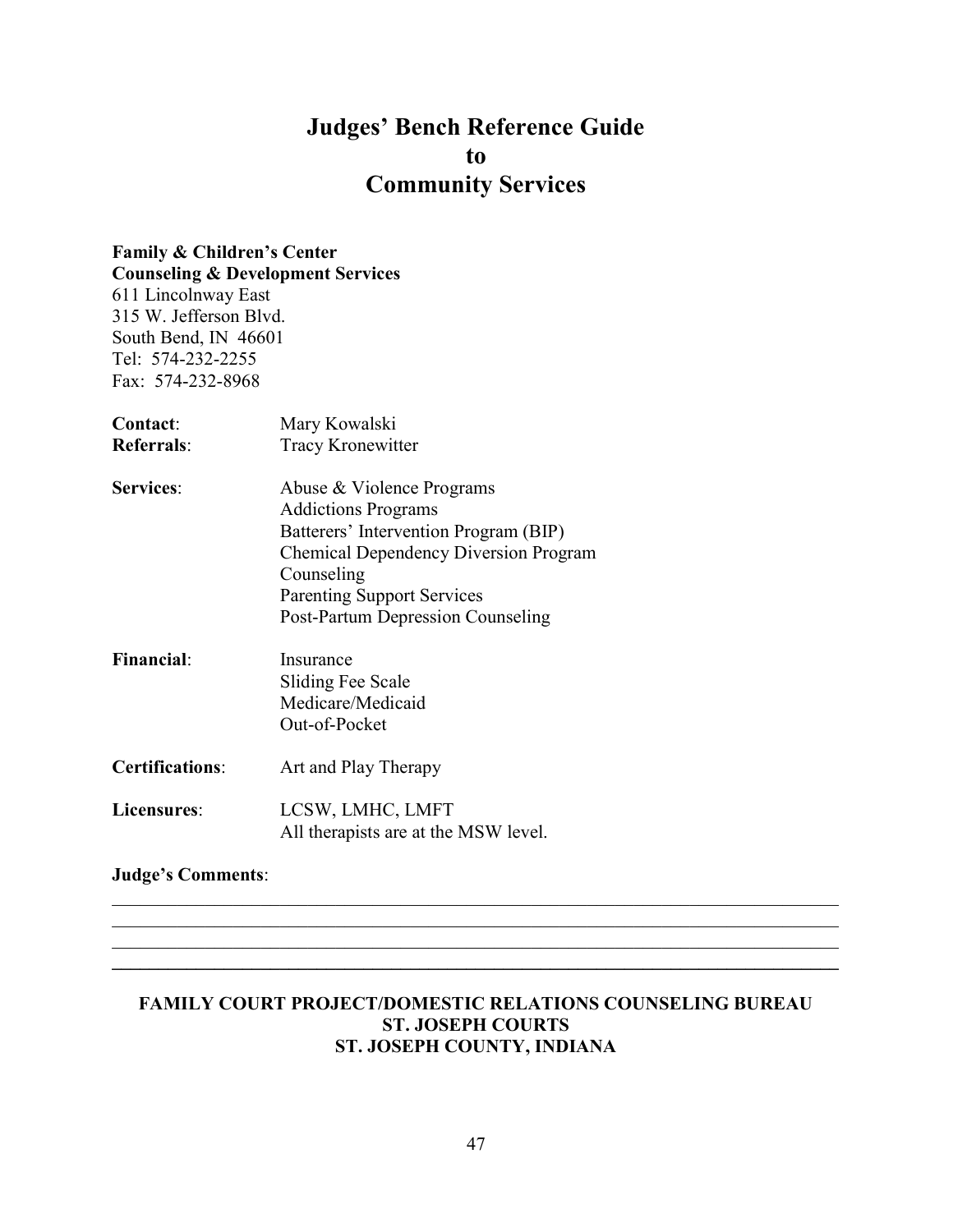$\mathcal{L}_\text{max}$  and  $\mathcal{L}_\text{max}$  and  $\mathcal{L}_\text{max}$  and  $\mathcal{L}_\text{max}$  and  $\mathcal{L}_\text{max}$  and  $\mathcal{L}_\text{max}$ 

### Family Psychology of South Bend

115 South St. Peter Street South Bend, IN 46617 Tel: 574-280-8199 Fax: 574-280-8222 www.family-psychology.com

| Contact:          | John Petersen, Psy.D                                                                                                                                         |
|-------------------|--------------------------------------------------------------------------------------------------------------------------------------------------------------|
| <b>Services:</b>  | Child Behavioral Issues<br>Counseling – Specializing in couples' counseling and family therapy<br>Parenting Support Services – Advising/Coaching and Classes |
| <b>Financial:</b> | Insurance<br>Out-of-Pocket                                                                                                                                   |
| Licensures:       | Psychologist                                                                                                                                                 |

#### Judge's Comments:

## FAMILY COURT PROJECT/DOMESTIC RELATIONS COUNSELING BUREAU ST. JOSEPH COURTS ST. JOSEPH COUNTY, INDIANA

 $\mathcal{L}_\mathcal{L} = \mathcal{L}_\mathcal{L} = \mathcal{L}_\mathcal{L} = \mathcal{L}_\mathcal{L} = \mathcal{L}_\mathcal{L} = \mathcal{L}_\mathcal{L} = \mathcal{L}_\mathcal{L} = \mathcal{L}_\mathcal{L} = \mathcal{L}_\mathcal{L} = \mathcal{L}_\mathcal{L} = \mathcal{L}_\mathcal{L} = \mathcal{L}_\mathcal{L} = \mathcal{L}_\mathcal{L} = \mathcal{L}_\mathcal{L} = \mathcal{L}_\mathcal{L} = \mathcal{L}_\mathcal{L} = \mathcal{L}_\mathcal{L}$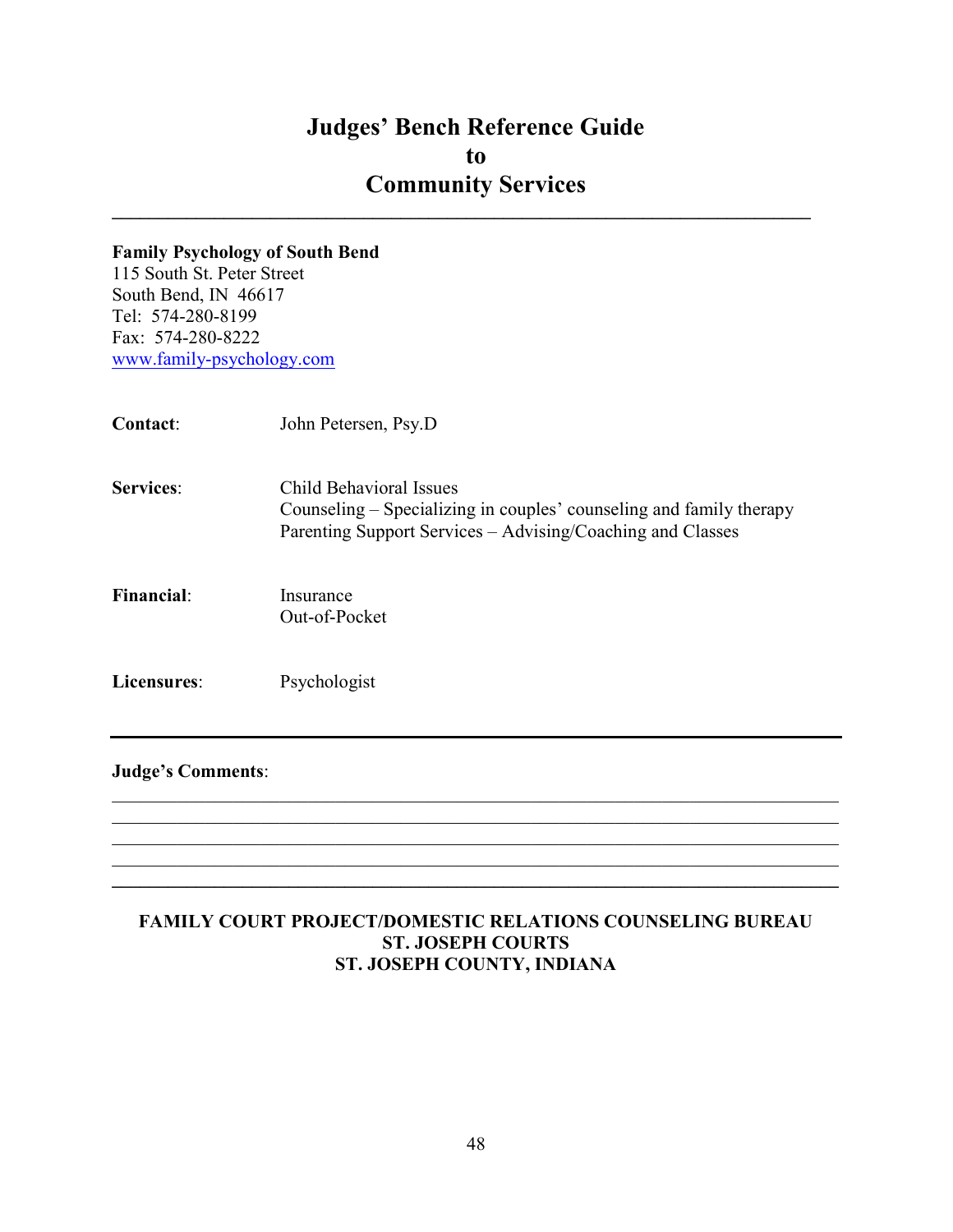$\mathcal{L}_\text{max}$  and  $\mathcal{L}_\text{max}$  and  $\mathcal{L}_\text{max}$  and  $\mathcal{L}_\text{max}$  and  $\mathcal{L}_\text{max}$  and  $\mathcal{L}_\text{max}$ 

#### Joyce Block, Ph.D

300 North Michigan Street, Suite 406 South Bend, IN 46601 Tel: 574-233-9756 Fax: 574-233-9756

- Contact: Joyce Block, Ph.D
- Services: Counseling Parenting Support Services
- Financial: Insurance Medicaid/Medicare Out-of-Pocket
- Licensures: Indiana H.S.P.P. (Health Service Provider)

#### Judge's Comments:

## FAMILY COURT PROJECT/DOMESTIC RELATIONS COUNSELING BUREAU ST. JOSEPH COURTS ST. JOSEPH COUNTY, INDIANA

 $\mathcal{L}_\mathcal{L} = \mathcal{L}_\mathcal{L} = \mathcal{L}_\mathcal{L} = \mathcal{L}_\mathcal{L} = \mathcal{L}_\mathcal{L} = \mathcal{L}_\mathcal{L} = \mathcal{L}_\mathcal{L} = \mathcal{L}_\mathcal{L} = \mathcal{L}_\mathcal{L} = \mathcal{L}_\mathcal{L} = \mathcal{L}_\mathcal{L} = \mathcal{L}_\mathcal{L} = \mathcal{L}_\mathcal{L} = \mathcal{L}_\mathcal{L} = \mathcal{L}_\mathcal{L} = \mathcal{L}_\mathcal{L} = \mathcal{L}_\mathcal{L}$  $\_$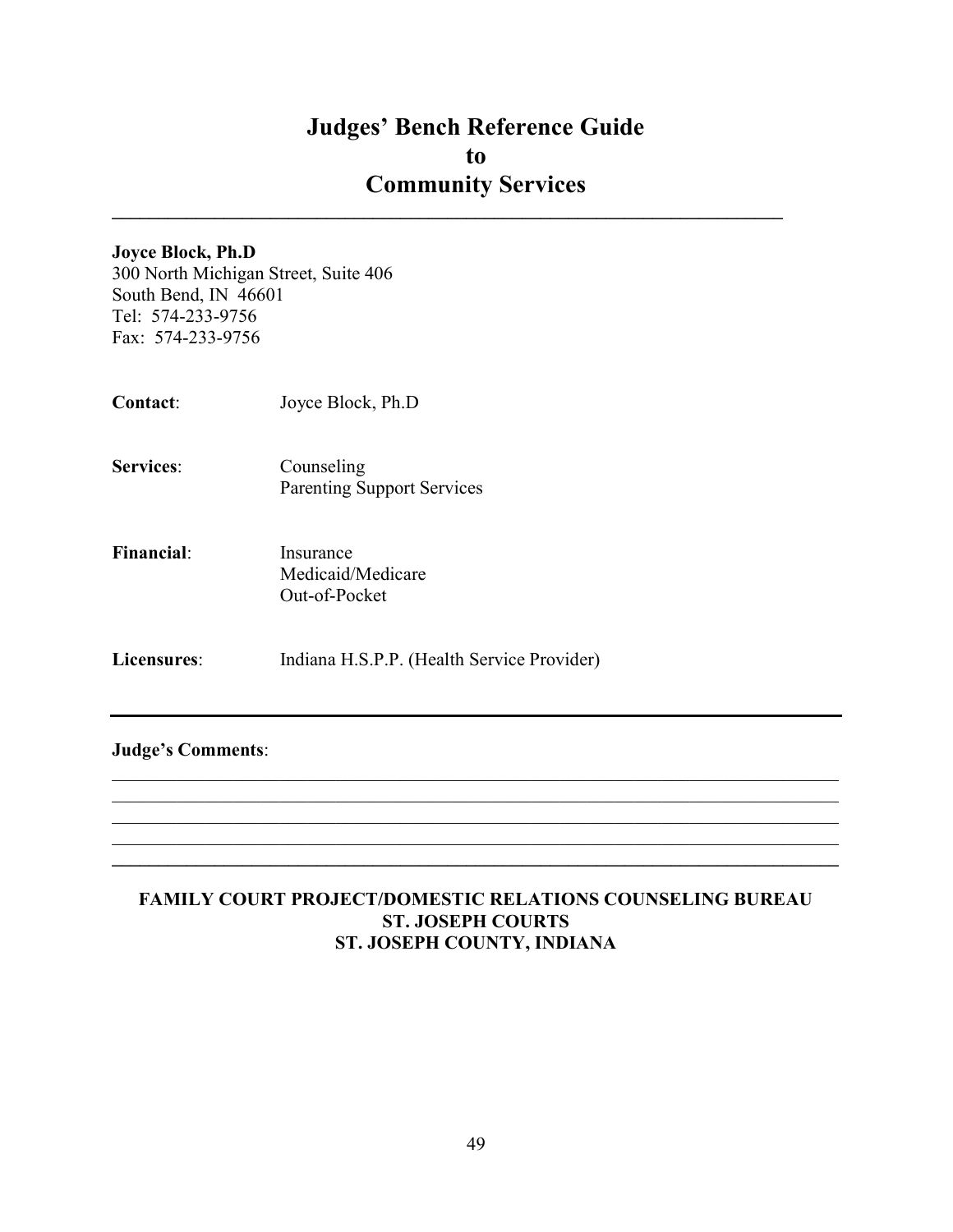$\_$ 

#### Lincoln Therapeutic Partnership

113 Lincolnway East Mishawaka, IN 46544 Tel: 574-255-4976 Fax: 574-255-1882

- Services: Abuse & Violence Programs Addictions Programs Anger Management Programs Counseling High Conflict Co-Parenting Counseling (ADR Plan subsidies available) Parenting Support Services Translation Services
- Financial: Insurance Sliding Fee Scale Medicaid/Medicare Out-of-Pocket

Judge's Comments:

## FAMILY COURT PROJECT/DOMESTIC RELATIONS COUNSELING BUREAU ST. JOSEPH COURTS ST. JOSEPH COUNTY, INDIANA

 $\mathcal{L}_\mathcal{L} = \mathcal{L}_\mathcal{L} = \mathcal{L}_\mathcal{L} = \mathcal{L}_\mathcal{L} = \mathcal{L}_\mathcal{L} = \mathcal{L}_\mathcal{L} = \mathcal{L}_\mathcal{L} = \mathcal{L}_\mathcal{L} = \mathcal{L}_\mathcal{L} = \mathcal{L}_\mathcal{L} = \mathcal{L}_\mathcal{L} = \mathcal{L}_\mathcal{L} = \mathcal{L}_\mathcal{L} = \mathcal{L}_\mathcal{L} = \mathcal{L}_\mathcal{L} = \mathcal{L}_\mathcal{L} = \mathcal{L}_\mathcal{L}$ 

 $\mathcal{L}_\mathcal{L} = \mathcal{L}_\mathcal{L} = \mathcal{L}_\mathcal{L} = \mathcal{L}_\mathcal{L} = \mathcal{L}_\mathcal{L} = \mathcal{L}_\mathcal{L} = \mathcal{L}_\mathcal{L} = \mathcal{L}_\mathcal{L} = \mathcal{L}_\mathcal{L} = \mathcal{L}_\mathcal{L} = \mathcal{L}_\mathcal{L} = \mathcal{L}_\mathcal{L} = \mathcal{L}_\mathcal{L} = \mathcal{L}_\mathcal{L} = \mathcal{L}_\mathcal{L} = \mathcal{L}_\mathcal{L} = \mathcal{L}_\mathcal{L}$  $\mathcal{L}_\mathcal{L} = \{ \mathcal{L}_\mathcal{L} = \{ \mathcal{L}_\mathcal{L} = \{ \mathcal{L}_\mathcal{L} = \{ \mathcal{L}_\mathcal{L} = \{ \mathcal{L}_\mathcal{L} = \{ \mathcal{L}_\mathcal{L} = \{ \mathcal{L}_\mathcal{L} = \{ \mathcal{L}_\mathcal{L} = \{ \mathcal{L}_\mathcal{L} = \{ \mathcal{L}_\mathcal{L} = \{ \mathcal{L}_\mathcal{L} = \{ \mathcal{L}_\mathcal{L} = \{ \mathcal{L}_\mathcal{L} = \{ \mathcal{L}_\mathcal{$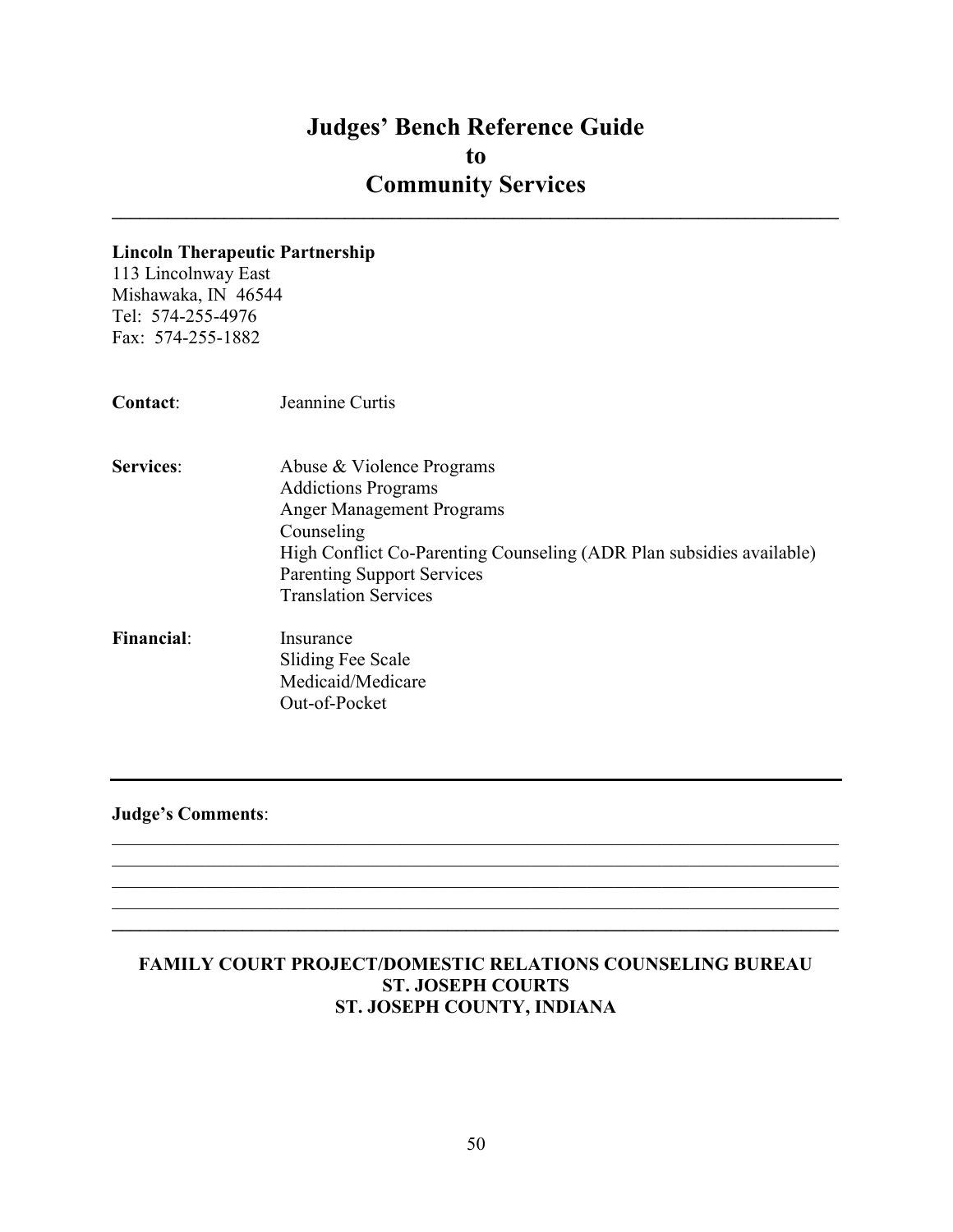$\mathcal{L}_\text{max}$  and  $\mathcal{L}_\text{max}$  and  $\mathcal{L}_\text{max}$  and  $\mathcal{L}_\text{max}$  and  $\mathcal{L}_\text{max}$  and  $\mathcal{L}_\text{max}$ 

## Madison Center

403 E. Madison St. South Bend, IN 46617 Tel: 574-234-0061 Fax: 574-288-5047 www.madison.org

| Contact:               | Emily Neufeld, 574-283-1295<br>Email: neufelde@madison.org<br>After hours emergencies, call 574-234-0061 or Toll Free 877-234-0061                                                                                                                                                     |
|------------------------|----------------------------------------------------------------------------------------------------------------------------------------------------------------------------------------------------------------------------------------------------------------------------------------|
| <b>Services:</b>       | Abuse & Violence Counseling<br>Addictions Programs, including Gambling<br><b>Anger Management Programs</b><br>Batterers' Intervention Program (BIP)<br>Counseling<br>Homemaker services for parents of children in foster care<br>Supervised parent-visits for children in foster care |
| <b>Financial:</b>      | Insurance<br>Sliding Fee Scale                                                                                                                                                                                                                                                         |
| <b>Certifications:</b> | <b>NAEYC</b> (East Bank Learning Center)                                                                                                                                                                                                                                               |
| Licensures:            | Indiana Division of Mental Health and Addiction, Indiana State<br>Department of Health, The Joint Commission accreditation.                                                                                                                                                            |

## Judge's Comments:

## FAMILY COURT PROJECT/DOMESTIC RELATIONS COUNSELING BUREAU ST. JOSEPH COURTS ST. JOSEPH COUNTY, INDIANA

 $\mathcal{L}_\mathcal{L} = \mathcal{L}_\mathcal{L} = \mathcal{L}_\mathcal{L} = \mathcal{L}_\mathcal{L} = \mathcal{L}_\mathcal{L} = \mathcal{L}_\mathcal{L} = \mathcal{L}_\mathcal{L} = \mathcal{L}_\mathcal{L} = \mathcal{L}_\mathcal{L} = \mathcal{L}_\mathcal{L} = \mathcal{L}_\mathcal{L} = \mathcal{L}_\mathcal{L} = \mathcal{L}_\mathcal{L} = \mathcal{L}_\mathcal{L} = \mathcal{L}_\mathcal{L} = \mathcal{L}_\mathcal{L} = \mathcal{L}_\mathcal{L}$ 

 $\mathcal{L}_\mathcal{L} = \{ \mathcal{L}_\mathcal{L} = \{ \mathcal{L}_\mathcal{L} = \{ \mathcal{L}_\mathcal{L} = \{ \mathcal{L}_\mathcal{L} = \{ \mathcal{L}_\mathcal{L} = \{ \mathcal{L}_\mathcal{L} = \{ \mathcal{L}_\mathcal{L} = \{ \mathcal{L}_\mathcal{L} = \{ \mathcal{L}_\mathcal{L} = \{ \mathcal{L}_\mathcal{L} = \{ \mathcal{L}_\mathcal{L} = \{ \mathcal{L}_\mathcal{L} = \{ \mathcal{L}_\mathcal{L} = \{ \mathcal{L}_\mathcal{$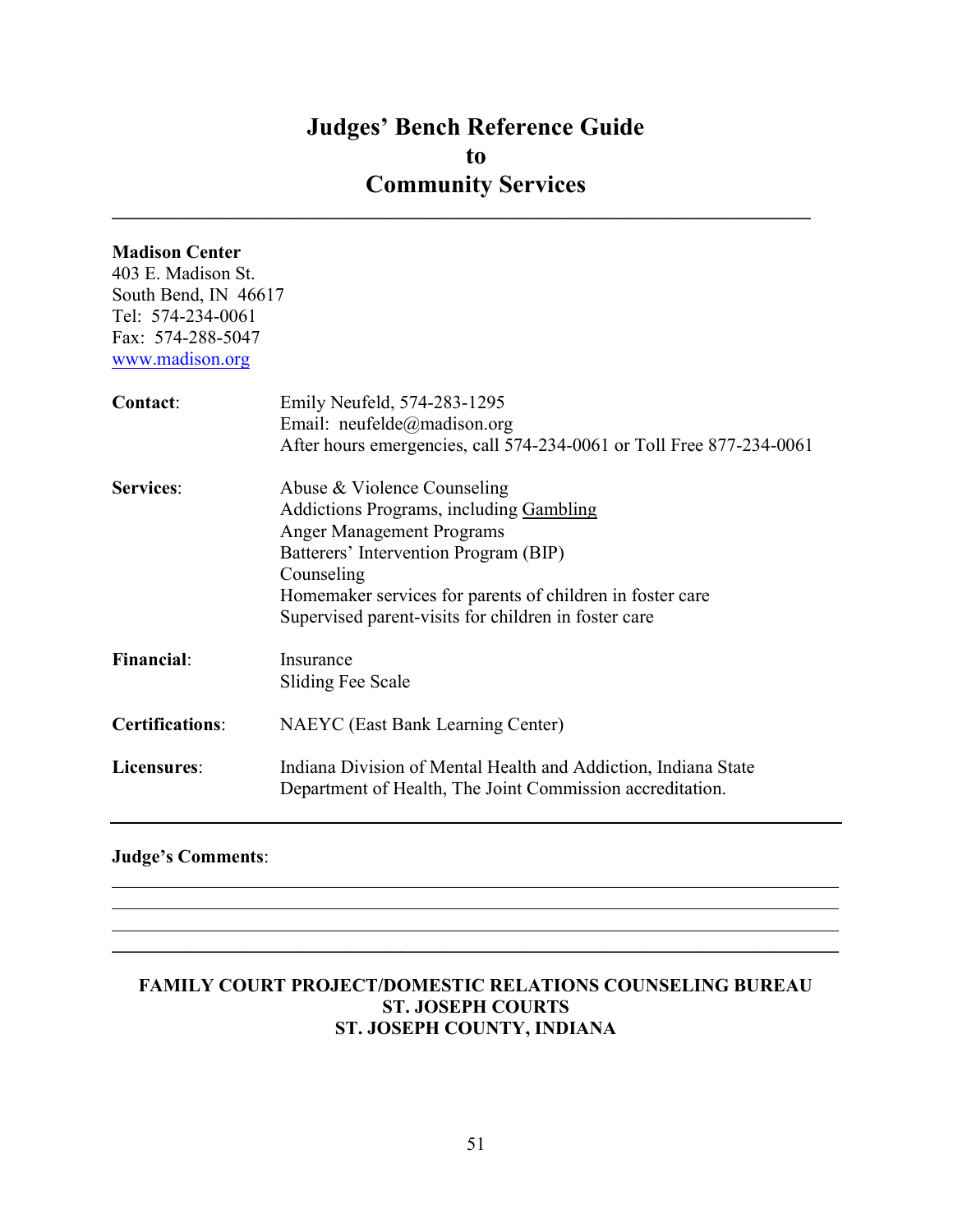## Judges' Bench Reference Guide to Community Services  $\mathcal{L}_\text{max}$  and  $\mathcal{L}_\text{max}$  and  $\mathcal{L}_\text{max}$  and  $\mathcal{L}_\text{max}$  and  $\mathcal{L}_\text{max}$  and  $\mathcal{L}_\text{max}$

## Maple City Counseling Center

211 East Washington Street Goshen, IN 46528 Tel: 574-220-0220 Fax: 574-534-5778 Email: kdjodway@comcast.net Web: www.keithjodway.com

| Contact:               | Keith D. Jodway, M.Ed.                                                                                                                                                                                                                                                                         |
|------------------------|------------------------------------------------------------------------------------------------------------------------------------------------------------------------------------------------------------------------------------------------------------------------------------------------|
| <b>Services:</b>       | <b>Addictions Counseling</b><br>Individual Counseling<br>Relationships Counseling<br><b>Family Counseling</b><br>Spiritual Counseling<br>Stress, Anxiety & Depression Issues                                                                                                                   |
|                        | Grief/Bereavement Issues                                                                                                                                                                                                                                                                       |
| <b>Financial:</b>      | Insurance<br><b>EAP</b> Provider<br>Sliding Fee Scale<br>Self Pay                                                                                                                                                                                                                              |
| <b>Certifications:</b> | Indiana Licensed Mental Health Counselor (LMHC)<br>National Certified Counselor (NBCC)<br>National Certified Addiction Counselor (NCAC II)<br>Indiana Certified Addiction Counselor (ICAC II)<br><b>IAAP Certified Clinical Supervisor</b><br>Board Certified Professional Christian Counselor |

## Judge's Comments:

#### FAMILY COURT PROJECT/DOMESTIC RELATIONS COUNSELING BUREAU ST. JOSEPH COURTS ST. JOSEPH COUNTY, INDIANA

 $\_$  $\mathcal{L}_\mathcal{L} = \{ \mathcal{L}_\mathcal{L} = \{ \mathcal{L}_\mathcal{L} = \{ \mathcal{L}_\mathcal{L} = \{ \mathcal{L}_\mathcal{L} = \{ \mathcal{L}_\mathcal{L} = \{ \mathcal{L}_\mathcal{L} = \{ \mathcal{L}_\mathcal{L} = \{ \mathcal{L}_\mathcal{L} = \{ \mathcal{L}_\mathcal{L} = \{ \mathcal{L}_\mathcal{L} = \{ \mathcal{L}_\mathcal{L} = \{ \mathcal{L}_\mathcal{L} = \{ \mathcal{L}_\mathcal{L} = \{ \mathcal{L}_\mathcal{$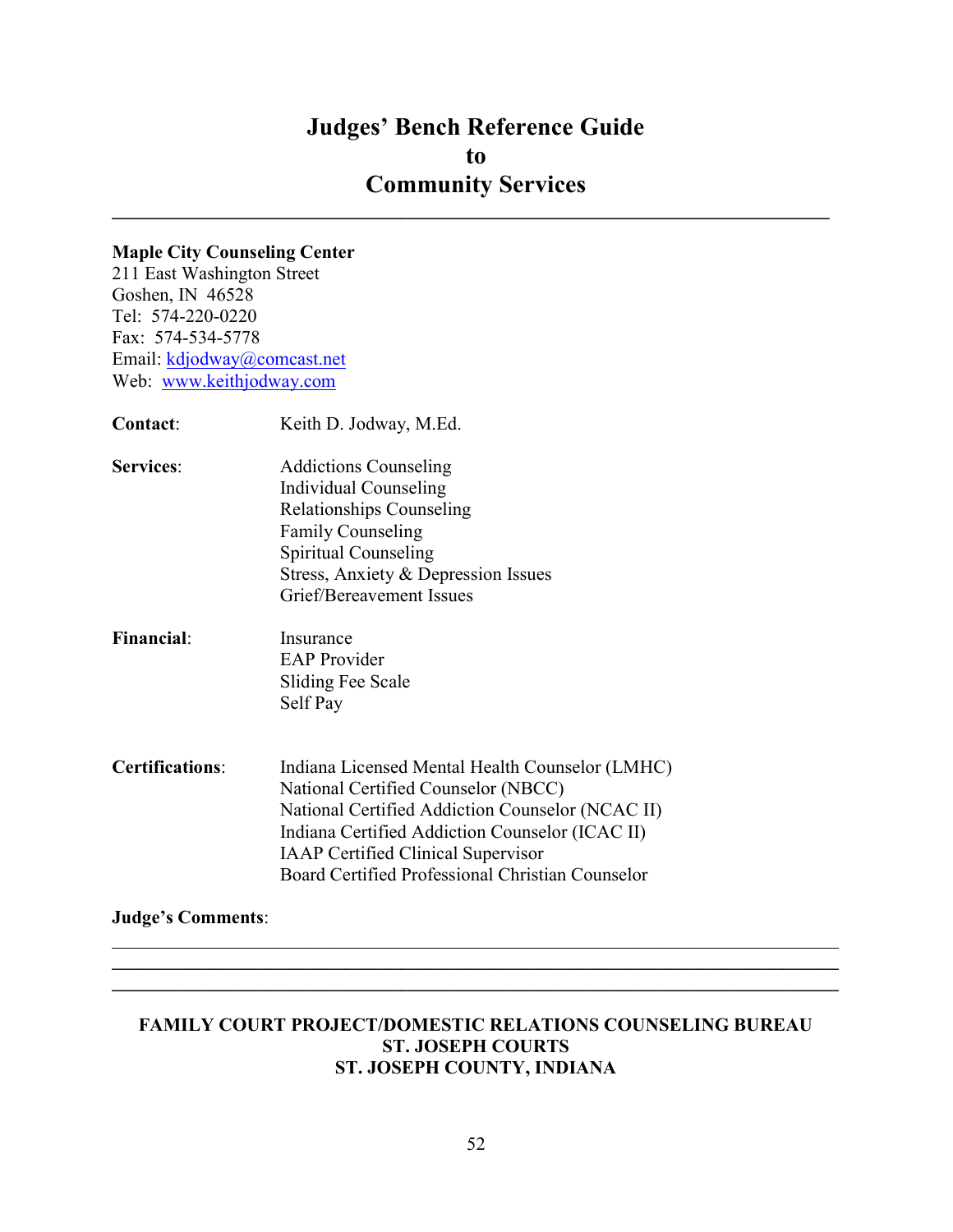$\mathcal{L}_\text{max}$  and  $\mathcal{L}_\text{max}$  and  $\mathcal{L}_\text{max}$  and  $\mathcal{L}_\text{max}$  and  $\mathcal{L}_\text{max}$  and  $\mathcal{L}_\text{max}$ 

#### Mary Fran Brandenberger, MS, LCSW

205 W. Jefferson Blvd., Suite 511 South Bend, IN 46601 Tel. 574-246-0034 Fax: 574-246-9794

- Contact: Mary Fran Brandenberger, MS, LCSW
- Services: Counseling Parenting Support Services
- Financial: Sliding Fee Scale
- Certifications: Transparenting Facilitator
- Licensures: LCSW

#### Judge's Comments:

#### FAMILY COURT PROJECT/DOMESTIC RELATIONS COUNSELING BUREAU ST. JOSEPH COURTS ST. JOSEPH COUNTY, INDIANA

 $\mathcal{L}_\mathcal{L} = \mathcal{L}_\mathcal{L} = \mathcal{L}_\mathcal{L} = \mathcal{L}_\mathcal{L} = \mathcal{L}_\mathcal{L} = \mathcal{L}_\mathcal{L} = \mathcal{L}_\mathcal{L} = \mathcal{L}_\mathcal{L} = \mathcal{L}_\mathcal{L} = \mathcal{L}_\mathcal{L} = \mathcal{L}_\mathcal{L} = \mathcal{L}_\mathcal{L} = \mathcal{L}_\mathcal{L} = \mathcal{L}_\mathcal{L} = \mathcal{L}_\mathcal{L} = \mathcal{L}_\mathcal{L} = \mathcal{L}_\mathcal{L}$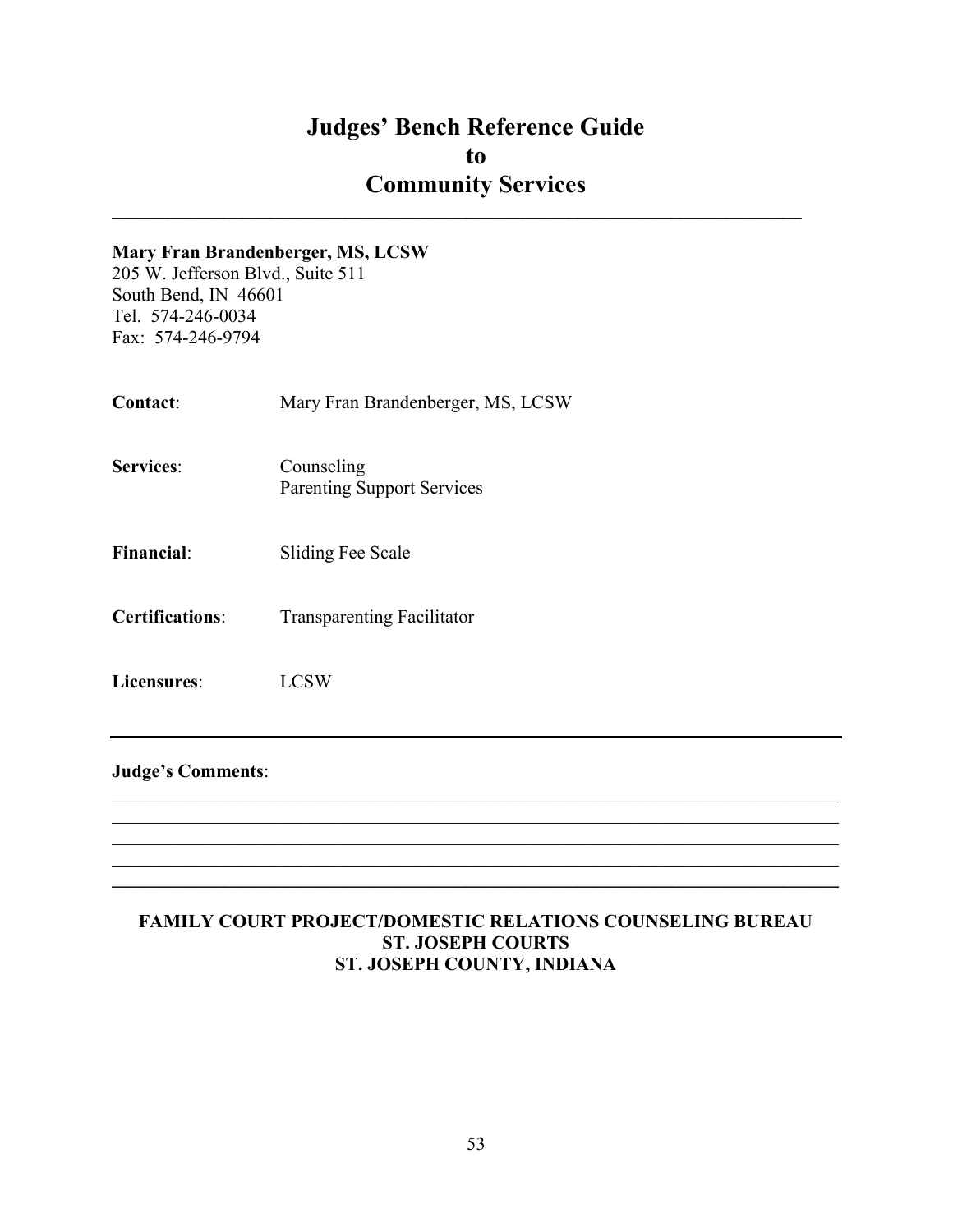$\mathcal{L}_\text{max}$  and  $\mathcal{L}_\text{max}$  and  $\mathcal{L}_\text{max}$  and  $\mathcal{L}_\text{max}$  and  $\mathcal{L}_\text{max}$  and  $\mathcal{L}_\text{max}$ 

#### Michiana Psychological Associates

333 West 4<sup>th</sup> Street Mishawaka, IN 46544 Tel: 574-256-2258 Fax: 574-256-2266

Contact: Michael L. Rupley, Ph.D Services: Child Custody Evaluations Counseling Mediation Services, including Domestic Relations Mediation Parenting Coordination Parenting Support Services Termination of Parental Rights (TPR) Evaluations Financial: Insurance Medicaid/Medicare Out-of-Pocket

Licensures: Psychologist, HSPP

#### Judge's Comments:

## FAMILY COURT PROJECT/DOMESTIC RELATIONS COUNSELING BUREAU ST. JOSEPH COURTS ST. JOSEPH COUNTY, INDIANA

 $\mathcal{L}_\mathcal{L} = \mathcal{L}_\mathcal{L} = \mathcal{L}_\mathcal{L} = \mathcal{L}_\mathcal{L} = \mathcal{L}_\mathcal{L} = \mathcal{L}_\mathcal{L} = \mathcal{L}_\mathcal{L} = \mathcal{L}_\mathcal{L} = \mathcal{L}_\mathcal{L} = \mathcal{L}_\mathcal{L} = \mathcal{L}_\mathcal{L} = \mathcal{L}_\mathcal{L} = \mathcal{L}_\mathcal{L} = \mathcal{L}_\mathcal{L} = \mathcal{L}_\mathcal{L} = \mathcal{L}_\mathcal{L} = \mathcal{L}_\mathcal{L}$ 

 $\mathcal{L}_\mathcal{L} = \{ \mathcal{L}_\mathcal{L} = \{ \mathcal{L}_\mathcal{L} = \{ \mathcal{L}_\mathcal{L} = \{ \mathcal{L}_\mathcal{L} = \{ \mathcal{L}_\mathcal{L} = \{ \mathcal{L}_\mathcal{L} = \{ \mathcal{L}_\mathcal{L} = \{ \mathcal{L}_\mathcal{L} = \{ \mathcal{L}_\mathcal{L} = \{ \mathcal{L}_\mathcal{L} = \{ \mathcal{L}_\mathcal{L} = \{ \mathcal{L}_\mathcal{L} = \{ \mathcal{L}_\mathcal{L} = \{ \mathcal{L}_\mathcal{$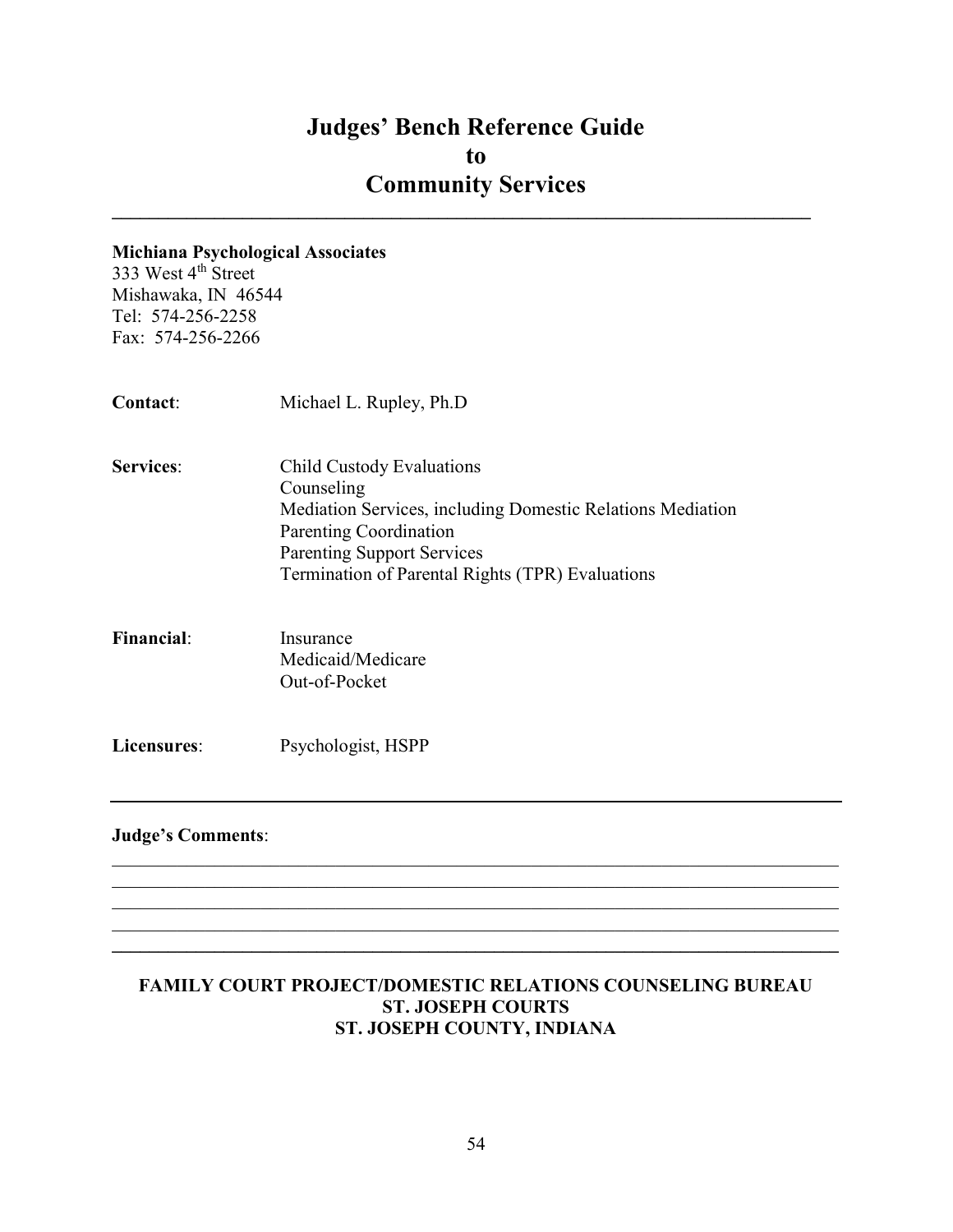$\_$ 

#### Nowak & Associates, PC

300 N. Michigan Street South Bend, IN 46601 Tel: 574-234-3338

| Contact:                 | <b>Chris Nowak</b>                                                                 |
|--------------------------|------------------------------------------------------------------------------------|
| <b>Services:</b>         | <b>Addictions Programs</b><br>Counseling<br>Translation Services - State Certified |
| <b>Financial:</b>        | Insurance<br>Out-of-Pocket                                                         |
| <b>Certifications:</b>   | Division of Mental Health and Addictions, State of Indiana                         |
| <b>Judge's Comments:</b> |                                                                                    |

## FAMILY COURT PROJECT/DOMESTIC RELATIONS COUNSELING BUREAU ST. JOSEPH COURTS ST. JOSEPH COUNTY, INDIANA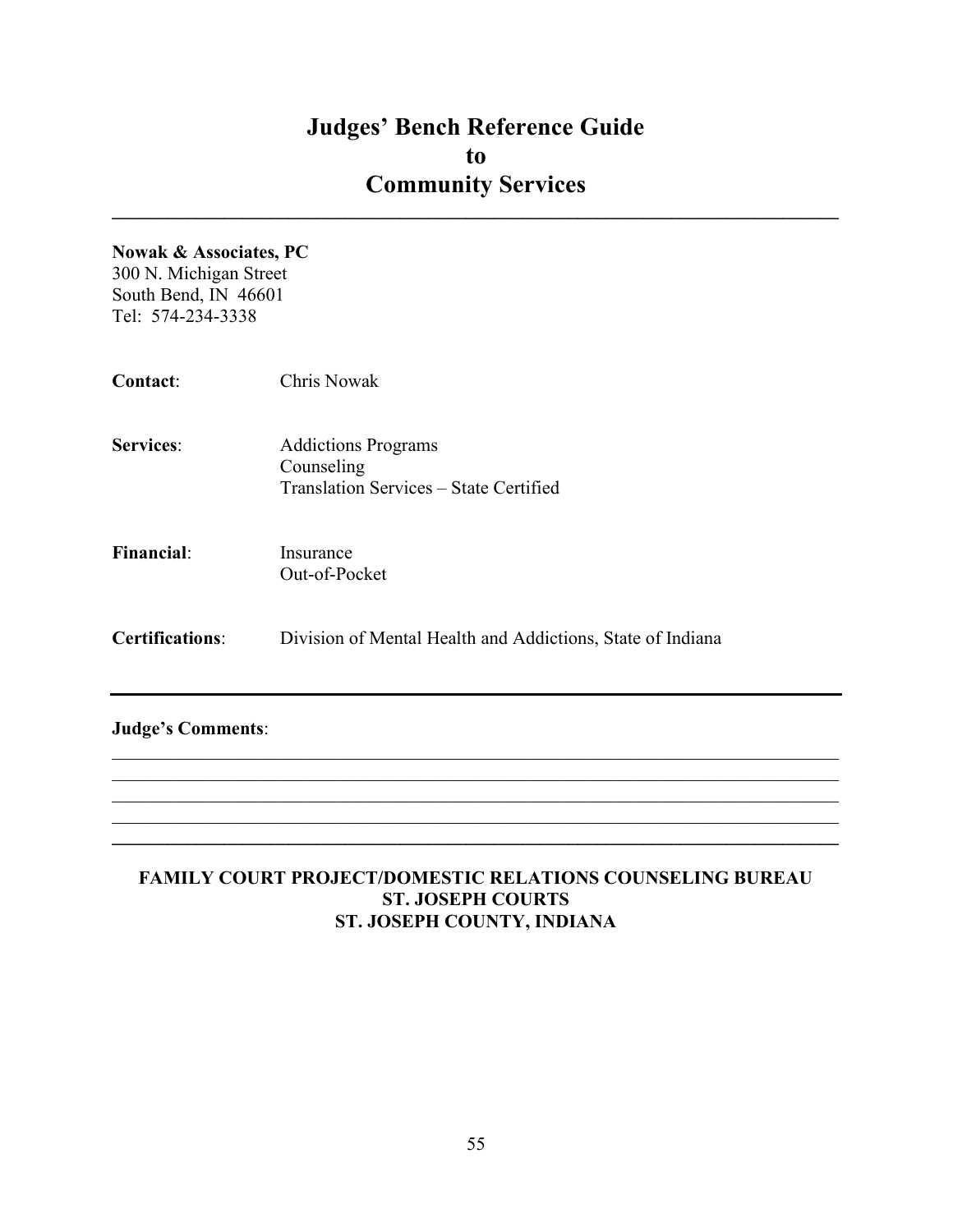$\mathcal{L}_\text{max}$  and  $\mathcal{L}_\text{max}$  and  $\mathcal{L}_\text{max}$  and  $\mathcal{L}_\text{max}$  and  $\mathcal{L}_\text{max}$  and  $\mathcal{L}_\text{max}$ 

| Oaklawn<br>330 Lakeview Drive<br>Goshen, IN 46528<br>Tel: 574-533-1234<br>Fax: 574-537-2673<br>www.oaklawn.org |                                                                                                                               |
|----------------------------------------------------------------------------------------------------------------|-------------------------------------------------------------------------------------------------------------------------------|
| Contact:                                                                                                       | Gloria Holub                                                                                                                  |
| <b>Services:</b>                                                                                               | <b>Addictions Programs</b><br>Counseling                                                                                      |
| <b>Financial:</b>                                                                                              | Insurance<br><b>Sliding Fee Scale</b><br>Medicaid/Medicare                                                                    |
| <b>Licensures</b>                                                                                              | Indiana Division of Mental Health and Addictions, Indiana Department of<br>Child Services<br>Accredited: The Joint Commission |

Judge's Comments:

## FAMILY COURT PROJECT/DOMESTIC RELATIONS COUNSELING BUREAU ST. JOSEPH COURTS ST. JOSEPH COUNTY, INDIANA

 $\mathcal{L}_\mathcal{L} = \mathcal{L}_\mathcal{L} = \mathcal{L}_\mathcal{L} = \mathcal{L}_\mathcal{L} = \mathcal{L}_\mathcal{L} = \mathcal{L}_\mathcal{L} = \mathcal{L}_\mathcal{L} = \mathcal{L}_\mathcal{L} = \mathcal{L}_\mathcal{L} = \mathcal{L}_\mathcal{L} = \mathcal{L}_\mathcal{L} = \mathcal{L}_\mathcal{L} = \mathcal{L}_\mathcal{L} = \mathcal{L}_\mathcal{L} = \mathcal{L}_\mathcal{L} = \mathcal{L}_\mathcal{L} = \mathcal{L}_\mathcal{L}$ 

 $\mathcal{L}_\mathcal{L} = \mathcal{L}_\mathcal{L} = \mathcal{L}_\mathcal{L} = \mathcal{L}_\mathcal{L} = \mathcal{L}_\mathcal{L} = \mathcal{L}_\mathcal{L} = \mathcal{L}_\mathcal{L} = \mathcal{L}_\mathcal{L} = \mathcal{L}_\mathcal{L} = \mathcal{L}_\mathcal{L} = \mathcal{L}_\mathcal{L} = \mathcal{L}_\mathcal{L} = \mathcal{L}_\mathcal{L} = \mathcal{L}_\mathcal{L} = \mathcal{L}_\mathcal{L} = \mathcal{L}_\mathcal{L} = \mathcal{L}_\mathcal{L}$  $\mathcal{L}_\mathcal{L} = \{ \mathcal{L}_\mathcal{L} = \{ \mathcal{L}_\mathcal{L} = \{ \mathcal{L}_\mathcal{L} = \{ \mathcal{L}_\mathcal{L} = \{ \mathcal{L}_\mathcal{L} = \{ \mathcal{L}_\mathcal{L} = \{ \mathcal{L}_\mathcal{L} = \{ \mathcal{L}_\mathcal{L} = \{ \mathcal{L}_\mathcal{L} = \{ \mathcal{L}_\mathcal{L} = \{ \mathcal{L}_\mathcal{L} = \{ \mathcal{L}_\mathcal{L} = \{ \mathcal{L}_\mathcal{L} = \{ \mathcal{L}_\mathcal{$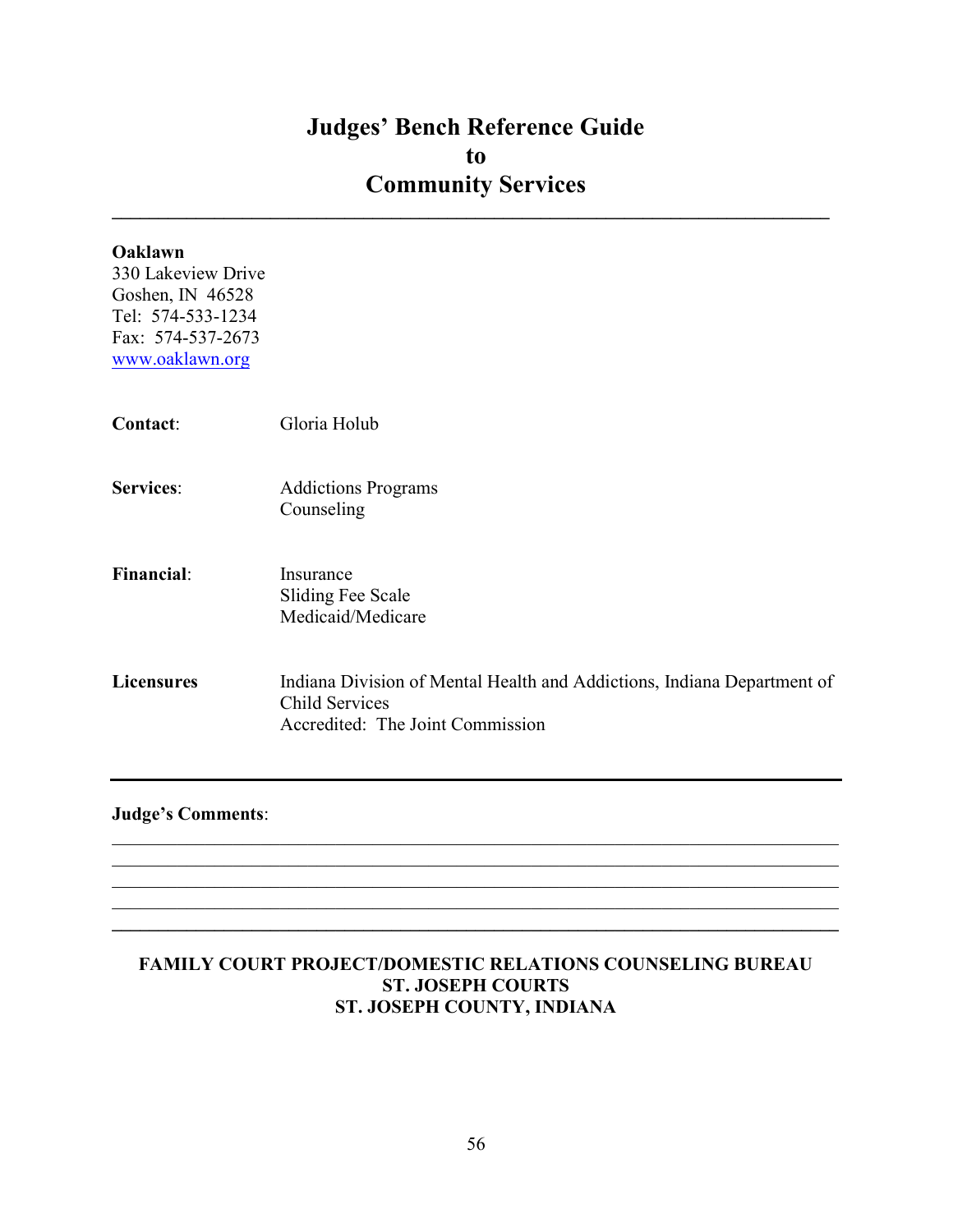$\_$ 

#### Samaritan Counseling Center

17195 Cleveland Road South Bend, IN 46635 Tel: 574-277-0274 Fax: 574-271-7202 www.sccsb.org

| Contact:          | Marie Blunt                                                                                                                                                                                         |
|-------------------|-----------------------------------------------------------------------------------------------------------------------------------------------------------------------------------------------------|
| <b>Services</b>   | Counseling - Faith-based Counseling in all areas of couples, families, and<br>children conflicts, and addictions, anger management, and grief<br><i>issues</i><br><b>Parenting Support Services</b> |
| <b>Financial:</b> | Client Assistance Funds available<br>Insurance<br>Medicare<br>Out-of-Pocket                                                                                                                         |
| Licensure:        | All of our therapists are licensed in the State of Indiana.                                                                                                                                         |
|                   |                                                                                                                                                                                                     |

## Judge's Comments:

## FAMILY COURT PROJECT/DOMESTIC RELATIONS COUNSELING BUREAU ST. JOSEPH COURTS ST. JOSEPH COUNTY, INDIANA

 $\mathcal{L}_\mathcal{L} = \mathcal{L}_\mathcal{L} = \mathcal{L}_\mathcal{L} = \mathcal{L}_\mathcal{L} = \mathcal{L}_\mathcal{L} = \mathcal{L}_\mathcal{L} = \mathcal{L}_\mathcal{L} = \mathcal{L}_\mathcal{L} = \mathcal{L}_\mathcal{L} = \mathcal{L}_\mathcal{L} = \mathcal{L}_\mathcal{L} = \mathcal{L}_\mathcal{L} = \mathcal{L}_\mathcal{L} = \mathcal{L}_\mathcal{L} = \mathcal{L}_\mathcal{L} = \mathcal{L}_\mathcal{L} = \mathcal{L}_\mathcal{L}$ 

 $\mathcal{L}_\mathcal{L} = \{ \mathcal{L}_\mathcal{L} = \{ \mathcal{L}_\mathcal{L} = \{ \mathcal{L}_\mathcal{L} = \{ \mathcal{L}_\mathcal{L} = \{ \mathcal{L}_\mathcal{L} = \{ \mathcal{L}_\mathcal{L} = \{ \mathcal{L}_\mathcal{L} = \{ \mathcal{L}_\mathcal{L} = \{ \mathcal{L}_\mathcal{L} = \{ \mathcal{L}_\mathcal{L} = \{ \mathcal{L}_\mathcal{L} = \{ \mathcal{L}_\mathcal{L} = \{ \mathcal{L}_\mathcal{L} = \{ \mathcal{L}_\mathcal{$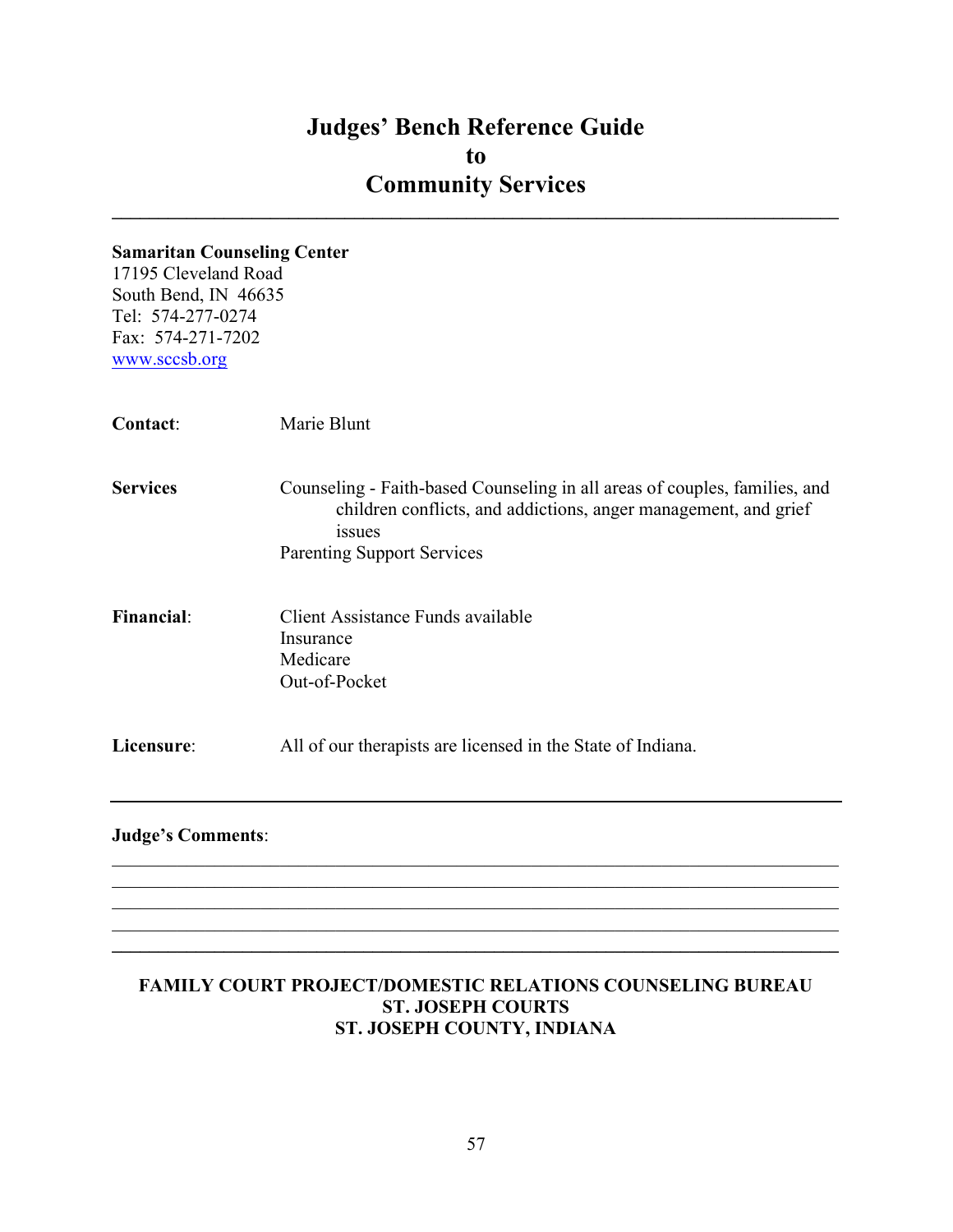$\mathcal{L}_\text{max}$  and  $\mathcal{L}_\text{max}$  and  $\mathcal{L}_\text{max}$  and  $\mathcal{L}_\text{max}$  and  $\mathcal{L}_\text{max}$  and  $\mathcal{L}_\text{max}$ 

#### South Bend Mental Health Associates

113 Lincolnway East Mishawaka, IN 46544 Tel: 574-255-1162 Fax: 574-255-1882

| <b>Contact:</b>   | Alan Wax, Ph.D.                                                                                                                                       |
|-------------------|-------------------------------------------------------------------------------------------------------------------------------------------------------|
| <b>Services:</b>  | Expert Witness Testimony- Areas of Competency, Psycho-Sexual<br>Offenders<br>Psychological Evaluations (Psycho-parenting, custody, child evaluations) |
| <b>Financial:</b> | Insurance<br>Out-of-Pocket                                                                                                                            |
| Licensures:       | Indiana Psychology License, H.S.P.P.                                                                                                                  |

## Judge's Comments:

FAMILY COURT PROJECT/DOMESTIC RELATIONS COUNSELING BUREAU ST. JOSEPH COURTS ST. JOSEPH COUNTY, INDIANA

 $\mathcal{L}_\mathcal{L} = \mathcal{L}_\mathcal{L} = \mathcal{L}_\mathcal{L} = \mathcal{L}_\mathcal{L} = \mathcal{L}_\mathcal{L} = \mathcal{L}_\mathcal{L} = \mathcal{L}_\mathcal{L} = \mathcal{L}_\mathcal{L} = \mathcal{L}_\mathcal{L} = \mathcal{L}_\mathcal{L} = \mathcal{L}_\mathcal{L} = \mathcal{L}_\mathcal{L} = \mathcal{L}_\mathcal{L} = \mathcal{L}_\mathcal{L} = \mathcal{L}_\mathcal{L} = \mathcal{L}_\mathcal{L} = \mathcal{L}_\mathcal{L}$  $\_$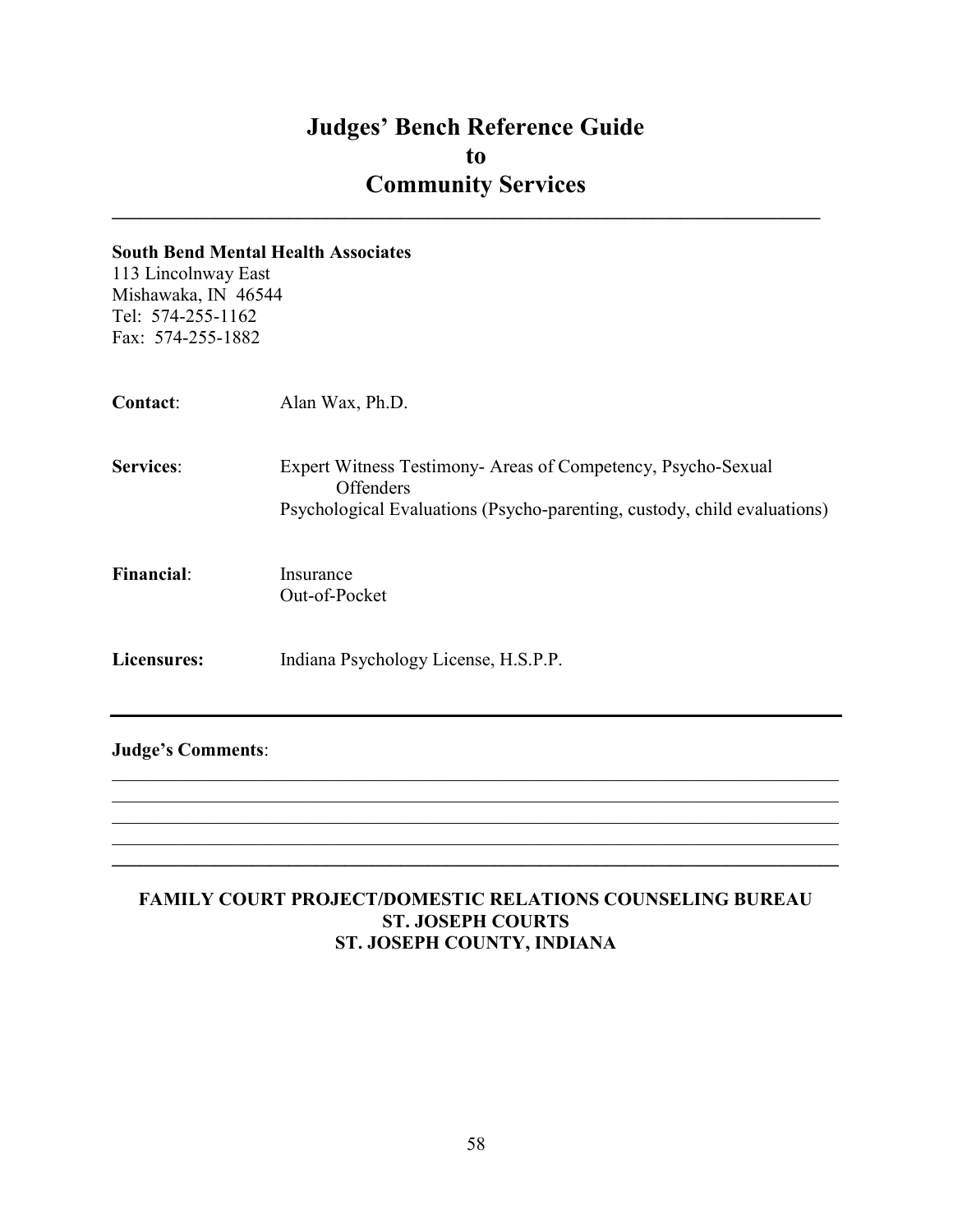$\mathcal{L}_\text{max}$  and  $\mathcal{L}_\text{max}$  and  $\mathcal{L}_\text{max}$  and  $\mathcal{L}_\text{max}$  and  $\mathcal{L}_\text{max}$  and  $\mathcal{L}_\text{max}$ 

## Stress Recovery Center

828 E. Colfax Avenue South Bend, IN 46617 Tel: 574-233-3003 Fax: 574-234-5710

| <b>Contact:</b>        | Diane Johnson Prosser, Ph.D, H.S.S.P.<br>Deb Kirchner       |
|------------------------|-------------------------------------------------------------|
| <b>Services:</b>       | Counseling<br><b>Custody Evaluations</b>                    |
| <b>Financial:</b>      | Insurance<br>Medicare<br>Out-of-Pocket<br>Sliding Fee Scale |
| <b>Certifications:</b> | EMDR Levels I & II Training                                 |
| Licensures:            | Indiana Psychology License, H.S.P.P.                        |

## Judge's Comments:

## FAMILY COURT PROJECT/DOMESTIC RELATIONS COUNSELING BUREAU ST. JOSEPH COURTS ST. JOSEPH COUNTY, INDIANA

 $\mathcal{L}_\mathcal{L} = \mathcal{L}_\mathcal{L} = \mathcal{L}_\mathcal{L} = \mathcal{L}_\mathcal{L} = \mathcal{L}_\mathcal{L} = \mathcal{L}_\mathcal{L} = \mathcal{L}_\mathcal{L} = \mathcal{L}_\mathcal{L} = \mathcal{L}_\mathcal{L} = \mathcal{L}_\mathcal{L} = \mathcal{L}_\mathcal{L} = \mathcal{L}_\mathcal{L} = \mathcal{L}_\mathcal{L} = \mathcal{L}_\mathcal{L} = \mathcal{L}_\mathcal{L} = \mathcal{L}_\mathcal{L} = \mathcal{L}_\mathcal{L}$ 

 $\mathcal{L}_\mathcal{L} = \{ \mathcal{L}_\mathcal{L} = \{ \mathcal{L}_\mathcal{L} = \{ \mathcal{L}_\mathcal{L} = \{ \mathcal{L}_\mathcal{L} = \{ \mathcal{L}_\mathcal{L} = \{ \mathcal{L}_\mathcal{L} = \{ \mathcal{L}_\mathcal{L} = \{ \mathcal{L}_\mathcal{L} = \{ \mathcal{L}_\mathcal{L} = \{ \mathcal{L}_\mathcal{L} = \{ \mathcal{L}_\mathcal{L} = \{ \mathcal{L}_\mathcal{L} = \{ \mathcal{L}_\mathcal{L} = \{ \mathcal{L}_\mathcal{$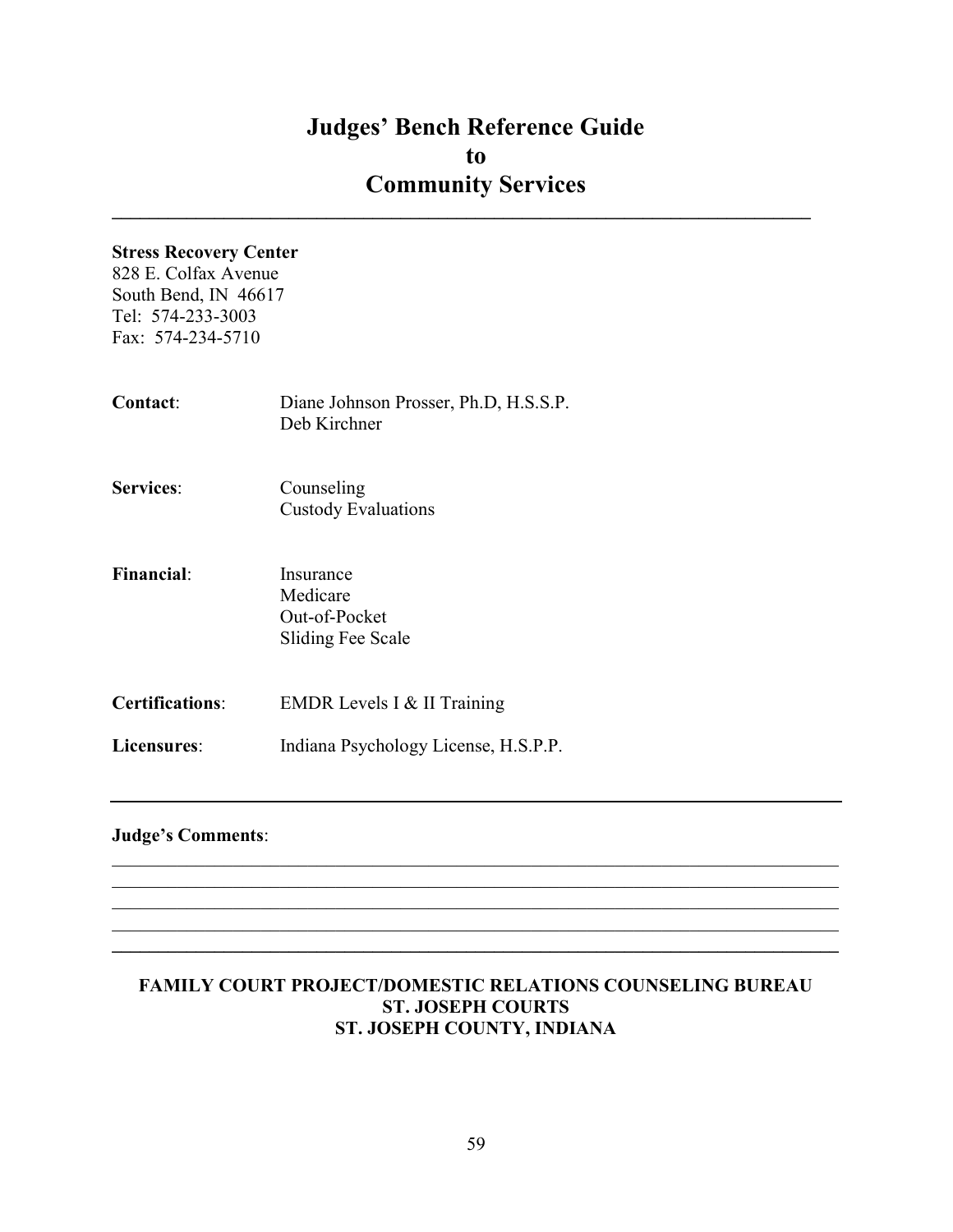$\mathcal{L}_\text{max}$  and  $\mathcal{L}_\text{max}$  and  $\mathcal{L}_\text{max}$  and  $\mathcal{L}_\text{max}$  and  $\mathcal{L}_\text{max}$  and  $\mathcal{L}_\text{max}$ 

#### Summit Counseling Services, PC

928 E. Wayne Street, Suite C South Bend, IN 46617 Tel: 574-286-0030 Fax: 574-234-1994

| Nancy Bryant, LCSW                                                                                                       |
|--------------------------------------------------------------------------------------------------------------------------|
| Addictions Programs – Juveniles Only<br>Anger Management Programs – Juvenile Anger Management with Life<br><b>Skills</b> |
| Counseling<br><b>Parenting Support Services</b>                                                                          |
| Insurance                                                                                                                |
| Medicaid<br>Out-of-Pocket                                                                                                |
| Parenting with Love, Limits (Evidence-based group & family treatment)                                                    |
| Addictions – State of Indiana<br>All of our therapists and psychologists have their own certifications and<br>licenses.  |
|                                                                                                                          |

#### Judge's Comments:

## FAMILY COURT PROJECT/DOMESTIC RELATIONS COUNSELING BUREAU ST. JOSEPH COURTS ST. JOSEPH COUNTY, INDIANA

 $\mathcal{L}_\mathcal{L} = \mathcal{L}_\mathcal{L} = \mathcal{L}_\mathcal{L} = \mathcal{L}_\mathcal{L} = \mathcal{L}_\mathcal{L} = \mathcal{L}_\mathcal{L} = \mathcal{L}_\mathcal{L} = \mathcal{L}_\mathcal{L} = \mathcal{L}_\mathcal{L} = \mathcal{L}_\mathcal{L} = \mathcal{L}_\mathcal{L} = \mathcal{L}_\mathcal{L} = \mathcal{L}_\mathcal{L} = \mathcal{L}_\mathcal{L} = \mathcal{L}_\mathcal{L} = \mathcal{L}_\mathcal{L} = \mathcal{L}_\mathcal{L}$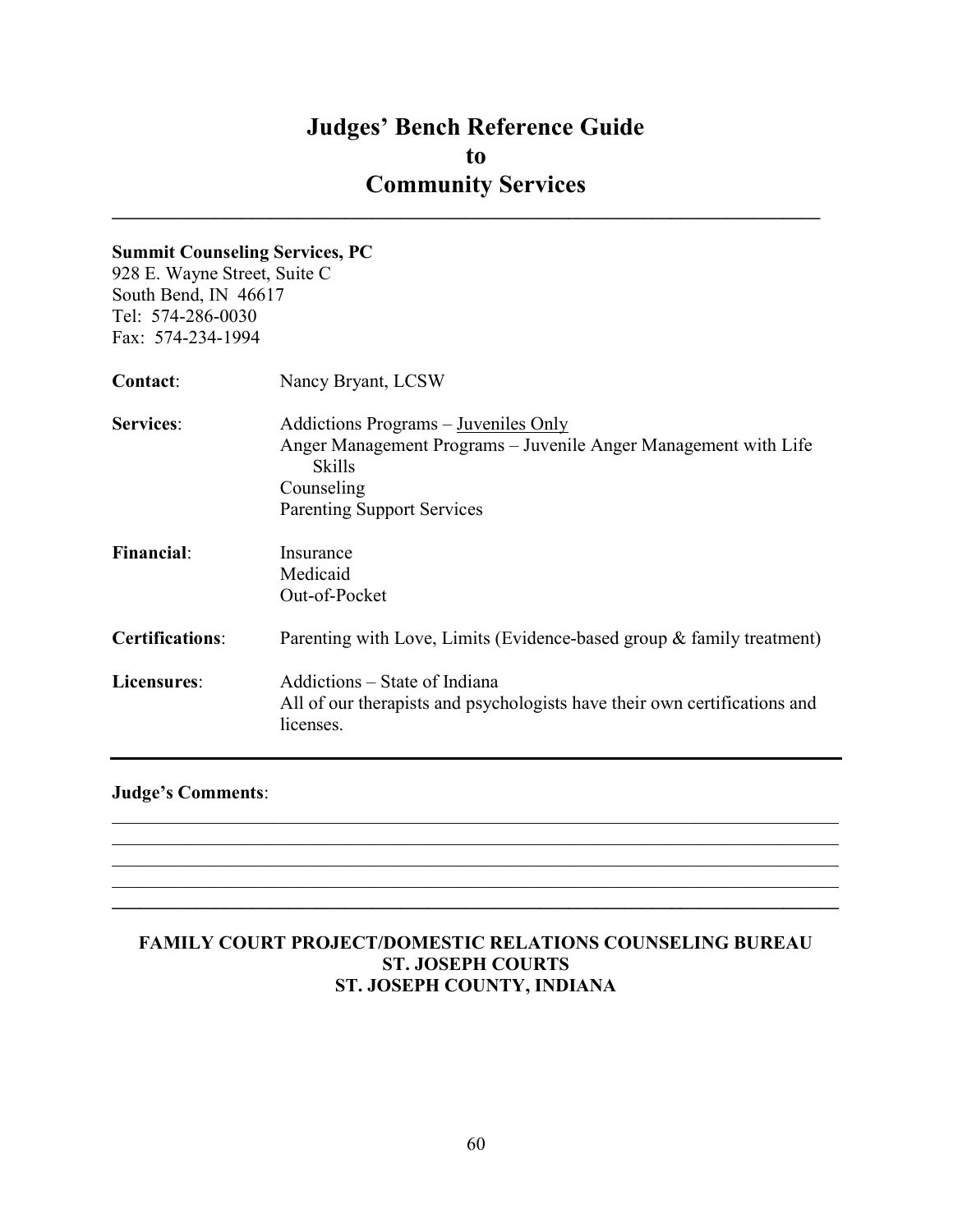$\mathcal{L}_\text{max}$  and  $\mathcal{L}_\text{max}$  and  $\mathcal{L}_\text{max}$  and  $\mathcal{L}_\text{max}$  and  $\mathcal{L}_\text{max}$  and  $\mathcal{L}_\text{max}$ 

#### Therapy & Family Mediation Offices

205 W. Jefferson Blvd., Suite 504 South Bend, IN 46601 Tel: 574-288-7633

| <b>Contact:</b>  | Lisa Sexton, MS, LMHC                               |
|------------------|-----------------------------------------------------|
| <b>Services:</b> | Individual & Family Counseling                      |
|                  | Divorce Counseling                                  |
|                  | Domestic Relations Mediation (Child related issues) |
|                  | Marriage Counseling                                 |
|                  | Parent and Child Guidance                           |
|                  |                                                     |

Financial: Insurance Sliding Fee Scale Out-of-Pocket

Licensures: LMHC

#### Judge's Comments:

## FAMILY COURT PROJECT/DOMESTIC RELATIONS COUNSELING BUREAU ST. JOSEPH COURTS ST. JOSEPH COUNTY, INDIANA

 $\mathcal{L}_\mathcal{L} = \mathcal{L}_\mathcal{L} = \mathcal{L}_\mathcal{L} = \mathcal{L}_\mathcal{L} = \mathcal{L}_\mathcal{L} = \mathcal{L}_\mathcal{L} = \mathcal{L}_\mathcal{L} = \mathcal{L}_\mathcal{L} = \mathcal{L}_\mathcal{L} = \mathcal{L}_\mathcal{L} = \mathcal{L}_\mathcal{L} = \mathcal{L}_\mathcal{L} = \mathcal{L}_\mathcal{L} = \mathcal{L}_\mathcal{L} = \mathcal{L}_\mathcal{L} = \mathcal{L}_\mathcal{L} = \mathcal{L}_\mathcal{L}$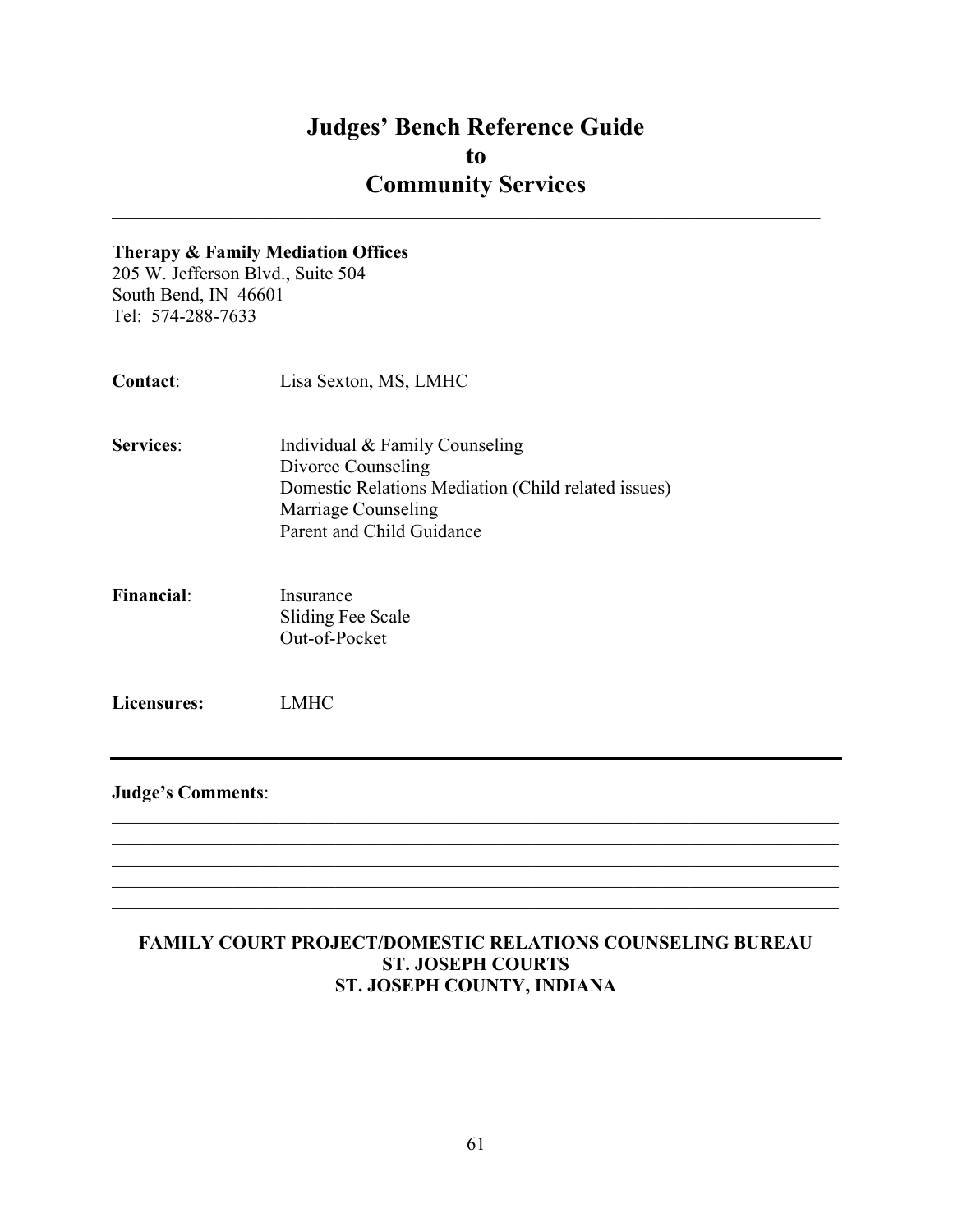$\mathcal{L}_\text{max}$  and  $\mathcal{L}_\text{max}$  and  $\mathcal{L}_\text{max}$  and  $\mathcal{L}_\text{max}$  and  $\mathcal{L}_\text{max}$  and  $\mathcal{L}_\text{max}$ 

## Timothy A. Onkka, Ph.D

150 W. Angela Blvd. South Bend, IN 46617 Tel: 574-232-5237 Fax: 574-232-5386

| <b>Contact:</b>  | Timothy A. Onkka, Ph.D |
|------------------|------------------------|
| <b>Services:</b> | Counseling             |

Financial: Insurance Medicaid/Medicare

Licensures: H.S.P.P.

## Judge's Comments:

## FAMILY COURT PROJECT/DOMESTIC RELATIONS COUNSELING BUREAU ST. JOSEPH COURTS ST. JOSEPH COUNTY, INDIANA

 $\_$ 

 $\mathcal{L}_\mathcal{L} = \mathcal{L}_\mathcal{L} = \mathcal{L}_\mathcal{L} = \mathcal{L}_\mathcal{L} = \mathcal{L}_\mathcal{L} = \mathcal{L}_\mathcal{L} = \mathcal{L}_\mathcal{L} = \mathcal{L}_\mathcal{L} = \mathcal{L}_\mathcal{L} = \mathcal{L}_\mathcal{L} = \mathcal{L}_\mathcal{L} = \mathcal{L}_\mathcal{L} = \mathcal{L}_\mathcal{L} = \mathcal{L}_\mathcal{L} = \mathcal{L}_\mathcal{L} = \mathcal{L}_\mathcal{L} = \mathcal{L}_\mathcal{L}$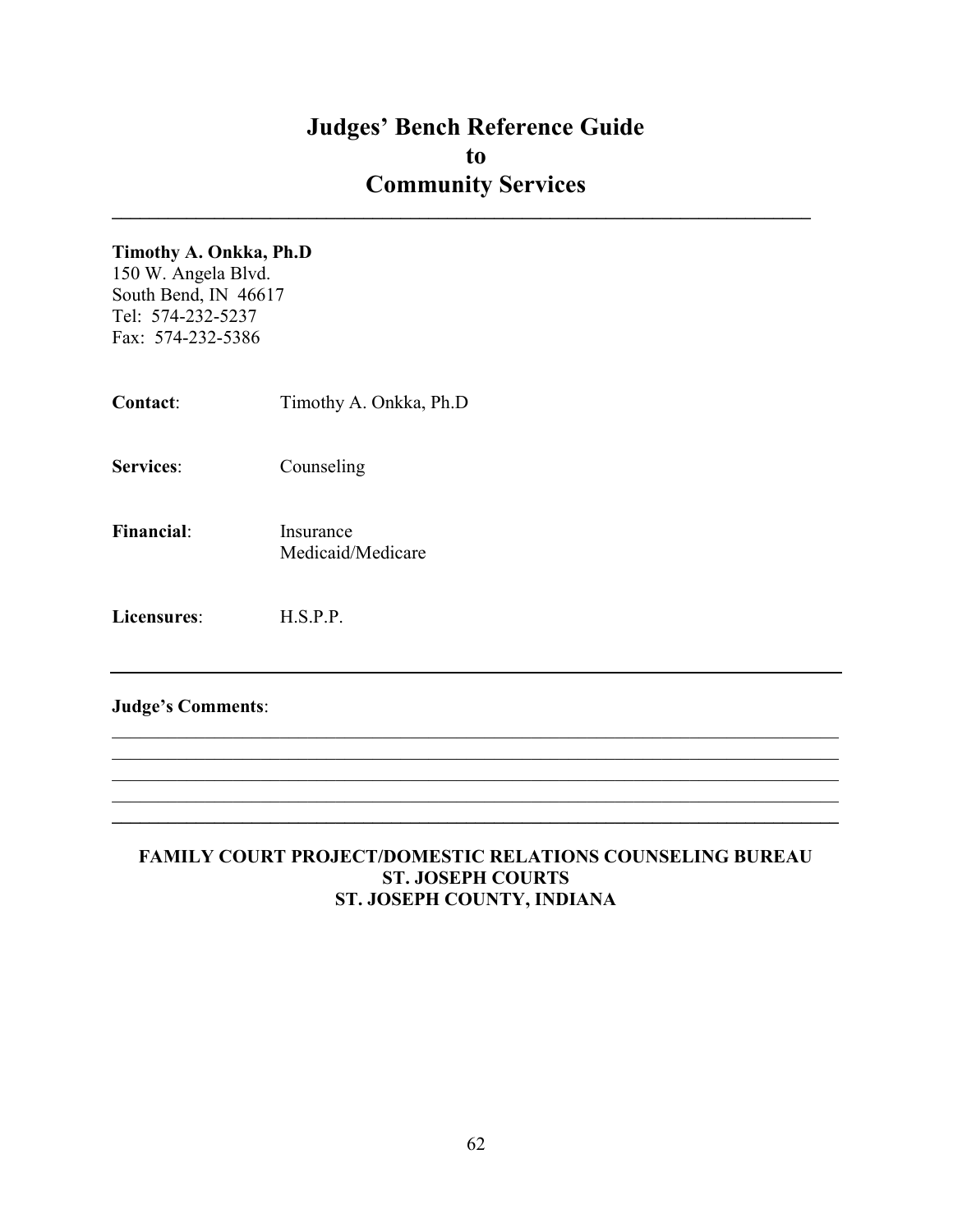$\mathcal{L}_\text{max}$  and  $\mathcal{L}_\text{max}$  and  $\mathcal{L}_\text{max}$  and  $\mathcal{L}_\text{max}$  and  $\mathcal{L}_\text{max}$  and  $\mathcal{L}_\text{max}$ 

### YWCA of St. Joseph County

1102 S. Fellows St. South Bend, IN 46601 Tel: 574-233-9491 Fax: 574-233-9616 www.ywcasjc.org

| <b>Contact:</b>        | Gary Robinson                                                                                                                                                                                   |  |
|------------------------|-------------------------------------------------------------------------------------------------------------------------------------------------------------------------------------------------|--|
| <b>Services:</b>       | Note: Services are for women and children only.                                                                                                                                                 |  |
|                        | <b>Chemical Dependence Treatment Program</b><br>Domestic Violence Program<br>Legal Advocacy<br><b>Parenting Classes</b><br><b>Sexual Assault Counseling</b><br>Transitional & Permanent Housing |  |
| <b>Financial:</b>      | Most clients pay no fees. For those who do not qualify for income-based<br>assistance, a sliding fee scale is available.                                                                        |  |
| <b>Certifications:</b> | <b>CARF</b>                                                                                                                                                                                     |  |
| Licensures:            | Addictions – State of Indiana                                                                                                                                                                   |  |

## Judge's Comments:

## FAMILY COURT PROJECT/DOMESTIC RELATIONS COUNSELING BUREAU ST. JOSEPH COURTS ST. JOSEPH COUNTY, INDIANA

 $\mathcal{L}_\mathcal{L} = \mathcal{L}_\mathcal{L} = \mathcal{L}_\mathcal{L} = \mathcal{L}_\mathcal{L} = \mathcal{L}_\mathcal{L} = \mathcal{L}_\mathcal{L} = \mathcal{L}_\mathcal{L} = \mathcal{L}_\mathcal{L} = \mathcal{L}_\mathcal{L} = \mathcal{L}_\mathcal{L} = \mathcal{L}_\mathcal{L} = \mathcal{L}_\mathcal{L} = \mathcal{L}_\mathcal{L} = \mathcal{L}_\mathcal{L} = \mathcal{L}_\mathcal{L} = \mathcal{L}_\mathcal{L} = \mathcal{L}_\mathcal{L}$ 

 $\mathcal{L}_\mathcal{L} = \mathcal{L}_\mathcal{L} = \mathcal{L}_\mathcal{L} = \mathcal{L}_\mathcal{L} = \mathcal{L}_\mathcal{L} = \mathcal{L}_\mathcal{L} = \mathcal{L}_\mathcal{L} = \mathcal{L}_\mathcal{L} = \mathcal{L}_\mathcal{L} = \mathcal{L}_\mathcal{L} = \mathcal{L}_\mathcal{L} = \mathcal{L}_\mathcal{L} = \mathcal{L}_\mathcal{L} = \mathcal{L}_\mathcal{L} = \mathcal{L}_\mathcal{L} = \mathcal{L}_\mathcal{L} = \mathcal{L}_\mathcal{L}$  $\mathcal{L}_\mathcal{L} = \{ \mathcal{L}_\mathcal{L} = \{ \mathcal{L}_\mathcal{L} = \{ \mathcal{L}_\mathcal{L} = \{ \mathcal{L}_\mathcal{L} = \{ \mathcal{L}_\mathcal{L} = \{ \mathcal{L}_\mathcal{L} = \{ \mathcal{L}_\mathcal{L} = \{ \mathcal{L}_\mathcal{L} = \{ \mathcal{L}_\mathcal{L} = \{ \mathcal{L}_\mathcal{L} = \{ \mathcal{L}_\mathcal{L} = \{ \mathcal{L}_\mathcal{L} = \{ \mathcal{L}_\mathcal{L} = \{ \mathcal{L}_\mathcal{$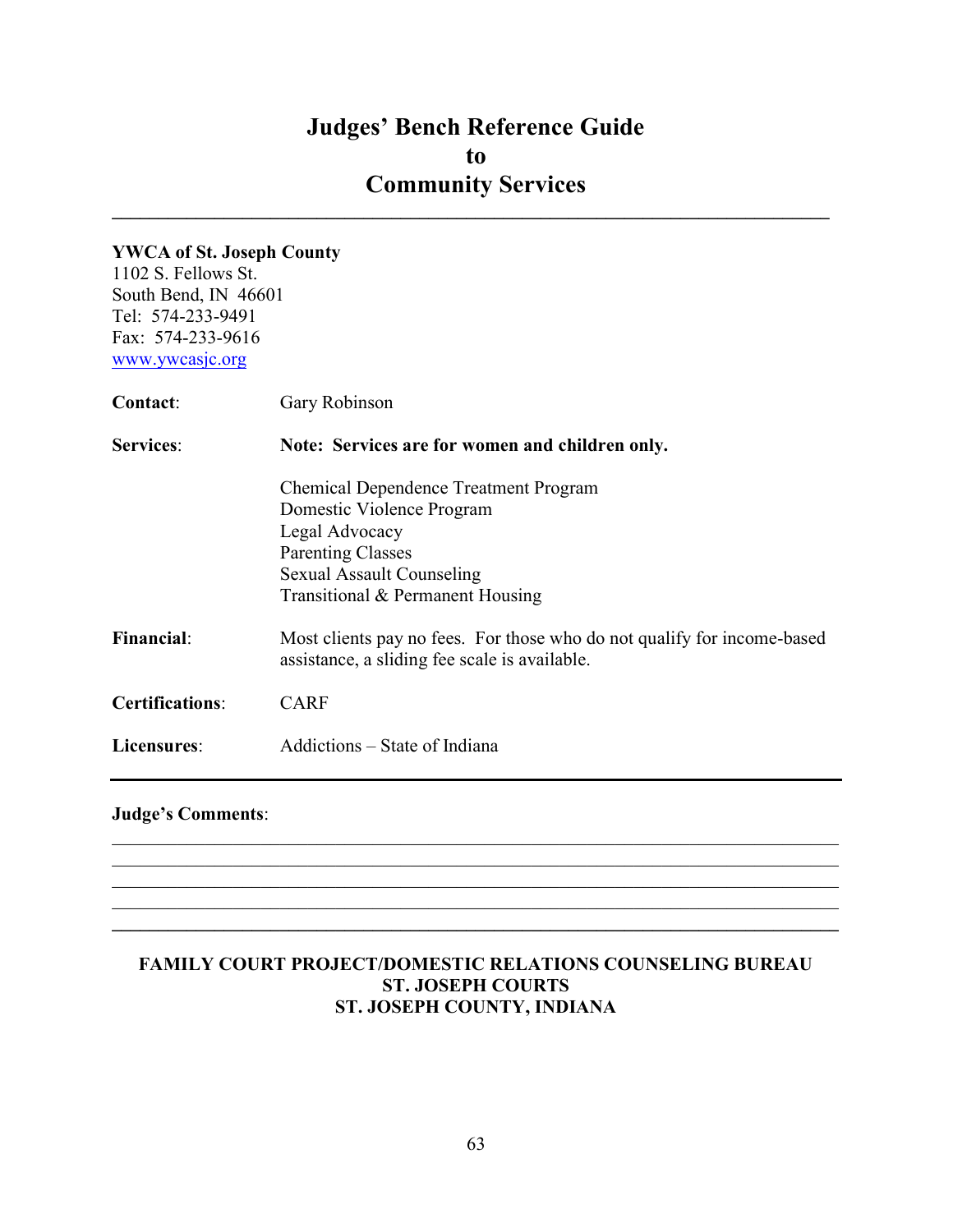# SECTION IV

# PARENTING SUPPORT SERVICES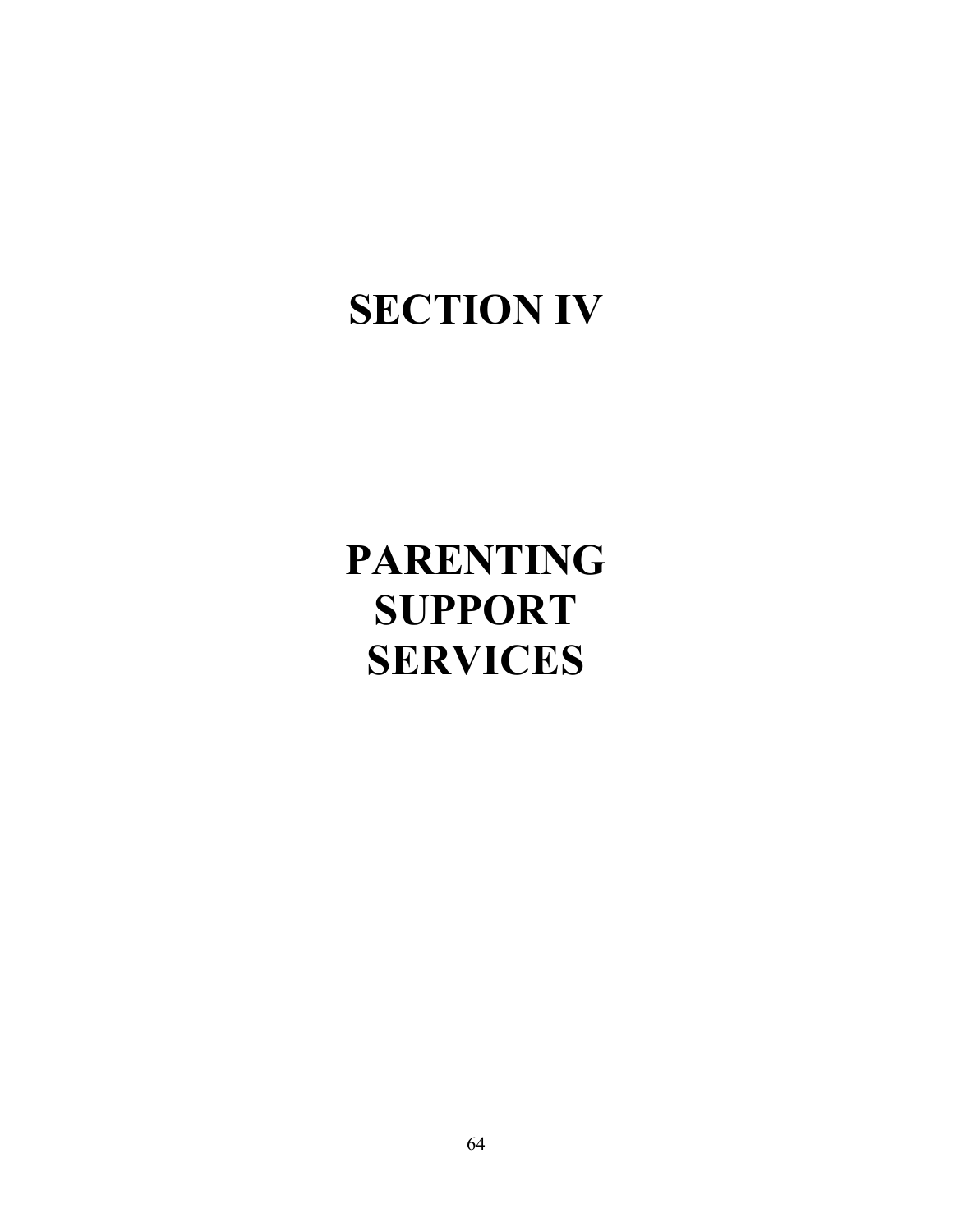$\mathcal{L}_\mathcal{L} = \mathcal{L}_\mathcal{L} = \mathcal{L}_\mathcal{L} = \mathcal{L}_\mathcal{L} = \mathcal{L}_\mathcal{L} = \mathcal{L}_\mathcal{L} = \mathcal{L}_\mathcal{L} = \mathcal{L}_\mathcal{L} = \mathcal{L}_\mathcal{L} = \mathcal{L}_\mathcal{L} = \mathcal{L}_\mathcal{L} = \mathcal{L}_\mathcal{L} = \mathcal{L}_\mathcal{L} = \mathcal{L}_\mathcal{L} = \mathcal{L}_\mathcal{L} = \mathcal{L}_\mathcal{L} = \mathcal{L}_\mathcal{L}$ 

#### Brighter Tomorrows, Inc.

310 No. Michigan Street, Suite 208 Plymouth, IN 46563 Tel: 574-935-9449 Fax: 574-935-3956

- Services: Addictions Programs Counseling Custody Evaluations Mediation Services Parenting Support Services
- Financial: Insurance Medicaid/Medicare Out-of-Pocket Sliding Fee Scale
- Certifications: IOP
- Licensures: IOP Therapists, LCSW, LMHC

#### Judge's Comments:

#### FAMILY COURT PROJECT/DOMESTIC RELATIONS COUNSELING BUREAU ST. JOSEPH COURTS ST. JOSEPH COUNTY, INDIANA

 $\_$ 

 $\mathcal{L}_\mathcal{L} = \mathcal{L}_\mathcal{L} = \mathcal{L}_\mathcal{L} = \mathcal{L}_\mathcal{L} = \mathcal{L}_\mathcal{L} = \mathcal{L}_\mathcal{L} = \mathcal{L}_\mathcal{L} = \mathcal{L}_\mathcal{L} = \mathcal{L}_\mathcal{L} = \mathcal{L}_\mathcal{L} = \mathcal{L}_\mathcal{L} = \mathcal{L}_\mathcal{L} = \mathcal{L}_\mathcal{L} = \mathcal{L}_\mathcal{L} = \mathcal{L}_\mathcal{L} = \mathcal{L}_\mathcal{L} = \mathcal{L}_\mathcal{L}$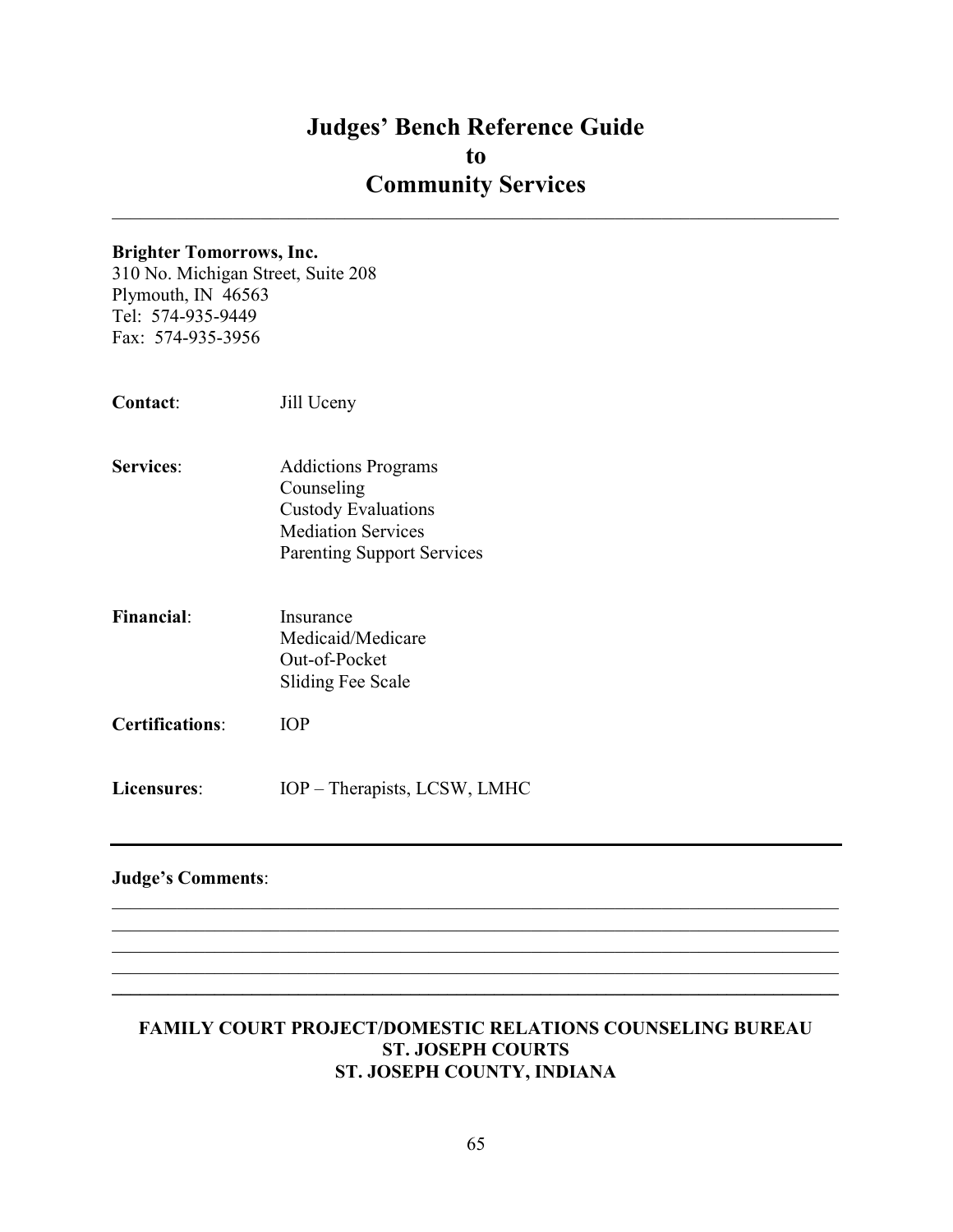$\mathcal{L}_\text{max}$  and  $\mathcal{L}_\text{max}$  and  $\mathcal{L}_\text{max}$  and  $\mathcal{L}_\text{max}$  and  $\mathcal{L}_\text{max}$  and  $\mathcal{L}_\text{max}$ 

#### Child Development & Psychological Health Center

105 E. Jefferson Blvd., Suite 500 South Bend, IN 46601 Tel: 574-232-4453 Fax: 574-232-7718

| <b>Contact:</b>   | Warren Sibilla, Ph.D                                                                                                                    |
|-------------------|-----------------------------------------------------------------------------------------------------------------------------------------|
| <b>Services:</b>  | Counseling<br>Mediation Services, including Domestic Relations Mediation<br>Parenting Coordination<br><b>Parenting Support Services</b> |
| <b>Financial:</b> | Out-of-Pocket                                                                                                                           |
| Licensures:       | H.S.P.P. in Indiana and Illinois                                                                                                        |

Judge's Comments:

## FAMILY COURT PROJECT/DOMESTIC RELATIONS COUNSELING BUREAU ST. JOSEPH COURTS ST. JOSEPH COUNTY, INDIANA

 $\mathcal{L}_\mathcal{L} = \mathcal{L}_\mathcal{L} = \mathcal{L}_\mathcal{L} = \mathcal{L}_\mathcal{L} = \mathcal{L}_\mathcal{L} = \mathcal{L}_\mathcal{L} = \mathcal{L}_\mathcal{L} = \mathcal{L}_\mathcal{L} = \mathcal{L}_\mathcal{L} = \mathcal{L}_\mathcal{L} = \mathcal{L}_\mathcal{L} = \mathcal{L}_\mathcal{L} = \mathcal{L}_\mathcal{L} = \mathcal{L}_\mathcal{L} = \mathcal{L}_\mathcal{L} = \mathcal{L}_\mathcal{L} = \mathcal{L}_\mathcal{L}$  $\_$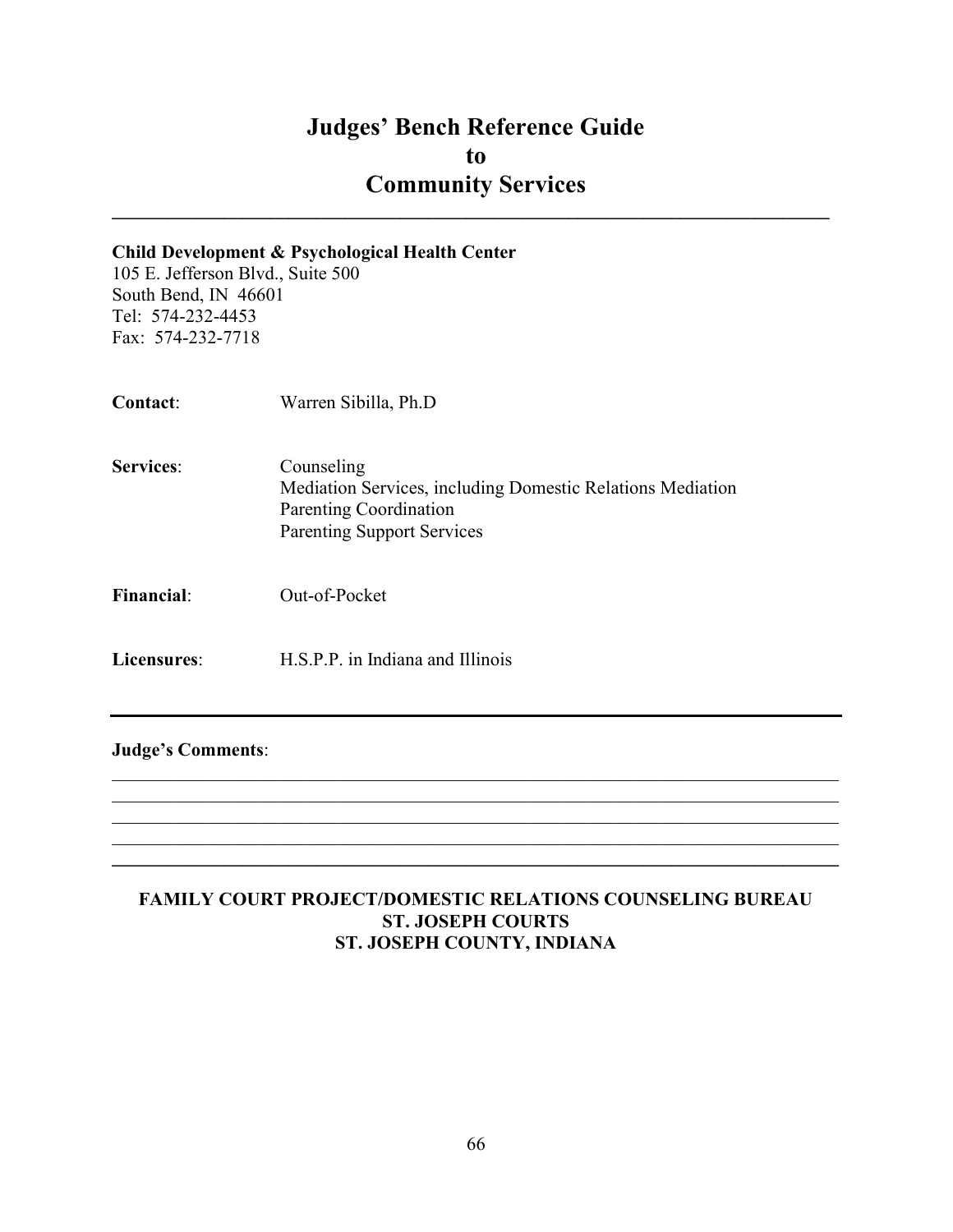$\mathcal{L}_\text{max}$  and  $\mathcal{L}_\text{max}$  and  $\mathcal{L}_\text{max}$  and  $\mathcal{L}_\text{max}$  and  $\mathcal{L}_\text{max}$  and  $\mathcal{L}_\text{max}$ 

## Crossroads Counseling

2319 Edison Road South Bend, IN 46615 Tel: 574-233-4183 Fax: 574-273-1229

| Contact:                 | Pamela Forsey                                                                 |
|--------------------------|-------------------------------------------------------------------------------|
| <b>Services:</b>         | <b>Addictions Programs</b><br>Counseling<br><b>Parenting Support Services</b> |
| <b>Financial:</b>        | Insurance<br>Sliding Fee Scale<br>Out-of-Pocket                               |
| <b>Certifications:</b>   | ICACII, NCACII, CADACII, SAP, ICADC                                           |
| Licensures:              | <b>LCSW</b>                                                                   |
| <b>Judge's Comments:</b> |                                                                               |

## FAMILY COURT PROJECT/DOMESTIC RELATIONS COUNSELING BUREAU ST. JOSEPH COURTS ST. JOSEPH COUNTY, INDIANA

 $\mathcal{L}_\mathcal{L} = \{ \mathcal{L}_\mathcal{L} = \{ \mathcal{L}_\mathcal{L} = \{ \mathcal{L}_\mathcal{L} = \{ \mathcal{L}_\mathcal{L} = \{ \mathcal{L}_\mathcal{L} = \{ \mathcal{L}_\mathcal{L} = \{ \mathcal{L}_\mathcal{L} = \{ \mathcal{L}_\mathcal{L} = \{ \mathcal{L}_\mathcal{L} = \{ \mathcal{L}_\mathcal{L} = \{ \mathcal{L}_\mathcal{L} = \{ \mathcal{L}_\mathcal{L} = \{ \mathcal{L}_\mathcal{L} = \{ \mathcal{L}_\mathcal{$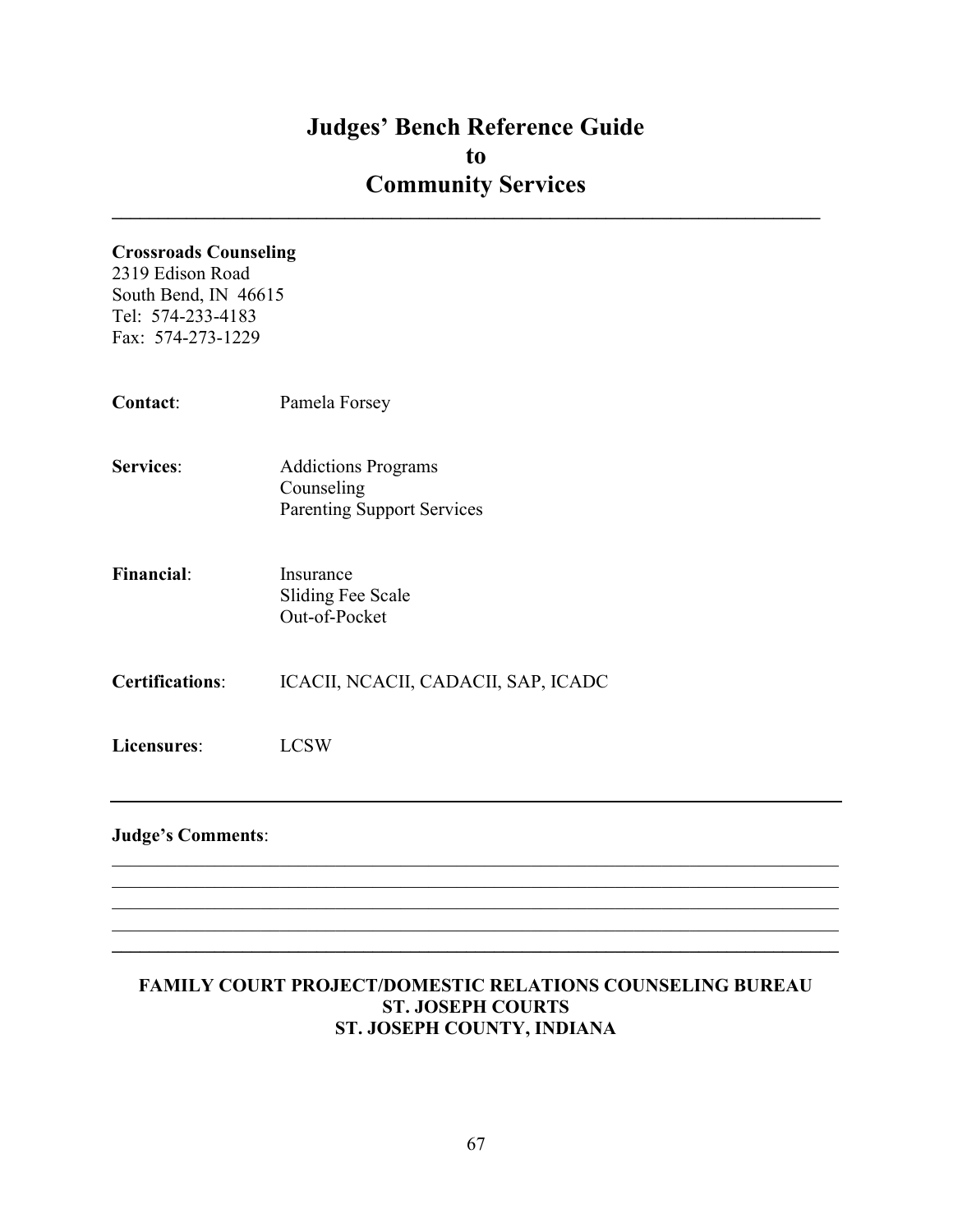$\mathcal{L}_\text{max}$  and  $\mathcal{L}_\text{max}$  and  $\mathcal{L}_\text{max}$  and  $\mathcal{L}_\text{max}$  and  $\mathcal{L}_\text{max}$  and  $\mathcal{L}_\text{max}$ 

#### Danen Counseling Services

109 E. Clinton, Suite 17 Goshen, IN 46528 Tel: 574-537-9868 Fax: 574-537-9279 Email: GoDanen@netzero.net

| Contact:                 | Daniel Danen                                                                                                                                                                                                                                                                                      |
|--------------------------|---------------------------------------------------------------------------------------------------------------------------------------------------------------------------------------------------------------------------------------------------------------------------------------------------|
| <b>Services:</b>         | Abuse & Violence Programs<br>Addictions Programs - SAP (Department of Transportation)<br>Anger Management<br>Batterers' Intervention Program (BIP)<br>Counseling<br>Translation Services – Group Only<br><b>Legal Resources</b><br><b>Mediation Services</b><br><b>Parenting Support Services</b> |
| <b>Financial:</b>        | Sliding Fee Scale<br>Out-of-Pocket                                                                                                                                                                                                                                                                |
| <b>Certifications:</b>   | CADACII, NCACI, ICACII, SAP, BIP                                                                                                                                                                                                                                                                  |
| <b>Judge's Comments:</b> |                                                                                                                                                                                                                                                                                                   |

#### FAMILY COURT PROJECT/DOMESTIC RELATIONS COUNSELING BUREAU ST. JOSEPH COURTS ST. JOSEPH COUNTY, INDIANA

 $\_$ 

 $\mathcal{L}_\mathcal{L} = \mathcal{L}_\mathcal{L} = \mathcal{L}_\mathcal{L} = \mathcal{L}_\mathcal{L} = \mathcal{L}_\mathcal{L} = \mathcal{L}_\mathcal{L} = \mathcal{L}_\mathcal{L} = \mathcal{L}_\mathcal{L} = \mathcal{L}_\mathcal{L} = \mathcal{L}_\mathcal{L} = \mathcal{L}_\mathcal{L} = \mathcal{L}_\mathcal{L} = \mathcal{L}_\mathcal{L} = \mathcal{L}_\mathcal{L} = \mathcal{L}_\mathcal{L} = \mathcal{L}_\mathcal{L} = \mathcal{L}_\mathcal{L}$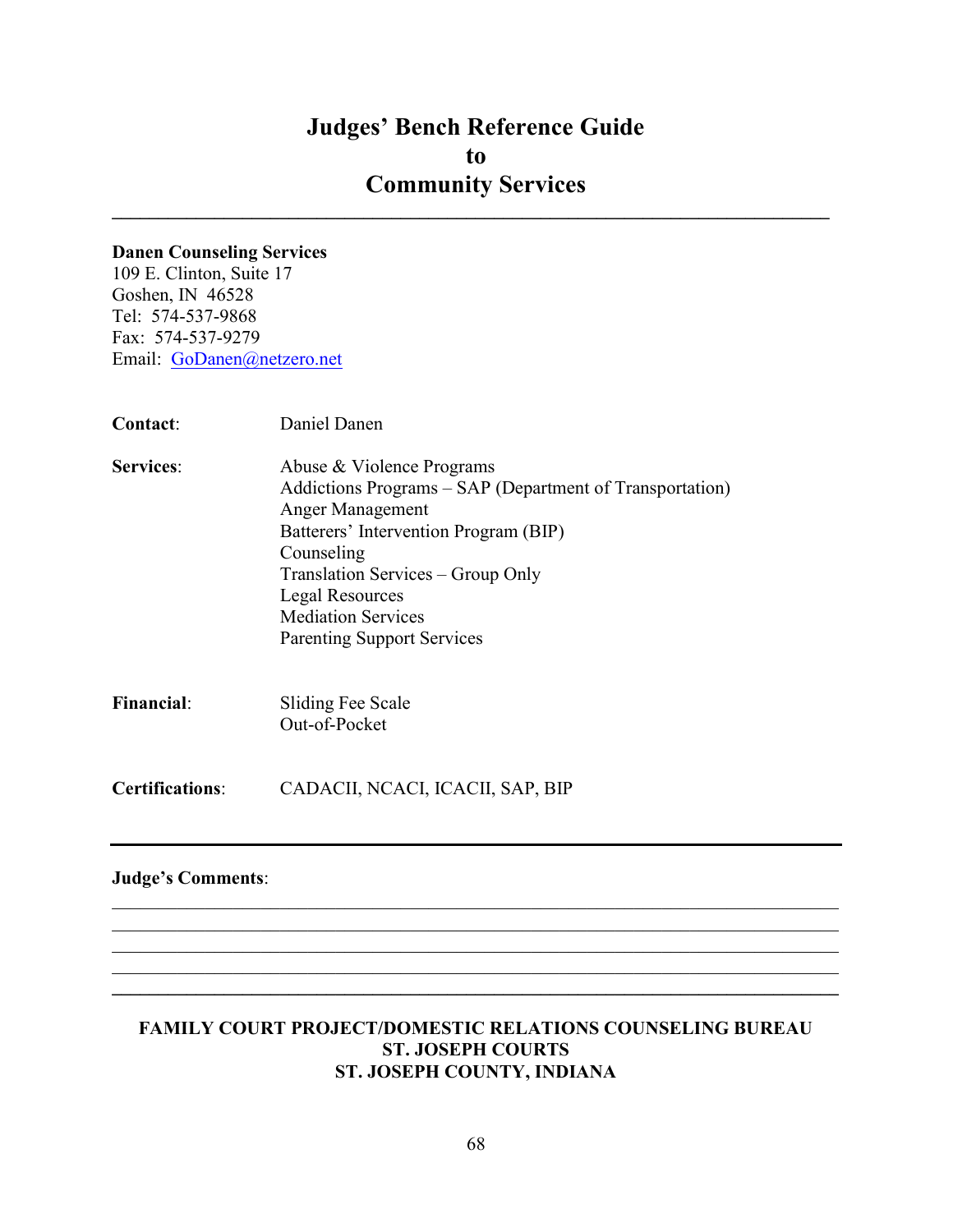$\mathcal{L}_\text{max}$  and  $\mathcal{L}_\text{max}$  and  $\mathcal{L}_\text{max}$  and  $\mathcal{L}_\text{max}$  and  $\mathcal{L}_\text{max}$  and  $\mathcal{L}_\text{max}$ 

#### David F. Sonego, MD, PC, & Associates

230 E. Day Road, Suite 160 Mishawaka, IN 46545 Tel: 574-271-8222 Fax: 574-271-8896

Contact: Jennifer S. Cummings, Ph.D, H.S.P.P.

- Services: Counseling Parenting Support Services
- Financial: Insurance Out-of-Pocket

## Judge's Comments:

## FAMILY COURT PROJECT/DOMESTIC RELATIONS COUNSELING BUREAU ST. JOSEPH COURTS ST. JOSEPH COUNTY, INDIANA

 $\mathcal{L}_\mathcal{L} = \mathcal{L}_\mathcal{L} = \mathcal{L}_\mathcal{L} = \mathcal{L}_\mathcal{L} = \mathcal{L}_\mathcal{L} = \mathcal{L}_\mathcal{L} = \mathcal{L}_\mathcal{L} = \mathcal{L}_\mathcal{L} = \mathcal{L}_\mathcal{L} = \mathcal{L}_\mathcal{L} = \mathcal{L}_\mathcal{L} = \mathcal{L}_\mathcal{L} = \mathcal{L}_\mathcal{L} = \mathcal{L}_\mathcal{L} = \mathcal{L}_\mathcal{L} = \mathcal{L}_\mathcal{L} = \mathcal{L}_\mathcal{L}$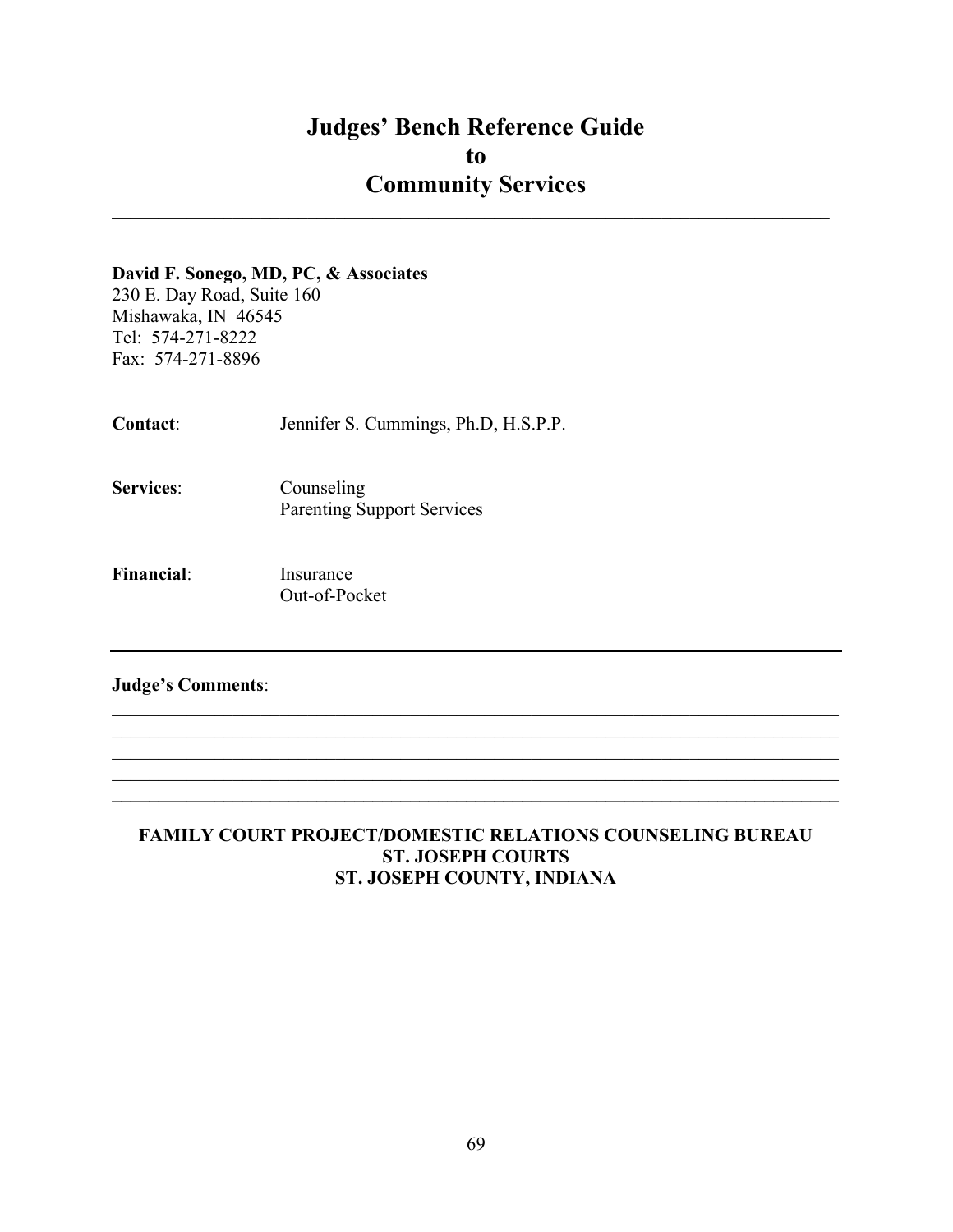$\mathcal{L}_\mathcal{L} = \{ \mathcal{L}_\mathcal{L} = \{ \mathcal{L}_\mathcal{L} = \{ \mathcal{L}_\mathcal{L} = \{ \mathcal{L}_\mathcal{L} = \{ \mathcal{L}_\mathcal{L} = \{ \mathcal{L}_\mathcal{L} = \{ \mathcal{L}_\mathcal{L} = \{ \mathcal{L}_\mathcal{L} = \{ \mathcal{L}_\mathcal{L} = \{ \mathcal{L}_\mathcal{L} = \{ \mathcal{L}_\mathcal{L} = \{ \mathcal{L}_\mathcal{L} = \{ \mathcal{L}_\mathcal{L} = \{ \mathcal{L}_\mathcal{$ 

#### Dr. Suzanne Courtney

Clinical Child Psychologist 129 Franklin Street South Bend, IN 46601 Tel: 574-315-7399

| Contact:          | Suzanne Courtney, Psy.D.                                                                                                           |
|-------------------|------------------------------------------------------------------------------------------------------------------------------------|
| <b>Services:</b>  | Abuse & Violence Programs<br>Counseling<br><b>Family Conflict</b><br><b>Parenting Support Services</b><br>Pediatric Trauma/Anxiety |
| <b>Financial:</b> | Out-of-Pocket                                                                                                                      |
| Licensures:       | Psv.D., H.S.P.P.                                                                                                                   |

#### Judge's Comments:

## FAMILY COURT PROJECT/DOMESTIC RELATIONS COUNSELING BUREAU ST. JOSEPH COURTS ST. JOSEPH COUNTY, INDIANA

 $\mathcal{L}_\mathcal{L} = \mathcal{L}_\mathcal{L} = \mathcal{L}_\mathcal{L} = \mathcal{L}_\mathcal{L} = \mathcal{L}_\mathcal{L} = \mathcal{L}_\mathcal{L} = \mathcal{L}_\mathcal{L} = \mathcal{L}_\mathcal{L} = \mathcal{L}_\mathcal{L} = \mathcal{L}_\mathcal{L} = \mathcal{L}_\mathcal{L} = \mathcal{L}_\mathcal{L} = \mathcal{L}_\mathcal{L} = \mathcal{L}_\mathcal{L} = \mathcal{L}_\mathcal{L} = \mathcal{L}_\mathcal{L} = \mathcal{L}_\mathcal{L}$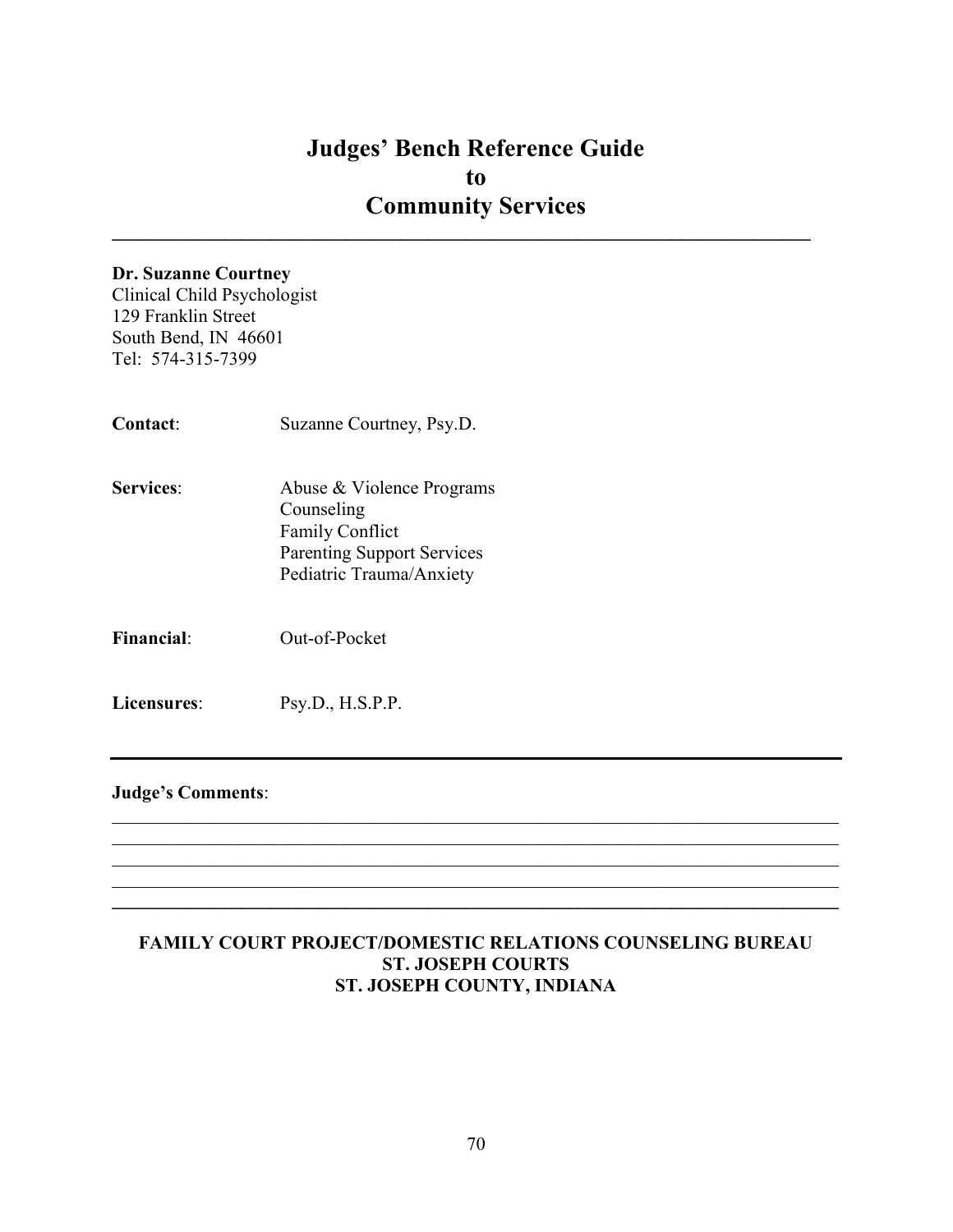$\mathcal{L}_\text{max}$  and  $\mathcal{L}_\text{max}$  and  $\mathcal{L}_\text{max}$  and  $\mathcal{L}_\text{max}$  and  $\mathcal{L}_\text{max}$  and  $\mathcal{L}_\text{max}$ 

#### Eric Foster, Inc., Counseling Services

322 West Jefferson Plymouth, IN 46563 Tel: 574-936-3377 Fax: 574-936-3910

Contact: Eric Foster

- Services: Abuse & Violence Programs Addictions Programs Anger Management Programs Counseling Mediation Services Parenting Support Services
- Financial: Insurance Medicaid/Medicare Out-of-Pocket

Certifications: Certified Addictions Service Provider

## Judge's Comments:

#### FAMILY COURT PROJECT/DOMESTIC RELATIONS COUNSELING BUREAU ST. JOSEPH COURTS ST. JOSEPH COUNTY, INDIANA

 $\mathcal{L}_\mathcal{L} = \mathcal{L}_\mathcal{L} = \mathcal{L}_\mathcal{L} = \mathcal{L}_\mathcal{L} = \mathcal{L}_\mathcal{L} = \mathcal{L}_\mathcal{L} = \mathcal{L}_\mathcal{L} = \mathcal{L}_\mathcal{L} = \mathcal{L}_\mathcal{L} = \mathcal{L}_\mathcal{L} = \mathcal{L}_\mathcal{L} = \mathcal{L}_\mathcal{L} = \mathcal{L}_\mathcal{L} = \mathcal{L}_\mathcal{L} = \mathcal{L}_\mathcal{L} = \mathcal{L}_\mathcal{L} = \mathcal{L}_\mathcal{L}$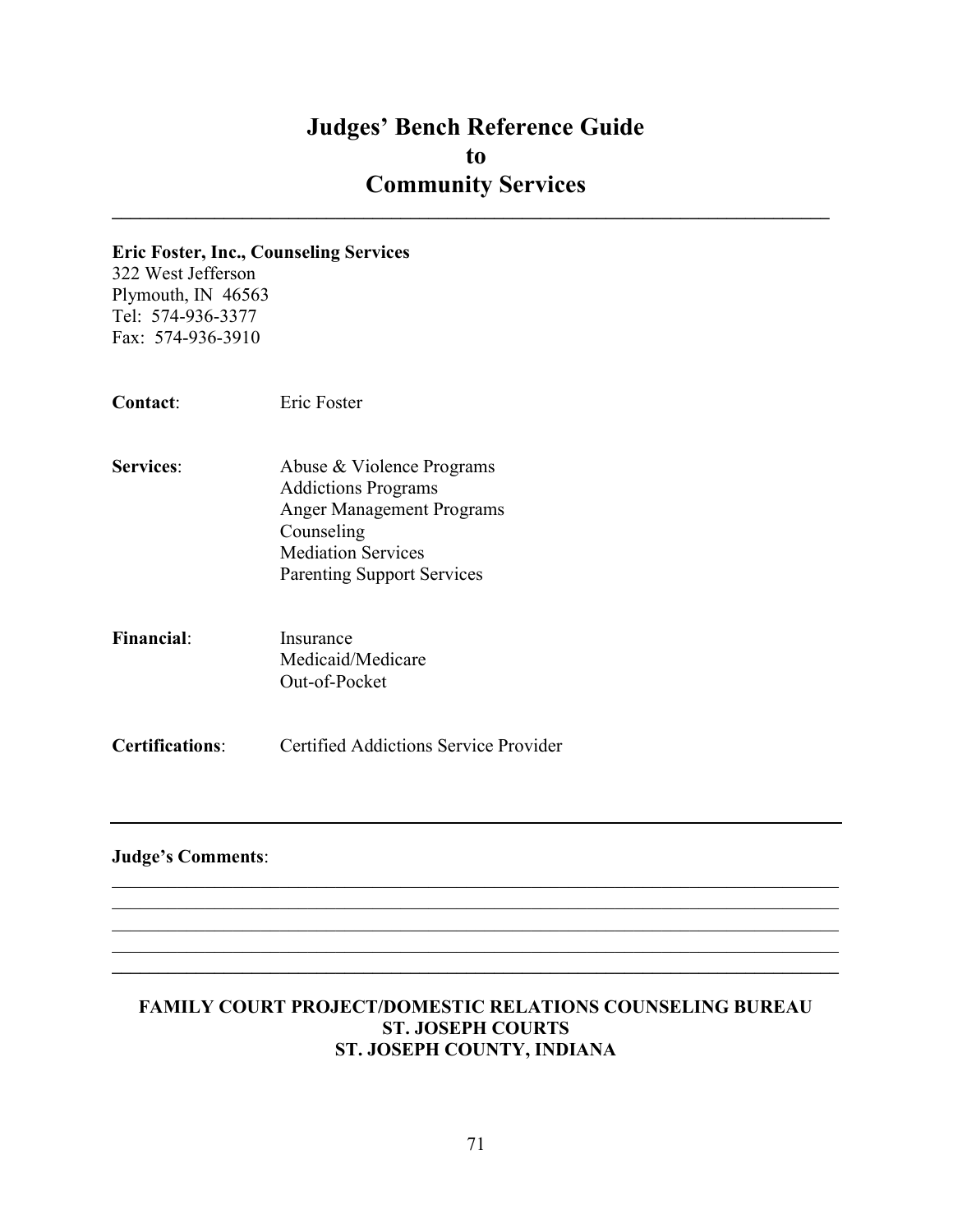## Judges' Bench Reference Guide to Community Services  $\mathcal{L}_\text{max}$  and  $\mathcal{L}_\text{max}$  and  $\mathcal{L}_\text{max}$  and  $\mathcal{L}_\text{max}$  and  $\mathcal{L}_\text{max}$  and  $\mathcal{L}_\text{max}$

# Family & Children's Center

Counseling & Development Services 611 Lincolnway East 315 W. Jefferson Blvd. South Bend, IN 46601 Tel: 574-232-2255 Fax: 574-232-8968

| Contact:               | Mary Kowalski                                |
|------------------------|----------------------------------------------|
| <b>Referrals:</b>      | <b>Tracy Kronewitter</b>                     |
| <b>Services:</b>       | Abuse & Violence Programs                    |
|                        | <b>Addictions Programs</b>                   |
|                        | Batterers' Intervention Program (BIP)        |
|                        | <b>Chemical Dependency Diversion Program</b> |
|                        | Counseling                                   |
|                        | <b>Parenting Support Services</b>            |
|                        | Post-Partum Depression Counseling            |
| <b>Financial:</b>      | Insurance                                    |
|                        | Sliding Fee Scale                            |
|                        | Medicare/Medicaid                            |
|                        | Out-of-Pocket                                |
| <b>Certifications:</b> | Art and Play Therapy                         |
| Licensures:            | LCSW, LMHC, LMFT                             |
|                        | All therapists are at the MSW level.         |

## Judge's Comments:

#### FAMILY COURT PROJECT/DOMESTIC RELATIONS COUNSELING BUREAU ST. JOSEPH COURTS ST. JOSEPH COUNTY, INDIANA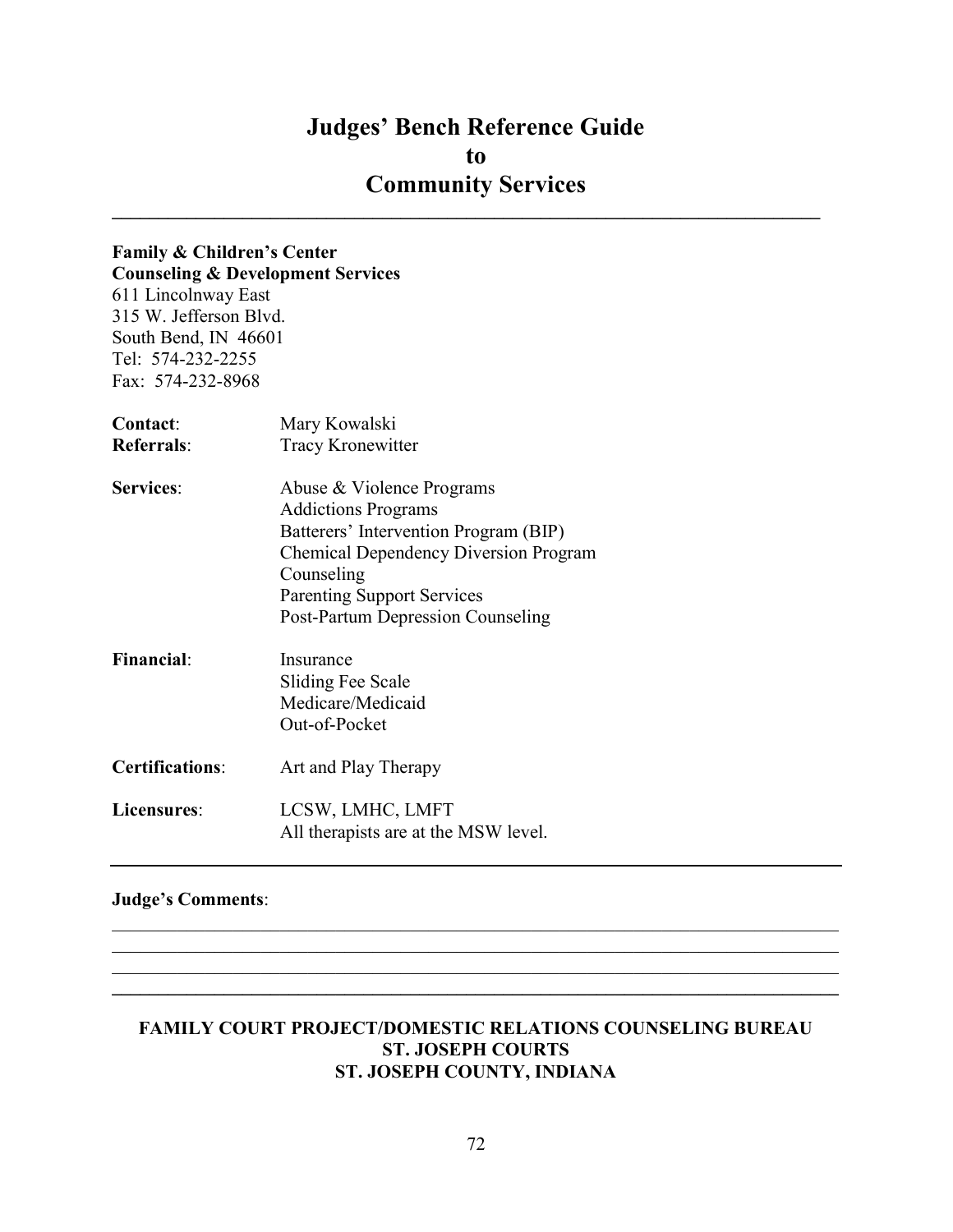$\mathcal{L}_\text{max}$  and  $\mathcal{L}_\text{max}$  and  $\mathcal{L}_\text{max}$  and  $\mathcal{L}_\text{max}$  and  $\mathcal{L}_\text{max}$  and  $\mathcal{L}_\text{max}$ 

## Family Psychology of South Bend

115 South St. Peter Street South Bend, IN 46617 Tel: 574-280-8199 Fax: 574-280-8222 www.family-psychology.com

| Contact:          | John Petersen, Psy.D                                                                                                                                         |
|-------------------|--------------------------------------------------------------------------------------------------------------------------------------------------------------|
| <b>Services:</b>  | Child Behavioral Issues<br>Counseling – Specializing in couples' counseling and family therapy<br>Parenting Support Services – Advising/Coaching and Classes |
| <b>Financial:</b> | Insurance<br>Out-of-Pocket                                                                                                                                   |
| Licensures:       | Psychologist                                                                                                                                                 |

#### Judge's Comments:

#### FAMILY COURT PROJECT/DOMESTIC RELATIONS COUNSELING BUREAU ST. JOSEPH COURTS ST. JOSEPH COUNTY, INDIANA

 $\mathcal{L}_\mathcal{L} = \mathcal{L}_\mathcal{L} = \mathcal{L}_\mathcal{L} = \mathcal{L}_\mathcal{L} = \mathcal{L}_\mathcal{L} = \mathcal{L}_\mathcal{L} = \mathcal{L}_\mathcal{L} = \mathcal{L}_\mathcal{L} = \mathcal{L}_\mathcal{L} = \mathcal{L}_\mathcal{L} = \mathcal{L}_\mathcal{L} = \mathcal{L}_\mathcal{L} = \mathcal{L}_\mathcal{L} = \mathcal{L}_\mathcal{L} = \mathcal{L}_\mathcal{L} = \mathcal{L}_\mathcal{L} = \mathcal{L}_\mathcal{L}$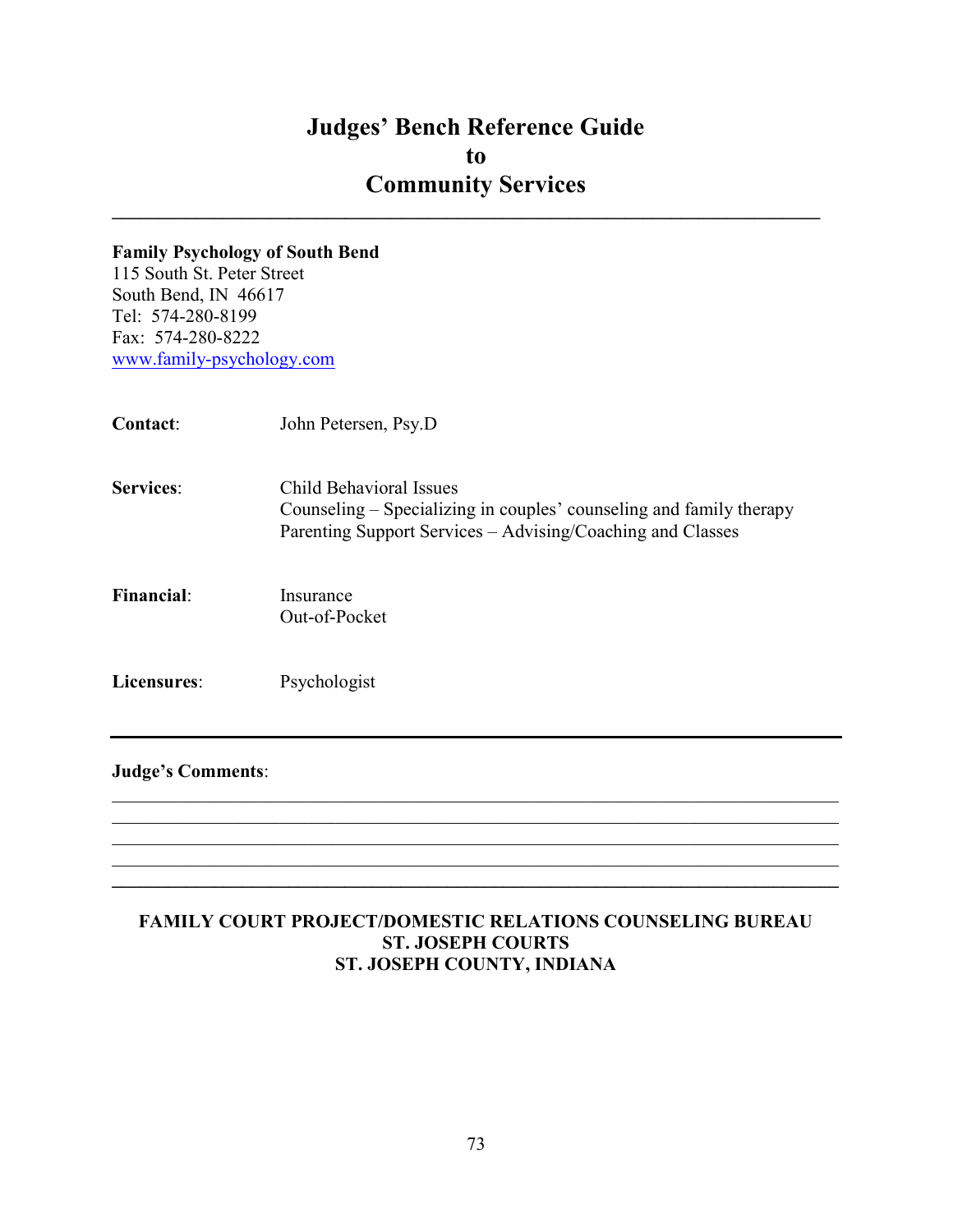$\_$ 

#### Hope Rescue Mission

432 S. Lafayette Blvd. South Bend, IN 46601 Tel: 574-235-4150, ext. 223 Fax: 574-289-7801 www.hoperescuemission.org

| <b>Contact:</b>  | <b>Beth Morlock</b>                                                                                                                                                                                                            |
|------------------|--------------------------------------------------------------------------------------------------------------------------------------------------------------------------------------------------------------------------------|
| <b>Services:</b> | Addictions Programs - men only<br>Three $(3)$ meals per day;<br>Transition housing for women, mothers & children, & married<br>couples;<br>Emergency and transitional housing for men only; and,<br>GED completion assistance. |
|                  |                                                                                                                                                                                                                                |

Financial: Insurance Sliding Fee Scale Medicaid Out-of-Pocket

Judge's Comments:

#### FAMILY COURT PROJECT/DOMESTIC RELATIONS COUNSELING BUREAU ST. JOSEPH COURTS ST. JOSEPH COUNTY, INDIANA

 $\mathcal{L}_\mathcal{L} = \mathcal{L}_\mathcal{L} = \mathcal{L}_\mathcal{L} = \mathcal{L}_\mathcal{L} = \mathcal{L}_\mathcal{L} = \mathcal{L}_\mathcal{L} = \mathcal{L}_\mathcal{L} = \mathcal{L}_\mathcal{L} = \mathcal{L}_\mathcal{L} = \mathcal{L}_\mathcal{L} = \mathcal{L}_\mathcal{L} = \mathcal{L}_\mathcal{L} = \mathcal{L}_\mathcal{L} = \mathcal{L}_\mathcal{L} = \mathcal{L}_\mathcal{L} = \mathcal{L}_\mathcal{L} = \mathcal{L}_\mathcal{L}$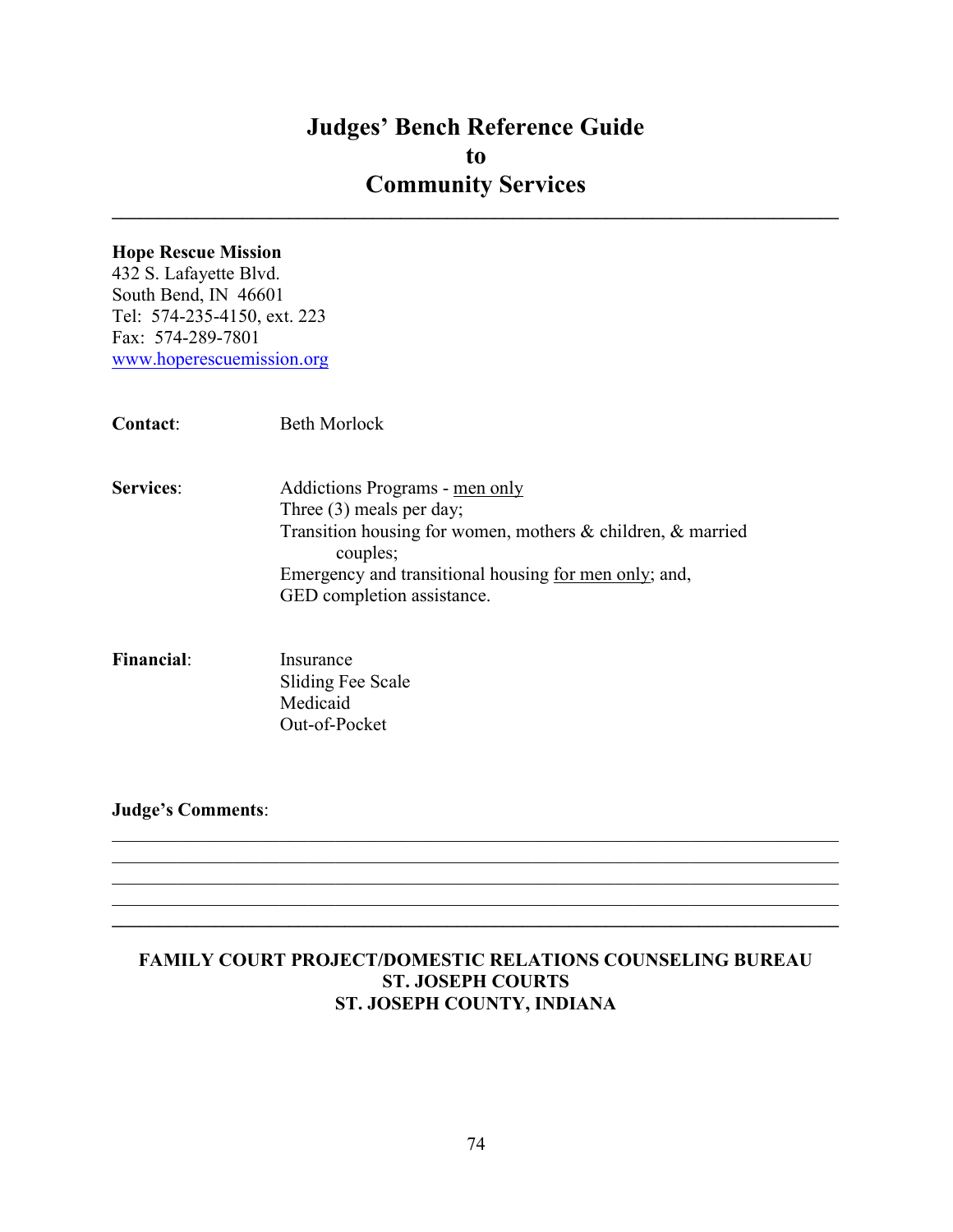$\mathcal{L}_\text{max}$  and  $\mathcal{L}_\text{max}$  and  $\mathcal{L}_\text{max}$  and  $\mathcal{L}_\text{max}$  and  $\mathcal{L}_\text{max}$  and  $\mathcal{L}_\text{max}$ 

#### Joyce Block, Ph.D

300 North Michigan Street, Suite 406 South Bend, IN 46601 Tel: 574-233-9756 Fax: 574-233-9756

- Contact: Joyce Block, Ph.D
- Services: Counseling Parenting Support Services
- Financial: Insurance Medicaid/Medicare Out-of-Pocket
- Licensures: Indiana H.S.P.P. (Health Service Provider)

#### Judge's Comments:

#### FAMILY COURT PROJECT/DOMESTIC RELATIONS COUNSELING BUREAU ST. JOSEPH COURTS ST. JOSEPH COUNTY, INDIANA

 $\mathcal{L}_\mathcal{L} = \mathcal{L}_\mathcal{L} = \mathcal{L}_\mathcal{L} = \mathcal{L}_\mathcal{L} = \mathcal{L}_\mathcal{L} = \mathcal{L}_\mathcal{L} = \mathcal{L}_\mathcal{L} = \mathcal{L}_\mathcal{L} = \mathcal{L}_\mathcal{L} = \mathcal{L}_\mathcal{L} = \mathcal{L}_\mathcal{L} = \mathcal{L}_\mathcal{L} = \mathcal{L}_\mathcal{L} = \mathcal{L}_\mathcal{L} = \mathcal{L}_\mathcal{L} = \mathcal{L}_\mathcal{L} = \mathcal{L}_\mathcal{L}$  $\_$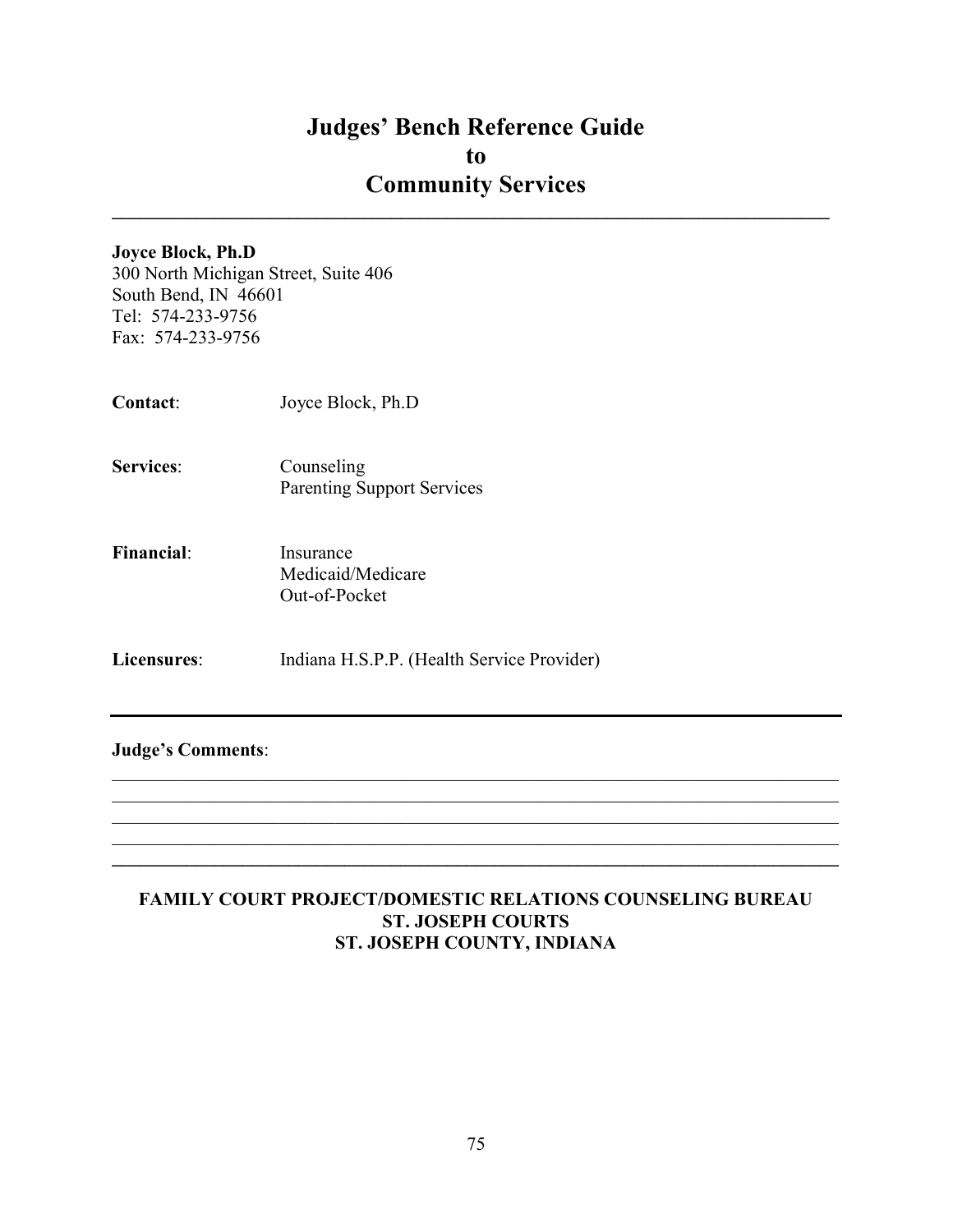$\_$ 

#### Lincoln Therapeutic Partnership

113 Lincolnway East Mishawaka, IN 46544 Tel: 574-255-4976 Fax: 574-255-1882

- Services: Abuse & Violence Programs Addictions Programs Anger Management Programs Counseling High Conflict Co-Parenting Counseling (ADR Plan subsidies available) Parenting Support Services Translation Services
- Financial: Insurance Sliding Fee Scale Medicaid/Medicare Out-of-Pocket

Judge's Comments:

#### FAMILY COURT PROJECT/DOMESTIC RELATIONS COUNSELING BUREAU ST. JOSEPH COURTS ST. JOSEPH COUNTY, INDIANA

 $\mathcal{L}_\mathcal{L} = \mathcal{L}_\mathcal{L} = \mathcal{L}_\mathcal{L} = \mathcal{L}_\mathcal{L} = \mathcal{L}_\mathcal{L} = \mathcal{L}_\mathcal{L} = \mathcal{L}_\mathcal{L} = \mathcal{L}_\mathcal{L} = \mathcal{L}_\mathcal{L} = \mathcal{L}_\mathcal{L} = \mathcal{L}_\mathcal{L} = \mathcal{L}_\mathcal{L} = \mathcal{L}_\mathcal{L} = \mathcal{L}_\mathcal{L} = \mathcal{L}_\mathcal{L} = \mathcal{L}_\mathcal{L} = \mathcal{L}_\mathcal{L}$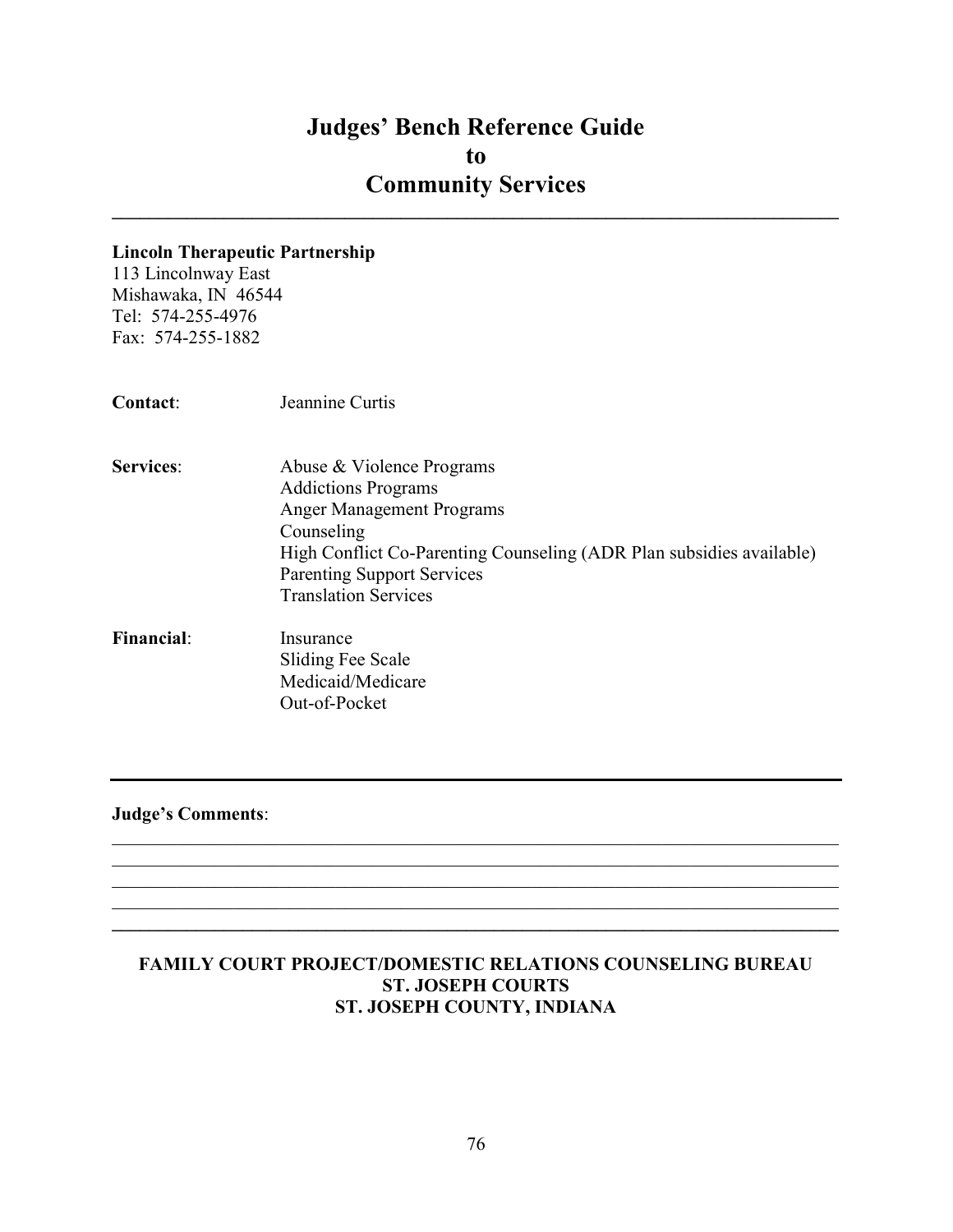$\_$ 

#### Madison Center

403 E. Madison St. South Bend, IN 46617 Tel: 574-234-0061 Fax: 574-288-5047 www.madison.org

| Contact:               | Emily Neufeld, 574-283-1295<br>Email: neufelde@madison.org<br>After hours emergencies, call 574-234-0061 or Toll Free 877-234-0061                                                                                                                                                     |
|------------------------|----------------------------------------------------------------------------------------------------------------------------------------------------------------------------------------------------------------------------------------------------------------------------------------|
| <b>Services:</b>       | Abuse & Violence Counseling<br>Addictions Programs, including Gambling<br><b>Anger Management Programs</b><br>Batterers' Intervention Program (BIP)<br>Counseling<br>Homemaker services for parents of children in foster care<br>Supervised parent-visits for children in foster care |
| <b>Financial:</b>      | Insurance<br>Sliding Fee Scale                                                                                                                                                                                                                                                         |
| <b>Certifications:</b> | <b>NAEYC</b> (East Bank Learning Center)                                                                                                                                                                                                                                               |
| Licensures:            | Indiana Division of Mental Health and Addiction, Indiana State<br>Department of Health, The Joint Commission accreditation.                                                                                                                                                            |

#### Judge's Comments:

#### FAMILY COURT PROJECT/DOMESTIC RELATIONS COUNSELING BUREAU ST. JOSEPH COURTS ST. JOSEPH COUNTY, INDIANA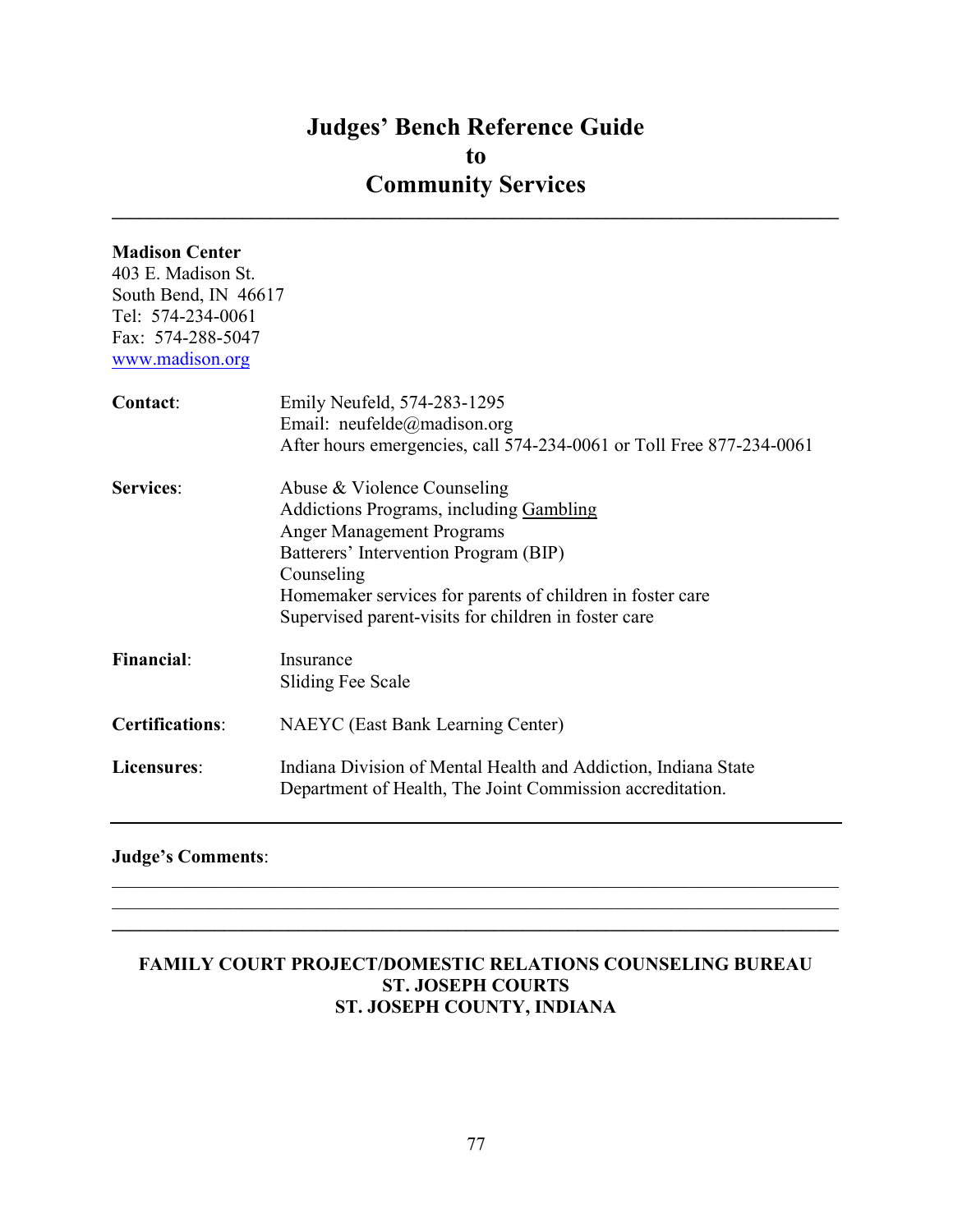$\mathcal{L}_\text{max}$  and  $\mathcal{L}_\text{max}$  and  $\mathcal{L}_\text{max}$  and  $\mathcal{L}_\text{max}$  and  $\mathcal{L}_\text{max}$  and  $\mathcal{L}_\text{max}$ 

#### Mary Fran Brandenberger, MS, LCSW

205 W. Jefferson Blvd., Suite 511 South Bend, IN 46601 Tel. 574-246-0034 Fax: 574-246-9794

- Contact: Mary Fran Brandenberger, MS, LCSW
- Services: Counseling Parenting Support Services
- Financial: Sliding Fee Scale
- Certifications: Transparenting Facilitator
- Licensures: LCSW

#### Judge's Comments:

#### FAMILY COURT PROJECT/DOMESTIC RELATIONS COUNSELING BUREAU ST. JOSEPH COURTS ST. JOSEPH COUNTY, INDIANA

 $\mathcal{L}_\mathcal{L} = \mathcal{L}_\mathcal{L} = \mathcal{L}_\mathcal{L} = \mathcal{L}_\mathcal{L} = \mathcal{L}_\mathcal{L} = \mathcal{L}_\mathcal{L} = \mathcal{L}_\mathcal{L} = \mathcal{L}_\mathcal{L} = \mathcal{L}_\mathcal{L} = \mathcal{L}_\mathcal{L} = \mathcal{L}_\mathcal{L} = \mathcal{L}_\mathcal{L} = \mathcal{L}_\mathcal{L} = \mathcal{L}_\mathcal{L} = \mathcal{L}_\mathcal{L} = \mathcal{L}_\mathcal{L} = \mathcal{L}_\mathcal{L}$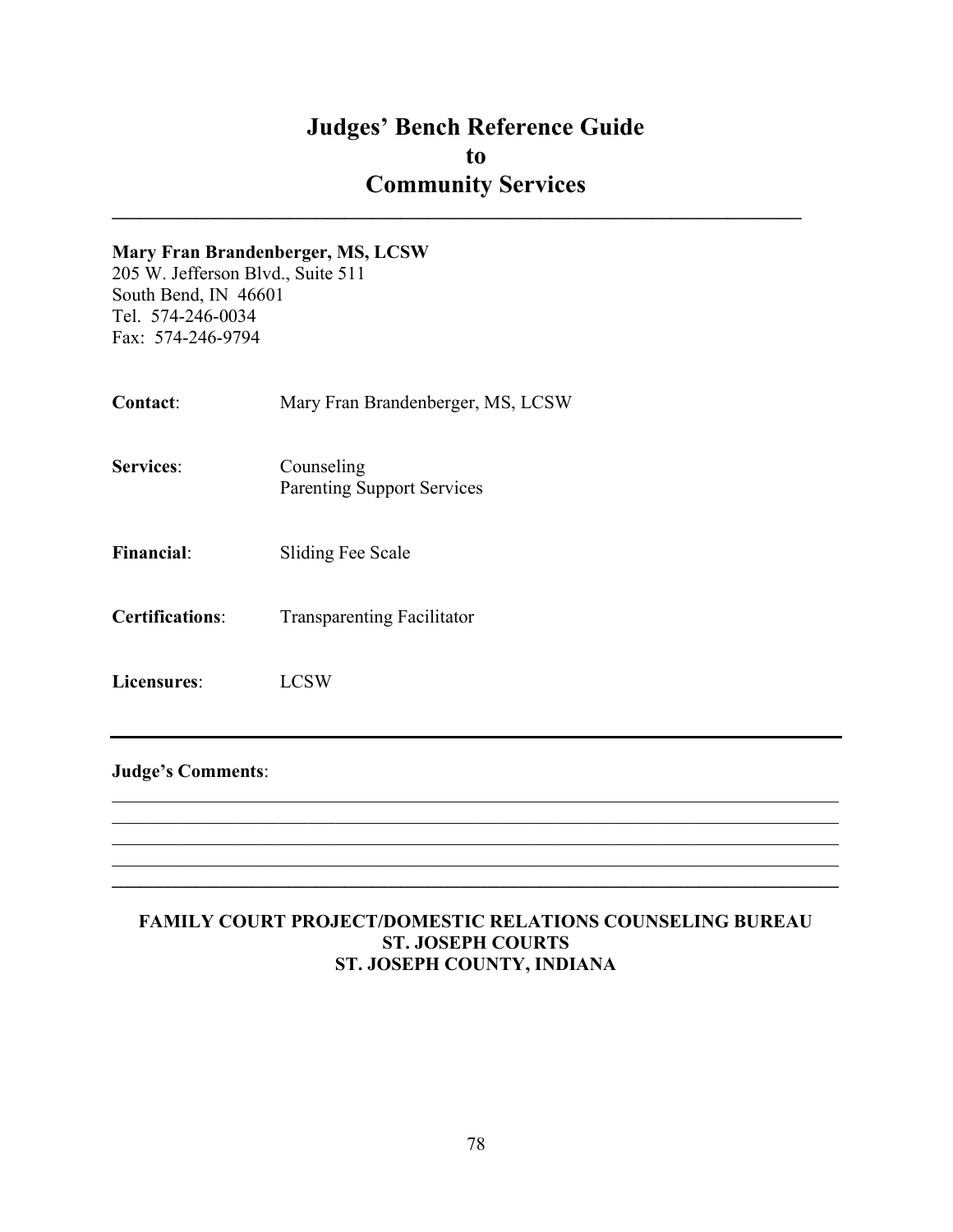$\mathcal{L}_\text{max}$  and  $\mathcal{L}_\text{max}$  and  $\mathcal{L}_\text{max}$  and  $\mathcal{L}_\text{max}$  and  $\mathcal{L}_\text{max}$  and  $\mathcal{L}_\text{max}$ 

#### Michiana Psychological Associates

333 West 4<sup>th</sup> Street Mishawaka, IN 46544 Tel: 574-256-2258 Fax: 574-256-2266

Contact: Michael L. Rupley, Ph.D Services: Child Custody Evaluations Counseling Mediation Services, including Domestic Relations Mediation Parenting Coordination Parenting Support Services Termination of Parental Rights (TPR) Evaluations Financial: Insurance Medicaid/Medicare Out-of-Pocket

#### Judge's Comments:

Licensures: Psychologist, HSPP

#### FAMILY COURT PROJECT/DOMESTIC RELATIONS COUNSELING BUREAU ST. JOSEPH COURTS ST. JOSEPH COUNTY, INDIANA

 $\mathcal{L}_\mathcal{L} = \mathcal{L}_\mathcal{L} = \mathcal{L}_\mathcal{L} = \mathcal{L}_\mathcal{L} = \mathcal{L}_\mathcal{L} = \mathcal{L}_\mathcal{L} = \mathcal{L}_\mathcal{L} = \mathcal{L}_\mathcal{L} = \mathcal{L}_\mathcal{L} = \mathcal{L}_\mathcal{L} = \mathcal{L}_\mathcal{L} = \mathcal{L}_\mathcal{L} = \mathcal{L}_\mathcal{L} = \mathcal{L}_\mathcal{L} = \mathcal{L}_\mathcal{L} = \mathcal{L}_\mathcal{L} = \mathcal{L}_\mathcal{L}$ 

 $\mathcal{L}_\mathcal{L} = \{ \mathcal{L}_\mathcal{L} = \{ \mathcal{L}_\mathcal{L} = \{ \mathcal{L}_\mathcal{L} = \{ \mathcal{L}_\mathcal{L} = \{ \mathcal{L}_\mathcal{L} = \{ \mathcal{L}_\mathcal{L} = \{ \mathcal{L}_\mathcal{L} = \{ \mathcal{L}_\mathcal{L} = \{ \mathcal{L}_\mathcal{L} = \{ \mathcal{L}_\mathcal{L} = \{ \mathcal{L}_\mathcal{L} = \{ \mathcal{L}_\mathcal{L} = \{ \mathcal{L}_\mathcal{L} = \{ \mathcal{L}_\mathcal{$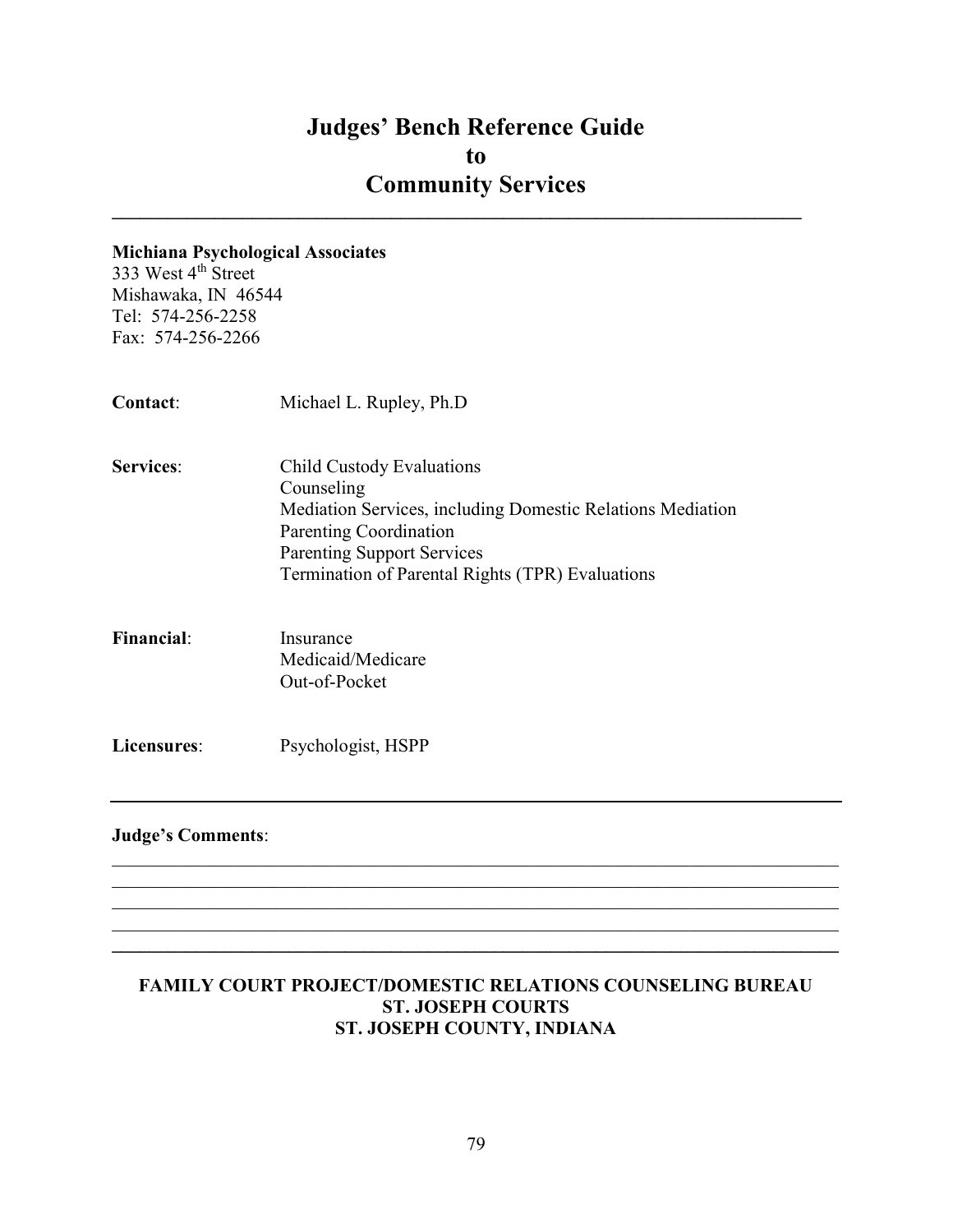$\mathcal{L}_\text{max}$  and  $\mathcal{L}_\text{max}$  and  $\mathcal{L}_\text{max}$  and  $\mathcal{L}_\text{max}$  and  $\mathcal{L}_\text{max}$  and  $\mathcal{L}_\text{max}$ 

#### Samaritan Counseling Center

17195 Cleveland Road South Bend, IN 46635 Tel: 574-277-0274 Fax: 574-271-7202 www.sccsb.org

| <b>Contact:</b>   | Marie Blunt                                                                                                                                                                                         |
|-------------------|-----------------------------------------------------------------------------------------------------------------------------------------------------------------------------------------------------|
| <b>Services</b>   | Counseling - Faith-based Counseling in all areas of couples, families, and<br>children conflicts, and addictions, anger management, and grief<br><i>issues</i><br><b>Parenting Support Services</b> |
| <b>Financial:</b> | Client Assistance Funds available<br>Insurance<br>Medicare<br>Out-of-Pocket                                                                                                                         |
| Licensure:        | All of our therapists are licensed in the State of Indiana.                                                                                                                                         |
|                   |                                                                                                                                                                                                     |

#### Judge's Comments:

#### FAMILY COURT PROJECT/DOMESTIC RELATIONS COUNSELING BUREAU ST. JOSEPH COURTS ST. JOSEPH COUNTY, INDIANA

 $\mathcal{L}_\mathcal{L} = \mathcal{L}_\mathcal{L} = \mathcal{L}_\mathcal{L} = \mathcal{L}_\mathcal{L} = \mathcal{L}_\mathcal{L} = \mathcal{L}_\mathcal{L} = \mathcal{L}_\mathcal{L} = \mathcal{L}_\mathcal{L} = \mathcal{L}_\mathcal{L} = \mathcal{L}_\mathcal{L} = \mathcal{L}_\mathcal{L} = \mathcal{L}_\mathcal{L} = \mathcal{L}_\mathcal{L} = \mathcal{L}_\mathcal{L} = \mathcal{L}_\mathcal{L} = \mathcal{L}_\mathcal{L} = \mathcal{L}_\mathcal{L}$ 

 $\mathcal{L}_\mathcal{L} = \{ \mathcal{L}_\mathcal{L} = \{ \mathcal{L}_\mathcal{L} = \{ \mathcal{L}_\mathcal{L} = \{ \mathcal{L}_\mathcal{L} = \{ \mathcal{L}_\mathcal{L} = \{ \mathcal{L}_\mathcal{L} = \{ \mathcal{L}_\mathcal{L} = \{ \mathcal{L}_\mathcal{L} = \{ \mathcal{L}_\mathcal{L} = \{ \mathcal{L}_\mathcal{L} = \{ \mathcal{L}_\mathcal{L} = \{ \mathcal{L}_\mathcal{L} = \{ \mathcal{L}_\mathcal{L} = \{ \mathcal{L}_\mathcal{$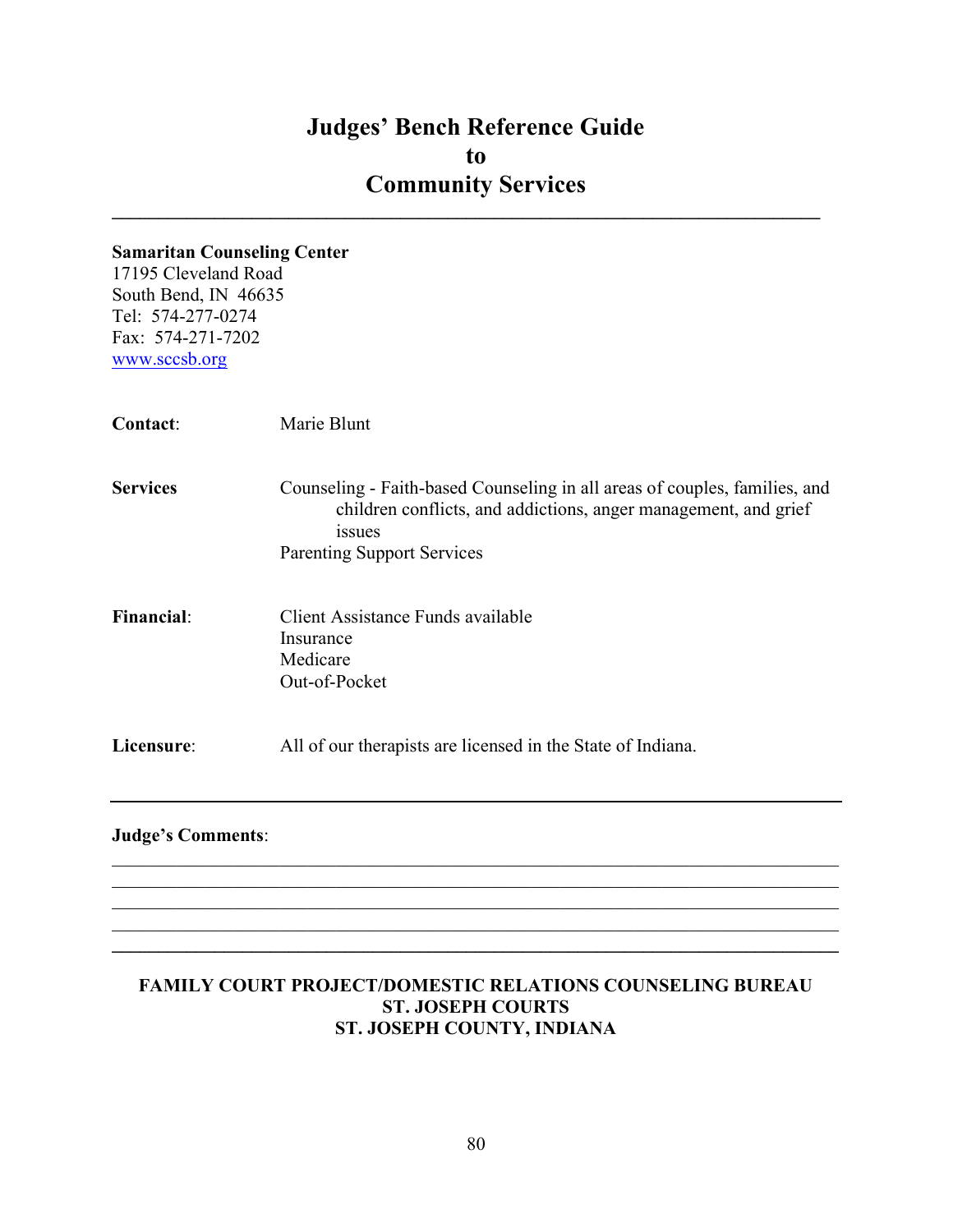$\mathcal{L}_\text{max}$  and  $\mathcal{L}_\text{max}$  and  $\mathcal{L}_\text{max}$  and  $\mathcal{L}_\text{max}$  and  $\mathcal{L}_\text{max}$  and  $\mathcal{L}_\text{max}$ 

#### Summit Counseling Services, PC

928 E. Wayne Street, Suite C South Bend, IN 46617 Tel: 574-286-0030 Fax: 574-234-1994

| Contact:                 | Nancy Bryant, LCSW                                                                                                                                                          |
|--------------------------|-----------------------------------------------------------------------------------------------------------------------------------------------------------------------------|
| Services:                | Addictions Programs – Juveniles Only<br>Anger Management Programs - Juvenile Anger Management with Life<br><b>Skills</b><br>Counseling<br><b>Parenting Support Services</b> |
| <b>Financial:</b>        | Insurance<br>Medicaid<br>Out-of-Pocket                                                                                                                                      |
| <b>Certifications:</b>   | Parenting with Love, Limits (Evidence-based group & family treatment)                                                                                                       |
| Licensures:              | Addictions – State of Indiana<br>All of our therapists and psychologists have their own certifications and<br>licenses.                                                     |
| <b>Judge's Comments:</b> |                                                                                                                                                                             |

#### FAMILY COURT PROJECT/DOMESTIC RELATIONS COUNSELING BUREAU ST. JOSEPH COURTS ST. JOSEPH COUNTY, INDIANA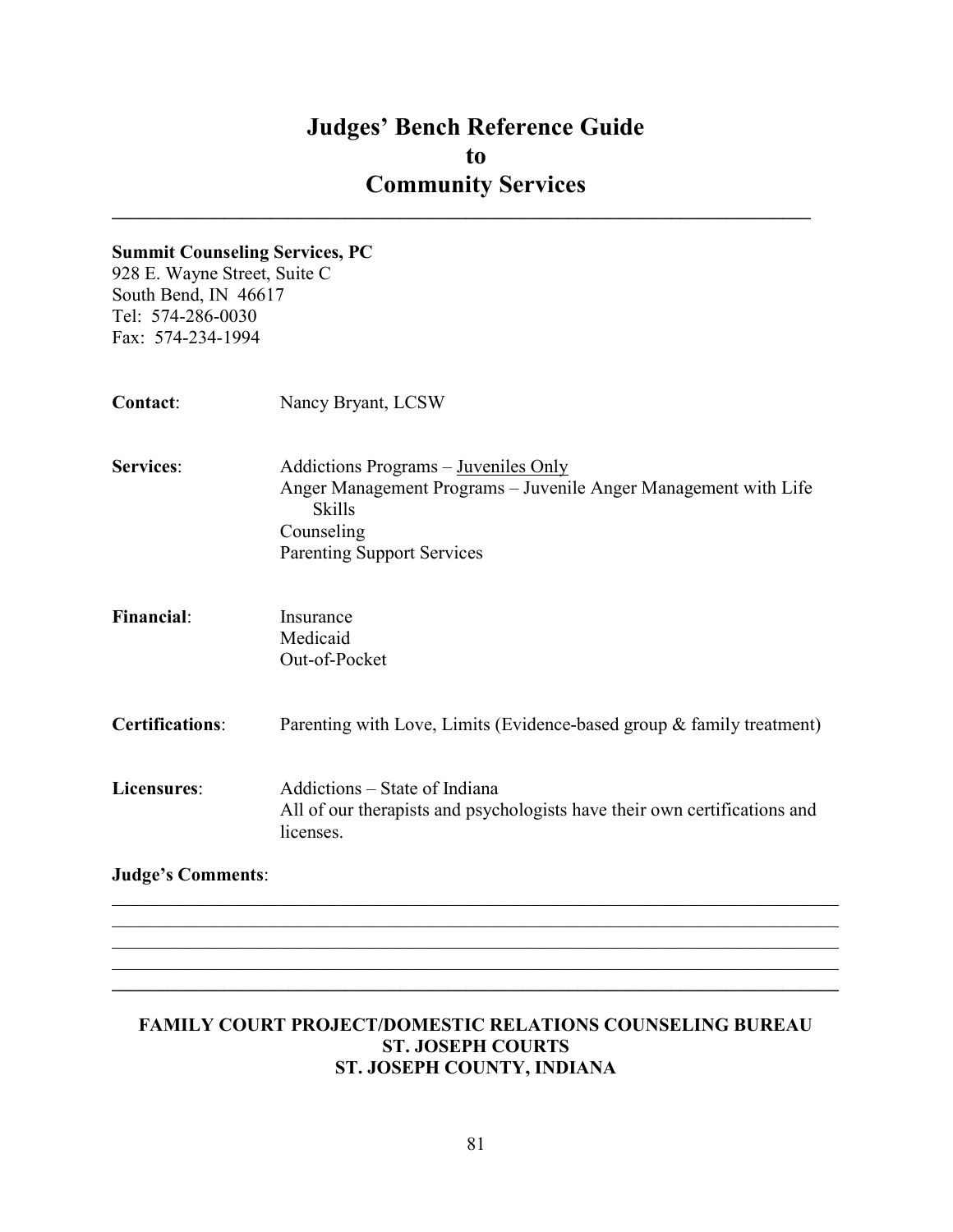$\mathcal{L}_\text{max}$  and  $\mathcal{L}_\text{max}$  and  $\mathcal{L}_\text{max}$  and  $\mathcal{L}_\text{max}$  and  $\mathcal{L}_\text{max}$  and  $\mathcal{L}_\text{max}$ 

#### Therapy & Family Mediation Offices

205 W. Jefferson Blvd., Suite 504 South Bend, IN 46601 Tel: 574-288-7633

| <b>Contact:</b>  | Lisa Sexton, MS, LMHC                               |
|------------------|-----------------------------------------------------|
| <b>Services:</b> | Individual & Family Counseling                      |
|                  | Divorce Counseling                                  |
|                  | Domestic Relations Mediation (Child related issues) |
|                  | Marriage Counseling                                 |
|                  | Parent and Child Guidance                           |
|                  |                                                     |

Financial: Insurance Sliding Fee Scale Out-of-Pocket

Licensures: LMHC

#### Judge's Comments:

#### FAMILY COURT PROJECT/DOMESTIC RELATIONS COUNSELING BUREAU ST. JOSEPH COURTS ST. JOSEPH COUNTY, INDIANA

 $\mathcal{L}_\mathcal{L} = \mathcal{L}_\mathcal{L} = \mathcal{L}_\mathcal{L} = \mathcal{L}_\mathcal{L} = \mathcal{L}_\mathcal{L} = \mathcal{L}_\mathcal{L} = \mathcal{L}_\mathcal{L} = \mathcal{L}_\mathcal{L} = \mathcal{L}_\mathcal{L} = \mathcal{L}_\mathcal{L} = \mathcal{L}_\mathcal{L} = \mathcal{L}_\mathcal{L} = \mathcal{L}_\mathcal{L} = \mathcal{L}_\mathcal{L} = \mathcal{L}_\mathcal{L} = \mathcal{L}_\mathcal{L} = \mathcal{L}_\mathcal{L}$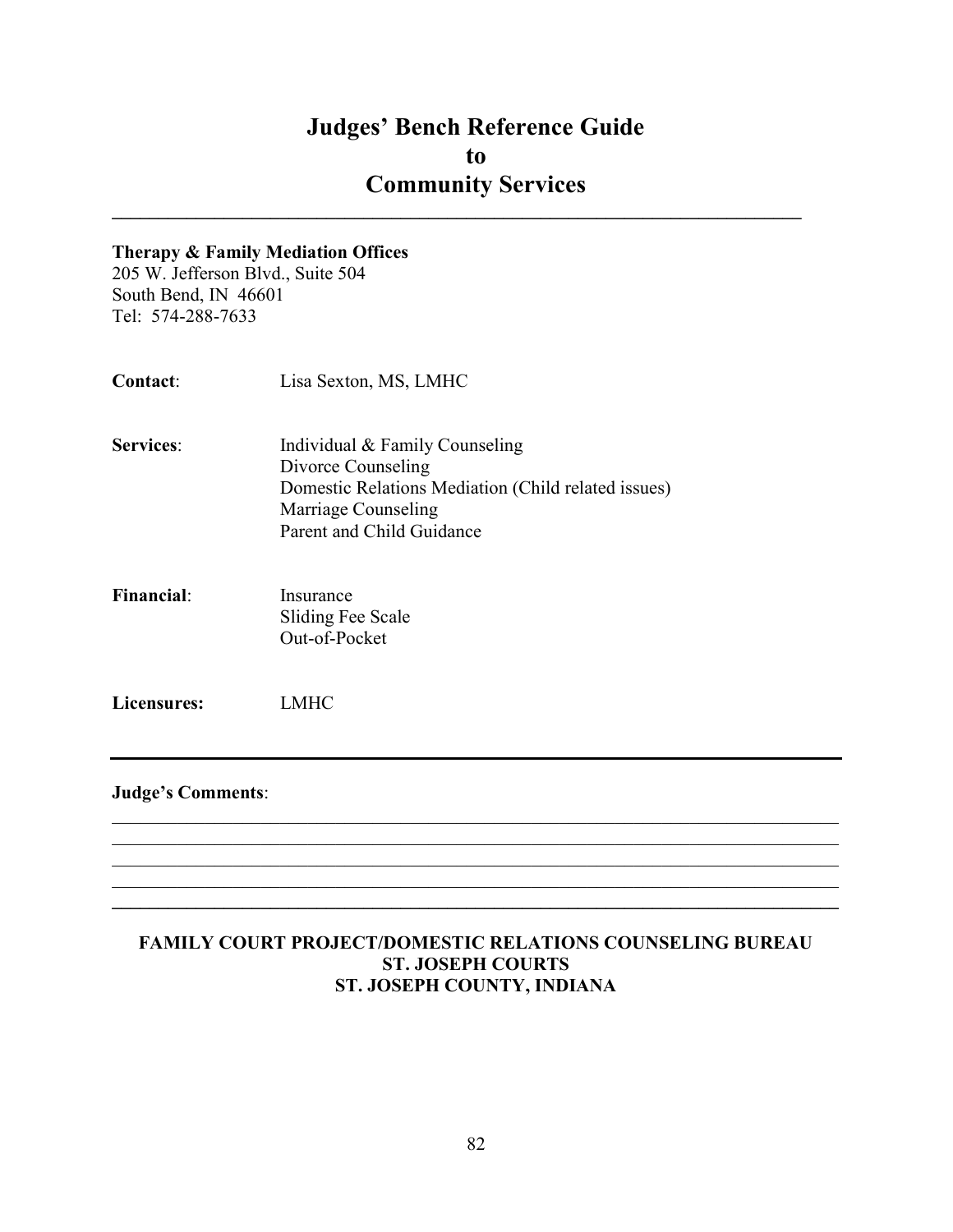$\mathcal{L}_\text{max}$  and  $\mathcal{L}_\text{max}$  and  $\mathcal{L}_\text{max}$  and  $\mathcal{L}_\text{max}$  and  $\mathcal{L}_\text{max}$  and  $\mathcal{L}_\text{max}$ 

#### YWCA of St. Joseph County

1102 S. Fellows St. South Bend, IN 46601 Tel: 574-233-9491 Fax: 574-233-9616 www.ywcasjc.org

| <b>Contact:</b>                                                     | Gary Robinson                                                                                                                                                                                   |
|---------------------------------------------------------------------|-------------------------------------------------------------------------------------------------------------------------------------------------------------------------------------------------|
| <b>Services:</b><br>Note: Services are for women and children only. |                                                                                                                                                                                                 |
|                                                                     | <b>Chemical Dependence Treatment Program</b><br>Domestic Violence Program<br>Legal Advocacy<br><b>Parenting Classes</b><br><b>Sexual Assault Counseling</b><br>Transitional & Permanent Housing |
| <b>Financial:</b>                                                   | Most clients pay no fees. For those who do not qualify for income-based<br>assistance, a sliding fee scale is available.                                                                        |
| <b>Certifications:</b>                                              | <b>CARF</b>                                                                                                                                                                                     |
| Licensures:                                                         | Addictions – State of Indiana                                                                                                                                                                   |

#### Judge's Comments:

#### FAMILY COURT PROJECT/DOMESTIC RELATIONS COUNSELING BUREAU ST. JOSEPH COURTS ST. JOSEPH COUNTY, INDIANA

 $\mathcal{L}_\mathcal{L} = \mathcal{L}_\mathcal{L} = \mathcal{L}_\mathcal{L} = \mathcal{L}_\mathcal{L} = \mathcal{L}_\mathcal{L} = \mathcal{L}_\mathcal{L} = \mathcal{L}_\mathcal{L} = \mathcal{L}_\mathcal{L} = \mathcal{L}_\mathcal{L} = \mathcal{L}_\mathcal{L} = \mathcal{L}_\mathcal{L} = \mathcal{L}_\mathcal{L} = \mathcal{L}_\mathcal{L} = \mathcal{L}_\mathcal{L} = \mathcal{L}_\mathcal{L} = \mathcal{L}_\mathcal{L} = \mathcal{L}_\mathcal{L}$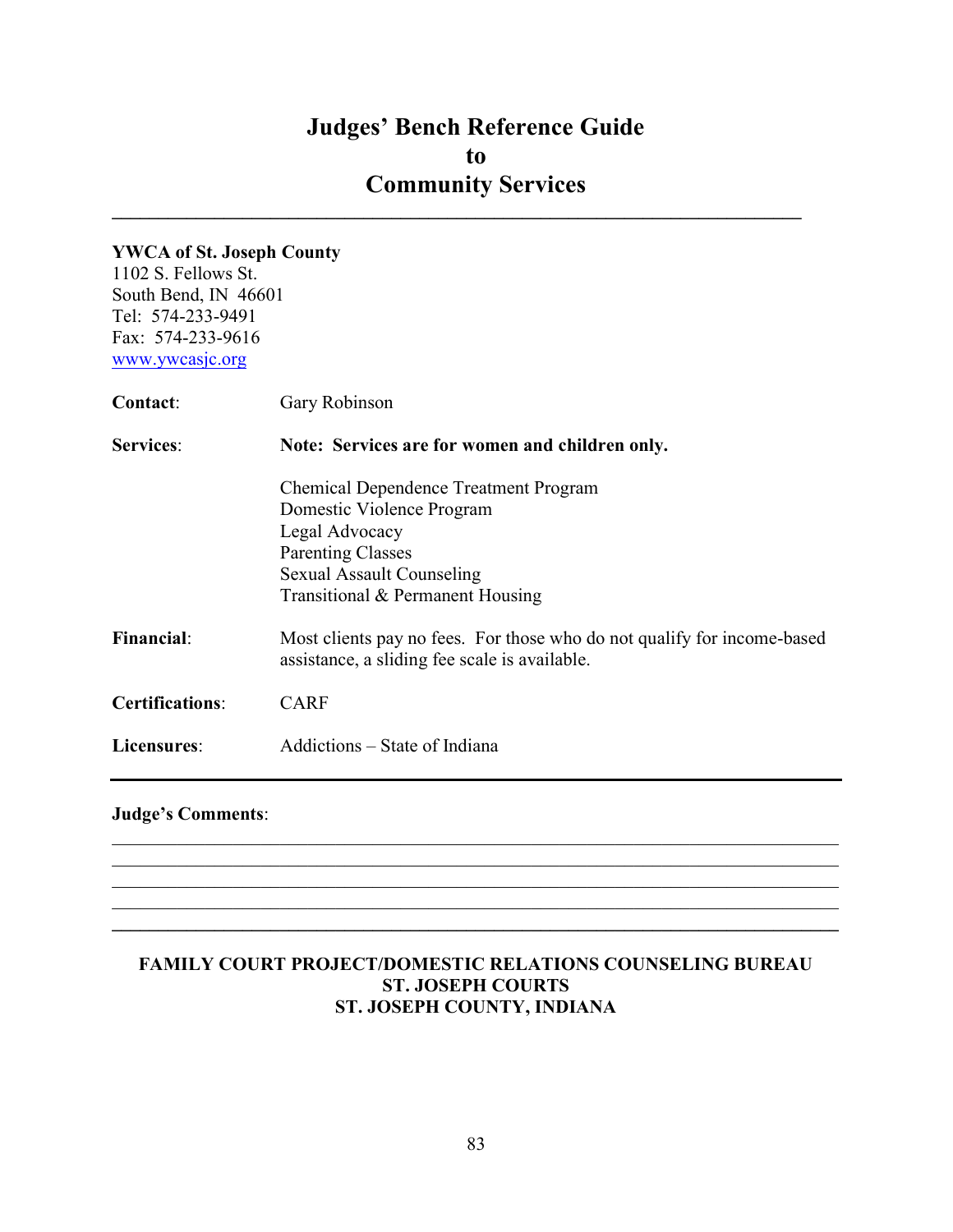## SECTION V

# TRANSLATION **SERVICES**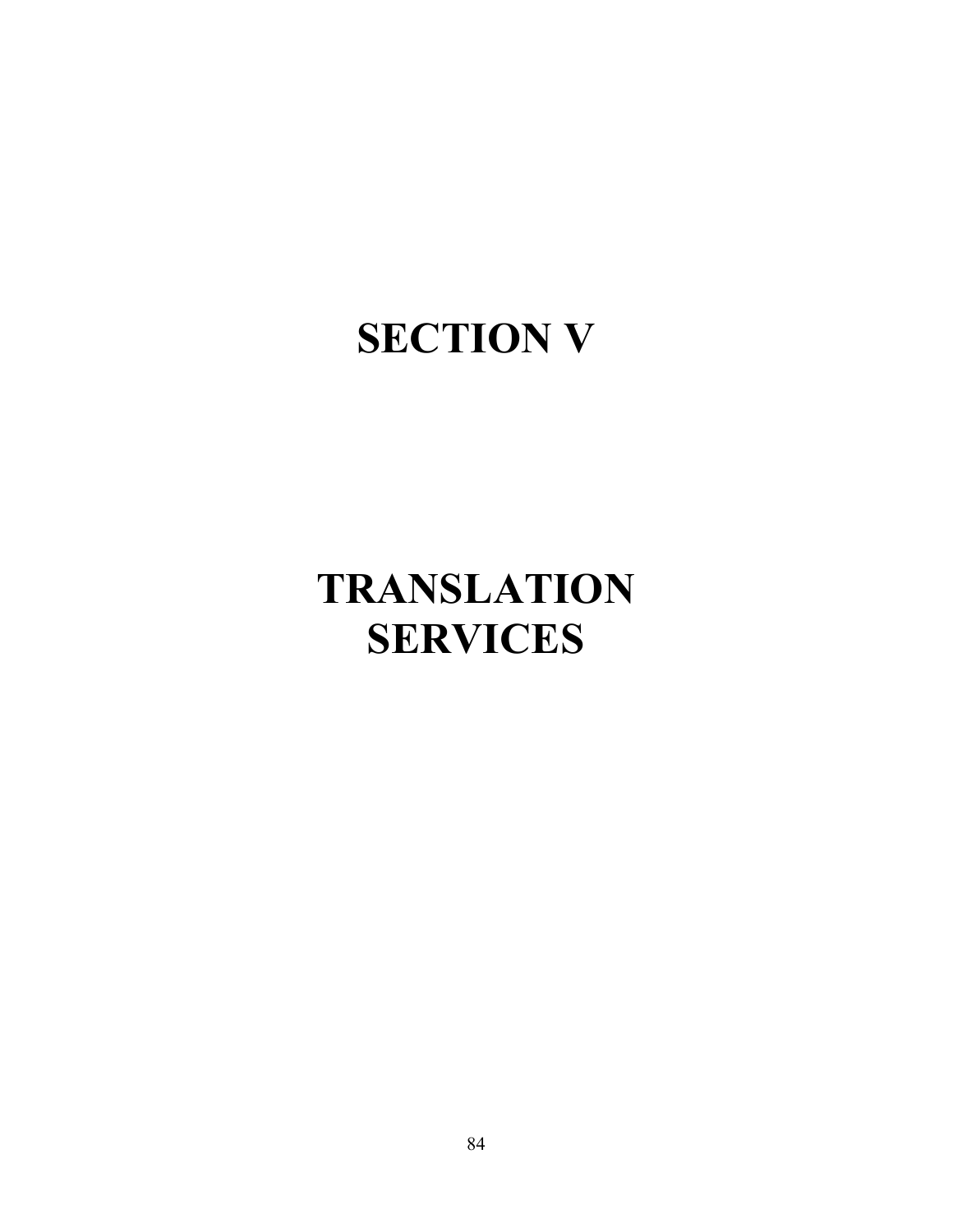### Judges' Bench Reference Guide to Community Services  $\mathcal{L}_\text{max}$  and  $\mathcal{L}_\text{max}$  and  $\mathcal{L}_\text{max}$  and  $\mathcal{L}_\text{max}$  and  $\mathcal{L}_\text{max}$  and  $\mathcal{L}_\text{max}$

## Addictions Recovery Centers, Inc. 204 South Main Street, Elkhart, IN 46516 114 North Main Street, Goshen, IN 46526 2012 Ironwood Circle, Suite 200, South Bend, IN 46635 Tel: 574-533-6154 574-807-8690 574-293-1086 – Elkhart Fax: 574-534-3591 Contact: Jan Nobel, Jr. Services: Addictions Programs Counseling Translation Services - Spanish– State Certified – Services available only in Elkhart and Goshen Financial: Sliding Fee Scale Out-of-Pocket Certifications: NCAC, ICAC, CADAC Licensures: LCSW Judge's Comments:  $\mathcal{L}_\mathcal{L} = \mathcal{L}_\mathcal{L} = \mathcal{L}_\mathcal{L} = \mathcal{L}_\mathcal{L} = \mathcal{L}_\mathcal{L} = \mathcal{L}_\mathcal{L} = \mathcal{L}_\mathcal{L} = \mathcal{L}_\mathcal{L} = \mathcal{L}_\mathcal{L} = \mathcal{L}_\mathcal{L} = \mathcal{L}_\mathcal{L} = \mathcal{L}_\mathcal{L} = \mathcal{L}_\mathcal{L} = \mathcal{L}_\mathcal{L} = \mathcal{L}_\mathcal{L} = \mathcal{L}_\mathcal{L} = \mathcal{L}_\mathcal{L}$

#### FAMILY COURT PROJECT/DOMESTIC RELATIONS COUNSELING BUREAU ST. JOSEPH COURTS ST. JOSEPH COUNTY, INDIANA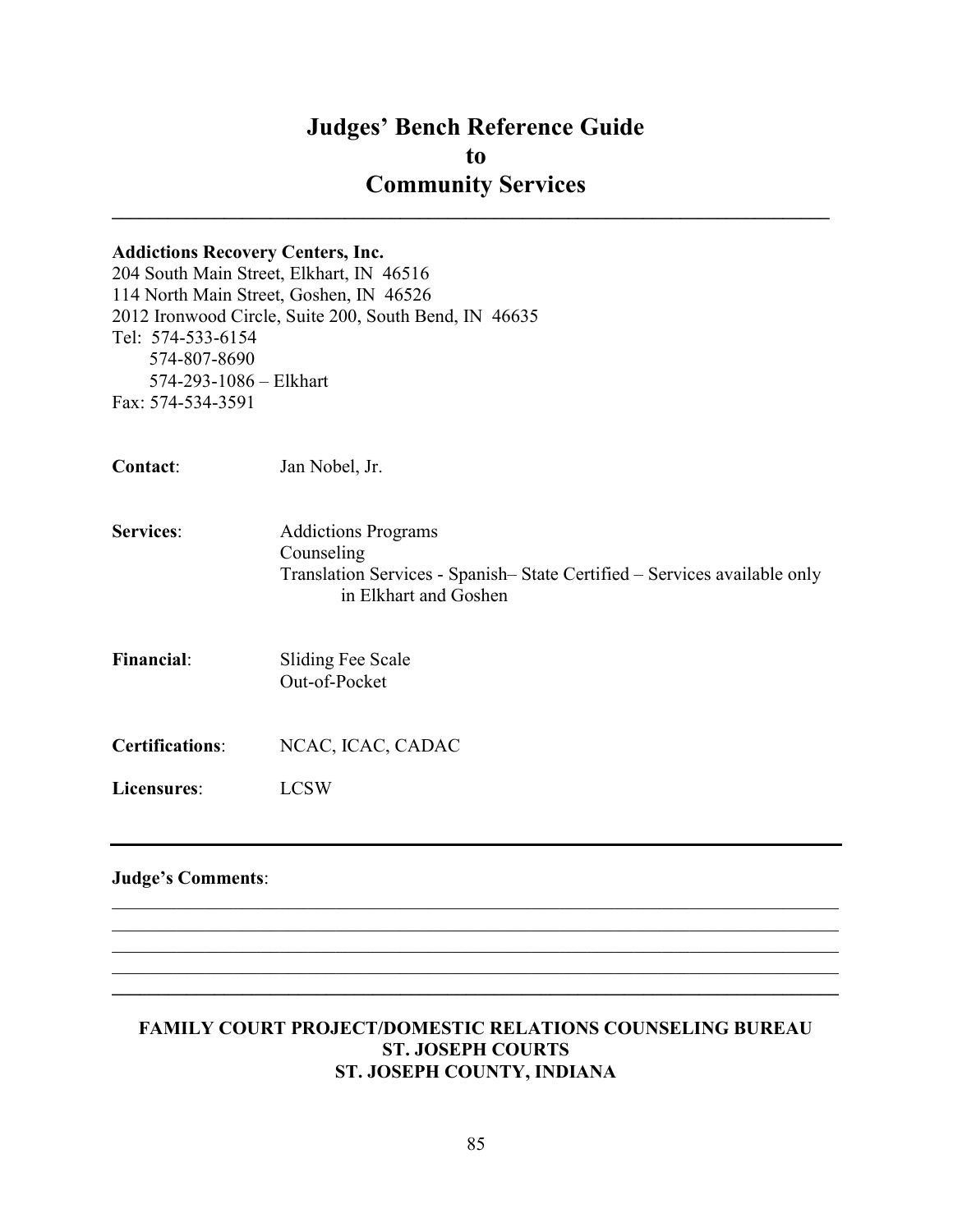$\mathcal{L}_\text{max}$  and  $\mathcal{L}_\text{max}$  and  $\mathcal{L}_\text{max}$  and  $\mathcal{L}_\text{max}$  and  $\mathcal{L}_\text{max}$  and  $\mathcal{L}_\text{max}$ 

#### Danen Counseling Services

109 E. Clinton, Suite 17 Goshen, IN 46528 Tel: 574-537-9868 Fax: 574-537-9279 Email: GoDanen@netzero.net

Contact: Daniel Danen

Services: Abuse & Violence Programs Addictions Programs – SAP (Department of Transportation) Anger Management Batterers' Intervention Program (BIP) Counseling Translation Services – Spanish - Group Only Legal Resources Mediation Services Parenting Support Services Financial: Sliding Fee Scale Out-of-Pocket

Certifications: CADACII, NCACI, ICACII, SAP, BIP

Judge's Comments:

#### FAMILY COURT PROJECT/DOMESTIC RELATIONS COUNSELING BUREAU ST. JOSEPH COURTS ST. JOSEPH COUNTY, INDIANA

 $\mathcal{L}_\mathcal{L} = \mathcal{L}_\mathcal{L} = \mathcal{L}_\mathcal{L} = \mathcal{L}_\mathcal{L} = \mathcal{L}_\mathcal{L} = \mathcal{L}_\mathcal{L} = \mathcal{L}_\mathcal{L} = \mathcal{L}_\mathcal{L} = \mathcal{L}_\mathcal{L} = \mathcal{L}_\mathcal{L} = \mathcal{L}_\mathcal{L} = \mathcal{L}_\mathcal{L} = \mathcal{L}_\mathcal{L} = \mathcal{L}_\mathcal{L} = \mathcal{L}_\mathcal{L} = \mathcal{L}_\mathcal{L} = \mathcal{L}_\mathcal{L}$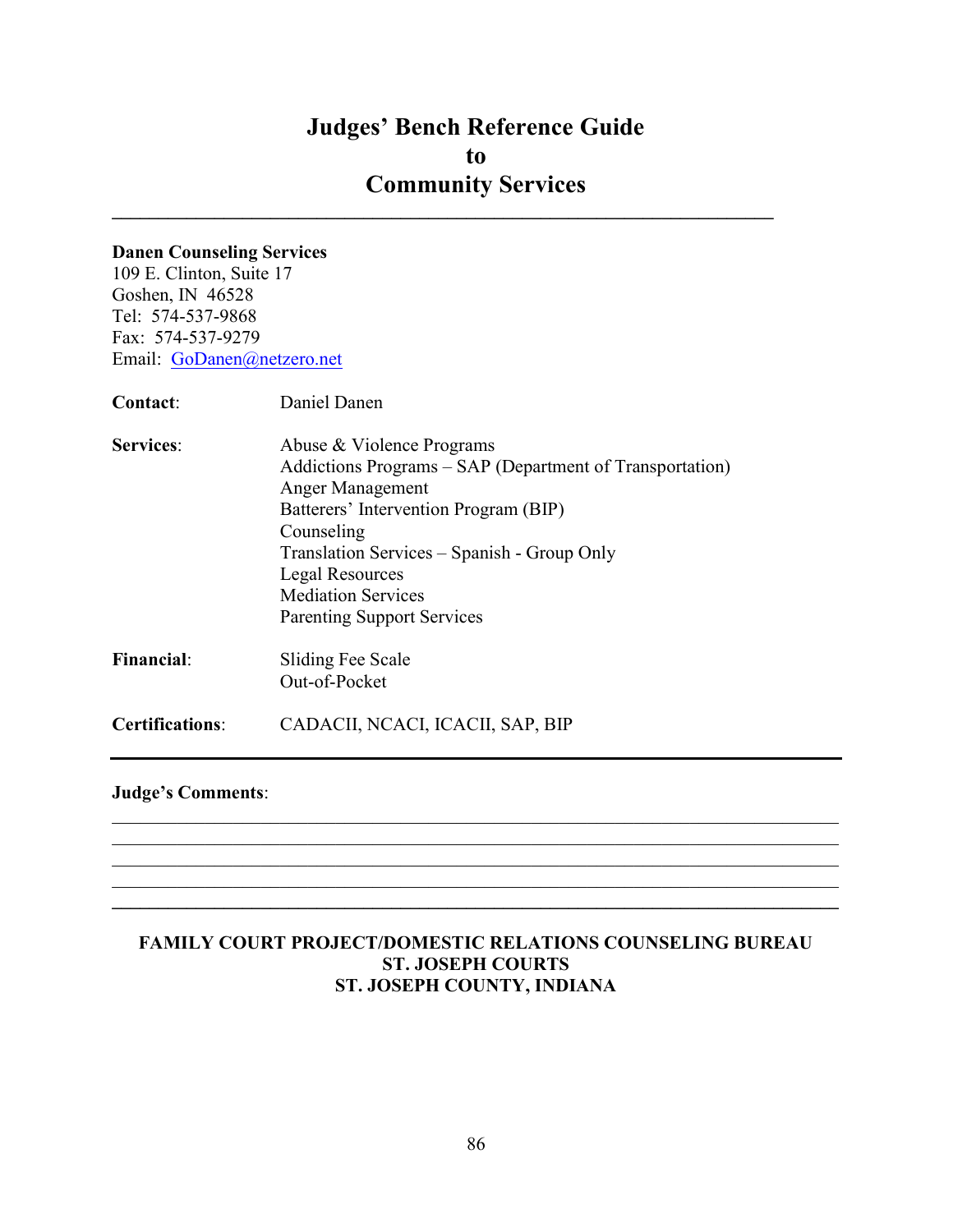$\mathcal{L}_\mathcal{L} = \{ \mathcal{L}_\mathcal{L} = \{ \mathcal{L}_\mathcal{L} = \{ \mathcal{L}_\mathcal{L} = \{ \mathcal{L}_\mathcal{L} = \{ \mathcal{L}_\mathcal{L} = \{ \mathcal{L}_\mathcal{L} = \{ \mathcal{L}_\mathcal{L} = \{ \mathcal{L}_\mathcal{L} = \{ \mathcal{L}_\mathcal{L} = \{ \mathcal{L}_\mathcal{L} = \{ \mathcal{L}_\mathcal{L} = \{ \mathcal{L}_\mathcal{L} = \{ \mathcal{L}_\mathcal{L} = \{ \mathcal{L}_\mathcal{$ 

#### Lincoln Therapeutic Partnership

113 Lincolnway East Mishawaka, IN 46544 Tel: 574-255-4976 Fax: 574-255-1882

| <b>Contact:</b>   | Jeannine Curtis                                                      |
|-------------------|----------------------------------------------------------------------|
| <b>Services:</b>  | Abuse & Violence Programs                                            |
|                   | <b>Addictions Programs</b>                                           |
|                   | <b>Anger Management Programs</b>                                     |
|                   | Counseling                                                           |
|                   | High Conflict Co-Parenting Counseling (ADR Plan subsidies available) |
|                   | <b>Parenting Support Services</b>                                    |
|                   | <b>Translation Services - Spanish</b>                                |
| <b>Financial:</b> | Insurance                                                            |
|                   | Sliding Fee Scale                                                    |
|                   | Medicaid/Medicare                                                    |
|                   | Out-of-Pocket                                                        |

#### Judge's Comments:

#### FAMILY COURT PROJECT/DOMESTIC RELATIONS COUNSELING BUREAU ST. JOSEPH COURTS ST. JOSEPH COUNTY, INDIANA

 $\mathcal{L}_\mathcal{L} = \mathcal{L}_\mathcal{L} = \mathcal{L}_\mathcal{L} = \mathcal{L}_\mathcal{L} = \mathcal{L}_\mathcal{L} = \mathcal{L}_\mathcal{L} = \mathcal{L}_\mathcal{L} = \mathcal{L}_\mathcal{L} = \mathcal{L}_\mathcal{L} = \mathcal{L}_\mathcal{L} = \mathcal{L}_\mathcal{L} = \mathcal{L}_\mathcal{L} = \mathcal{L}_\mathcal{L} = \mathcal{L}_\mathcal{L} = \mathcal{L}_\mathcal{L} = \mathcal{L}_\mathcal{L} = \mathcal{L}_\mathcal{L}$ 

 $\mathcal{L}_\mathcal{L} = \{ \mathcal{L}_\mathcal{L} = \{ \mathcal{L}_\mathcal{L} = \{ \mathcal{L}_\mathcal{L} = \{ \mathcal{L}_\mathcal{L} = \{ \mathcal{L}_\mathcal{L} = \{ \mathcal{L}_\mathcal{L} = \{ \mathcal{L}_\mathcal{L} = \{ \mathcal{L}_\mathcal{L} = \{ \mathcal{L}_\mathcal{L} = \{ \mathcal{L}_\mathcal{L} = \{ \mathcal{L}_\mathcal{L} = \{ \mathcal{L}_\mathcal{L} = \{ \mathcal{L}_\mathcal{L} = \{ \mathcal{L}_\mathcal{$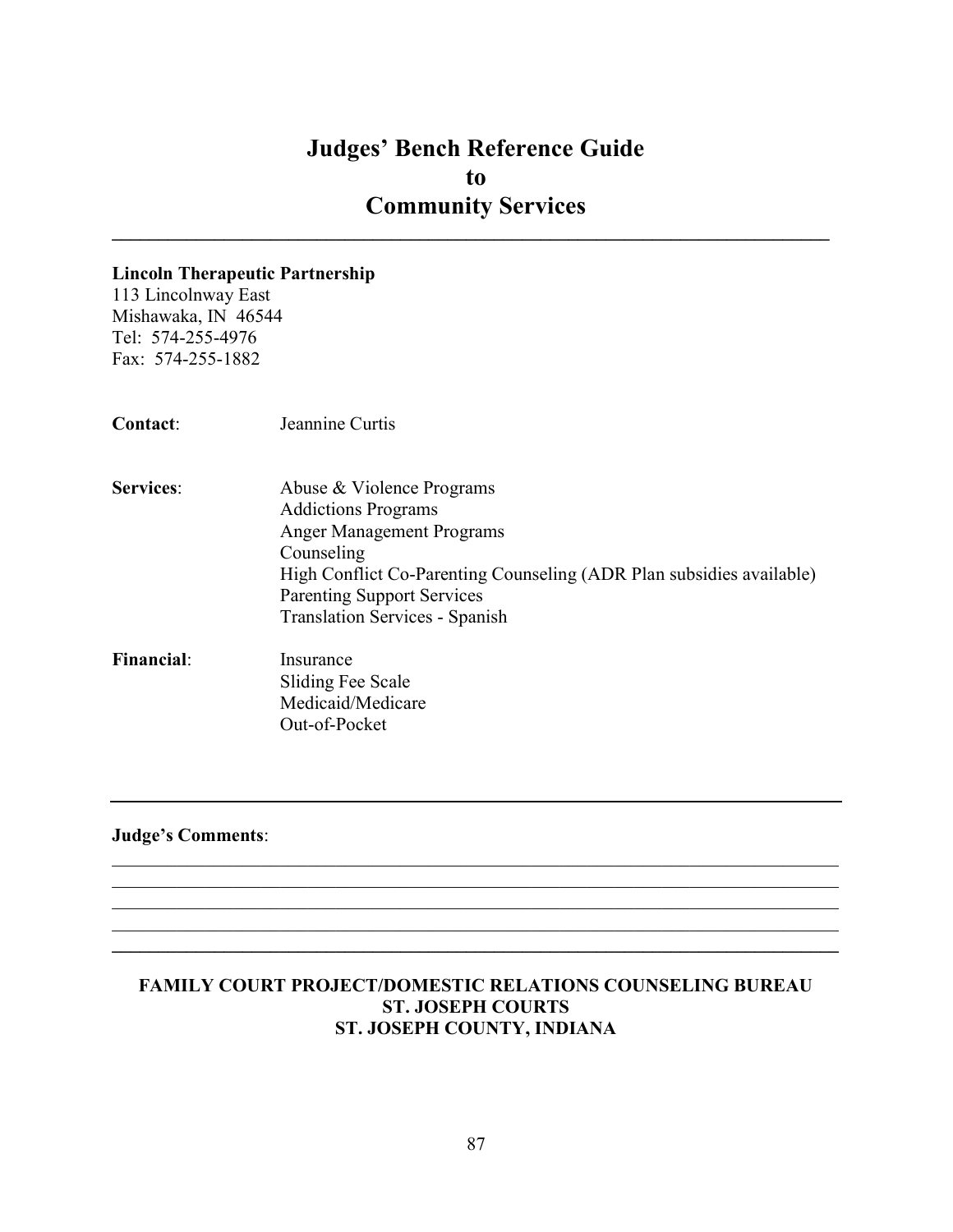$\mathcal{L}_\text{max}$  and  $\mathcal{L}_\text{max}$  and  $\mathcal{L}_\text{max}$  and  $\mathcal{L}_\text{max}$  and  $\mathcal{L}_\text{max}$  and  $\mathcal{L}_\text{max}$ 

#### Nowak & Associates, PC

300 N. Michigan Street South Bend, IN 46601 Tel: 574-234-3338

| <b>Contact:</b>          | <b>Chris Nowak</b>                                                                           |
|--------------------------|----------------------------------------------------------------------------------------------|
| <b>Services:</b>         | <b>Addictions Programs</b><br>Counseling<br>Translation Services - Spanish - State Certified |
| <b>Financial:</b>        | Insurance<br>Out-of-Pocket                                                                   |
| <b>Certifications:</b>   | Division of Mental Health and Addictions, State of Indiana                                   |
| <b>Judge's Comments:</b> |                                                                                              |

#### FAMILY COURT PROJECT/DOMESTIC RELATIONS COUNSELING BUREAU ST. JOSEPH COURTS ST. JOSEPH COUNTY, INDIANA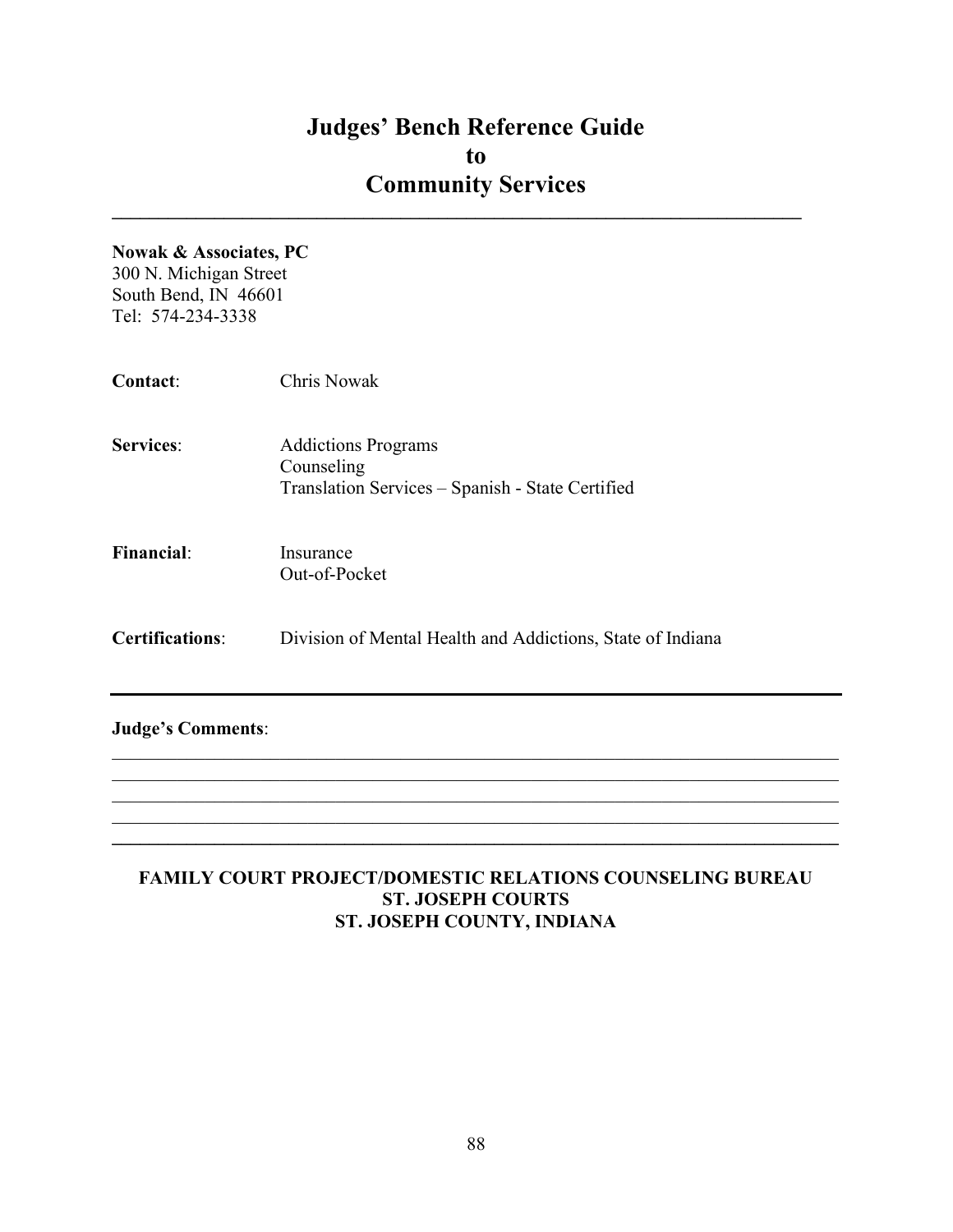$\mathcal{L}_\mathcal{L} = \mathcal{L}_\mathcal{L} = \mathcal{L}_\mathcal{L} = \mathcal{L}_\mathcal{L} = \mathcal{L}_\mathcal{L} = \mathcal{L}_\mathcal{L} = \mathcal{L}_\mathcal{L} = \mathcal{L}_\mathcal{L} = \mathcal{L}_\mathcal{L} = \mathcal{L}_\mathcal{L} = \mathcal{L}_\mathcal{L} = \mathcal{L}_\mathcal{L} = \mathcal{L}_\mathcal{L} = \mathcal{L}_\mathcal{L} = \mathcal{L}_\mathcal{L} = \mathcal{L}_\mathcal{L} = \mathcal{L}_\mathcal{L}$ 

#### Rebecca Balon

PO Box 304 New Paris, IN 46553 Tel 574-360-4043 email: RJBalon@gmail.com

| Contact:         | Rebecca Balon                                                         |
|------------------|-----------------------------------------------------------------------|
| <b>Services:</b> | American Sign Language<br>Court Interpreter<br>Deposition Interpreter |

Financial: For fee information, contact this provider.

#### National Credentials:

National Association of the Deaf (NAD) Certification Level IV (Advanced); 2001Registry of Interpreters for the Deaf (RID) Certification of Transliteration (CT); 2003egistry of Interpreters for the Deaf (RID) Certification of Interpretation (CI); 2008

#### State Credentials:

Indiana Interpreter Certificate (IIC) Interpretation and Transliteration; 2003

Note: When requesting an interpreter, this provider needs to know: Time/Date and Type of Case to make sure provider available. Client's name & cause number for invoice; directions and parking availability; check-in procedures for court; and, any additional information the court can provide regarding the client and/or case.

#### Judge's Comments:

#### FAMILY COURT PROJECT/DOMESTIC RELATIONS COUNSELING BUREAU ST. JOSEPH COURTS ST. JOSEPH COUNTY, INDIANA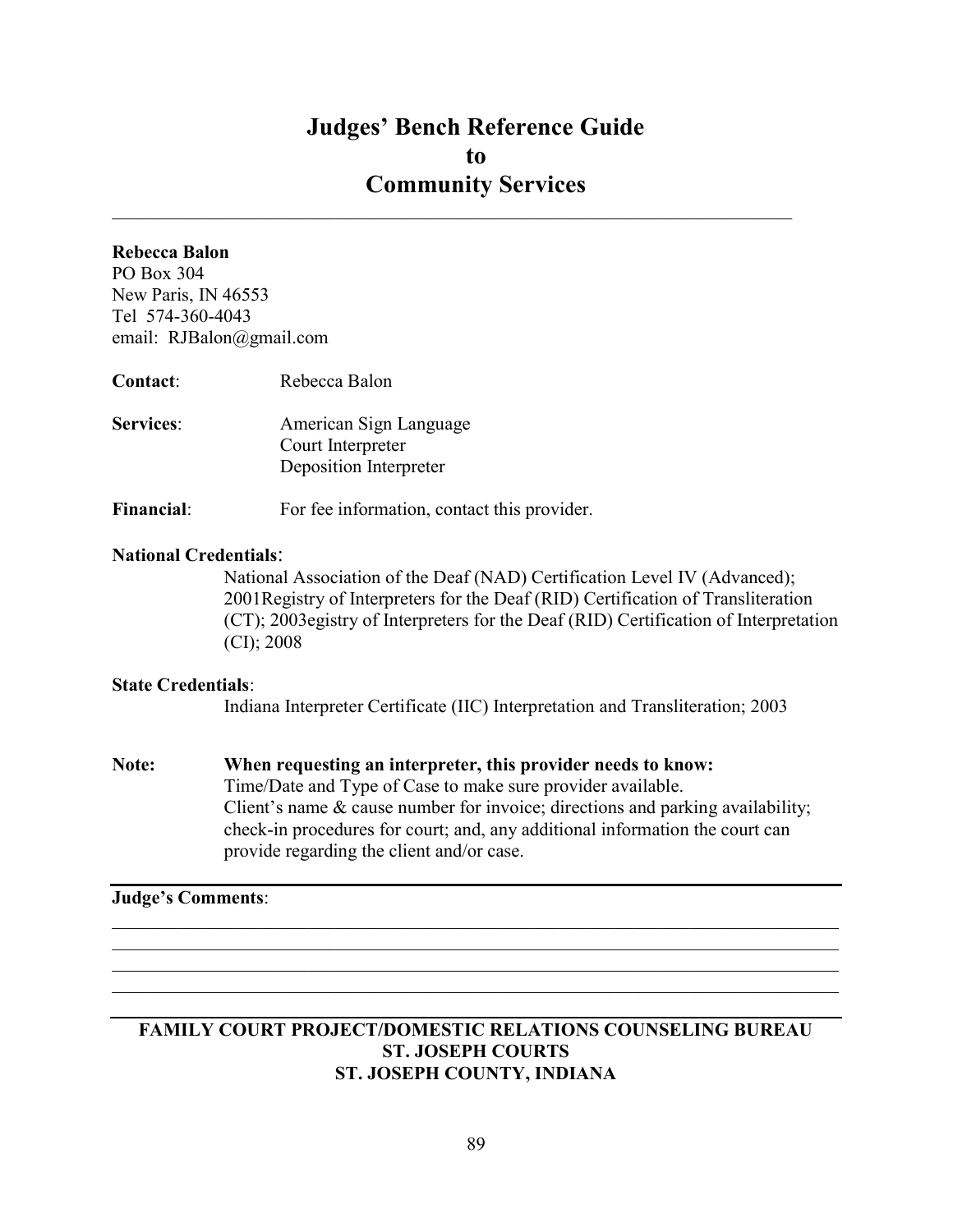$\mathcal{L}_\mathcal{L} = \mathcal{L}_\mathcal{L} = \mathcal{L}_\mathcal{L} = \mathcal{L}_\mathcal{L} = \mathcal{L}_\mathcal{L} = \mathcal{L}_\mathcal{L} = \mathcal{L}_\mathcal{L} = \mathcal{L}_\mathcal{L} = \mathcal{L}_\mathcal{L} = \mathcal{L}_\mathcal{L} = \mathcal{L}_\mathcal{L} = \mathcal{L}_\mathcal{L} = \mathcal{L}_\mathcal{L} = \mathcal{L}_\mathcal{L} = \mathcal{L}_\mathcal{L} = \mathcal{L}_\mathcal{L} = \mathcal{L}_\mathcal{L}$ 

#### United Health Services

Community Services for All Deaf (CSAD) 6910 N Main Street Bldg. 9, Mail Unit #10 Granger, IN 46350 Tel: 574-247-6047, ext. 108 574- 514-8431

| Contact:               | Mandy Ryan or<br>Lisa Hunter                                                                                                                                                                                                                                      |
|------------------------|-------------------------------------------------------------------------------------------------------------------------------------------------------------------------------------------------------------------------------------------------------------------|
| <b>Services:</b>       | American Sign Language<br>Court Interpreter<br>Deposition Interpreter                                                                                                                                                                                             |
| <b>Financial:</b>      | For fee information, contact this provider.                                                                                                                                                                                                                       |
| <b>Certifications:</b> | State and nationally certified sign language interpreters. Interpreters are<br>certified through Indiana's Deaf and Hard of Hearing Services (part of the<br>FSSA), and through the Registry of Interpreters for the Deaf (rid.org).                              |
| Note:                  | When requesting an interpreter, CSAD needs to know:                                                                                                                                                                                                               |
|                        | A contact person and phone number for the court<br>The name of the deaf individual<br>The time and date that an interpreter is needed<br>The physical location where the interpreter should go<br>Names of attorneys, nature of case, charges, cause number, etc. |

#### Judge's Comments:

#### FAMILY COURT PROJECT/DOMESTIC RELATIONS COUNSELING BUREAU ST. JOSEPH COURTS ST. JOSEPH COUNTY, INDIANA

 $\mathcal{L}_\mathcal{L} = \mathcal{L}_\mathcal{L} = \mathcal{L}_\mathcal{L} = \mathcal{L}_\mathcal{L} = \mathcal{L}_\mathcal{L} = \mathcal{L}_\mathcal{L} = \mathcal{L}_\mathcal{L} = \mathcal{L}_\mathcal{L} = \mathcal{L}_\mathcal{L} = \mathcal{L}_\mathcal{L} = \mathcal{L}_\mathcal{L} = \mathcal{L}_\mathcal{L} = \mathcal{L}_\mathcal{L} = \mathcal{L}_\mathcal{L} = \mathcal{L}_\mathcal{L} = \mathcal{L}_\mathcal{L} = \mathcal{L}_\mathcal{L}$